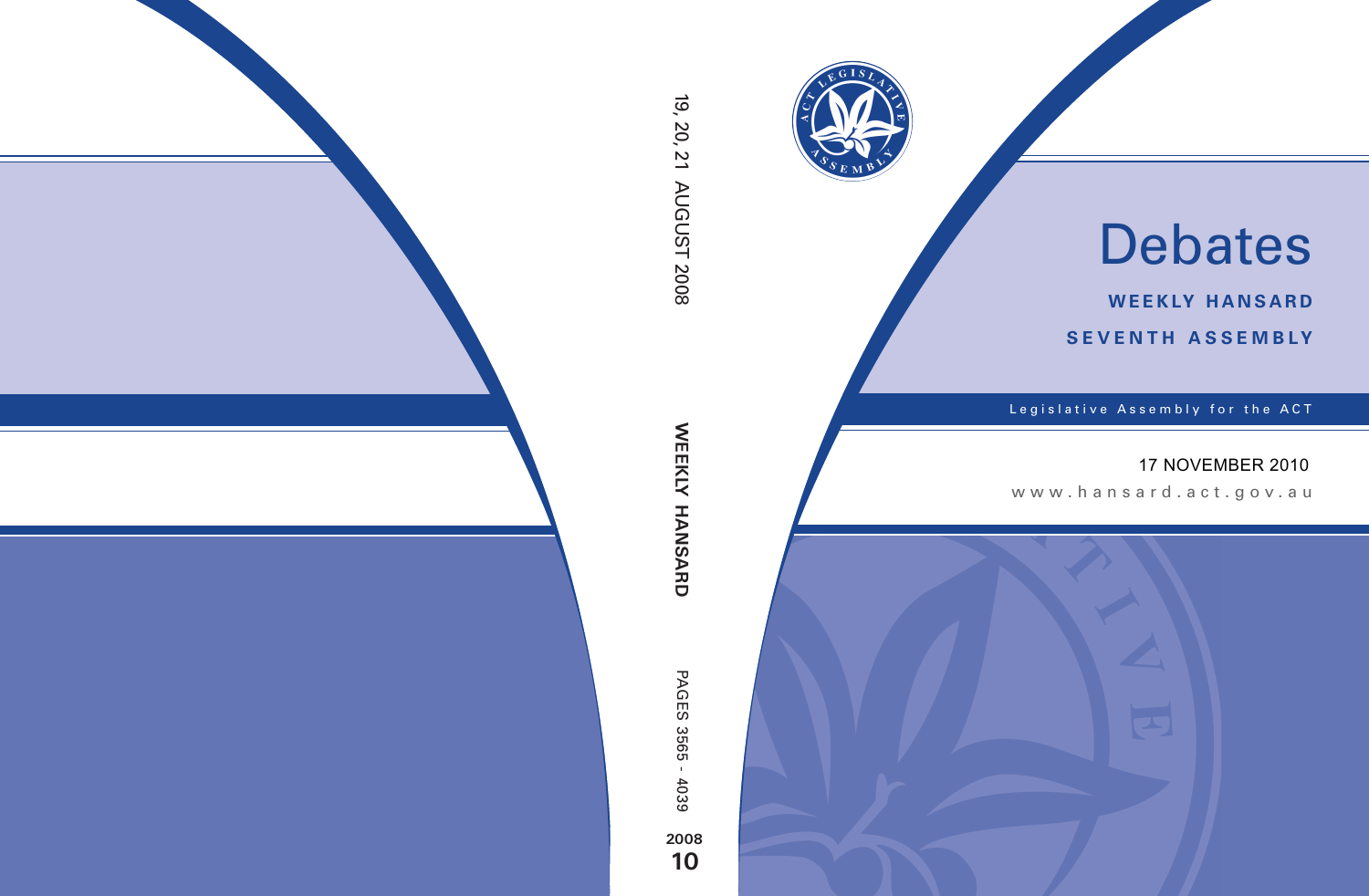# **Wednesday, 17 November 2010**

| Gaming Machine (Problem Gambling Assistance) Amendment Bill 20105523         |  |
|------------------------------------------------------------------------------|--|
| Questions without notice:                                                    |  |
|                                                                              |  |
|                                                                              |  |
|                                                                              |  |
| ACT Public Cemeteries Authority—proposed southern cemetery site5532          |  |
|                                                                              |  |
|                                                                              |  |
|                                                                              |  |
|                                                                              |  |
|                                                                              |  |
|                                                                              |  |
|                                                                              |  |
| Supplementary answers to questions without notice:                           |  |
|                                                                              |  |
|                                                                              |  |
|                                                                              |  |
| Alexander Maconochie Centre—needle exchange program5550                      |  |
| Gaming Machine (Problem Gambling Assistance) Amendment Bill 20105552         |  |
|                                                                              |  |
|                                                                              |  |
|                                                                              |  |
| Australian Capital Territory (Self-Government) Act 1988—proposed review 5618 |  |
| Adjournment:                                                                 |  |
|                                                                              |  |
|                                                                              |  |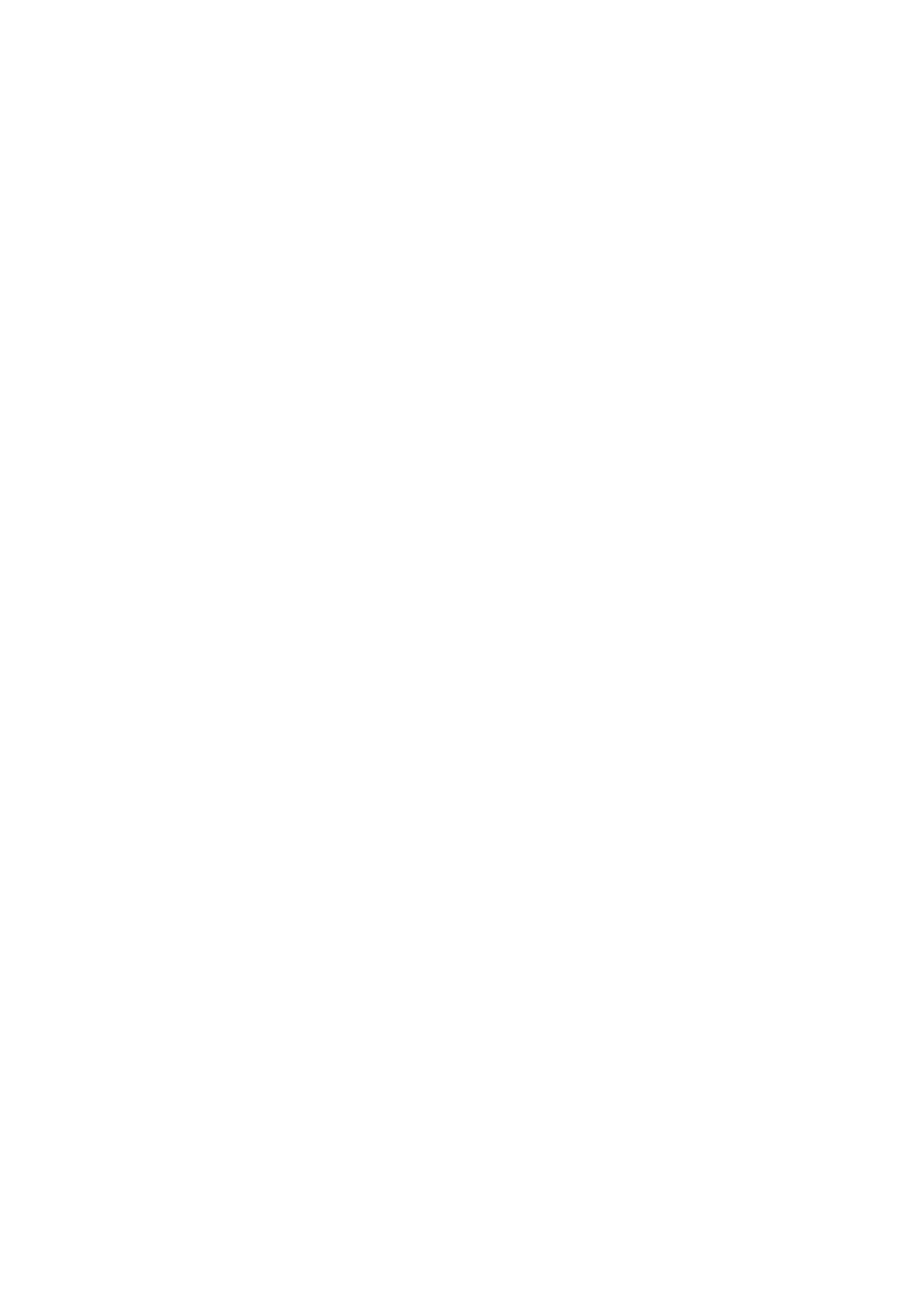## **Wednesday, 17 November 2010**

**MR SPEAKER** (Mr Rattenbury) took the chair at 10 am and asked members to stand in silence and pray or reflect on their responsibilities to the people of the Australian Capital Territory.

### <span id="page-3-0"></span>**Economy—cost of living**

**MR SESELJA** (Molonglo—Leader of the Opposition) (10.01): I move:

That this Assembly:

- (1) notes:
	- (a) that, according to figures published by the Australian Bureau of Statistics, since the election of the ACT Labor government:
		- (i) electricity prices have risen by 69.96 per cent;
		- (ii) water prices have risen by 106.08 per cent;
		- (iii) rents have risen by 54.81 per cent;
		- (iv) rates have risen by 75.00 per cent; and
		- (v) public transport costs have risen by 31.15 per cent;
	- (b) that according to the Australian Bureau of Statistics, since March 2002 the median house prices in Canberra have risen from \$245,000 to \$550,000; and
	- (c) the threat to the cost of living by the government, including:
		- (i) continued wasteful spending in the budget such as spending another \$26 million on the arboretum:
		- (ii) the government's solar feed-in tariff scheme which will cost each household \$225 per year;
		- (iii) the cost blowout of the Cotter Dam project to \$363 million;
		- (iv) poor management of the land release program and planning and infrastructure which is reducing housing affordability;
		- (v) the surrendering of half of the ACT's GST funding to the Commonwealth, which equates to \$455.7 million; and
		- (vi) raising car parking fees in the city to \$10.50 per day;
- (2) condemns the ACT Labor government for placing increasing pressure on the family budget; and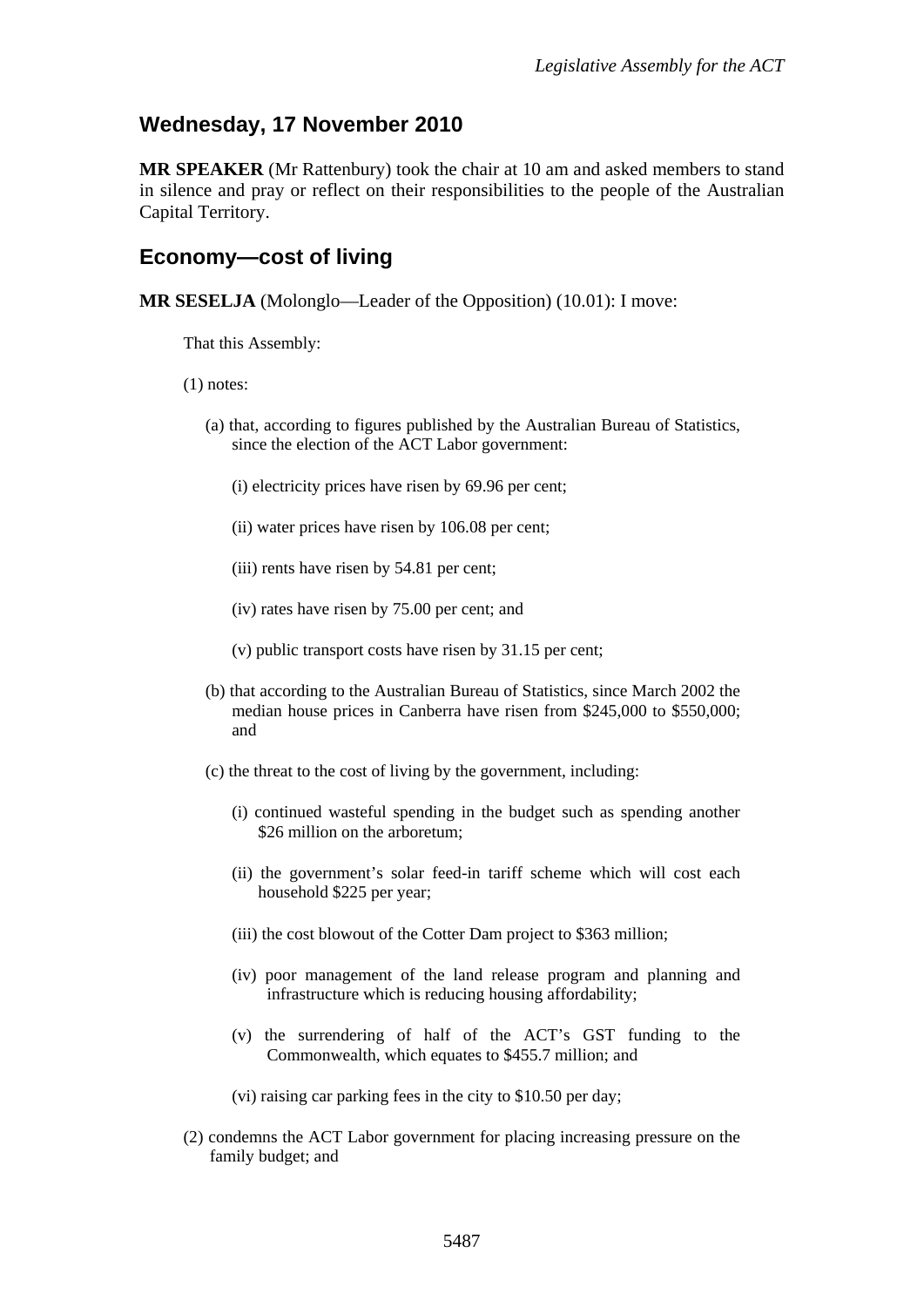(3) calls on the government to:

- (a) consider carefully the cost of living in the ACT and include initiatives in the 2011-12 budget that put downward pressure on the cost of living; and
- (b) provide the Assembly with a cost of living statement each year in the budget which informs the Assembly and the community of key cost of living impacts of its policies.

It is my pleasure to bring this motion forward today. There is no doubt that the cost of living is one of the biggest pressures that families in the ACT face. There is no doubt that the cost of living in key, important services has been going significantly above inflation over the period of the Stanhope ACT Labor government. The figures are indisputable, and I will go through some of those figures shortly.

The reality is that Canberrans are continuing to pay much, much more and, unfortunately, getting much, much less from this government in terms of service delivery and other things. One only needs to go through some of the headline figures to know that. During the period of the ACT Labor Stanhope government, we have seen electricity prices rise by 69.96 per cent, water prices by 106 per cent, rents by 54.8 per cent, rates by 75 per cent and public transport by 31.15 per cent. The cost of purchasing a home in the ACT for a first homebuyer has got much higher and the burden of repayments has got much, much greater.

When we look at the issues that we as representatives of our community need to take care of, seeking to lift some of this burden would have to rate right up there with the most important of our duties. There are a number of cost burdens which an ACT government has little or no influence over, there are many where it has some or significant influence over, and there are others where it has exclusive influence. I want to look at those various cost pressures, because we cannot divorce these cost pressures which are put on the people of the ACT by the ACT government directly and indirectly from the other cost pressures that they face for which the ACT government does not have responsibility.

On the back of questioning from the Canberra Liberals last week, it was revealed that \$225 would be added to household electricity bills as a result of the government's solar feed-in tariff. The front page of the *Canberra Times* on the Saturday following that questioning showed interest rates going up and putting pressure on many families—an issue the ACT government does not control—along with the addition of \$225 as a result of the solar feed-in tariff—an issue the ACT government does control. The ACT Labor government is placing significant additional burdens on families in the ACT.

It is only the Canberra Liberals who stand in this place regularly and highlight these cost of living pressures, highlight what we can do differently and put forward policies for easing some of this burden. We argue against policies which deliberately increase that burden in an unreasonable way. We are the people who stand up here for middle income families. When we had the debate a while ago about a 40 per cent reduction in emissions, the reality is that it was only the Canberra Liberals who stood up and said,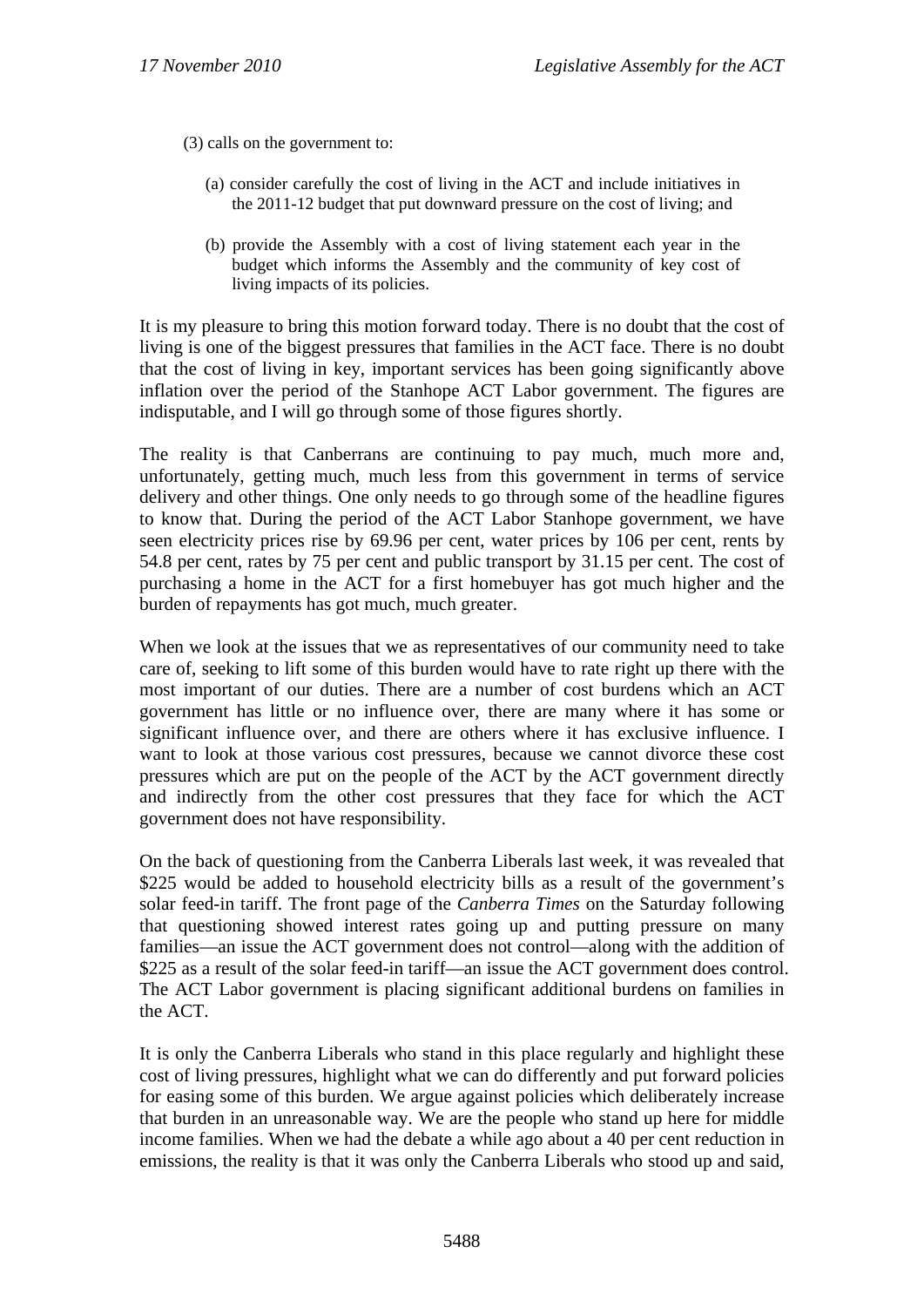"We care not just about the impact on low income families; we also care about the impact on middle income families. We care about the impact on all families." The government should be looking to reduce these burdens, not add additional burdens, and that is, unfortunately, what we have seen.

The figures are indisputable. We heard the Treasurer today on radio claiming that the figures are selective. Let us look at the fundamentals that people need to have a basic standard of living. They need a house, a roof over their head; that is fundamental, so we talk about the cost of housing, the cost of rent. They need electricity. They need water. They need to get around, and we have highlighted public transport. We have highlighted all the key cost of living pressures as they relate to the most important things that people use. The only thing not on that list is food, which we have not touched on. But if we look at these issues where the government either has direct control—as in the case of rates, which have gone up 75 per cent over the last nine years on average—the government cannot blame anyone else for that. I will get to some of the spending decisions the government has made which have put upward pressure on these areas. The government plays a part in all of these.

Let us look at rates, because when you reel off a figure like 75 per cent across the board, it is significant. It is well above inflation in that time. You can look at the breakdown of the burden on some individual suburbs across Canberra. Some have had extraordinarily high rate increases under this government, others not as high, with the average being 75 per cent. Conder, has gone from \$712 to \$1,249, a 75 per cent increase; Banks, a 136 per cent increase; Gordon, an 88 per cent increase; Fadden, 73 per cent; Monash, 88 per cent; Calwell, 99 per cent—someone in Calwell in 2001-02 was paying \$623 for their rates and in 2009-10 they were paying \$1,242; Holder, 87 per cent; Weston, 85; Evatt, 128; Dunlop, 132; Amaroo, 85 per cent; Ngunnawal, 99 per cent; Campbell, 28 per cent; Reed, 21 per cent; Mawson, 105 per cent; and Hughes, 59 per cent.

That is a sample of the direct impact on family budgets of this government's decisions. The government cannot run away from the fact that it is increasing the burden on households. It is increasing the burden on families. I will look at some of the spending decisions that it has made which add pressure. We have highlighted wasteful spending time and time again. We see the millions spent a year on dead running of ACTION buses, the \$26 million extra in this budget for the arboretum, \$5 million for a busway that was never delivered, \$5 million for a communications system that was never delivered, millions of dollars lost through the mismanagement of Rhodium, \$20 million by not getting the GDE right. These numbers add up to hundreds of millions of dollars of wasteful spending. And who pays? Taxpayers in the ACT and ratepayers in the ACT. They pay directly through their rates bills, which have gone up 75 per cent.

If the Treasurer believes that rates and water and electricity, public transport and rents are somehow selective and therefore not the most important figures, I would be interested in her alternative list as to which of the far more important cost of living pressures have not gone up as much.

It is worth looking at just how this government goes about putting those extra cost burdens on households. I touched earlier on the solar feed-in tariff. Electricity prices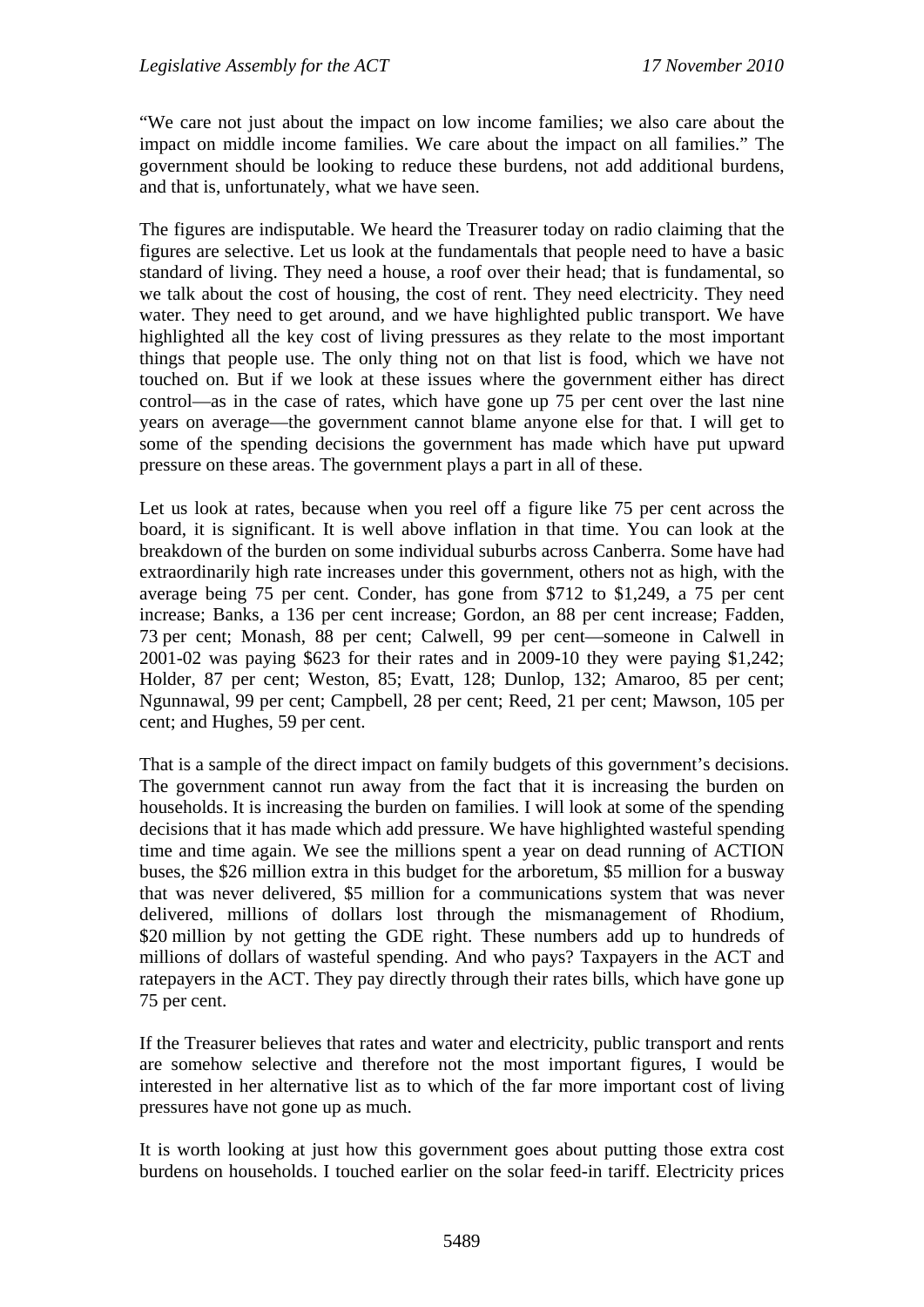are rising, and there are a number of reasons why. There has been underinvestment right around the nation; governments have been gouging money out of their state-owned electricity providers. There is no doubt about that. We have got those factors, many of which the government cannot control. What they are saying in that context is: "Don't blame us, because we can't control it." Well, fine. But they are placing an additional burden on Canberrans. Knowing that we are going to see a lot of pressure—we have seen significant pressure, we have seen a 70 per cent increase in electricity prices—they are saying, "Don't not worry about that. We'll give you a little bit more. Here's \$225 extra on your bill."

I believe the government should actually be saying, "What can we do to lift those burdens? What policies can we have in place that actually lift those burdens?" We see it in housing affordability. The government has a direct influence on that through its land release program, through its planning, through the delivery of infrastructure, through the way it structures land development in this town. It has made it a major burden, and the cost burden on young families who have had to purchase a home in recent years or, indeed, who have to rent in Canberra's very expensive rental market, is the direct burden of poor planning decisions by ACT Labor—the failure to roll out infrastructure, the failure to get land supplied where it should be, the taxes that they are introducing. At a time when we have very high rent—and we have seen those rents go up—they propose a massive tax on units. What do we think that will do for rents and for those families who are already struggling?

There is a bit of a "let them eat cake" approach from this government. We get the approach: "What can we do?" You can manage your spending. That creates downward pressure and, therefore, you do not have to levy as many taxes. You cannot have policies which are the most expensive way of reducing greenhouse emissions. When you choose the most expensive way, we all pay. People in the ACT all pay. You can put downward pressure on house prices and rents. You can ease that burden for first homebuyers. You can manage your spending.

We have highlighted time and again areas where this government has chosen to engage in wasteful spending and has not managed its budget. Every year we see the TAMS budget blow out. That costs, and the rates people are paying directly reflect that fact. That is why this motion also calls on the government to be transparent and to put forward every year a statement around the cost of living pressures, around the cost of living impacts of its policies. That is a reasonable thing to do. Surely, in the interests of transparency, in the interests of getting a government that has placed massive extra burdens on households to focus on those impacts, a statement like this is reasonable. It would say, "We as an Assembly, we as a community, expect that you will have this at the top of mind in the development of policy."

As we can see from the figures, they have not had it at the top of mind. When they have wasted money in the way that we have highlighted on so many occasions in this place, you can see that they have not had that at the top of mind. When they have mismanaged their planning policy and their land release, that has added burdens. When they have added 75 per cent to rates to pay for their wasteful spending, that has added burdens. When their environmental policies are adding significant extra costs to electricity bills over and above all of the other costs that Canberrans are facing, you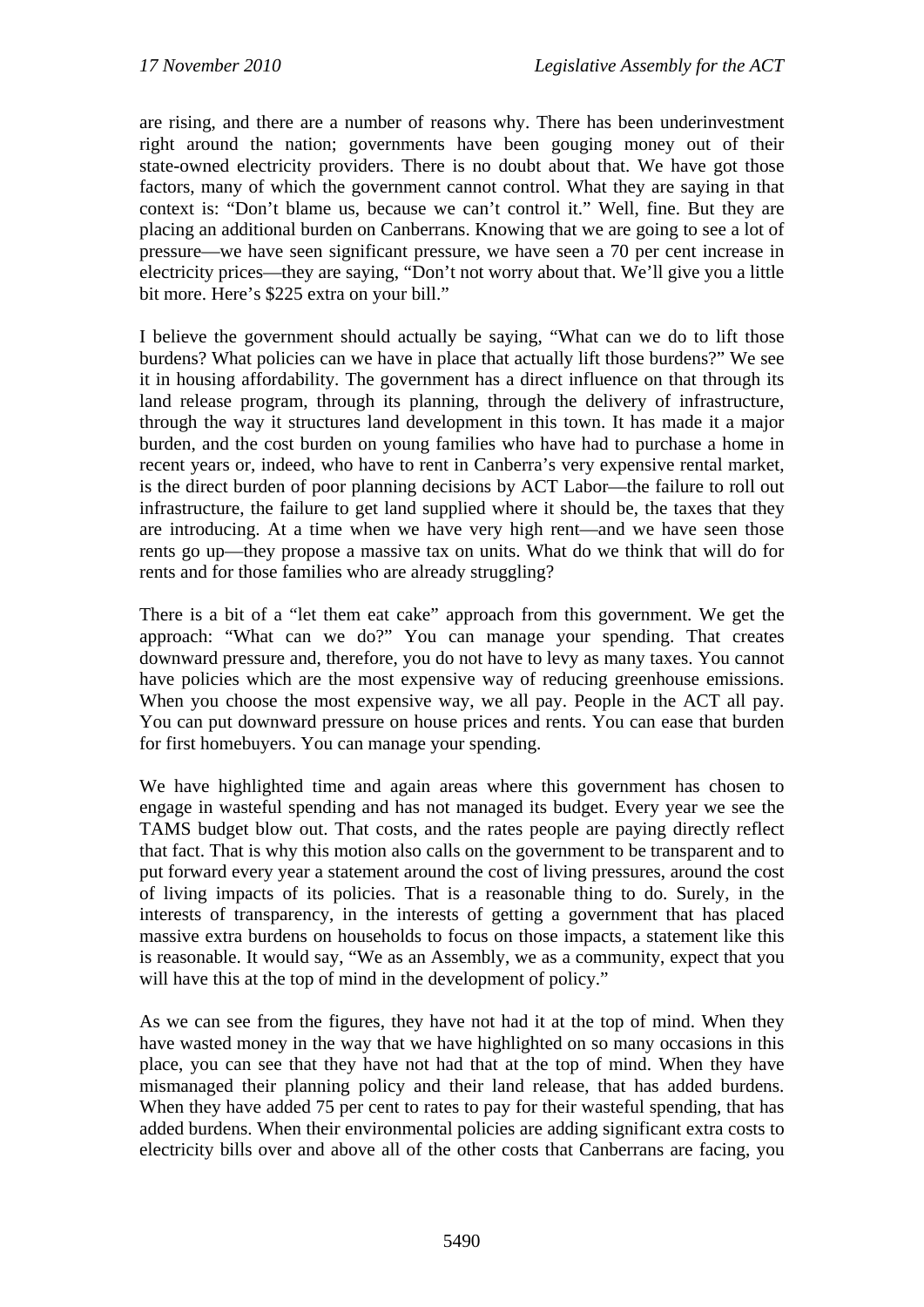do need to ask the question: do they have it at top of mind? We do not believe that they do, and we believe that they should.

Any government, any representative, should have these factors at the top of mind, because, in the end, there are some things we can influence and there are some things we cannot. The things that we can influence as representatives should be about taking the burden from those whom we represent. Mrs Dunne will touch on some other areas of cost burdens—for example, childcare and water—and she will go into some detail on that. But if the Treasurer believes that rent and the cost of housing, water, electricity, public transport and rates are not core issues and are in some way selective, that demonstrates just how out of touch this government are.

They have become out of touch with their community; they are not listening to their community. They are not listening to the young families who already have a massive burden in terms of paying back debt. In some cases, they have large HECS debts and large debts on their houses, because that is the only way they can get into the housing market. They pay a lot in rent. This government are slugging them with an extra 75 per cent in rates. This government are adding to their electricity bills. This government are adding to their water bills. This government have pushed up rents. There is no escaping this conclusion. The figures speak for themselves; they speak very clearly and they speak very powerfully.

In closing, I commend the motion to members. We will continue to highlight these issues. We will continue to fight for these communities who are not getting the return on the massive increases they are paying in all of these areas. We will continue to fight. The Assembly should highlight these, and I also believe we should put in place some accountability measures for the government so that it takes these things into account in developing policies and that it is accountable directly and gives a statement on the cost of living. We have all sorts of accountability measures for the government. We have all sorts of things that we get them to do. There are very few more important things to the average Canberra family than their bottom line. I commend this motion to the Assembly. I commend the extra transparency, and we will continue to fight to take the burden from Canberra families. *(Time expired.)*

**MR STANHOPE** (Ginninderra—Chief Minister, Minister for Transport, Minister for Territory and Municipal Services, Minister for Business and Economic Development, Minister for Land and Property Services, Minister for Aboriginal and Torres Strait Islander Affairs and Minister for the Arts and Heritage) (10.17): I move the amendment circulated in my name:

Omit all words after "That this Assembly", substitute:

"(1) notes that:

- (a) electricity and water prices are set by the Independent Competition and Regulatory Commission;
- (b) rates are calculated based on known formula consisting of a fixed charge and a valuation charge using a three year rolling average of market values;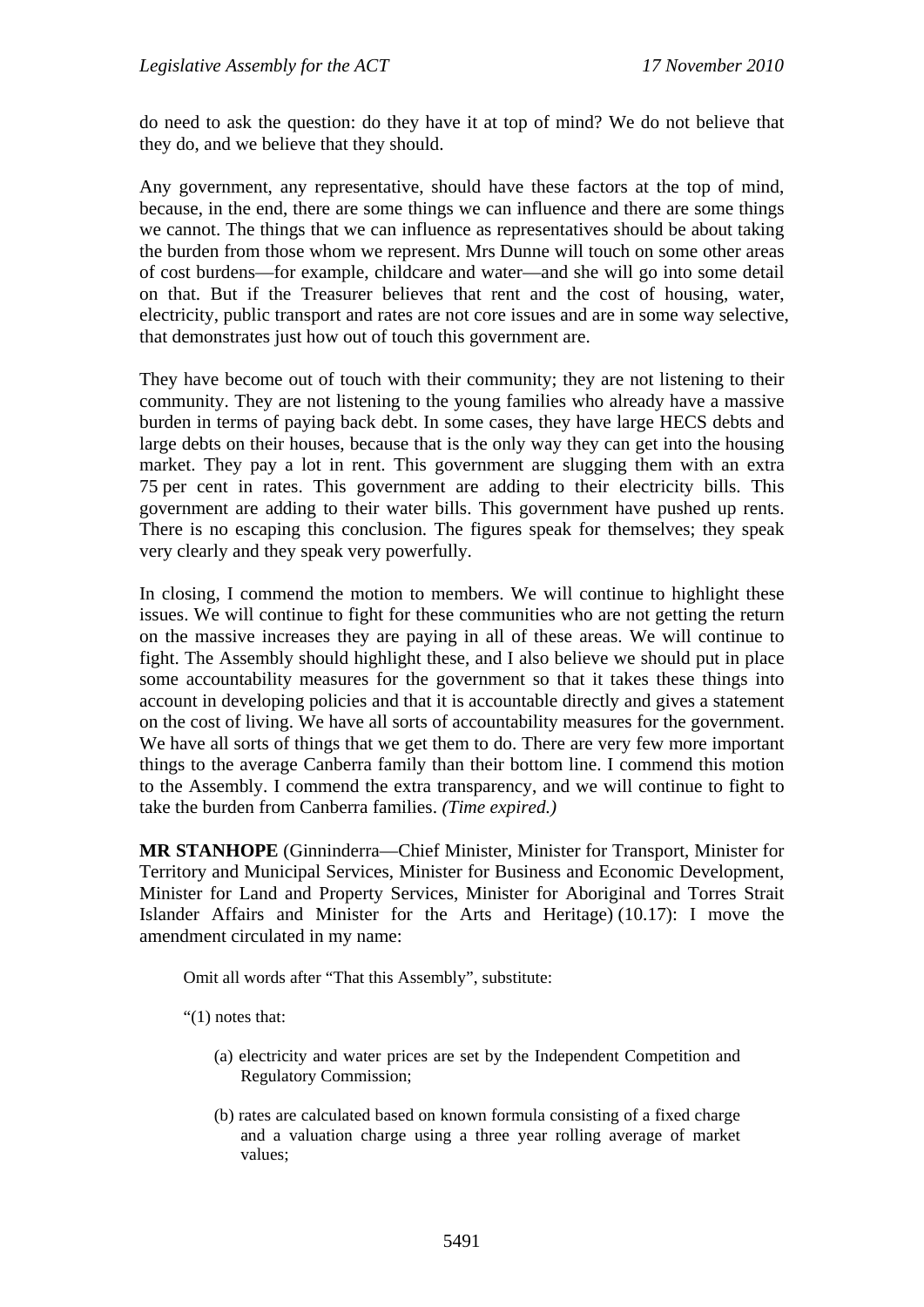- (c) rents are determined by the private market;
- (d) median house prices are determined by the private market;
- (e) public transport costs are set by government and are aimed to achieve a broader sustainability policy;
- (f) average weekly ordinary time earnings have increased by 54.6 per cent since 2001 (source—ABS);
- (g) disposable incomes have increased since 2001 by 69 per cent;
- (h) the percentage of medium income dedicated to loan repayments has declined by 0.6 per cent over the period 2003 to 2010 and currently stands at 18 per cent (source—REIA); and
- (i) the ACT Government:
	- (i) has a comprehensive concessions policy and housing affordability action plan that targets those individuals and households requiring additional financial support; and
	- (ii) recently completed a Concessions Mapping Exercise and, based on the findings, is developing options for consideration that informs the adjustment of future concessions that target vulnerable households. The options will recognise that the major policy levers are not solely controlled by the ACT Government, but that the Commonwealth Government has income support and allowances as well as taxation; and
- (2) calls on the Government to advise the Assembly of any concessions policy adjustments when the 2011-2012 budget is tabled.".

This is a classic of its genre around the use of statistics. Motions such as this always bring up that old truism of "lies, damned lies and statistics" and their use and misuse. Quoting increases in utility prices as the Liberal Party do in this particular motion, including transport and housing costs, and doing it over an extended period as this motion does, is essentially meaningless when the numbers are looked at in isolation. What is needed to make any assessment of changes is the overall context comparisons, say, against national averages, comparisons against relative prices in other jurisdictions and comparisons on issues like movements in inflation, the consumer price index and relative household incomes; in other words, wages.

We need to look at this motion in a broader context. There needs to be a framework. So we start, in the context of Canberra and prices here, by looking at the consumer price index. Quarterly and annual inflation here in Canberra has in 2010 remained below the national average. In the September quarter 2010, Canberra's annual inflation was the lowest in Australia. So here we have a motion berating and beating up this government here in Canberra and what do we find when we do a comparative analysis? We find the lowest inflation in Australia. Where is the lowest inflation in Australia in 2010? It is in Canberra, ACT—the lowest inflation so far in 2010.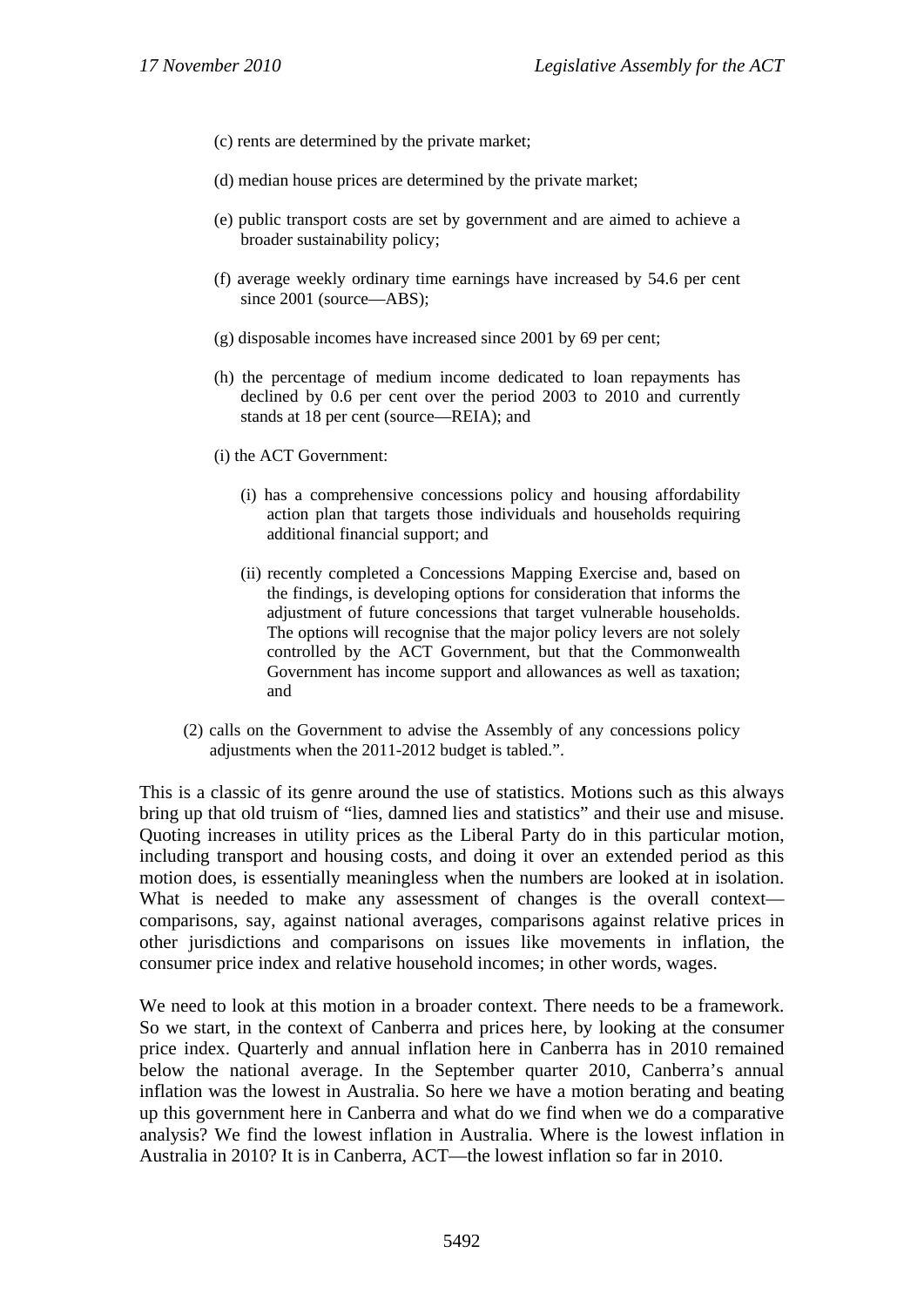Canberra's annual inflation rate in the last quarter was 0.7 percentage points below the national average—just under one per cent below the national average. This can be ascribed to lower than average growth in costs around food, alcohol, tobacco, housing, transportation and education. So the lower than national average CPI here in the ACT—what is it attributable to? According to the ABS, lower prices of food, housing, transportation and education and larger than average decreases in the cost of clothing and footwear. Food's contribution was relatively high nationally due to higher positive contributions from bread and cereal products. The description is there for all to read. Those are the facts—and the facts, of course, that this motion of the Liberal Party and the leader declines to provide a context for.

Based on the data that is available, living costs in Canberra are, in fact, below the national average. It is incorrect to suggest that Canberra is more expensive than other jurisdictions. In fact, ABS data shows that Canberra is the jurisdiction with the third cheapest average retail prices behind Sydney and Melbourne. The data demonstrates that the same basket of goods bought within Canberra is around two per cent cheaper than what would be found across the rest of Australia. Those are the facts.

When you provide some context to shifts and changes, you find in relation to the most particular and most important of indicators—the CPI and cost of living—that at the moment the ACT is by and large cheaper than anywhere else in Australia. In any discussion around the cost of living, the CPI and movements in all of these indicators, it has to be borne in mind that the ACT enjoys relatively higher income levels than the national average. It would be useful for the Leader of the Opposition and the Liberal Party in this debate to note that gross income per capita increased by 66 per cent over the period in which Labor has governed Canberra and that disposable income has increased by 69 per cent.

In any discussion of these headlight numbers that the Liberal Party seeks to actually focus on today, add those extra numbers just for the sake of comparison and transparency and for an honest and open debate and conversation around these issues—that in the same period per capita income has increased by 66 per cent and disposable income has increased by 69 per cent—just to give us some comparative analysis that we can rely on.

In the May quarter 2010, average weekly ordinary time earnings in the ACT, for example, were 17 per cent higher than the national average. Moreover, growth in average weekly ordinary time earnings in the ACT over the period from February 2002 to May 2010 was 54 per cent, compared to national growth of 46 per cent. Let us, for the sake of this conversation, include those numbers and those facts in the debate—a significantly higher increase in real time ordinary time earnings over that particular period.

Going to electricity prices, I think my colleague with responsibility for the environment will speak on this as well in relation to some of the comparative analyses. In percentage terms, the rise in electricity prices over the period of almost a decade has been lower than the national average. You cannot just go out there and say: "This is the situation in the ACT. How dreadful, and how dreadful the government's role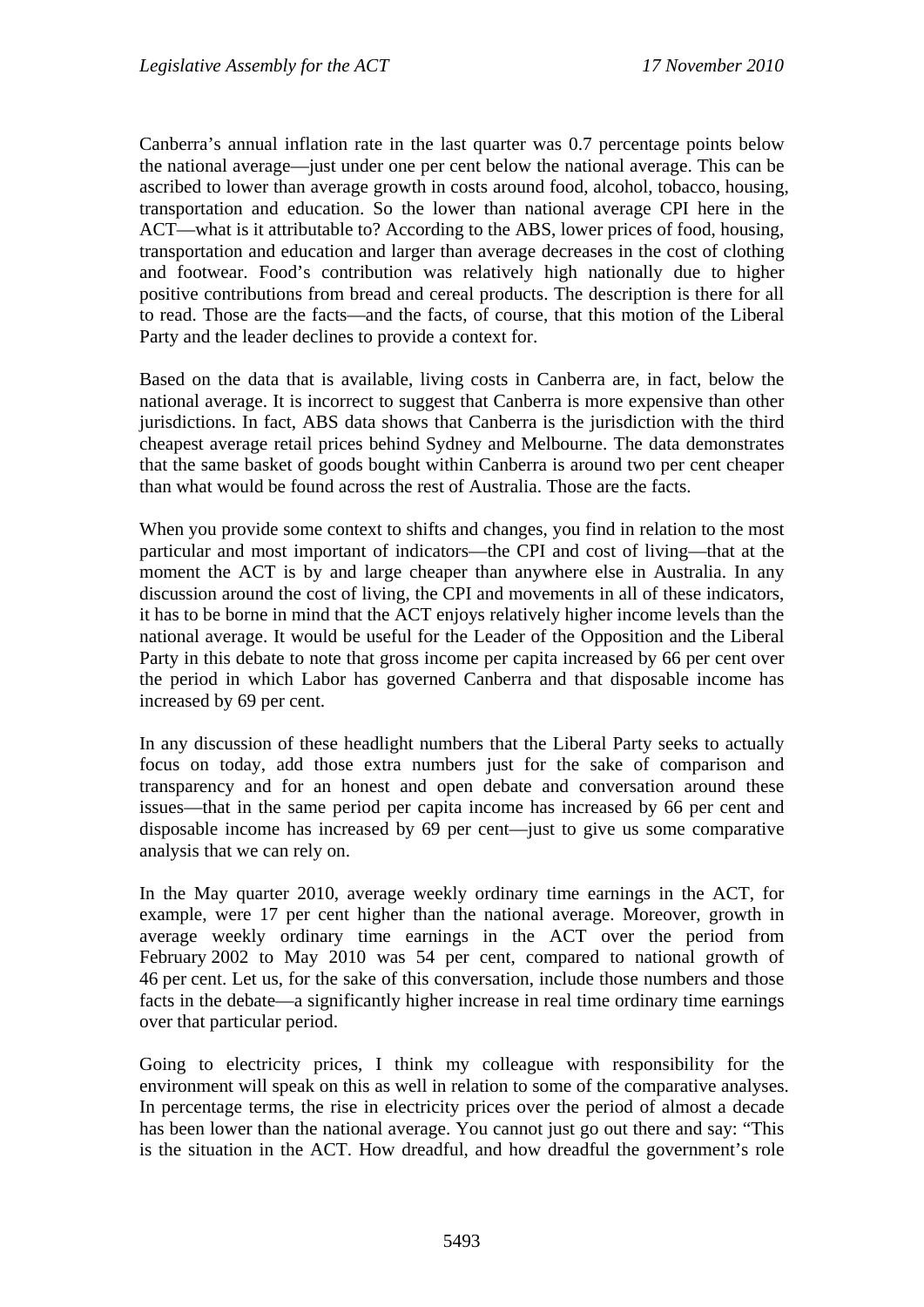and responsibility has been in relation to this." The fact is that over the last decade the increase in the ACT has been lower than the national average. So rather than condemning us for the increase in electricity prices, you might note that we have managed, here in the ACT, to keep electricity prices—

**Mr Seselja**: He wants congratulations on 70 per cent increases.

**MR STANHOPE**: Well, you might note it.

**Mr Seselja**: You want congratulations on a 70 per cent increase.

**MR STANHOPE**: What do you think about the fact that it is lower than the national average? So you think that is irrelevant? You are not concerned about that. You are not interested in the fact that you put a number out there and what the number reveals under closer analysis is that it is a lower number than most other states have been able to achieve and it is lower than the national average. It is relevant that prices for electricity in the ACT are not set by this government.

#### *Opposition members interjecting—*

**MR SPEAKER**: Order! Mr Stanhope, one moment, please. Members, Mr Seselja gave a passionate speech as well and was heard in silence. I expect the Chief Minister to be afforded similar respect.

**MR STANHOPE**: Thank you, Mr Speaker. The point needs to be made that, yes, there have been increases in prices, but in any sensible, intelligent discussion around these issues, you have to look at the context. You have to be able to compare it. You have to look at what else has happened in relation to other movements in wages and salaries, CPI and inflation, and if you want an intelligent debate you have to compare it with what is happening in other places.

In relation to electricity, which the Liberal Party go to, as I say, over the last decade increases in electricity prices in the ACT have been lower than the national average. There has been some focus on water and, of course, we are all very sensitive to issues around water in the ACT—after a 10-year drought, the water restrictions that we faced, the pressure that we faced and the major concern expressed within this community in relation to water and its availability and the sustainability of our city. We have moved to address those issues, those concerns, to ensure a secure future in relation to water.

Once again, of course, it does have to be remembered, recognised and acknowledged in any sensible debate or conversation around these issues that it is the ICRC—it is not the government—that sets the price. The price is set by an independent regulator and that is a relevant consideration in any conversation around issues relating to water and electricity. To not do so really does not provide an appropriate context. It remains the case that, in relation to water, there are relativities between the price here and other cities. On average, a water bill in the ACT does relate very closely to prices that are being charged in other places. Indeed, it is lower than in some major cities and major centres around Australia.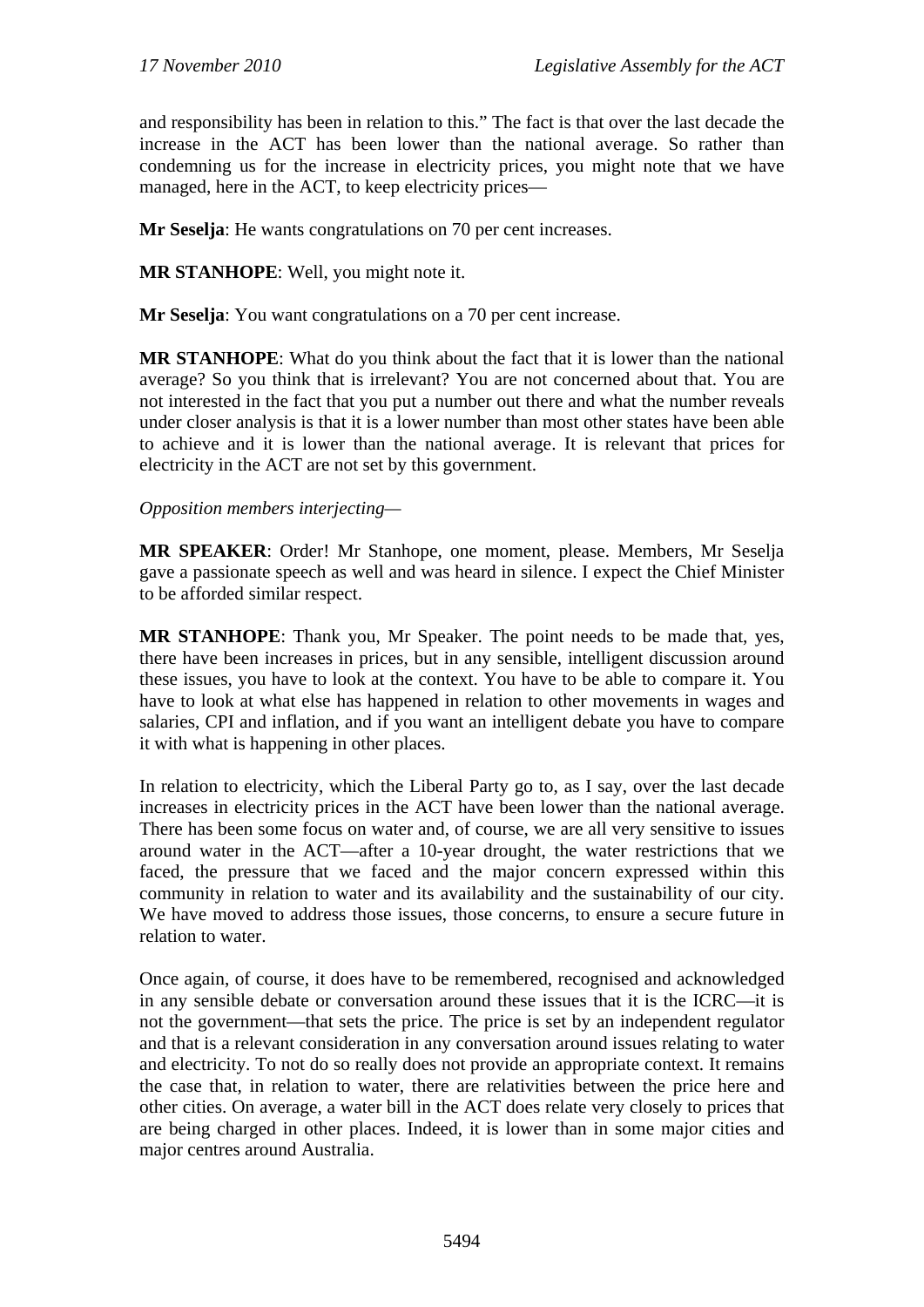Mr Seselja also raised issues in relation to the increase in the private rental market and rents in the ACT. Over the period December 2001 to September 2010, rents increased by 53.4 per cent in Canberra, lower than in Brisbane, Darwin and Perth. It is worth noting that the ACT government, again, does not have control over the private rental market. It is, of course, determined by the private market. But in relation to issues around relativities and comparisons—looking at what is happening in the ACT as compared with others—the increase in rents in the ACT is lower than in three of the other capital cities around Australia.

Again, it has to be repeated and reiterated that, according to the Real Estate Institute of Australia's housing affordability report, the ACT is the most affordable jurisdiction in which to rent a home, with the proportion of family income required to meet repayments in the ACT being 16.5 per cent, significantly lower than the national average of 25.1 per cent. In any intelligent, reasonable conversation around these issues, you must provide a comparative analysis—what is happening here; what is happening elsewhere—and then look at the difference and make your judgements.

The Real Estate Institute of Australia's market facts report stated that in the June quarter 2010 Darwin reported the largest growth in median house rents, up 14.7 per cent. Median weekly house rents for Canberra, Sydney, Melbourne, Adelaide and Perth remained unchanged, while they declined in Hobart and Brisbane.

In relation to public transport, again an issue that is highlighted in the motion, some comparative analysis once again is required. What are the costs here? What is the base from which any increase in the ACT should be measured? The cost of travel on the ACT's buses—in other words, the cost of public transport in Canberra—has, of course, increased in recent years, as it has everywhere throughout Australia. However, the ACT's public bus system is still very competitive when compared with the cost of similar travel on buses for distances longer than 10 kilometres in other cities.

Analysis conducted in relation to the cost of public transport in May 2010 compared the costs of trips in Canberra with those in other major capital cities. Similar trips in Brisbane, Melbourne and Perth cost \$6.70, \$5.80 and \$4.50, against a cost of \$3.80 here in the ACT. The ACT has, in fact, recorded the lowest increase in public transport costs since March 2002 to now. Public transport costs in Canberra increased 19.5 per cent against a national increase of 33 per cent. There you have it again. In relation to public transport and the cost of public transport in the ACT, the increase in costs over the period in the ACT was the lowest in Australia at 19 per cent, compared to a national average of 33 per cent. We have maintained those prices and that level of cost increase in an environment where there has been a massive increase in investment in public transport in the ACT in recent years—some hundreds of millions of dollars.

In relation to house prices, the median price of established house transfers in Canberra increased from \$245,000 to \$555,000, or by 124 per cent, over the period March 2002 to March 2010, much lower than the national average of 138 per cent. There you have it again. Put the figure out there in isolation and certainly it is a very challenging number. But compare it with the average across Australia. The national average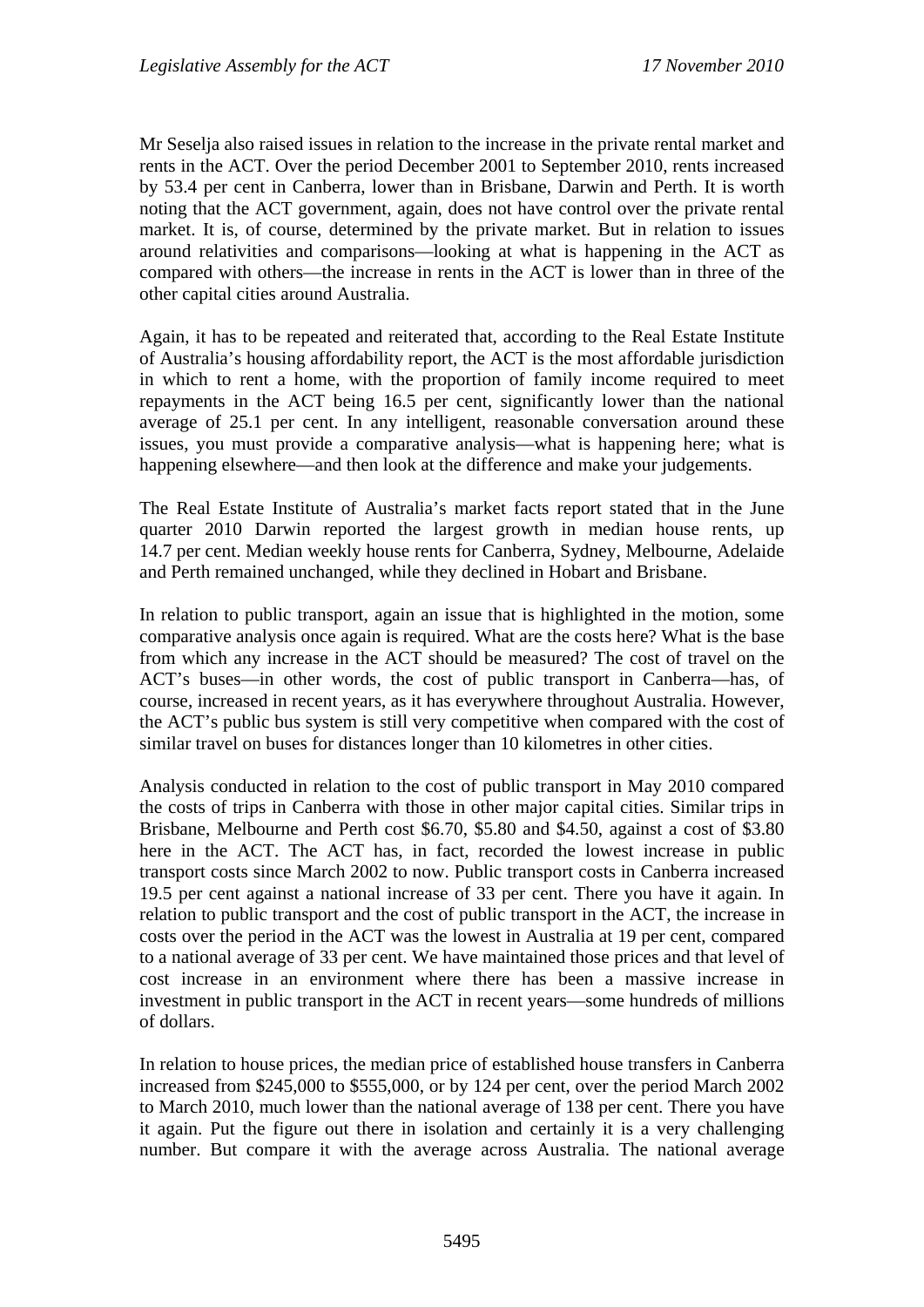increase is 138 per cent. It is 138 across Australia and 124 in the ACT. Yes, they are challenging numbers; yes, they create very significant issues for some people within our community; and, yes, it is an issue that needs to be addressed. But what are the real numbers? The real number in the ACT is 124 per cent. The number across Australia is 138 per cent. The result here in the ACT is much better than the national result or the result across the rest of Australia. We have again, of course, the Real Estate Institute of Australia's numbers in relation to housing affordability in the ACT, consistent with their particular index.

The Canberra Liberals cannot resist having another shot that none of these numbers or increases would have occurred if we had not established the arboretum. It appears that the illegitimate, unacceptable expenditure is, of course, down to the arboretum. So we would not have had increases in public transport costs and increases in electricity, water, housing or median prices if it had not been for the arboretum and the expenditure that that has attracted over the last four to five years.

I have iterated, and I will continue to iterate, the value of projects such as the arboretum. Indeed, I have to say it was a view shared by the 250 or so members of the veterans community and their families who gathered there with the Governor-General last Friday to plant a memorial Anzac forest within the arboretum, a significant event that was broadly applauded by the veterans community, embraced by 250 of their members, each of whom was thrilled and proud to plant a tree. I have to say it was very disappointing to note that not a single member of the Liberal Party accepted an invitation to be involved in that particularly significant, symbolic occasion. *(Time expired.)*

**MRS DUNNE** (Ginninderra) (10.32): I thank Mr Seselja for bringing forward this important matter today, because it goes to the heart of how our families live in the ACT. It is interesting to note that Mr Stanhope has introduced, as usual, a range of self-congratulatory and alternative figures rather than addressing the real issue. It is also interesting to note that Mr Stanhope leads this debate today. After the Treasurer had a go at leading the debate in the media today and obviously did such a bad job, they thought they had to bring out the big guns to protect her again.

The whole response of the Labor Party is pretty much Marie Antoinette's response. It is a shame the Treasurer could not bring herself to say, "Let them eat cake," but left that job to the Chief Minister. His response is: "Let them eat cake. It is expensive everywhere, so it is all right for it to be expensive here."

I note the Greens, again, are proposing to snuggle up to the government with an amendment which is surprisingly similar in much of its tone, but it shows that the Greens are not in touch with the people who live and work and play in Canberra. I acknowledge that the proposals, for instance, for a poverty impact statement are important. But, as it is with everything with the Greens, they leave out the middle. I would like to talk about the sorts of families that are affected by the cost increases that Mr Seselja has outlined in his motion.

The Canberra Liberals put forward an assumption about a middle income family: Mick and Melinda live in Giralang and Mick earns \$80,000. His wife works part time,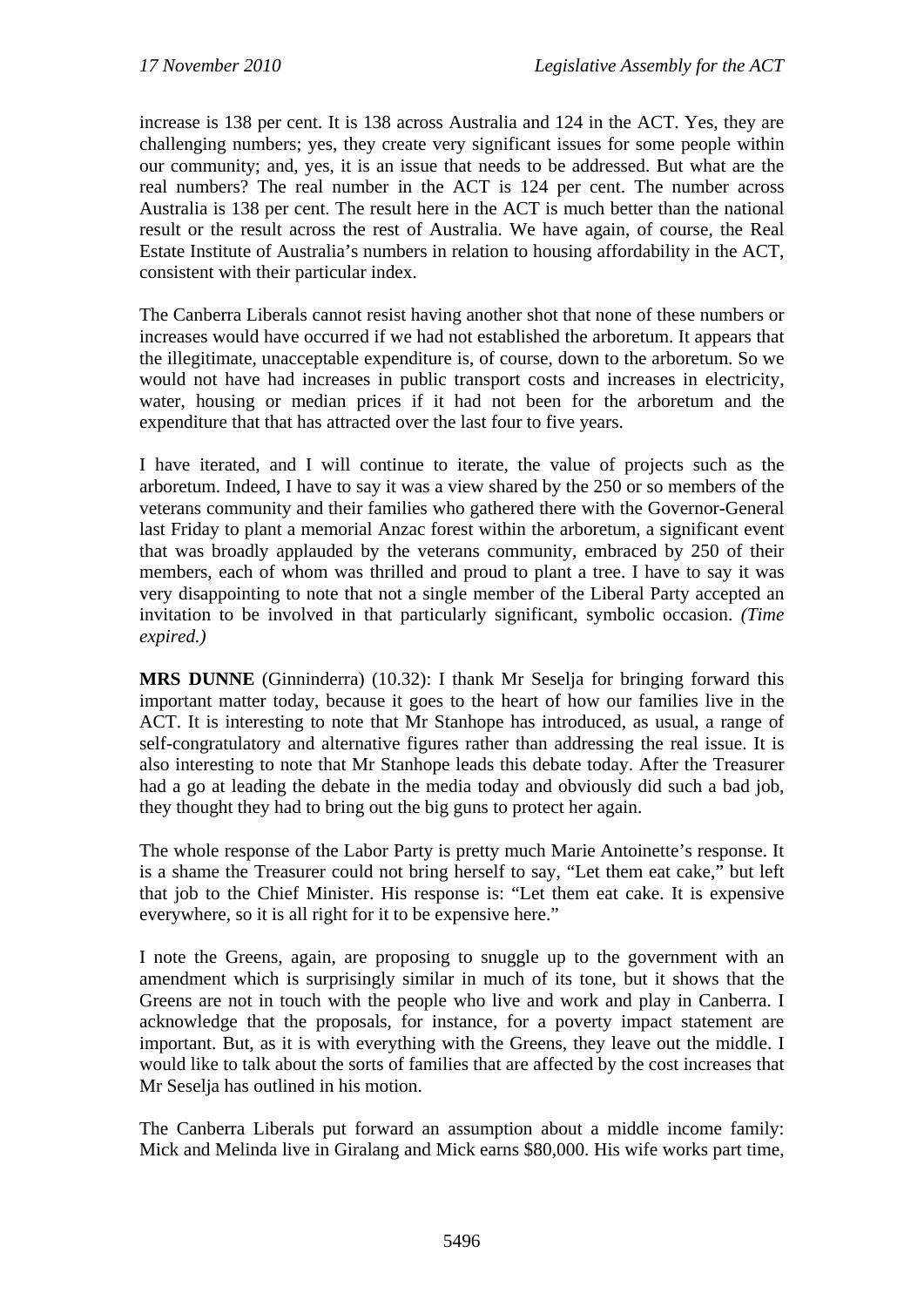and she earns \$40,000. They have a \$300,000 mortgage. They have two children one who is in part-time childcare and one who goes to the local Catholic school. Mick is also repaying his HECS debt. They have private health insurance and one car with a small car loan. Their family income is about \$120,000 and they pay tax between them of \$30,800. Mick also pays a HECS debt of \$6,400. They pay Medicare to the tune of \$1,200. Their mortgage is \$27,000. They pay approximately \$10,000 a year in childcare and another \$13,000 a year to pay for and run their car. They are modest shoppers, but that costs them \$10,400 a year. In addition, they have utilities—phone, gas, electricity, internet, water—of \$6,000, and they pay school fees of around \$3,000. In addition to their Medicare, they pay \$1,800 in private health insurance.

That leaves them less than \$10,000 out of their \$120,000 income for everything else, and that includes rates, insurance, home maintenance, gardening, the odd outing, and perhaps even some shoes and clothes for the kids. They have got \$10,000 left. So Mr Stanhope can sit there and say, "It is all right, these people have nothing to worry about," but let us look at the figures.

Mr Stanhope does not want us to look at the figures over the term of the Stanhope government, because when we do that, we see that the overall CPI in Australia has risen by 27.9 per cent but in the ACT it has risen by 28.4 per cent. I want to drill down into some of the issues that we have addressed, and the issue that I particularly want to talk about is water.

In the ACT we have seen a 106 per cent increase in water costs since the Stanhope government came to power. Of course, both the government and the Greens want to blame somebody else for the rising cost of water in the ACT. It is not Jon Stanhope's fault. It is not Jon Stanhope who increased the water abstraction charge, doubled it and then doubled it again. It is not Jon Stanhope who introduced the utilities tax. He has not contributed at all. No, it is the ICRC across the road! These nasty people, they are the ones who bring about the increase in costs. "It is some independent person and we are not responsible for it." What the ICRC is doing is responding to the policy settings set by Jon Stanhope—the man who increased the water abstraction charge, then increased it again, the man who introduced the utilities tax. All of those things go to the bottom line.

In addition to that, we see that the cost of water in the ACT has already risen by \$100 to cover the cost of the dam, which we expected to be \$145 million plus 30 per cent, so \$188 million. We have an admission from the utility that, as a result of the blow-out in that cost, by 2013 ACT taxpayers will be paying an extra \$220 a year, at least, in current dollars to pay for the cost of water security in the ACT.

Why are we paying so much? Because of the mismanagement of the Stanhope government. In 2004 when it was obvious to everybody that we needed to do something about water security, only Jon Stanhope and his cohort were saying: "No, no, no, we can't possibly do that. We can't do that." Remember, it was in 2006 that this Chief Minister said on one occasion: "We may never have to build a dam. Not for 30 years. You know, we might get away with it for another 30 years." The next year, he had changed his mind. But in that time, we have had years and years of delay, which has seen a blow-out in the cost of the water security projects in the ACT.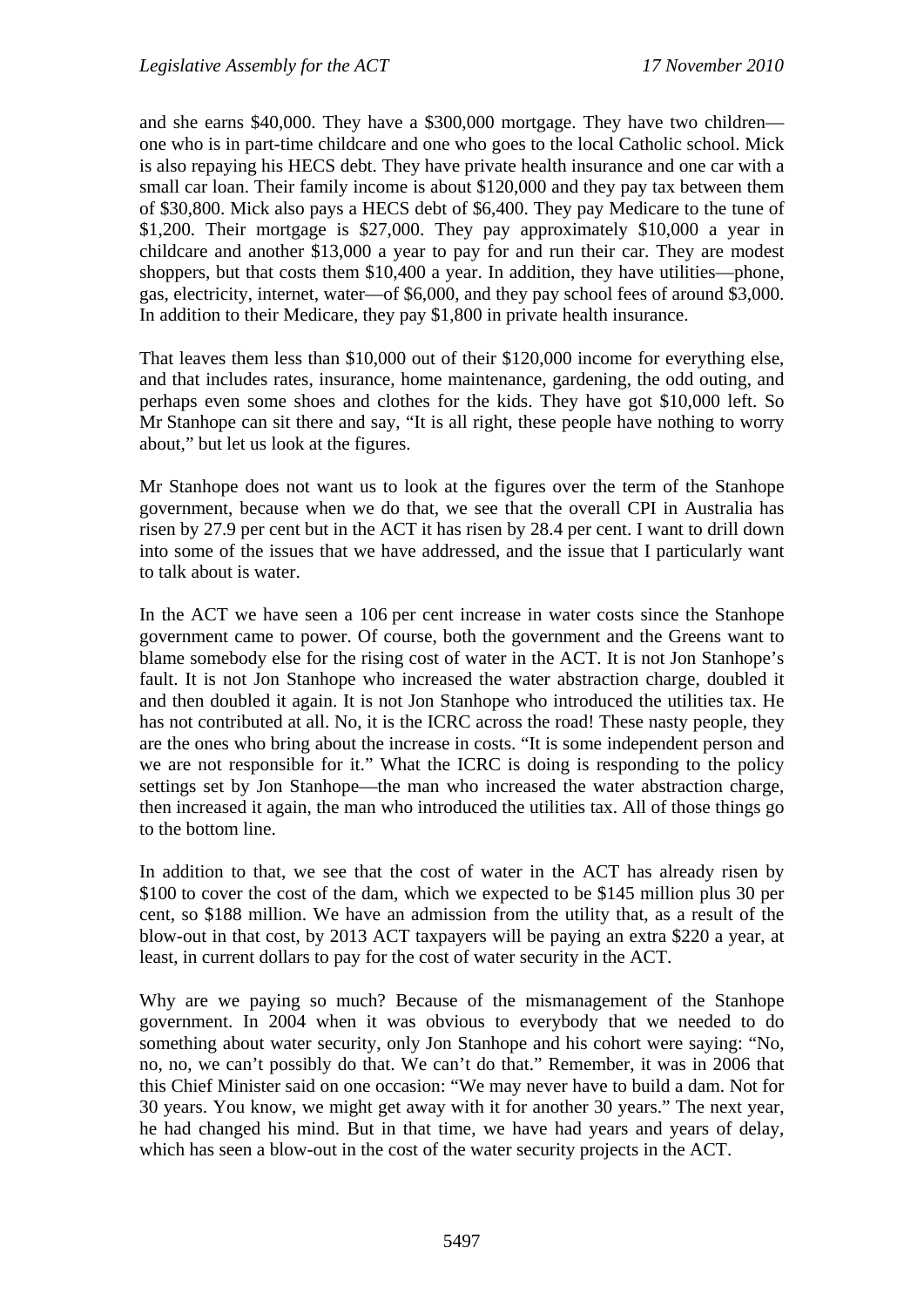Currently, \$100 of the cost of water in the ACT is directly attributable to the cost of water security. We know that the blow-out in the cost is going to add to that 106 per cent increase in water by another \$120 a year by the time we get to 2013. That is the administrative negligence of the Stanhope government. The raising of the water abstraction charge, the imposition of the utilities tax, the delay over water security all of these things have driven up the cost of water to what is, according to Engineers Australia and almost every source you look at, the most expensive water in Australia and, at least, the most expensive water in any capital city in Australia.

Perth gets a substantial proportion of its water from desalination, which is expensive water because of the energy cost that goes into it. It has cheaper water than Canberra where we get gravity-fed, mountain-delivered water.

**Mr Stanhope**: What is the cost in Perth of water?

**MRS DUNNE**: I will come back to you. I cannot tell you off the top of my head. I do not have the figure on—

**Ms Gallagher**: I think you will find it is cheaper here.

**MRS DUNNE**: It is cheaper in Perth, even though they desalinate it. I will come back to it, because I will get the opportunity to speak again. In addition to that, we need to look at one of the other issues that really impact on Mick and Melinda—that is, the cost of childcare. It is interesting that the cost of childcare has been going up and up, and the minister is always saying, "It's not really an issue for us."

I notice there was a thing a little while ago when the minister attempted, in her usual ham-fisted way, to lambaste the opposition for having a scare campaign about the cost of childcare. She said in her press release that childcare increases and childcare reforms would mean that childcare would increase by no more than a cup of coffee a day. If a cup of coffee a day is \$3, you are doing pretty well. I know a couple of places where you can get it for \$3—a small one. Mick and Melinda are going to be paying an extra \$30 a fortnight, and that is an extra \$780 a year. Out of the \$10,000 they have got left, Ms Burch's cup of coffee a day is going to take another \$780 out of Mick and Melinda's disposable income.

These are the things that we are talking about, Mr Speaker. This is why Mr Seselja has brought forward this motion. The most important part of this motion is that we call upon the government—I cannot see how anyone could possibly object to this—to put a statement of the cost of living in each budget to inform the Assembly and the community of the key cost of living impacts of the policies enunciated in the budget. What could be more transparent and what could be less objectionable?

**MS HUNTER** (Ginninderra—Parliamentary Convenor, ACT Greens) (10.42): There can be no doubt that there are many people in our community who are doing it tough, very tough. Poverty and disadvantage exist in what is, by any standard, a very wealthy community. We are very fortunate to have the wealth and opportunities that we have. However, as I said, we can by no means be complacent about the significant financial pressures that face some in our community.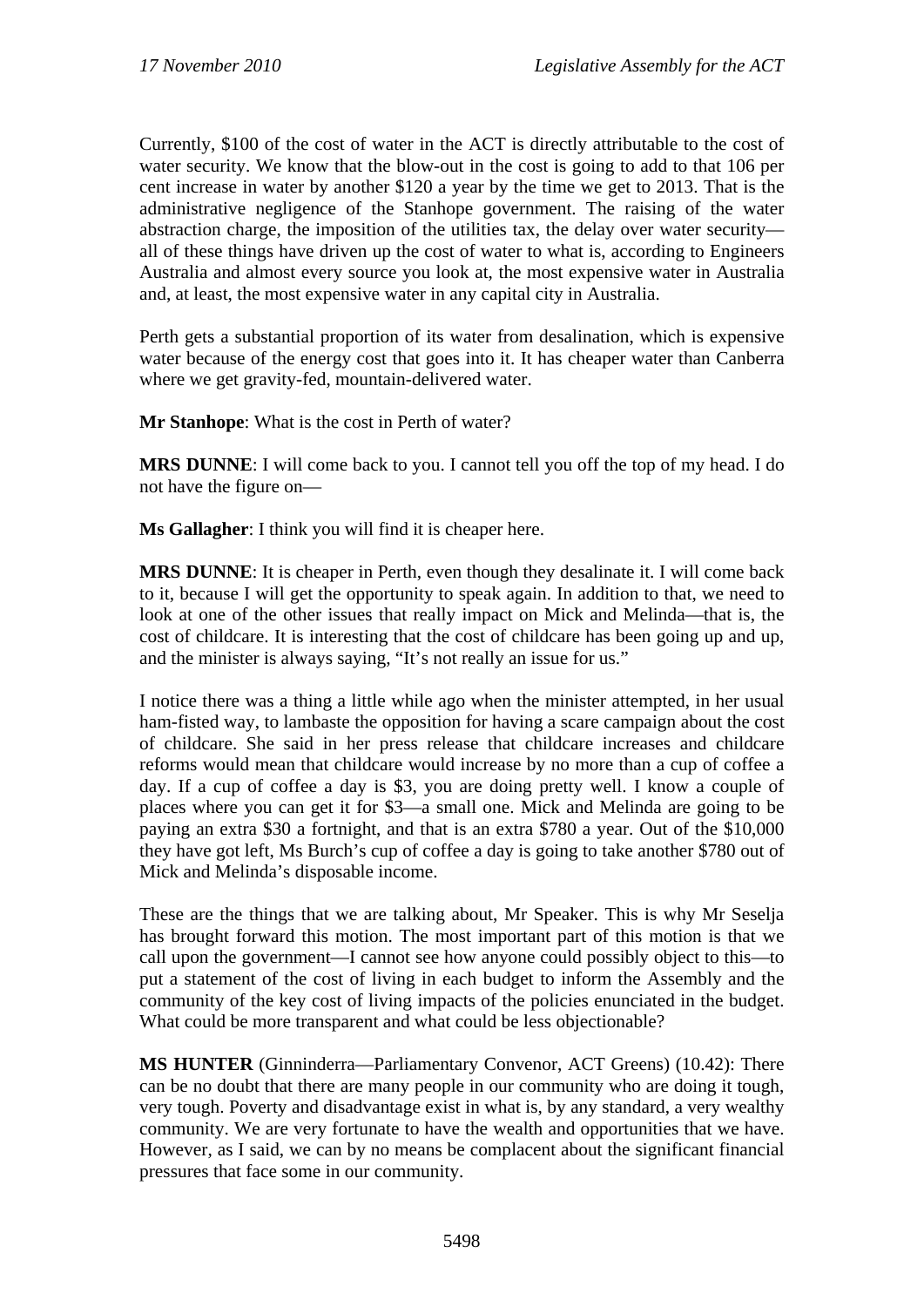The Greens have consistently advocated for policies and outcomes that help those most in need. No-one likes the cost of a non-discretionary expenditure to rise. Unfortunately, these price rises are inevitable. As long as we live in an economy predicated on growth and a level of inflation, it is a fact of life. The real issue is not what has happened to a few select expenditure items, but what is our position overall, both in a contemporary sense and in a positional sense for the future challenges that are fast approaching. Some items will increase, some will decrease. Looking at a few measures in isolation does little to paint the real picture of the cost of living.

The Australian Bureau of Statistics also publishes the analytical living cost index, which goes beyond the headline CPI, and measures how much would after-tax money incomes need to change to allow households to purchase the same quantity of consumer goods and services that they purchased in the base period and breaks the finding down into four different household types.

If you look at it in the September quarter of 2010, changes in living costs ranged from a low of 0.9 per cent for age pensioner recipient households and self-funded retiree households, to a high of 1.2 per cent for employee households and other government transfer recipient households, while the consumer price index rose by 0.7 per cent over the same period.

Since the series began in the June quarter of 1998, changes in living costs for each household type have historically tracked closely to the CPI. The living costs of other government transfer recipient households showed the highest increase of 49.2 per cent, followed by age pensioner households, which increased by 47.4 per cent. Employee households increased by 47.1 per cent, slightly higher than the 43.2 per cent increase in the CPI. The living costs of self-funded retiree households increased by 42.9 per cent. The cost of living increase experienced by some households was actually less than the CPI and for others it was between a 3.9 and six per cent increase.

The ABS explains these differences as attributable to a range of factors, including the inclusion of mortgage interest and consumer credit charges, which has a significant impact for employee and other government transfer recipient households. The inclusion of mortgage interest and consumer credit charges and the different treatments of housing and insurance also result in variations, and we can see that in the figures. The expenditure patterns for those households measured by the ALCIs differ from those of the overall household sector covered by the CPI. This also contributes to differences in the percentage changes. The point to take away is that the cost of living has not risen much above CPI at all over the past 12 years, which, of course, extends beyond the life of this government.

The other obvious factor to consider is changes in wages. Since 2001, ordinary average full-time weekly earnings have increased by 54 per cent. Overall, this means that financially, on average, people are actually better off now than they have been before. The Greens' concern is that, while we can say this for the average person, it does not capture those who fall below the average. These are the people who are in significant need and who we should be focusing our assistance initiatives on.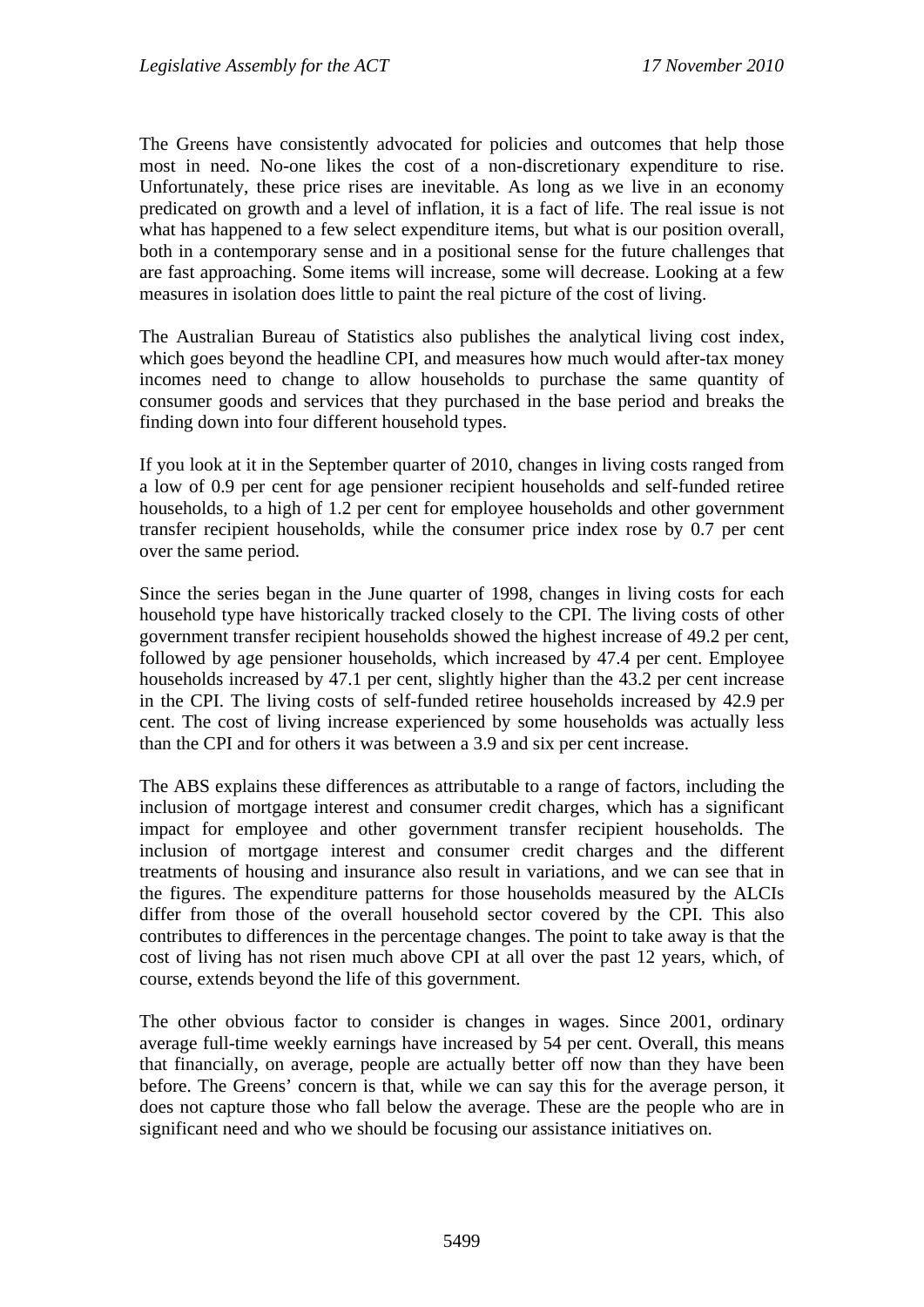It must also be observed that many of these increases mentioned in the motion are subject to significant external factors—house prices, for example. There has been an Australia-wide boom in prices. That is good for those who own a home but is a significant policy challenge for governments. It is now up to them to provide affordable housing to those who need assistance. Electricity and water prices will rise significantly. What we need to do is position ourselves to be able to cope with those increases. There are no two ways about it—we have to shift to renewables in the energy area. Doing so early will reduce the long-term cost.

Yesterday we considered a scheme for housing affordability. The Greens presented an alternative, and we listened to all the evidence and presented a better option for more targeted assistance to those who really need it—those who are really experiencing non-discretionary difficulty. All governments should consider cost of living impacts. The Greens have fought for years for comprehensive triple-bottom-line analysis of policies so that we properly understand the full range of impacts of decisions that are made by government and in this place.

This should include a poverty impact analysis, but we should have a comprehensive understanding of the impact of our decisions on the most vulnerable in the community. That is why we have included the poverty impact analysis in our amendment that I will move soon. Significant work was done by the ACT Social Inclusion Board on poverty impact analysis and how to apply that. We believe that work should be moved forward and applied to significant programs and policies.

The ACT government often refers to the ACT as having high affordability in house prices and rents because the median mortgage or rent payment is thought to be less than 30 per cent of the median gross household income. The Greens believe such commentary to be incorrect and unrepresentative of the market, because having a high median income means that people earning lower incomes are further behind. This is evidenced on the ACT government's website, measuring our progress. The Gini coefficient, or distribution of income for Canberra, is getting worse.

In addition, Canberra does not have the supply of low cost housing that other capital cities have, and this has been the situation for many, many decades. People on low incomes struggle in the high cost housing market. In the ACT, rents have risen over 10 per cent in the last year compared to the national average of 2.8 per cent and recent commentary on the market has signalled that rental prices here are likely to continue to increase. Those households that are either waiting to get into public housing or who just fall outside the eligibility criteria for public housing are doing it the toughest.

My amendment also calls on the government to recognise that the running costs associated with a house affect the affordability of that home. Rising energy costs mean that houses which are not energy efficient will have high energy bills that will hit household pockets and wallets.

We have been told that large families at risk of homelessness have been placed in houses which have enormous utility bills, and that the Chief Minister would choose to avoid solar access in pursuit of cheaper construction costs. We hope that would not be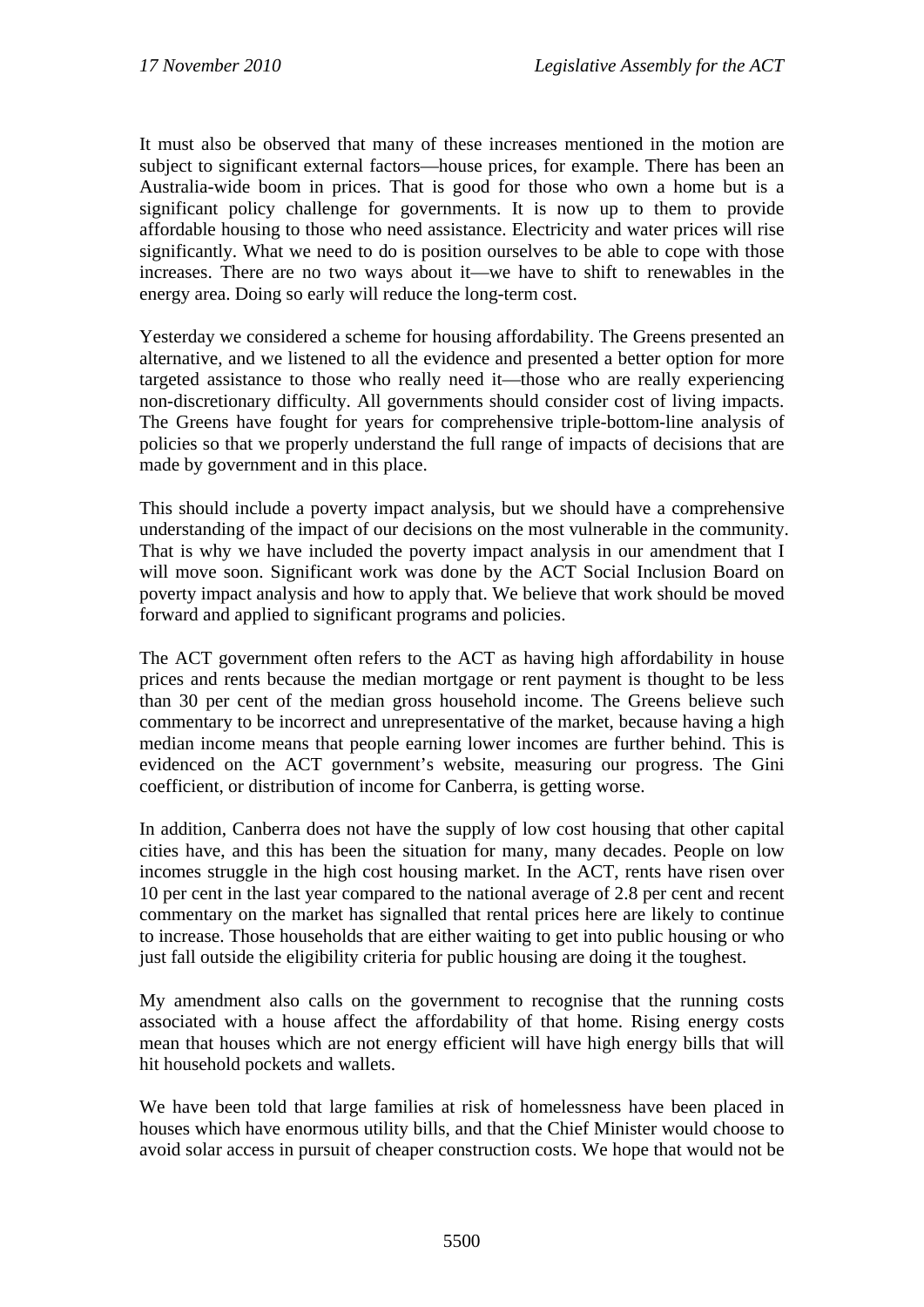the case, because we know that affordable housing is not just the up-front purchase price; it very much is about that house that is built and its running costs over time.

This is not an either/or debate. Utility costs are integral to the running and affordability costs of a home. There is no point in constructing cheap homes or out-of-date designs and ways of building houses, because we have new building products. We know how to build energy efficient homes. We know that, if we construct these last-century houses, people, over time, will find that they struggle to pay the bills to run those homes.

All parties in this place have different priorities. We would all spend the money differently, no doubt, and the cost of delivering government services is increasing. The community has to pay for that or has to understand that there is a limit to the budget. Equally, we all have an obligation to ensure that taxpayers' money is not wasted, that we distribute that money to those who need it most and that we deliver the best outcomes to the whole community and not just a select few.

I take umbrage at Mrs Dunne's continued attacks on our stand to advocate for those who are doing it tough in this community. I am not sure whether, by saying that, Mrs Dunne is saying that she has absolutely no interest in the one in 10 people probably even more—in our community who are doing it tough, who are finding it hard to cover the costs of rent and food and educational costs for their children. Somehow she believes that by us standing up and advocating for these people we have no interest in other parts of our community. That is simply a nonsense. Her continued push makes me wonder whether she does think about so many families who are on lower incomes, who may be on pensions and benefits and who are really doing it tough in this community. I would like to see the Liberal Party have a bit more of a focus in that area.

In recent days many members in this place would have received reports from a number of organisations about the ongoing research on the impact of poverty across Australian communities, including the ACT. One of them was from the Salvation Army and was about the perceptions of poverty and the insight into the nature and impact of poverty in Australia. Another was from Anglicare Australia, *In from the edge*. That is about the state of a range of different families and how they will be impacted by a range of issues.

**Mr Hanson**: Was it a good idea to give \$26 million to the arboretum then? Where are your priorities?

**MS HUNTER**: Mr Hanson is interjecting again with his very droll contributions. I really think he should take some time out—no doubt he has these reports in his office—to read through those reports to get a good understanding of the challenges and the struggles that many people in the Canberra community are facing day in, day out.

I finish by moving my amendment to Mr Stanhope's proposed amendment. The amendment has been circulated in my name, and I move:

Omit all words after "That this Assembly", substitute: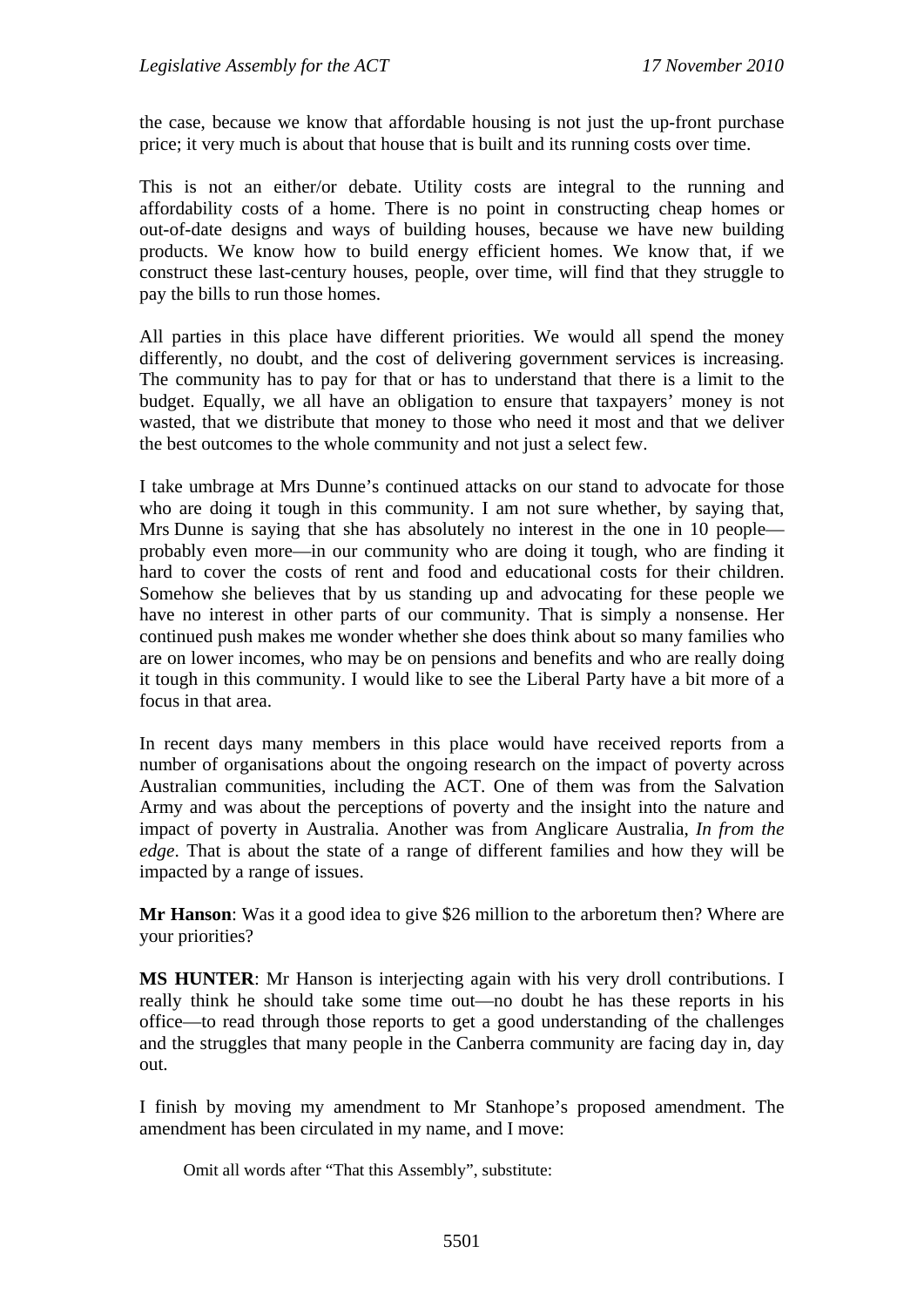#### (1) notes:

- (a) that, according to figures published by the Australian Bureau of Statistics, since the election of the ACT Labor Government:
	- (i) electricity prices have risen by 69.96 per cent as set by the ICRC;
	- (ii) water prices have risen by 106.08 per cent as set by the ICRC;
	- (iii) rents have risen by 54.81 per cent as determined by the private market;
	- (iv) the median house prices in Canberra have risen from \$245 000 to \$550 000 as determined by the private market;
	- (v) rates have risen by 75.00 per cent calculated on a known formula consisting of a fixed charge and a valuation charge using a three year rolling average of market values;
	- (vi) public transport costs have risen by 31.15 per cent; and
	- (vii) average weekly ordinary time earnings have increased by 54.6 per cent since 2001; and
- (b) that the rise in the cost of housing, including running costs, is having significant impact on those people and households that earn below the median wage; and
- (2) calls on the ACT Government to:
	- (a) consider carefully the cost of living in the ACT and include where possible initiatives that put downward pressure on the cost of living;
	- (b) ensure the Affordable Housing Action Plan provides for those households that are not eligible for public housing and cannot afford the median rental or even 74.9 per cent of the market rate;
	- (c) acknowledge that the running costs, such as energy and water must be included in assessing the affordability of a house; and
	- (d) conduct Poverty Impact Analysis of significant new policies and programs.".

**MR SMYTH** (Brindabella) (10.54): It seems to be the policy of the Greens that you just never hold the government to account. If the government says it, it must be okay and "we're just along for the ride". I heard Mr Rattenbury at the weekend, at the ClubsACT function, say, "We hold the balance of power here." Well, you are not holding it in favour of the people of the ACT.

This is a reasonable motion. The motion as proposed by Mr Seselja is something that people actually worry about day to day in their lives. This is about the people. Again, I ask members to look at the coat of arms—"the people". It is a shame that the people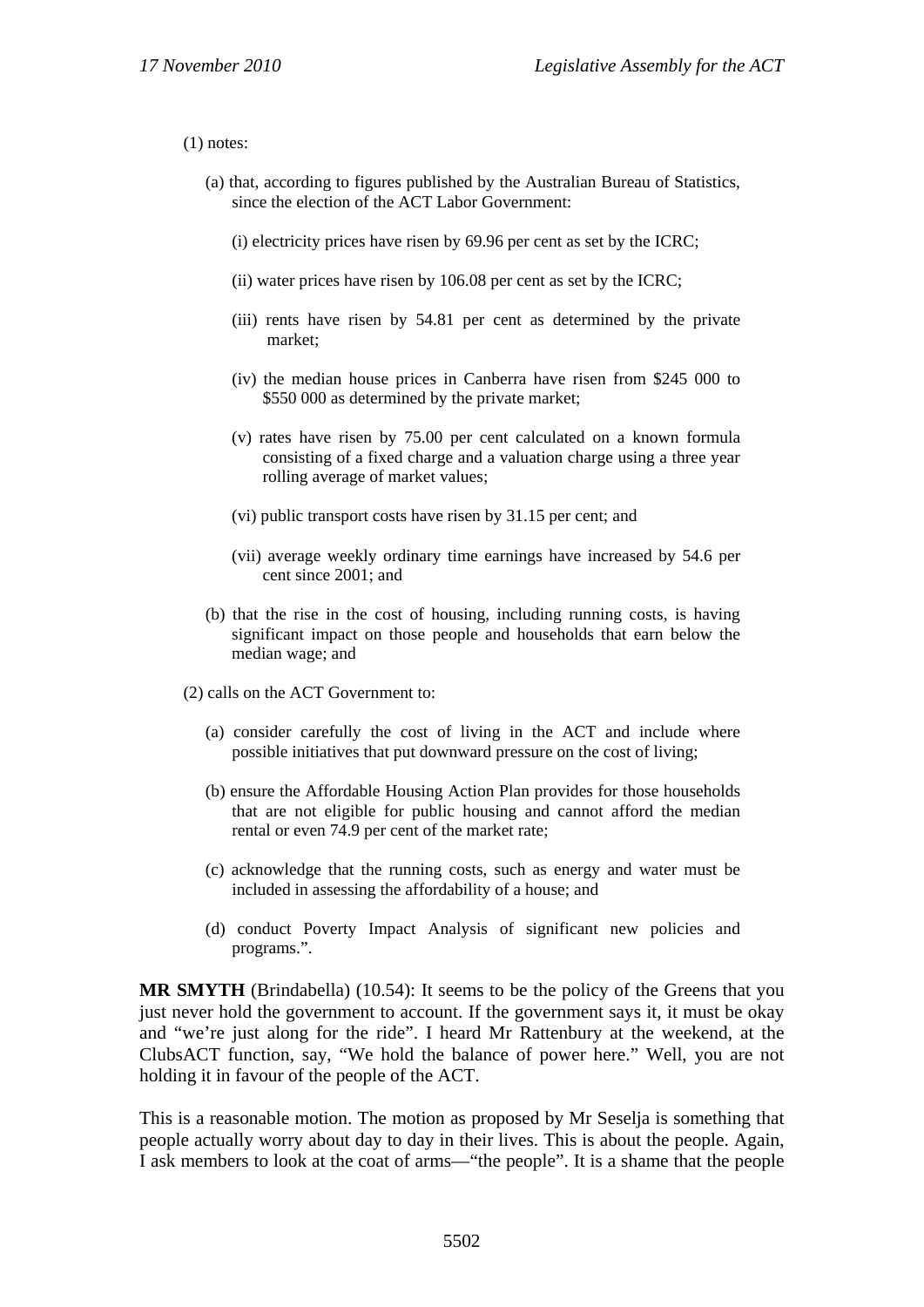come third in our motto. Perhaps we should change that. The motion simply asks that the government carefully consider the cost of living and look at initiatives to bring it down and provide the Assembly with a cost of living statement in the budget. What is wrong with that? There is nothing wrong with that and there is no argument that has been made, that I have heard yet, that says that it should not be done.

If this was a motion saying, "Let's have a statement of the environment in the budget," the Greens would be in there like a rat down a drainpipe. But when you come to holding a Labor government to account, do not expect a Greens party to do that. And that is a shame. The argument seems to be, "Well, so much of this is out of our control." I notice that Mr Stanhope's amendment, at subparagraph (d), says: "Median house prices are determined by the private market." So, not responsible. He ends up being the Kylie Minogue of ACT politics. He is not responsible for anything. And the rest of the argument is, "Well, we're not quite as bad as New South Wales." Who would want to be compared to New South Wales in the first place?

The question is: what drives house prices? Median house prices are determined by the private market. So you have to ask the question: why, in fact, do the government have a housing affordability strategy? You can question whether or not it is working because they can influence these things. So it is preposterous to say that these are all determined by the private market.

It is interesting to look at some of the recent housing affordability reports. The Urban Design Institute of Australia said that, for the ACT, the two things that destroyed housing affordability in the ACT were land release and fees and charges, both of which—and I note the silence from those opposite—are under the direct control of the government and one of which is under the direct control of the Chief Minister. Land release and fees and charges: these are things that governments control. To say that the government has no control over things like the cost of water, the cost of electricity, the cost of rates and rents and public transport, is just preposterous.

"Electricity and water prices are set by the Independent Competition and Regulatory Commission." Yes, they are. But what are the inputs that they discuss when they make those decisions? Mrs Dunne said it so well. In 2004, we said we needed a new dam. The great denier over there said: "No, never. We don't want it. We don't need one. It'll be 20 or 30 years away." And here we are, building a dam whose cost has gone from about \$145 million up to about \$360 million. That is the position of the Chief Minister: deny it until it is so obvious that you then try and accept it and make it your own.

We can go through the government's amendment. "Rates." The government determines rates. The government directly determines the rates. "Rents are determined by the private market." Well, that is true. But what are the factors that contribute to that determination? Government fees and charges, government taxes, government planning, a change of use charge. It just goes on and on. The government determines these things. To ameliorate the whole motion by simply saying, "We're not as bad as elsewhere," just shows the genuine lack of concern from both the government and the Greens—the great champion of the underdog, who do not want to hold a government to account and who do not want to acknowledge that this is an issue with people.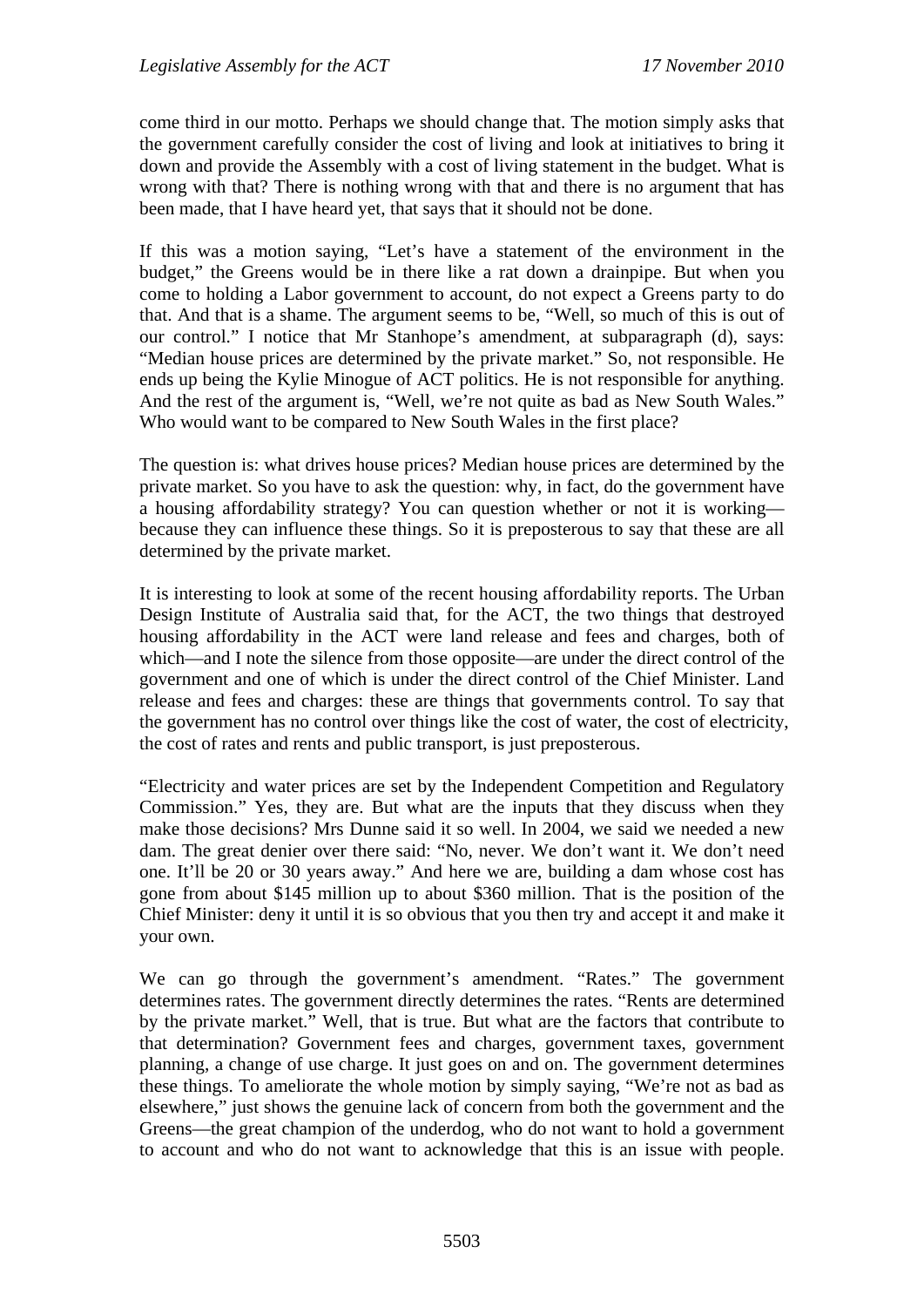Perhaps if the leader of the Greens got out in the community more and talked to the real people out there, they would know that this hurts, every day, ordinary folk in the Canberra region.

It is important that we have this motion. It is important that the motion gets up as it is. It is not a big ask. We kept it simple because we knew the government was not capable of delivering more than this. All we are asking for is a statement, a cost of living statement, each year in the budget which informs the Assembly and the community of the key cost of living impacts of its policies.

This motion, in the main, just deals with the bread-and-butter factors that affect the lives of ordinary people and that ordinary people have to cope with. They are even struggling in many cases in balancing the competing demands that are placed on families.

The key issue that underpins this motion concerns the role of our government, and that is not an unreasonable thing. What can the government do? What can the ACT government do to reduce the cost pressures that are faced by people, by families, living in the ACT? As Mr Seselja has noted, the government has control of a number of policy levers that can influence the cost pressures on goods and services that are faced by Canberra people and Canberra families.

In considering the matter raised in this motion, it is easy to be distracted and get into a discussion about government revenue and how governments are always concerned about protecting their sources of revenue. They are legitimate concerns. But the pursuit of revenue, and indeed the spending of revenue—because, let us face it, we have got an inputs government; "we spend more, therefore we are better" is the motto of this government—should not be made in isolation from the effects of increasing taxes and other charges on the people of the ACT, the families of the ACT and the business community of the ACT.

Nevertheless, it is useful to place the actions of the ACT government in some sort of context in discussing cost of living pressures. In 2001-02, the ACT budgeted for revenue of \$2.043 billion. In 2010-11, budgeted revenue was \$3.668 billion. This represents an increase of 80 per cent. Over the same period, the consumer price index for Canberra increased by 29 per cent. Government revenue up 80 per cent; CPI up 29 per cent. If the effect of price increases is removed, the real increase in budget revenue has been about 40 per cent. Over 10 years, that is still a very significant increase in government revenue. In large part this increase has been built on increases in existing as well as new taxes and charges—so-called indirect taxes that have to be paid by consumers, by householders and by businesses.

The key factor that we face in considering this motion is what realistically can the ACT government do, or indeed can any government do, to reduce the cost pressures on individuals and on families. The ACT government can contain its own expenses and hence limit the call that it has to make on the community's resources. This raises the issue of efficiency in the provision of government services. The ACT government can encourage the most competitive business environment such that the providers of goods and services do so at the most competitive prices.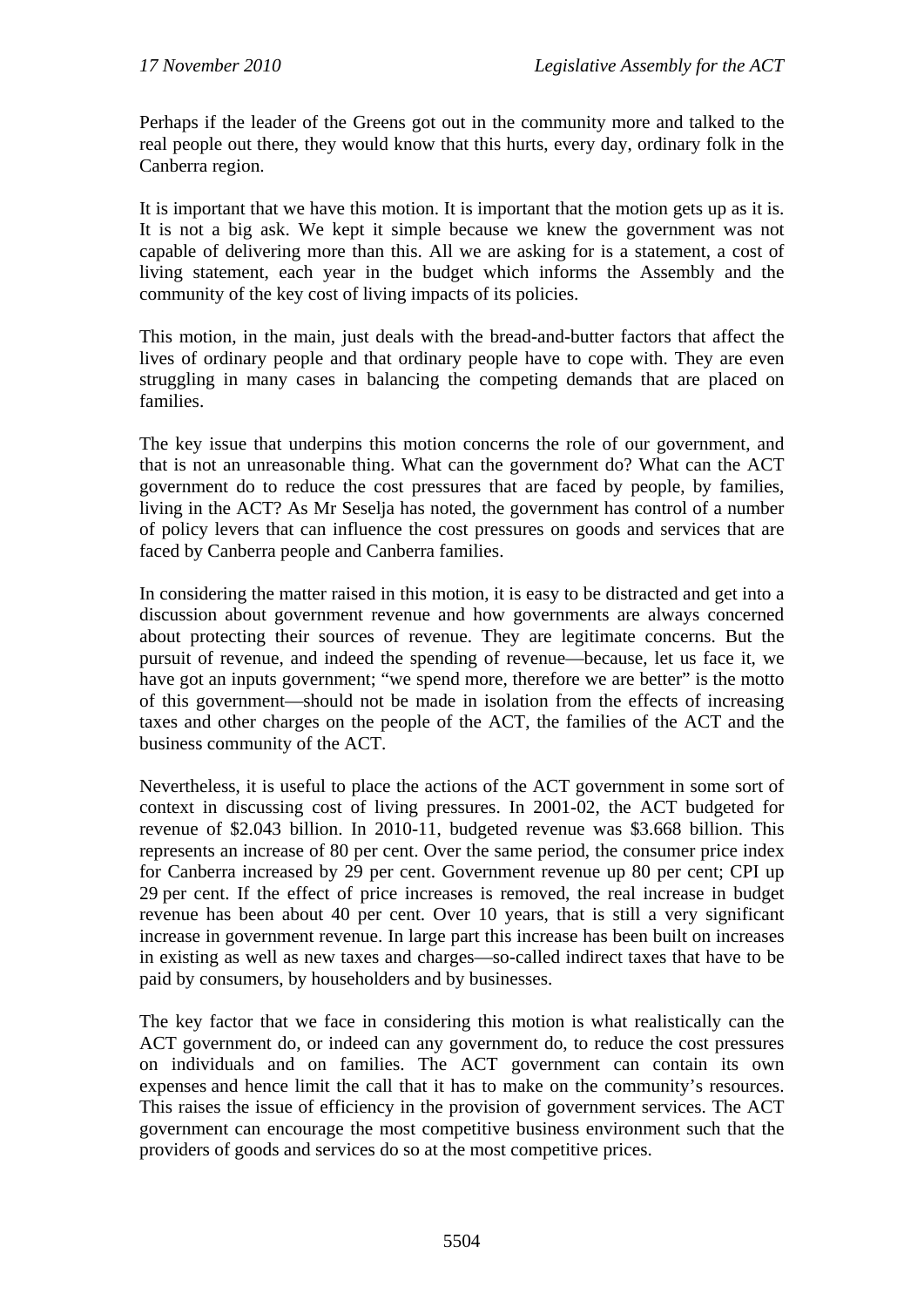As an aside, there is also the issue that one can say the government can reduce its wasteful spending, whether it be the at least \$20 million that is wasted on the GDE by failing to duplicate the GDE when it was first constructed, or the hundreds of thousands of dollars wasted on government advertising, or expensive art at the Alexander Maconochie Centre, or the waste of \$5 million on the non-existent Belconnen to Civic busway. There are the blow-outs in things like the Emergency Services headquarters, the cost of Tharwa bridge and the capital operating cost of the Alexander Maconochie Centre, the \$5 million wasted on FireLink, a communications facility that was never delivered, the failure to manage the budget of the Department of Territory and Municipal Services as outlined in numerous reports, particularly those from Ernst & Young, uncollected rates and ambulance fees. Consultants: we have got \$4½ million to be spent on finding savings because the government is not capable of doing it.

We could look at the solar feed-in tariff. What is that—an extra \$225 a year on families. There is the whole question of public art, mistakes of the parole board. In the delivery of capital works, the new car park for Canberra Hospital went from \$27 million to \$43 million. There is the youth detention centre, and mental health budget overruns. There are numerous things in the Treasurer's advance that you would have to question. Then we have blow-outs in the cost of the Googong pipeline and the Cotter Dam. The list goes on and on. And if the government were serious about really helping ordinary people in what is a tough environment, they would look at their own spending first.

Mr Seselja's proposal says that we simply want an annual statement in the ACT budget. It is not a big ask. It is important that people do understand what their government are doing. It is important that people understand that their government actually care about what they do to the residents of the ACT. And it is important that people understand how much their government costs them every day through increases in cost of living.

**MS GALLAGHER** (Molonglo—Deputy Chief Minister, Treasurer, Minister for Health and Minister for Industrial Relations) (11.04): I welcome the opportunity to talk to this matter in the Assembly today. After just listening to Mr Smyth, I have to presume that he is not reading the same motion as I am if he believes that it is just a simple request for the government to provide a cost of living statement with the budget.

*Mr Smyth interjecting—* 

**MS GALLAGHER**: If the motion was just that, the government would consider supporting the motion. But the motion is not just that, Mr Smyth. As usual, it is a Liberal motion written with the venom and hatred of those who have spent too long in opposition and are destined to stay there forever. You write your motions on private members' day with the sole purpose of ensuring that they always go down. Maybe there is a message here about bringing forward sensible motions that are constructive, that other members in this place could agree to.

These are the points I made today on the radio in response to Mr Seselja's comments.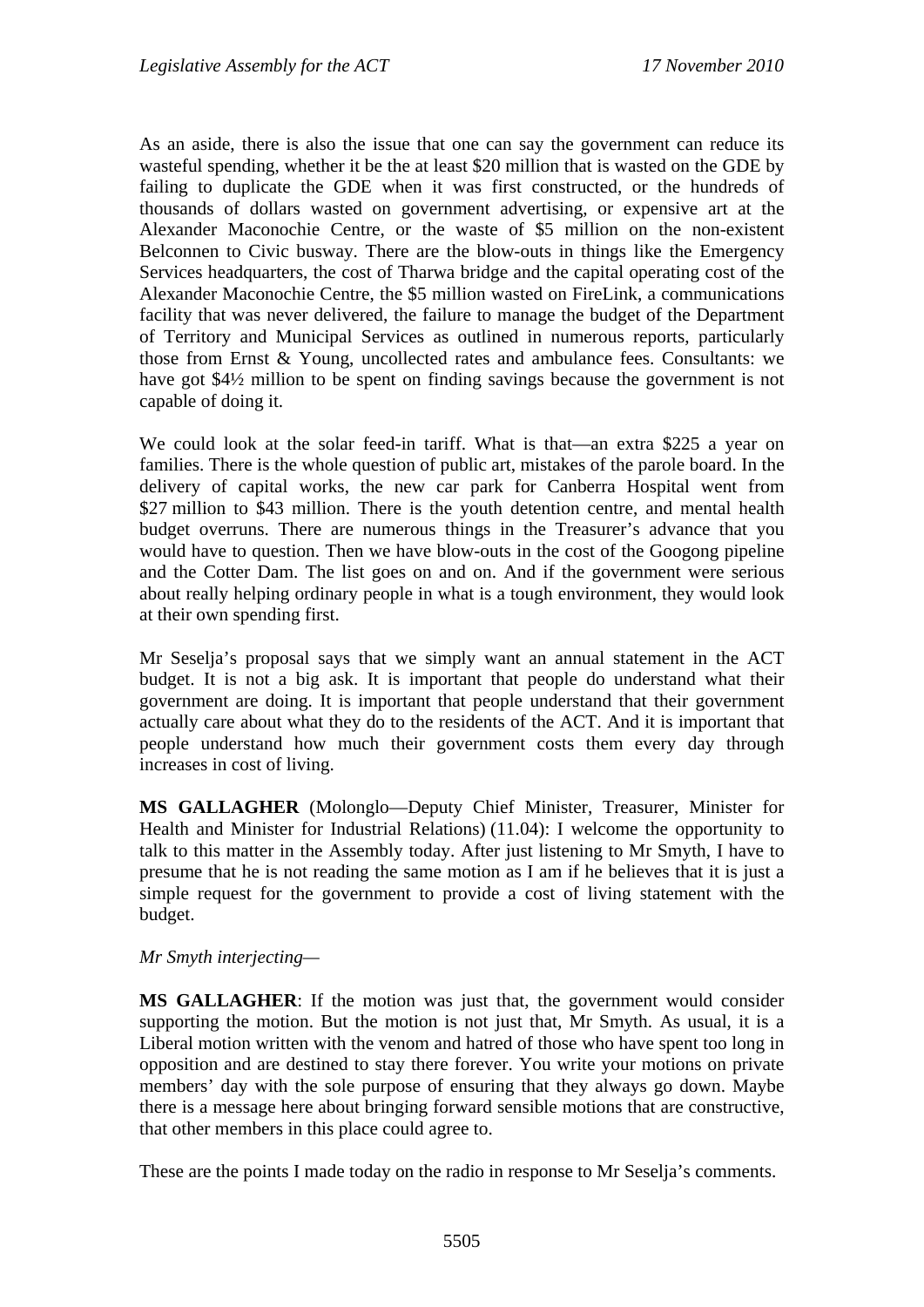**Mrs Dunne**: Yes, and that was a roaring success, wasn't it?

**MS GALLAGHER**: I presume you always have a rather critical view of my performance on the radio, Mrs Dunne. So I am not really worried about the constructive feedback I get from the Liberal Party because I doubt very much that you will ever say, "Gee, I thought that was a good radio interview, Katy." But anyway, that is aside from the point.

The issue that we are trying to make here is, yes, over 10 years you can pull together ABS data that shows that there have been increases in the cost of living. Well, what a surprise that is. I do not think anybody is surprised by that. Yes, costs have gone up; they have gone up over a decade. But you cannot and should not—and indeed it is a misleading way—put out one set of data and not pull together the other important data to consider as part of this.

If, for example, household income had not risen at all, if there had been no population increase at all in the ACT, if the demand for government services across the ACT had not increased, then yes, sure, look at these figures in isolation. But that does not give you the true picture of the things that governments need to consider when providing services to the community and when considering the need to increase revenue or increase fees and charges.

The motion also goes on to outline the usual targets of the Liberal Party. The arboretum: I think you are the last group of people in the community opposed to the arboretum.

**Mr Seselja**: You are not talking to many people, then, Katy. You are not talking to many people.

**Mr Hanson**: Really? You don't get out much, do you?

**Mrs Dunne**: No, they don't get out much.

**MS GALLAGHER**: I really do.

**Mr Seselja**: You've really got to get beyond the inner north, Katy.

**MS GALLAGHER**: I think you have got to work out at what point you are going to start supporting the arboretum—

**Mr Seselja**: You've got to consult wider than the inner north.

**MS GALLAGHER**: because it is moving away from you, from the Liberals.

**Mr Hanson:** How about public art? How is that going?

**Mr Seselja**: Have you ever been to Tuggeranong?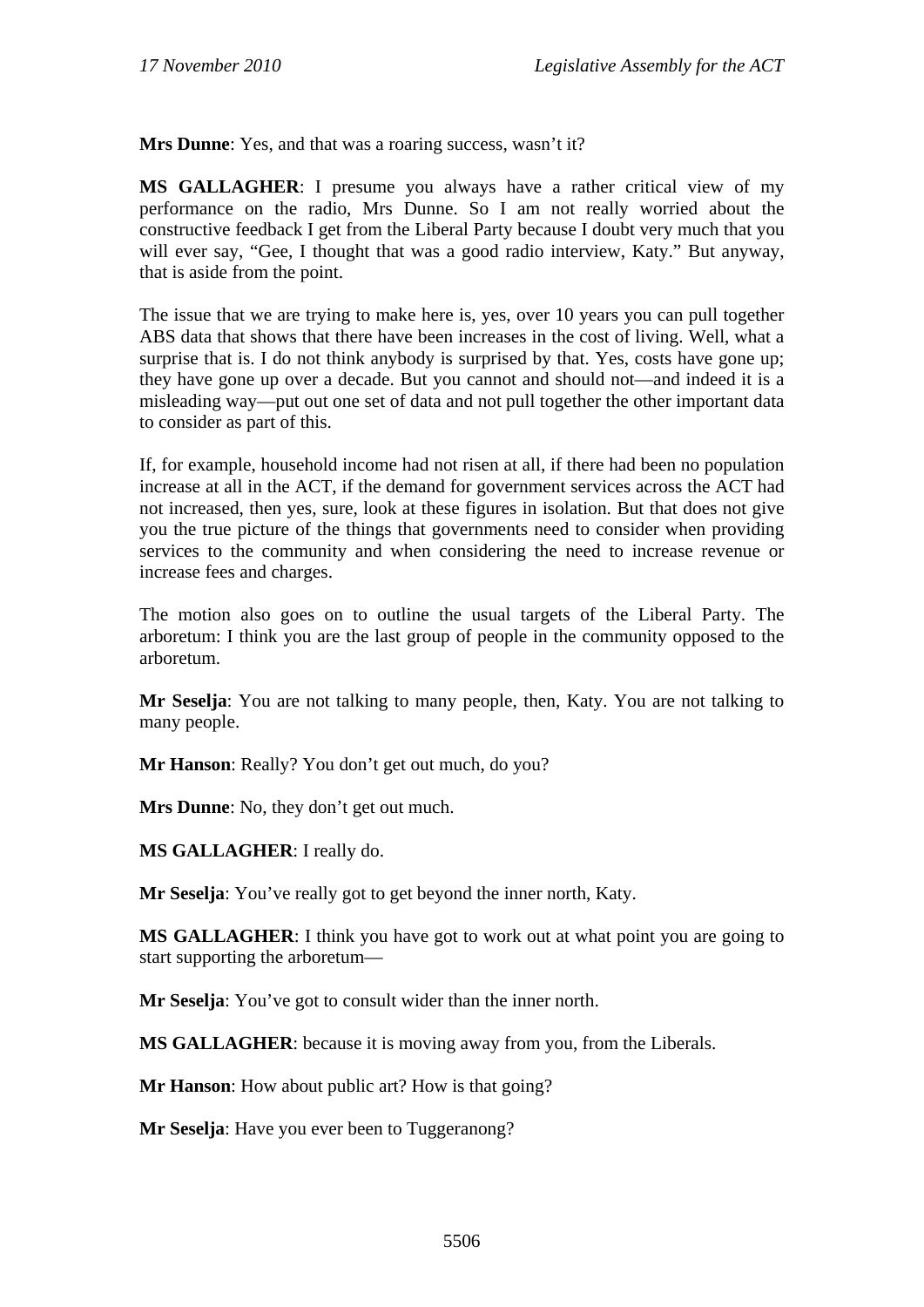**MS GALLAGHER**: And if you just go and talk to some of your supporters in the business industry—

**MADAM DEPUTY SPEAKER**: Could you stop the clock, please?

**MS GALLAGHER**: Go and talk to some of your supporters and see what they say about the arboretum.

**MADAM DEPUTY SPEAKER**: Ms Gallagher, could you please sit down. Thank you. Members, Mr Smyth was heard in relative silence and since Ms Gallagher has been on her feet there has been nothing but interjection from the opposite side. Do we want to start the day by my warning people? And I will. So please remain silent while Ms Gallagher is speaking.

**MS GALLAGHER**: Thank you, Madam Deputy Speaker, and I must say I do not even hear them anymore; it is just the usual course of operations for me when I rise to my feet.

If we take the solar feed-in tariff scheme, which the Liberals have decided to use and politicise in terms of the increase in cost to households of \$225 per year, what they do not put in that part of the motion is the situation when fully subscribed over a 10-year period. When you look at what the government has agreed to—we have not agreed to the full scheme at this point in time—the key consideration for government around that was potential pressure on prices; that was one of the considerations we looked at when we allocated an increase to the scheme this year.

In terms of the Cotter Dam and the price of building the Cotter Dam, which I think has been independently assessed, verified and analysed, are the Liberals seriously suggesting that they could build that dam cheaper? Is that what you are suggesting by your motion today? When you look at the issues around health—

**Mr Hanson**: Madam Deputy Speaker?

#### **MADAM DEPUTY SPEAKER**: Yes, Mr Hanson?

**Mr Hanson**: On a point of order, I would ask that the minister address her comments through you under standing order 42 rather than directly questioning us opposite. If you want us to remain silent, her continued questioning of us across the chamber does not help. She should follow the standing orders, specifically standing order 42, and address her comments through you, Madam Deputy Speaker.

**MADAM DEPUTY SPEAKER**: Mr Hanson, thank you very much for your contribution. Ms Gallagher can continue.

**Mr Stanhope**: Jellyback, oh, jellyback.

**Mr Smyth**: I have a point of order, Madam Deputy Speaker.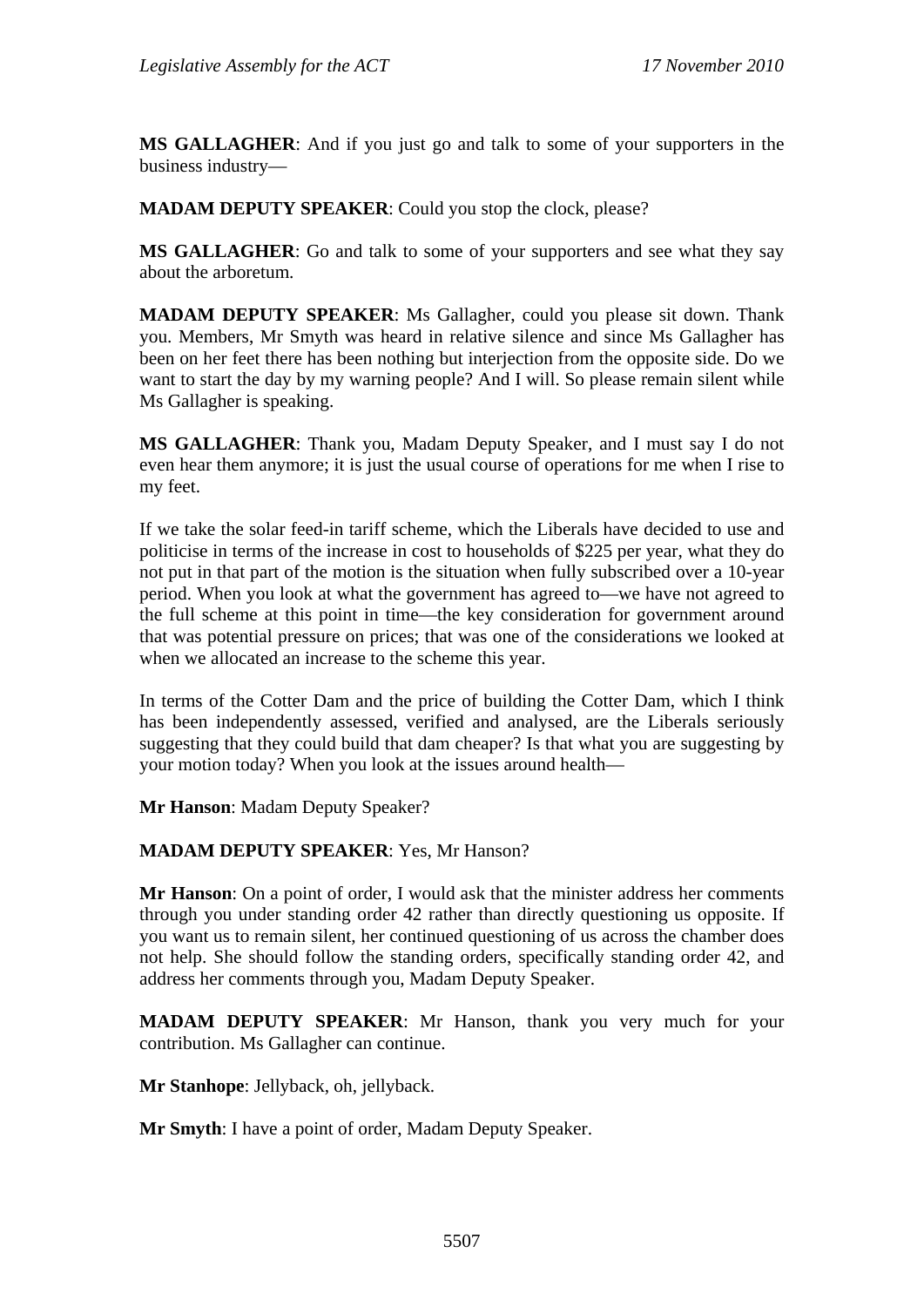**MADAM DEPUTY SPEAKER**: There is no point of order, Mr Smyth. Will you sit down.

**Mr Smyth**: Sorry, Madam Deputy Speaker; you don't know what my point of order is so you can't rule it out or say that it's not a point of order.

**MADAM DEPUTY SPEAKER**: The point of order is that she was not addressing the chair.

**Mr Smyth**: It's a new point of order.

**MADAM DEPUTY SPEAKER**: You have made up a new point of order?

**Mr Smyth**: It's a different point of order.

**MADAM DEPUTY SPEAKER**: Right, Mr Smyth.

**Mr Smyth**: Am I allowed different points of order?

**MADAM DEPUTY SPEAKER**: Yes, Mr Smyth. Continue.

**Mr Smyth**: Thank you. That's very gracious. Mr Stanhope just called Mr Hanson "jellyback". I understand the Speaker has now ruled that unparliamentary and I would ask you to make him withdraw.

**MADAM DEPUTY SPEAKER**: I will check the *Hansard* later on today—

**Mr Smyth**: No, he just said it. He just said it.

**MADAM DEPUTY SPEAKER**: Excuse me, Mr Smyth, will you resume your seat?

**Mr Smyth**: So are you saying Mr Stanhope is saying he didn't say it?

**MADAM DEPUTY SPEAKER**: Resume your seat, Mr Smyth. Resume your seat.

**Mr Smyth**: Is that what you're saying—you didn't say it?

**MADAM DEPUTY SPEAKER**: Resume your seat.

**Mr Stanhope**: I didn't address any comment to anybody.

**MS GALLAGHER**: Can you stop the clock, Madam Deputy Speaker?

**MADAM DEPUTY SPEAKER**: Okay, stop the clock. I apologise. Mr Smyth—

**Mr Stanhope**: I haven't addressed a comment to anybody.

**Mr Seselja**: Captain underpants.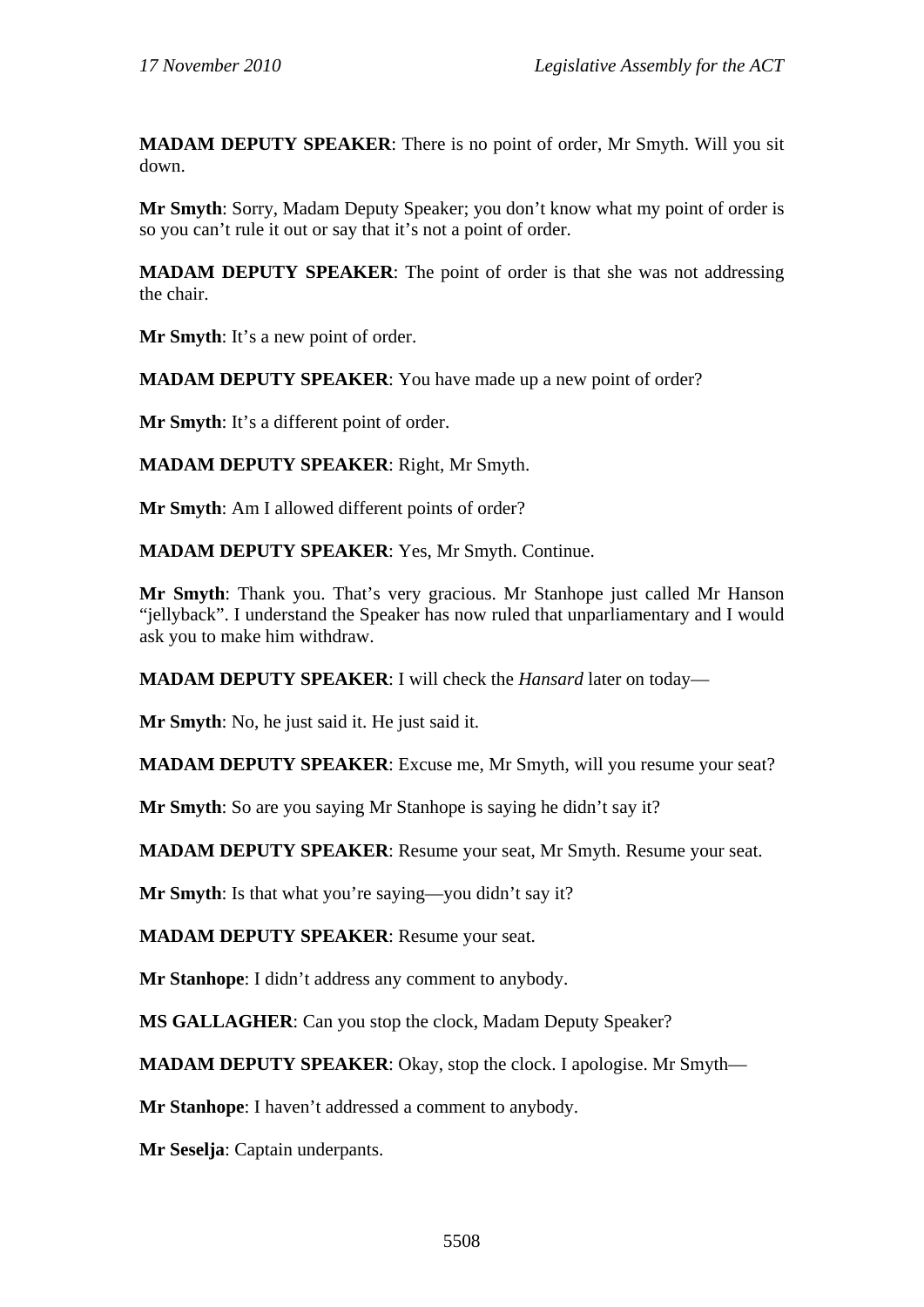**Mr Smyth**: Captain underpants—exactly—all front.

#### **MADAM DEPUTY SPEAKER**: Mr Smyth!

**MS GALLAGHER**: You guys are pathetic.

**Mr Stanhope**: Childish, very childish.

**Mr Hanson**: You started it.

**Mr Hargreaves**: All class, Jeremy.

**Mr Hanson**: He starts with "jellyback" and then tries to get on the moral high ground.

**MADAM DEPUTY SPEAKER**: Mr Hanson, Mr Hargreaves, will you please stop engaging with them. Mr Hanson and Mr Smyth, I will review the *Hansard* at a later stage of the day, or Mr Speaker will, and we will look at that particular interjection, if in fact it was made. I did not hear it; therefore I cannot make a ruling on it.

**MS GALLAGHER** Thank you, Madam Deputy Speaker. In relation to the motion which talks about the GST funding around health, as we have been discussing in this place for a number of months, that money is not being removed from the ACT. That money is coming to ACT Health for the sole purposes of health care and this government does not have a problem with that. We believe that the \$400-odd million coming from the GST to be allocated to health is a good use of that money and will go into health. Where we do not provide for that through our budget statements at the moment, those funds will be reallocated to other important areas of government service delivery.

The other important thing here under the deal we signed with the commonwealth is that we are already receiving increased financial assistance from the commonwealth for our health service. For example, 22 subacute beds are currently being delivered to the ACT health system under that deal. Is the opposition saying that that is a bad outcome for the ACT—that we should not have signed up to national health reform and therefore we would not have got the \$80-odd million in additional resources coming to the ACT? We reject that. We think it was a good deal. That money is already flowing and those services will be operational and, indeed, under elective surgery those services, through that additional money, are operational now.

Then the motion condemns the government. I am just trying to go to Mr Smyth's point here that it is a harmless motion that calls for a simple piece of work, a simple motion for those—

**Mr Smyth**: I didn't say it was harmless. Where did I say "harmless"?

**MS GALLAGHER**: Madam Deputy Speaker, this is what he was trying to allege that this is a very straightforward motion that has to be supported by everybody. My point is that the Liberals deliberately write these motions so that they go down. And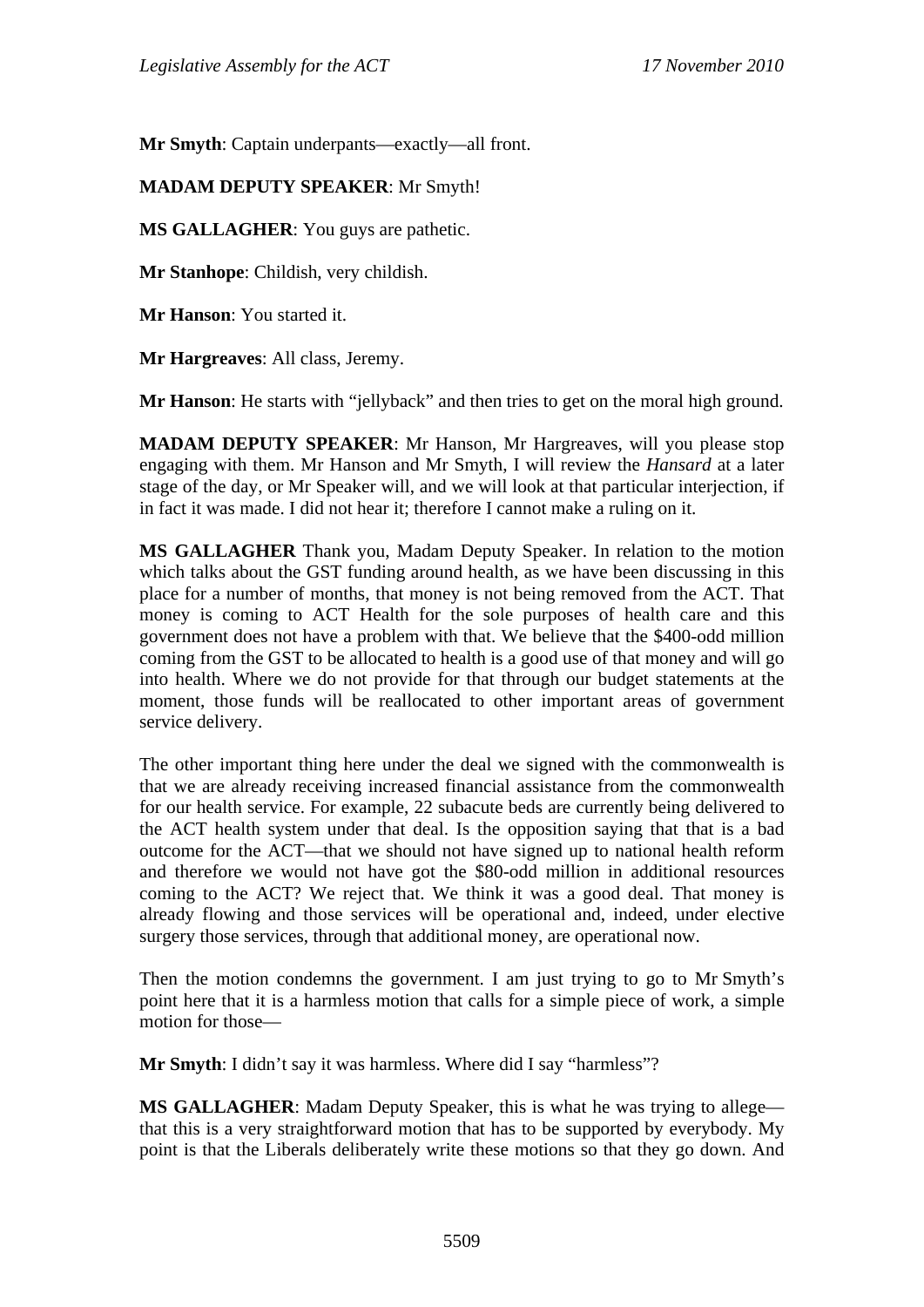that is not conducive to private members' day where the entire Assembly can actually work together to deliver good outcomes for the people of the ACT.

**Mr Seselja**: Which parts do you disagree with?

**MS GALLAGHER**: You have written this for the sole purpose of going out and saying, "Nobody else agrees with us. We're trying to fight the good fight."

**Mr Smyth**: Well, you don't. You don't care.

**MS GALLAGHER**: What a load of rubbish. This is written with the sole purpose of not working with other members of the Assembly in the best interests of the people of the ACT.

The third and probably least offensive part of the motion reads:

consider carefully the cost of living in the ACT and include initiatives in the … Budget that put downward pressure on the cost of living;

These are all decisions that the government looks at very closely when putting the budget together. Indeed, it is at the forefront and one of the most significant considerations of the government when we are weighing up the demand for services, the growth that we are seeing in our city and how we keep increases in the cost of providing services reasonable and in line with what the community can afford. So this work is already done as part of the government's very rigorous budget assessment processes and I think you can see that from the decisions that the government has taken over a number of years.

The issue that Mr Seselja and the Liberals just simply ignore in their motion today is the fact that there are other drivers that drive up charges and prices right across the community. There are other elements and they need to be considered: household income, population growth. The city is not the same, the city size. The city demands are not the same as they were back in 2001-02. They are simply not the same. There are major policy decisions that have been taken that simply were not there, that need to be factored in. The demand for services: there is unprecedented demand right across the board. We have delivered a 110 per cent increase in health, a 130 per cent increase in disability services and a 55 per cent increase in education services. Education and health are the biggest components of the budget and we have done all that while trying to keep a limit on price increases.

**MR RATTENBURY** (Molonglo) (11.15): This motion, put by Mr Seselja this morning, is one of those motions that are very frustrating, in the sense that there are important matters being touched on here, but the base politics of the motion seriously detracts from that important substance. It is clear that there are cost of living pressures on some families in our community, and the Greens have a proud record of working to support those people.

Those who are most financially or socially disadvantaged in our community are those who are often forgotten as policies are developed. They are the families that cannot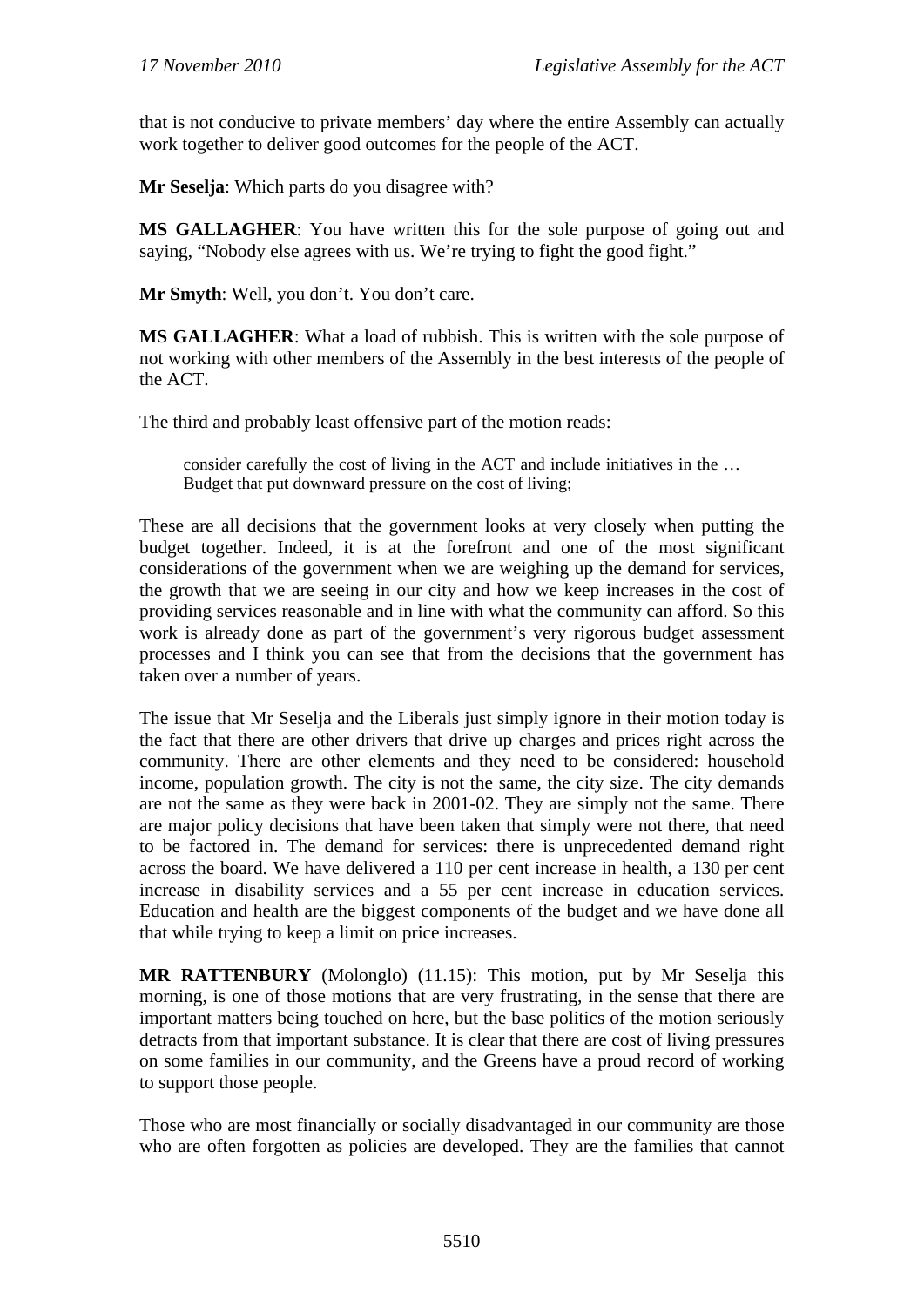pay their electricity bills, families that have little or no discretionary income, families that can never enter the housing market, households that are on the never-ending cycle of trying to provide the basics for their families while keeping their head above water. It is because the Greens do care about those families that I reintroduced my motion on the notice paper yesterday. That specifically addresses the impact of rising electricity costs on people who are socially or financially disadvantaged, calls on the government to increase the electricity rebates for those families and ensures that their needs are considered early in any policies that may increase electricity prices.

This motion fails, as has already been articulated, to put these so-called increased costs against the backdrop of increased CPI, inflation and, frankly, increases in wages. Ms Hunter touched on these points. It is a classic damn lies and statistics motion. It completely takes out of context all the statistics that it refers to. It is a pretty silly idea to structure this motion around a statement of what some of the real costs are to particular sectors without looking at our overall standard of living and how wages have been rising over the past 10 years.

The truth is that the ABS tells us that Canberrans' disposable income has increased 60 per cent since 2001. So the story Mr Seselja is trying to paint through this motion is misleading. We know that Canberra rates well in terms of our wellbeing and our liveability, some of those factors that are hard to put a dollar term on but are important to people's lives.

However, we must not forget that there are people out there who are doing it tough. We know that, from around 2003, we have seen a growing disparity in income distribution in the ACT. These are the people who are getting left behind and the people who are most impacted by rising household costs, as they have the least disposable income, the least flexibility to change their purchasing patterns and the least life opportunities available to them. They are the people who cannot enter the housing market because there is not enough affordable housing available.

When it comes to climate and energy, I am really pleased that today the Leader of the Opposition acknowledged that the reason electricity prices have gone up is primarily the lack of investment in the electricity network and other reasons. It saves me having to go over these points again, because it has been frustrating, in recent times, the way that that argument has been distorted.

But it is obvious to everyone who has some understanding of what is going on in the world around us that the transition to clean energy will come with some costs. I am not going to pretend that this is not the case. Indeed, it would be foolish to do so. Nor am I going to pretend that I do not think it is worth it. I absolutely think it is worth it.

It is hard to believe that we have to remind the Canberra Liberals that we have, globally as well as in Australia, the biggest economic challenge that we will possibly see for a century or so, as we adjust our energy systems to reduce greenhouse gas emissions. That economic challenge is larger in Australia, a country that has been gifted with massive reserves of brown and black coal on which we relied to deliver exceedingly cheap electricity for a long time.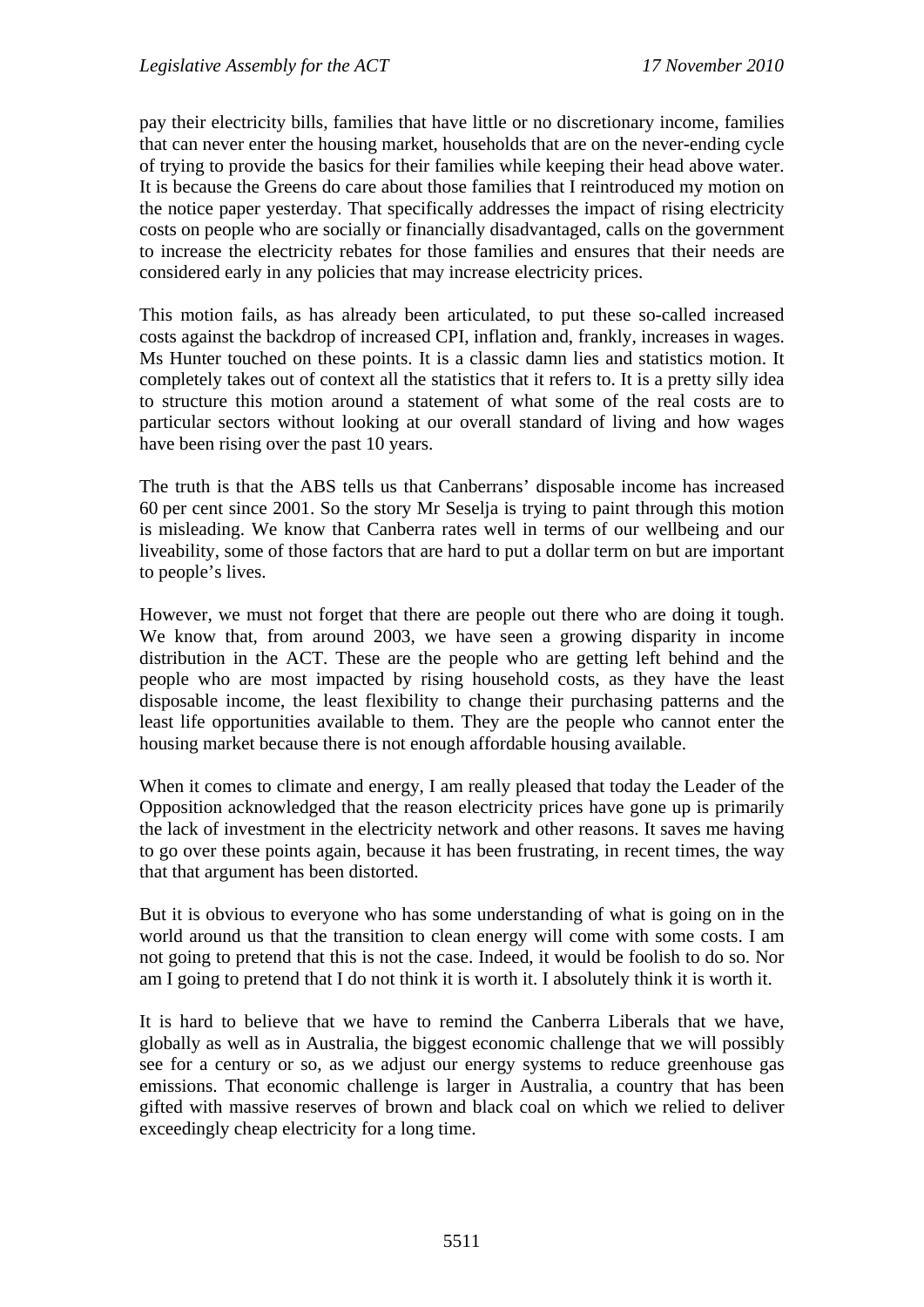We now know the costs of coal-fired power are not just what we pay on our electricity bills. If anyone in this place is still purchasing black energy from their electricity retailers, let us be clear that you are not paying the full price for that black coal you are using. The planet is wearing the burden of the cost.

When it comes to the feed-in tariff, I see that Mr Seselja and his team have suddenly discovered this week the government's modelling on the larger scale feed-in tariff, despite the fact that the modelling has been out in the community for nearly a year. In fact, the modelling may not even have predicted the drop in price of industrial scale solar. I will come back to that point shortly.

But let us be honest about the rising costs because of the feed-in tariff and where we will end up and when. If the ACT government is true to its word and delivers the capacity of large-scale solar that it has outlined, that is, 210 megawatts, Canberrans might be paying around \$4 a week for several large-scale solar farms that will generate local power. I say "might" because we know that the price of industrial scale solar is dropping. Anybody who has done any research on that and listens to industry knows that is the case.

The Greens believe this is a pretty small price to pay for something that is going to be so important to the energy future of this city. I am concerned that it feels as if the Canberra Liberals have, over the past few weeks, effectively started campaigning against the development of renewable energy in this town. I am concerned this campaign will result in the ACT stalling the development of renewable energy projects. I do not know whether that is what Mr Seselja's intention is but, if it is and if he succeeds, I hope that he will take the responsibility for that campaign when the cost of coal-fired power goes through the roof in 10 years time and Canberrans have no other energy options because of the short-sightedness of the Canberra Liberals. I hope he can then explain the cost of electricity to his constituents.

I would like to make another point about electricity prices, feed-in tariffs and peak demands. The main thing that has driven electricity prices up in recent years is the need to invest in the network. The pressure on the network has been caused by a massive increase in peak demands, the electricity that is used at the hottest time of day or the busiest time of day, when people get home from work and put on their air conditioners.

I know Mr Seselja is concerned that household solar costs the rest of the community money and he thinks this is unjust. He might also like to consider that in Queensland, for example, the associated network update cost of one person putting in an air-conditioning unit is \$3,000. That is not a cost to the owner who is putting in the air conditioner. That is a cost to the whole community. That is a cost that every single electricity consumer has to share because one individual has installed an air-conditioning unit. Luckily, solar panels generate electricity at this time of peak demands. So they provide another way to offset investment in new network capacity and provide the distributed energy that can help ameliorate the need to upgrade the grid.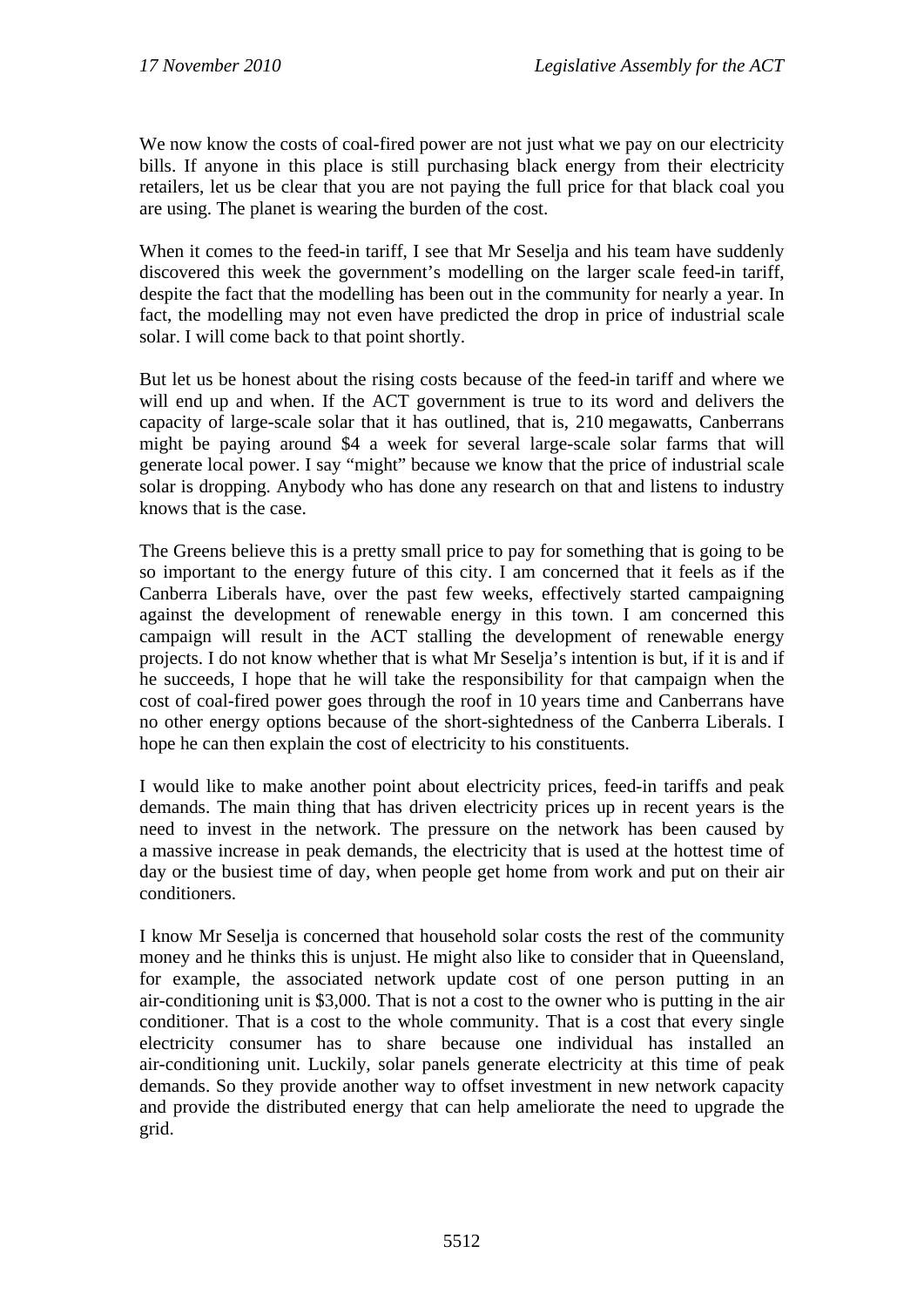The Greens are the only party that have consistently advocated for a feed-in tariff at an industrial scale to encourage private investment by companies and to level the playing field on energy generation. Unfortunately, Mr Seselja once again is demonstrating that he does not understand feed-in tariffs. Feed-in tariffs are about leveraging private investment from those who can invest, to deliver to the community the benefit to everyone of clean, renewable energy. And, of course, we are expecting it to be changed so that even those with a small amount of money to invest can do so by participating in a community project.

When it comes to water, Mr Seselja has included the cost of the Cotter Dam as something that is driving up water prices. But again the motion fails to address that other important contextual point that we live in a dry nation with precious few water resources. We have moved into an environment where we have to put a price on water as we acknowledge that it is a resource we must value. This is basic economic theory. We have had to make some substantial investments in water security in the ACT and, again, it is unclear whether the Liberal Party still support the Cotter Dam. But I presume that their support for that project has not wavered.

The ICRC inquiry did find that the project was cost effective, even if they raised questions about the prudence of such a large investment. That is another whole debate about whether this was the right water option for Canberra, and that is one we can take up another day.

In summary, I want to make this very important point. Some of the costs we are talking about today are not what we consider the optional extras of life. The cost of dealing with climate change falls into that category. We cannot look at the price and say: "No, I do not want to buy that today. I do not need clean energy today." Extra bathrooms might be optional. An extended living area might be optional. A larger plasma TV or an overseas holiday might be optional. But taking no action on climate change is not optional. The planet is telling us that it is not a choice. We can change or we can irrevocably damage the planet. Or we can leave action on climate change until it is so late that it, in fact, costs us a whole lot more than it would today. That is the other truth. Acting now is cheaper than acting later.

However, we must be mindful of the cost of living and how it impacts, particularly on the most vulnerable in our community and those whom we know are disproportionately affected by price rises. They are those with the least discretionary income and who cannot make choices because they do not have the luxury of not buying something special so that they can, in fact, pay their electricity bill. They are the people we must protect against the rising cost of living because they are the people who will be most impacted.

**MR SESELJA** (Molonglo—Leader of the Opposition) (11.25): Apart from noting the obsession Mr Rattenbury often has with focusing so much of his energy on the opposition rather than on the government, I will not spend a lot of time responding to him because it is the usual speech we get from Mr Rattenbury at the moment. He does not actually focus on doing the job which those who apparently are not in government are meant to do, which is to hold the government to account. And that is what we are going to continue to do.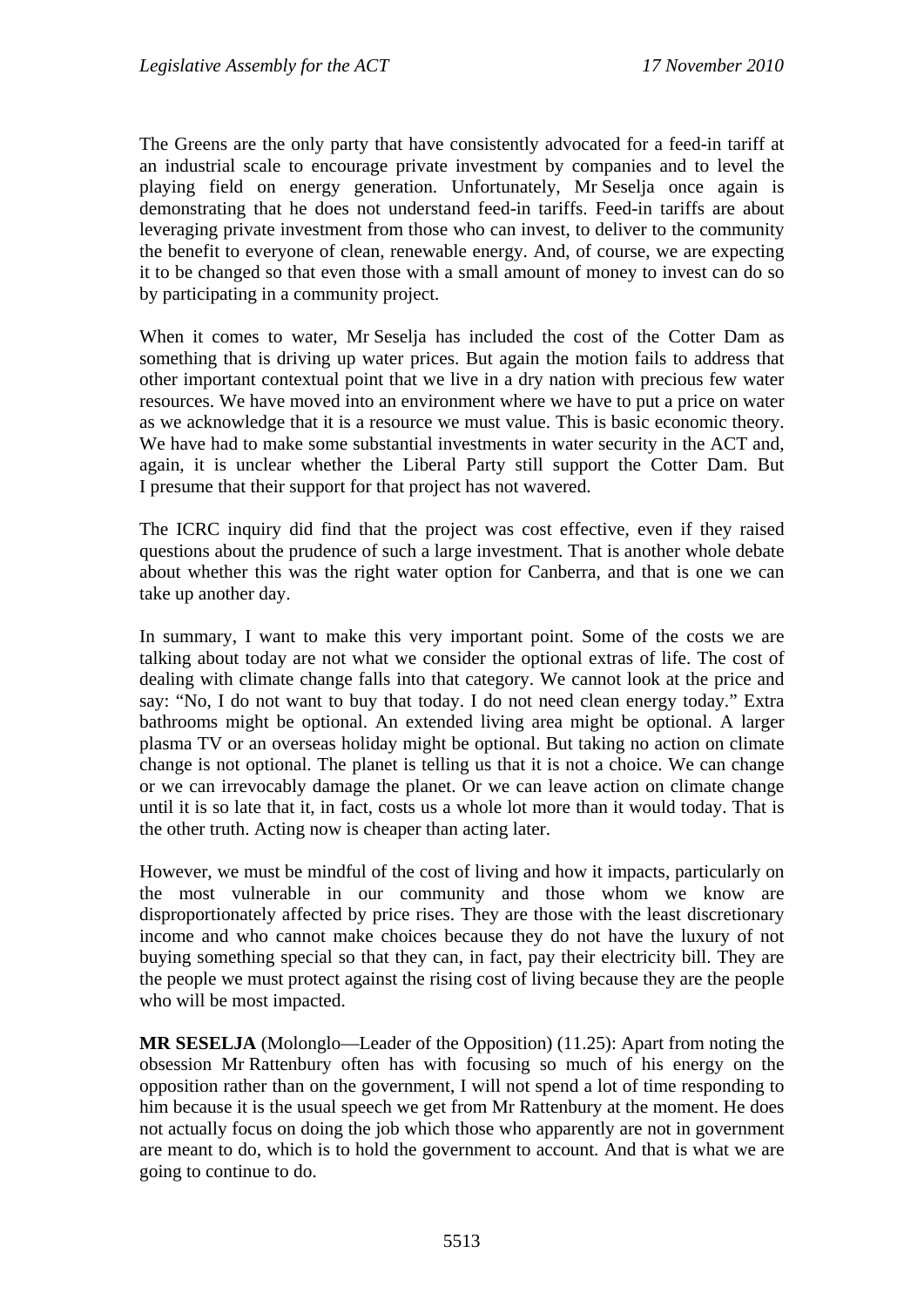The Deputy Chief Minister has shown beyond a shadow of a doubt in her contribution today that she is ready to take over the Labor leadership because she has learnt very well from her mentor. There was the arrogance in her delivery. "Oh well, prices have gone up; whoop-de-do!" was the fundamental message. "So what? Big news!" A 75 per cent rates increase is the impact on households, and this Treasurer says, "Oh well, everyone knows they're going up; what're you going to do about it?" Seventy-five per cent, and over 100 per cent on water: "So what?"

The breathtaking arrogance of the Treasurer in her delivery was extraordinary. It does show beyond a shadow of a doubt that she has learnt very well from her mentor how to be dismissive of the concerns of the community, how to be dismissive of real costs on households and real impacts on households as a result of government policy.

The Treasurer made what was really a very fraudulent argument in claiming that this was a venomous motion; therefore it had to be defeated and all we wanted was for it to go down. No, we do not want it to go down; we want it to be supported. We actually want a cost of living statement. We would have thought that any reasonable person would not have a problem with that, but the Greens and the Labor Party have chosen not to support it.

In making that fraudulent argument, the Treasurer could not actually point to things that were wrong with the motion. I read it and I cannot see the venom. It points out the significant cost of living increases and it calls on the government to do something about it and to consider it, which they clearly have not been doing.

We see the attitude again from the Treasurer and from the Chief Minister. They do not fundamentally care about these issues. It was evident in their delivery. "So what? So what if people are paying an extra 75 per cent for their rates? So what if they're paying an extra 70 per cent for their electricity? So what if they're paying over 100 per cent extra for their water, these fundamentals of life? So what?" We do believe it is important. We do believe it is worth raising in this place and we do believe it is worth keeping this government accountable for how it deals with this.

If you were to believe the government's amendment—the Labor Party's amendment, Mr Stanhope's amendment—and the words in Ms Hunter's amendment, you would think that the government had no impact on any of these things. You read Mr Stanhope's amendment and you read Ms Hunter's amendment, which have some similarities, and you would think they had nothing to do with it. Why do we even have a government? They cannot influence anything, it seems, according to the Greens and the Labor Party. It is all someone else's fault.

Can they impact electricity prices? No, they are set by the ICRC—nothing to do with any of the policy settings of the government. Apparently, it has nothing to do with any of the policy settings. Can they impact water prices? No, that is the ICRC's fault, too. "That's the ICRC's fault, nothing to see here. Not our fault. None of the policy settings, none of the taxes, make any difference." Rents? They cannot influence those, apparently. Mr Smyth touched on it. What is the point of a housing affordability strategy if you cannot actually influence these things? Of course, you can influence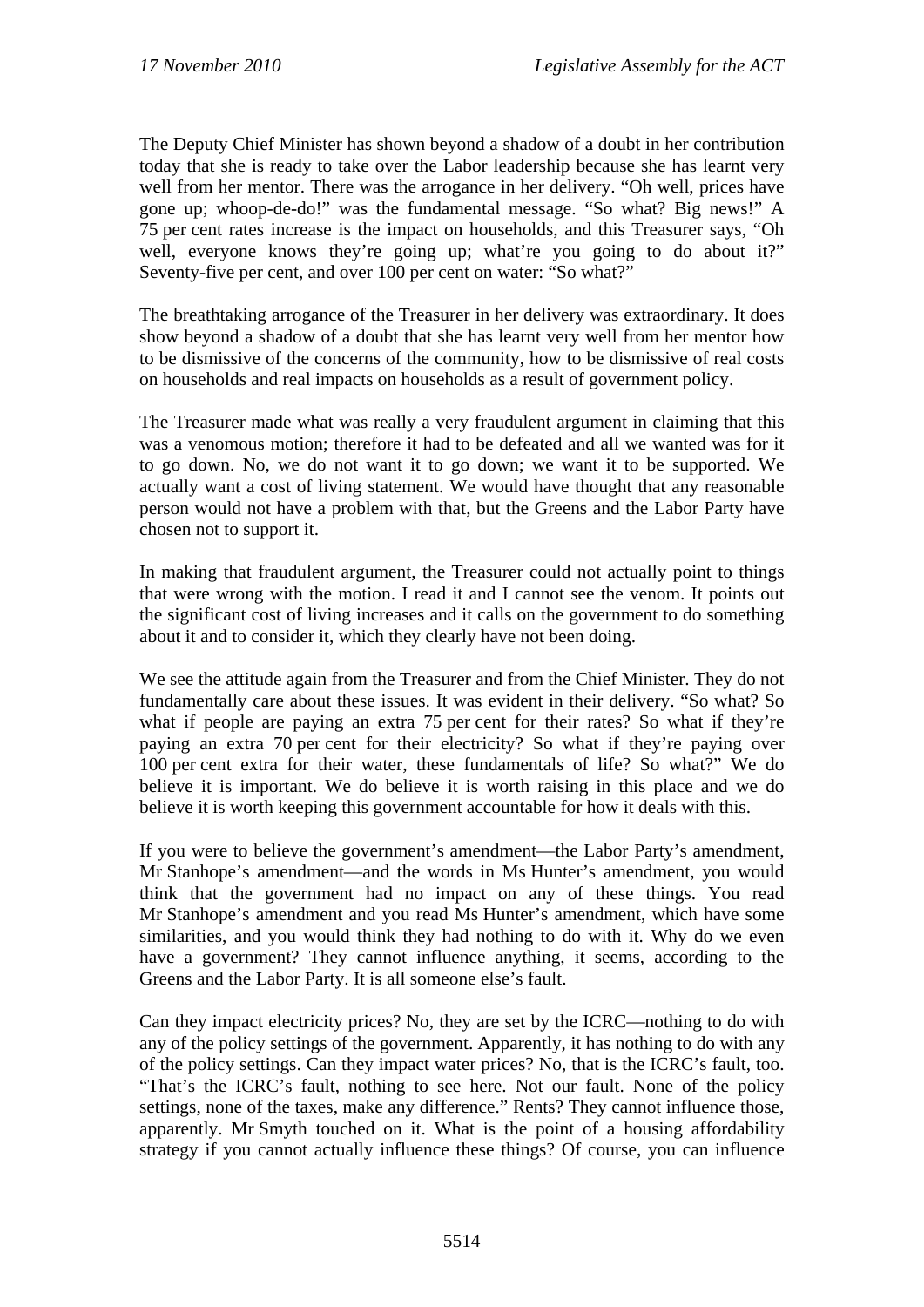them. This government are the major influencer of these things in this town. They control land supply, they control taxation, they control the rollout of much of the infrastructure. They control the planning laws. All of these things impact and they all put upward pressure. And the response we get from this government is that they do not care.

Their best defence is "we're not quite as bad as New South Wales". New South Wales Labor is doing an even worse job than the ACT Labor government: that is their best defence. Apparently not on everything, though, because the Treasurer said what a great deal giving up 50 per cent of the GST was. Apparently, even Kristina Keneally could do better than that. She got the same deal for 30 per cent. She only had to give up control of 30 per cent of the New South Wales GST pool in order to get the additional commonwealth funding.

Again, on most things, their defence is "we're not quite as bad as New South Wales Labor", except maybe on waiting lists. Waiting lists were a lot worse than under New South Wales Labor. In fact, New South Wales Labor, in comparison to ACT Labor, have done a sterling job on waiting lists. By way of comparison, they have done much better. We have a health minister who is doing a worse job than all the series of New South Wales health ministers that we have seen over the last few years— Reba Meagher and John Della Bosca.

We will not be supporting these two amendments, the one by Ms Hunter and the one by Mr Stanhope, because effectively they are both making a similar and spurious argument. The spurious argument is this: the government does not have any influence. That is simply not true. That argument is wrong. There are some things in this motion that they directly control, such as rates. There are other things that they have a substantial influence over, such as the cost of housing and the cost of rents, and there are other things where they have a very large impact through their policy settings and we see that with electricity prices and we see it with water prices.

Do they have all the impact on all those things? No, but they have a significant impact on all of those areas and their policies should be directed towards taking the burden from Canberrans rather than adding extra burdens to Canberrans. That is the simple message of this motion, and it is today being rejected by the Labor Party and rejected by the Greens. It is being rejected because they simply do not care. They do not care about these issues. They have shown it time and time again. Every time we raise these issues in the Assembly, the Labor Party and the Greens get together and say, "No, we're not going to do anything about those cost of living issues because we want to pursue this policy or that policy."

I do not think the Treasurer goes out to the suburbs when they say, "There's no-one in Canberra who doesn't support the arboretum. Everyone now supports the arboretum." I do not think she has ventured to Tuggeranong, Gungahlin or Belconnen recently.

**Mr Hanson**: Do they all support public art, Mr Seselja?

**MR SESELJA**: And public art, apparently. Apparently, now it is almost 100 per cent, because according to the Treasurer it is everyone but the Liberal Party. Everyone but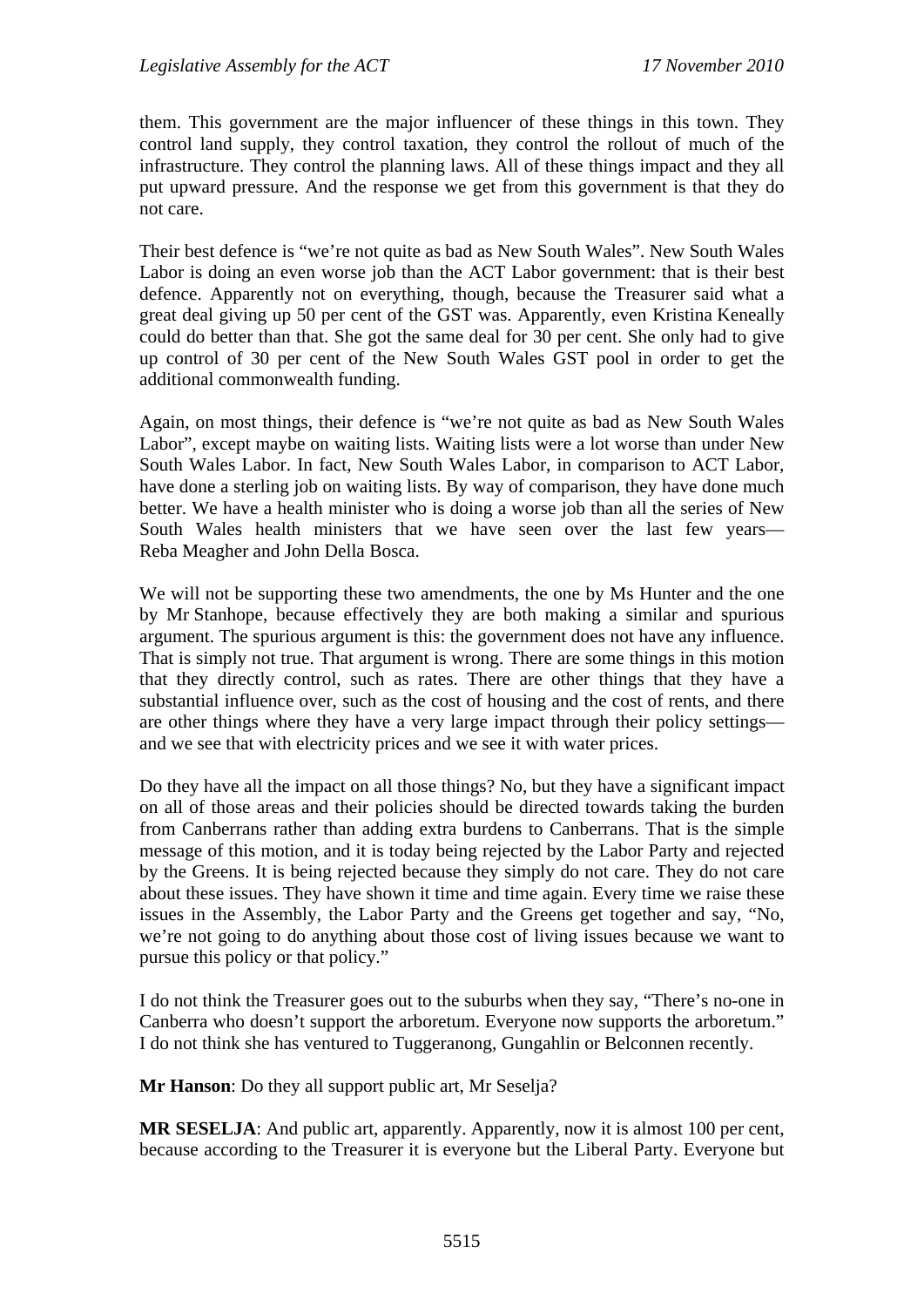the Liberal Party in the ACT apparently supports their arboretum. That is not true. Clearly, again, it shows how out of touch this Treasurer is if she genuinely believes what she said in this debate.

In conclusion on these amendments, we will not be supporting them. It is usual form from the Greens just to back the government and to back their line; that is what they have done. We are not surprised about that. The government are effectively saying they cannot do anything. We do not accept that. They can and they should. In fact, much of what they do has put additional, significant extra burdens on the people of the ACT. They need to be held accountable for that. We will continue to hold them accountable, whether we have supporters in this Assembly to back us or not.

**MR CORBELL** (Molonglo—Attorney-General, Minister for the Environment, Climate Change and Water, Minister for Energy and Minister for Police and Emergency Services) (11.34): The argument from those opposite in relation to this motion today is either mind numbingly dumb or it is deliberately deceitful when it comes to the people of the ACT—mind numbingly dumb because it fails to recognise the context in which these price increases have been occurring and the comparativeness of those price increases compared to price increases for the same bundle of services in other jurisdictions. So it is either mind numbingly dumb or it is deliberately deceitful. And it is the use of statistics to advance an argument knowing deliberately that you will not tell the full story.

I think the Chief Minister and the Treasurer have belled the cat when it comes to this issue. What they have said very clearly is this: have regard to these price increases in the context of wages growth, in the context of employment growth, in the context of a whole range of other factors that should be brought to bear when we have this discussion—real wages growth in the territory of a significant order, at the same time that prices in a range of areas for bundles of services have increased. Have regard to those issues.

I want to turn specifically to some of the claims the opposition has made when it comes to electricity and water prices. It is interesting to note that once again we see this approach from the Liberal Party which is indeed either dumb or deceitful when it comes to the argument about water prices. We heard Mrs Dunne assert again today that water prices were the most expensive in the country—even more expensive than Perth, she said. And she tried to make the argument that the cost of those services in Perth was lower than it was here in Canberra.

She is wrong; she is absolutely wrong. The latest National Water Commission report confirms it. It confirms that the cost of those services in Perth is higher than it is here in the ACT. The National Water Commission in its most recent report on pricing confirms that the cost in Perth is higher than in the ACT, yet Mrs Dunne brazenly and deceitfully makes the claim—it can only be characterised as such—that the cost of water services in Perth is lower than in the ACT. She got it wrong.

Indeed, the percentage increase in water pricing in the ACT was the lowest percentage increase of any of the water utilities during the reporting period of the National Water Commission report for utilities in the large capital cities, at one per cent. That was the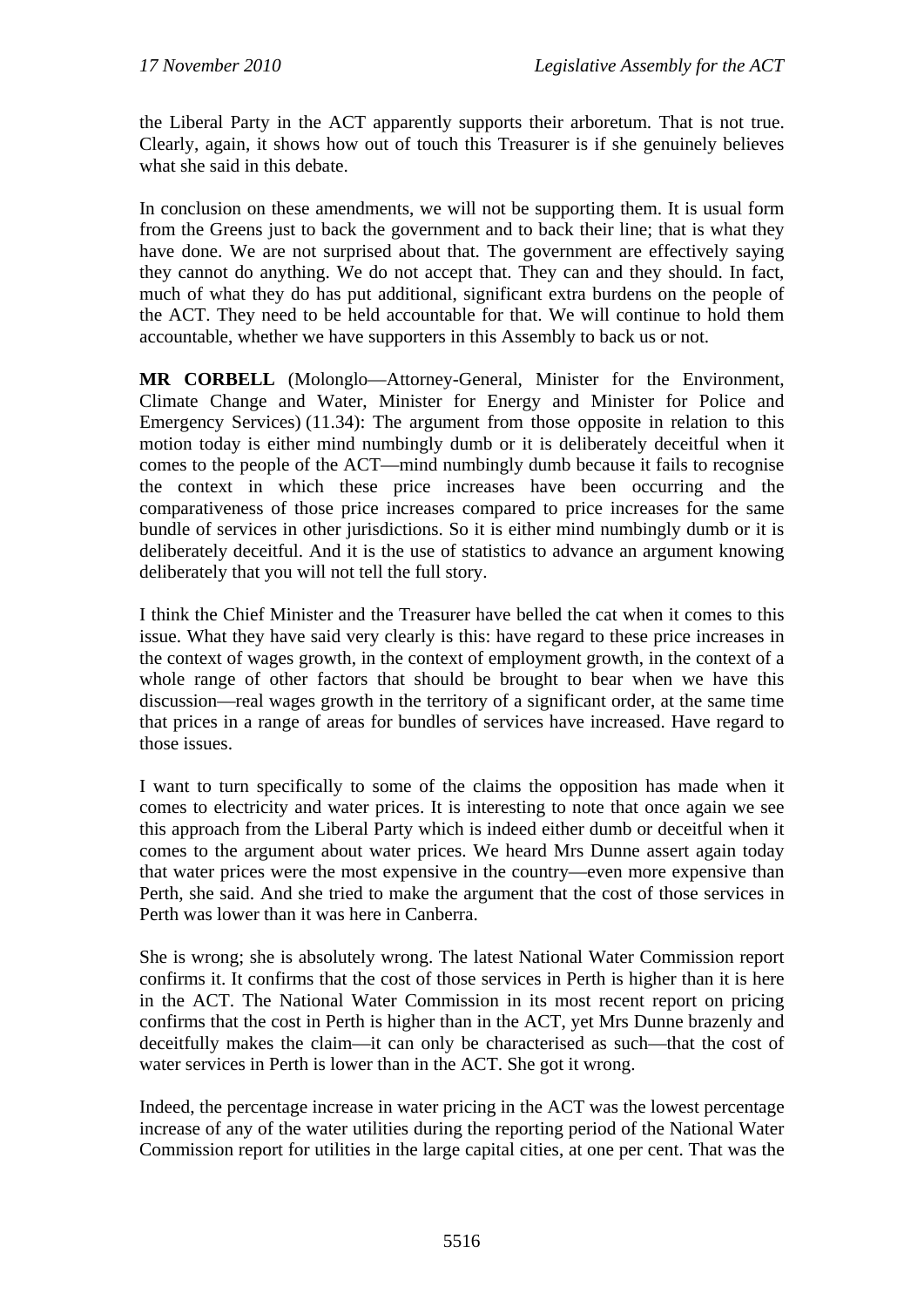price increase for the reporting period for ACT water utilities, compared with the highest percentage increase being for Sydney Water at 19 per cent. It is another example of how the Liberal Party use statistics, use the facts, to suit their own arguments, even when they know that those figures are incorrect.

The same can be said about electricity prices. It is an entirely relevant comparison to look at the average electricity bill in Queanbeyan and here in the ACT to assess how we are travelling in managing the costs of these important utility services. The average electricity bill in New South Wales, including in Queanbeyan, per household is \$2,200 a year. The average electricity bill per household here in the ACT is \$1,522 a year. It is \$700 a year cheaper for ACT households compared to households just across the border in New South Wales.

I do not know whether the Liberal Party have been paying attention to commercial television recently, but if they had they might have noticed that the mainstream commercial media in Sydney in particular have been going to town on the fact that families in Queanbeyan are being asked to pay, on average, close to \$700 a year more for their electricity compared to families here in the ACT. The ACT is being held up as a jurisdiction that is managing to control price increases, unlike jurisdictions across the border.

But let us understand what is occurring in relation to electricity prices and how those prices are being managed. The overwhelming driver of price increases for electricity is coming from the need to renew investment in vital infrastructure—in lines and poles, in transmission networks and in generation networks. That is where the cost drivers are occurring. And they are occurring because we are reaching a point in the cycle where essential electricity infrastructure needs to be renewed. That infrastructure was predominantly built in the 1970s and the 1980s. It is now reaching the end of its economic life. It needs to be renewed and the investment is flowing through. And unlike previous rounds of investment in electricity, which was subsidised almost directly by the taxpayer through government funds, it is now being paid for through price increases from consumers being recouped by what are increasingly privately owned companies.

That is what is driving the price increases. That is what is driving the overwhelming price increases—the need to renew fundamental and essential electricity infrastructure. It is infrastructure that will be needed whether we source our electricity from fossil fuel powered generation or from renewable, clean energy generation.

Mr Seselja is very keen to make the government's policy settings around the feed-in tariff his whipping boy on the issue of electricity prices, but let us first look at exactly what contribution the feed-in tariff makes to the overall cost of electricity here in the territory. To date, with the scheme that is currently legislated for, the total price impact per household per week is less than a dollar, and that is already factored in by the Australian Energy Regulator. The full cost of the scheme that the government has agreed to deploy, which is 40 megawatts of large-scale generation, again, when fully committed, is less than an additional dollar a week.

In total, the scheme that the government has agreed to deploy to date contributes, to household electricity bills, less than \$2 per week. And that will only occur when the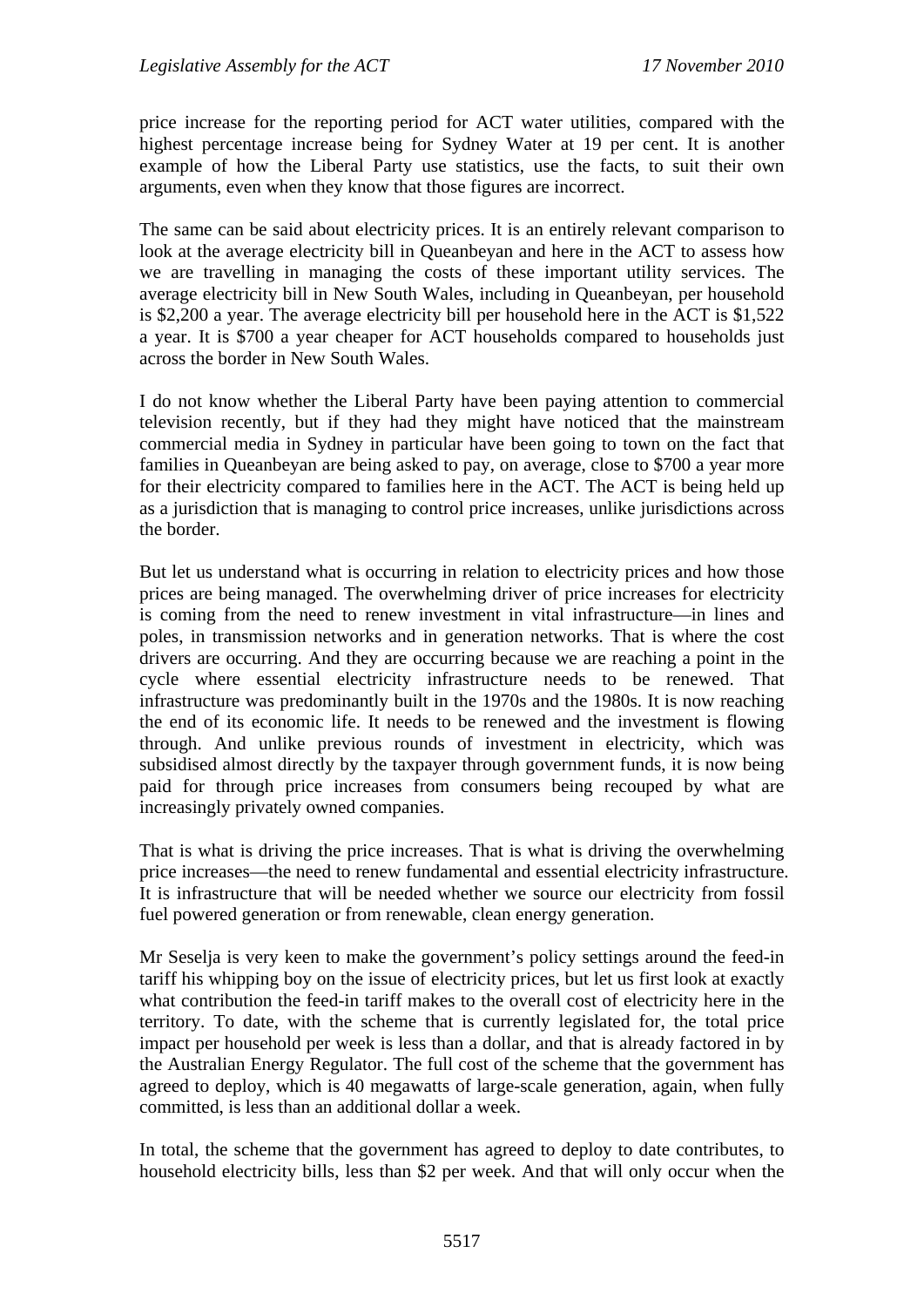scheme is fully deployed to that extent, which is probably somewhere between three and six years away. That is the price impact on the average household electricity bill—less than \$2 a week in three to six years time, when the current ACT average electricity bill is \$700 a year less than the average household electricity bill in New South Wales.

That is the context in which the government is making its policy decisions. It highlights how the government is managing the deployment of its policy settings to ameliorate and manage the cost on households. That shows prudent policy making, sensible policy making and policy making with regard to managing price impacts for Canberra families.

Madam Deputy Speaker, the Liberal Party are very pleased to beat the populist drum on this issue, but when you peel apart their arguments you see they are either dumb or deceitful in the arguments that they make. And the Canberra community will see through that.

**MRS DUNNE** (Ginninderra) (11.44): I will dwell on a couple of points. I will go first to the point attempted to be made by Mr Corbell. He needs to be careful about whom he calls dumb and deceitful when he uses statistics in this place. I will say that the figures that I have referred to about the cost of water are, as far as I can tell, the most recent. They come from the *infrastructure report card 2010* by Engineers Australia, unlike the National Water Commission report that is a 2009 report and refers to the 2007-08 period. I seek leave to table page 54 of the *infrastructure report card 2010* by Engineers Australia.

Leave granted.

**MRS DUNNE**: I present the following paper:

Infrastructure Report Card 2010—Australian Capital Territory, prepared by Engineers Australia—Copy of page 54.

It shows that in fact Actew does have the most expensive water charges, that is, water separated from water and sewerage. We need to make sure that we look at those charges. The annual bill comparison is based on annual water consumption of 250 kilolitres per year for the year 2008-09. The figures that the minister was referring to as 2008-09 figures are in fact 2007-08 figures. I will do a little dip into the commentary from Engineers Australia about the cost of potable water in the ACT:

Water prices in the ACT are made up of three components: Water tariff charged by ACTEW Water Abstraction Charge (WAC) levied by the ACT Government—

I will repeat that—

… levied by the ACT Government Network Facilities Charge (NFT) levied—

by whom?—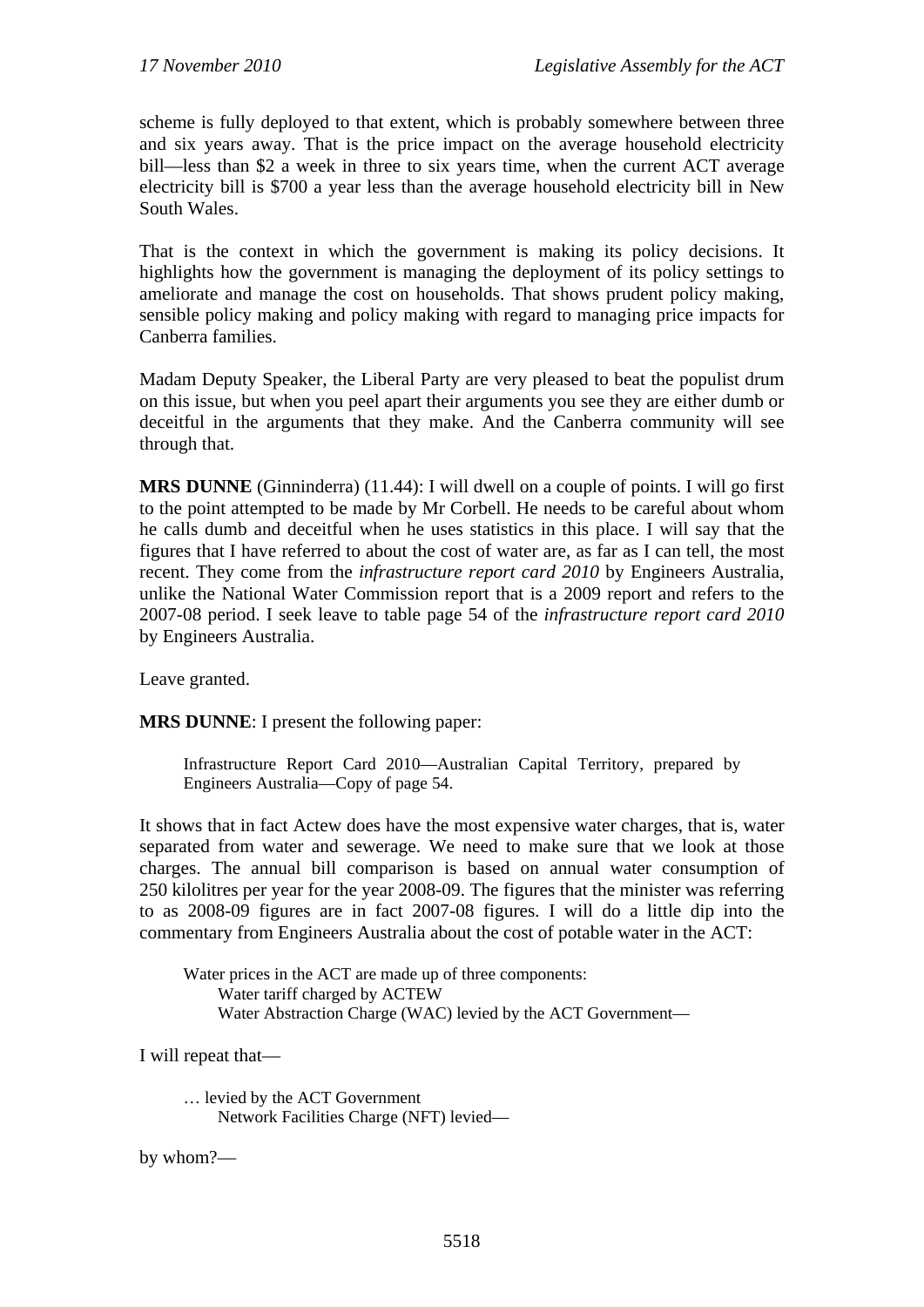… by the ACT Government.

It goes on to say a couple of paragraphs down:

The WAC is a statutory charge applied to those licensed to extract water. ACTEW is the only holder of an urban water licence and pays the ACT Government this charge, passing it on to the consumers. The WAC is intended to represent the sustainable price for water. It has five components:

It goes on to list them. Engineers Australia point out in a table on page 53 that over the period 2004-05 to 2008-09 the WAC increased from 25c a kilolitre to 55c a kilolitre. Then there is a discussion about how the change in the levying of the WAC in 2010-11 will in fact effectively increase the WAC to 63c a kilolitre because it is measured differently.

But the most important thing is on the page that I tabled, page 54. That clearly shows that Actew in the ACT has the most expensive water, on the basis of the annual consumption of a household of 250 litres. In fact, I was mistaken. I thought that Perth's was the most expensive after that but according to this table that is not the case. I do apologise for giving the Assembly wrong information in that regard. But it is quite clear that, at in excess of \$630 a year for 250 kilolitres consumption, the ACT has the most expensive water in the country.

The cost of water is reinforced by information that the ICRC provided to the opposition when we were looking for information on water cost. I seek leave to table a graph which comes from a dataset provided to me by Actew. It is called "ACTEW water bill per household: ICRC Analysis based on 250 KL per year", which is the standard amount.

Leave granted.

**MRS DUNNE**: I present the following paper:

ACTEW Water bill per household—(ICRC Analysis—based on 250KL per year)—Graph.

This chart shows steady costs over the period 1997-98 to 2001. That was when the ACT Liberal Party was in power. Over that period, water costs increased by 13.6 per cent or an average of 3.4 per cent a year. After that, when ACT Labor took over, until 2011, the cost of household water increased by 176 per cent, according to Actew, or an average of 17.6 percent a year. As I said before, the Engineers Australia report shows that the Australian Capital Territory has the most expensive urban potable water compared to all the other capital cities. These are important issues that need to be reinforced. Yes, it is the case that you can always find a statistic to support your argument. Of course, the government has been madly scrumming around today attempting to do that.

I think Ms Hunter's amendment is really a sorry apology for the Stanhope government. It is also a bit schizophrenic. Ms Hunter spends the first part of the amendment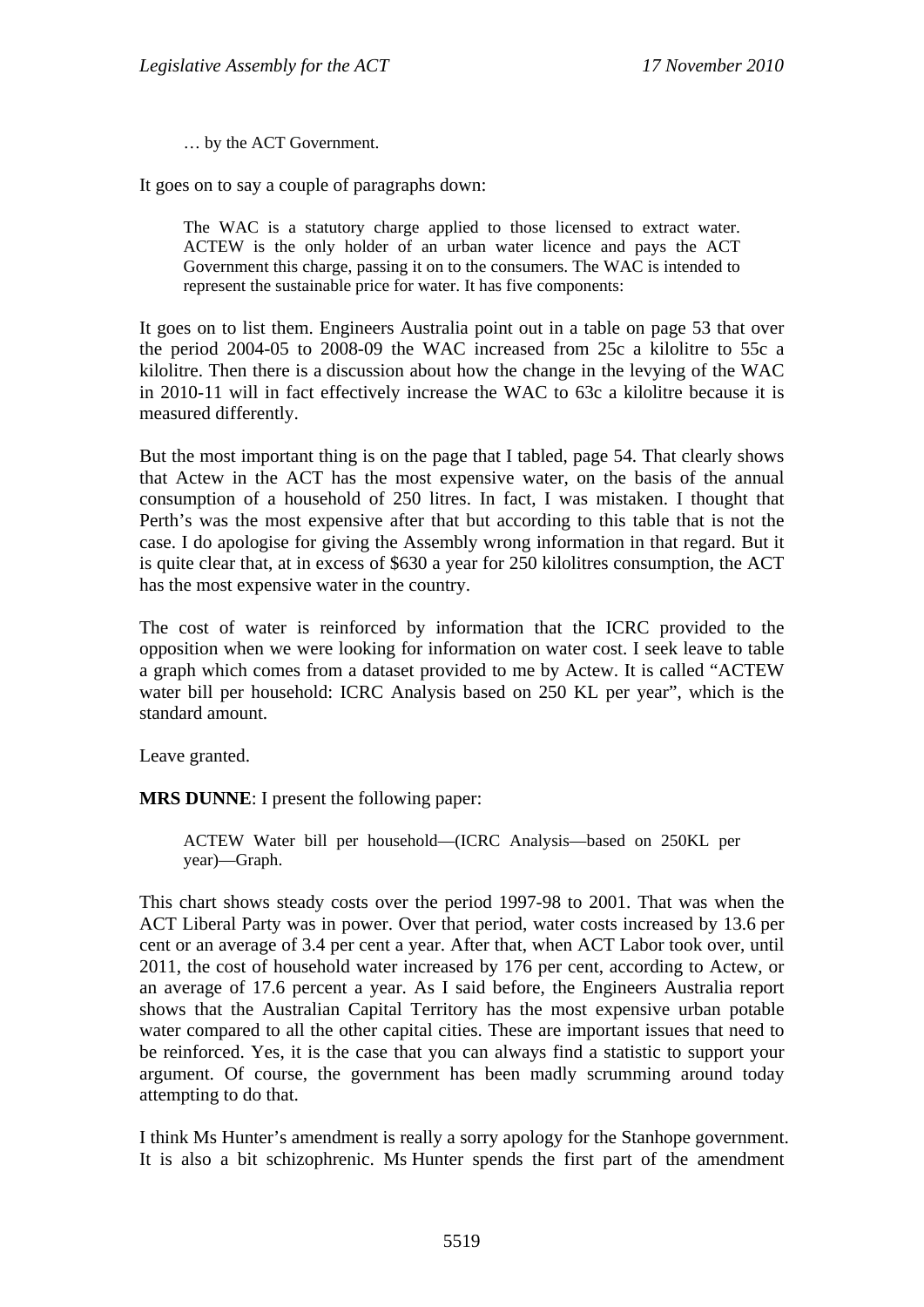saying, "It is not the government's fault. The government cannot do anything about that." It is eerily similar in construction and intent to the government's amendment.

But then, showing a slightly schizophrenic approach, after paragraph (1), where she says that it is not the government's fault, she then calls on the government to do a range of things. One is to consider carefully the cost of living. It is not very different from what is in Mr Seselja's motion. It talks about housing affordability, which is an important issue. It talks about the conduct of a poverty impact analysis.

I was in the lobby and I did hear Ms Hunter attempting to have a go at me, saying, "Mrs Dunne does not care about poor people." That was not the point that I made. The point that I made was that, in addition to being concerned about people that might fall into the category of poverty—and I put on the record that it was the Canberra Liberals, under a Carnell-Humphries government, that did the first poverty analysis in this territory, and the only one that stands, and there may be a point that it is time to revisit that—and in addition to talking about the 13 per cent poverty figure that the poverty analysis of the Carnell government pointed to, we should be also thinking about the cost impacts that this has on everyday, ordinary people who never get any assistance because they are not sufficiently unfortunate enough to fall into the category of being poverty stricken.

This is not to say that we are not concerned about people who are poor. We are also concerned about the cost impacts of the prices on everyday people. It is pretty glib and it is pretty easy to say that we are only interested in people who can go on overseas trips and have plasma TVs. If some members of the Labor Party and the crossbench got out of the inner north and visited the suburbs where the people who pay their wages live, they would see that those people do not go on overseas trips. They do not have plasma screens. They are struggling on a very small amount of disposable income which is constantly being eroded by rising costs across the board.

This motion today is asking the government to take that into account and to account for it in their budget preparation and in their budget papers. It is not really a very difficult thing to do. The Treasurer says, "We already do it." If you already do it—

**Mr Smyth**: No harm done.

**MRS DUNNE**: no harm done. Put it in place and in a way that is accessible to the average Canberran. If you want to drive up the cost of people's rents through land tax, change of use charge, planning charges and rates, say that you are going to do it. Be prepared to fess up to what it is that you are going to do. What Mr Seselja has done here today is demonstrate that the ACT does not perform as well as other jurisdictions. Our cost of living has increased at a faster rate over the 10 years of the Stanhope government and it is time that they accounted for that to the people of the ACT.

Question put:

That **Ms Hunter's** amendment to **Mr Stanhope's** proposed amendment be agreed to.

The Assembly voted—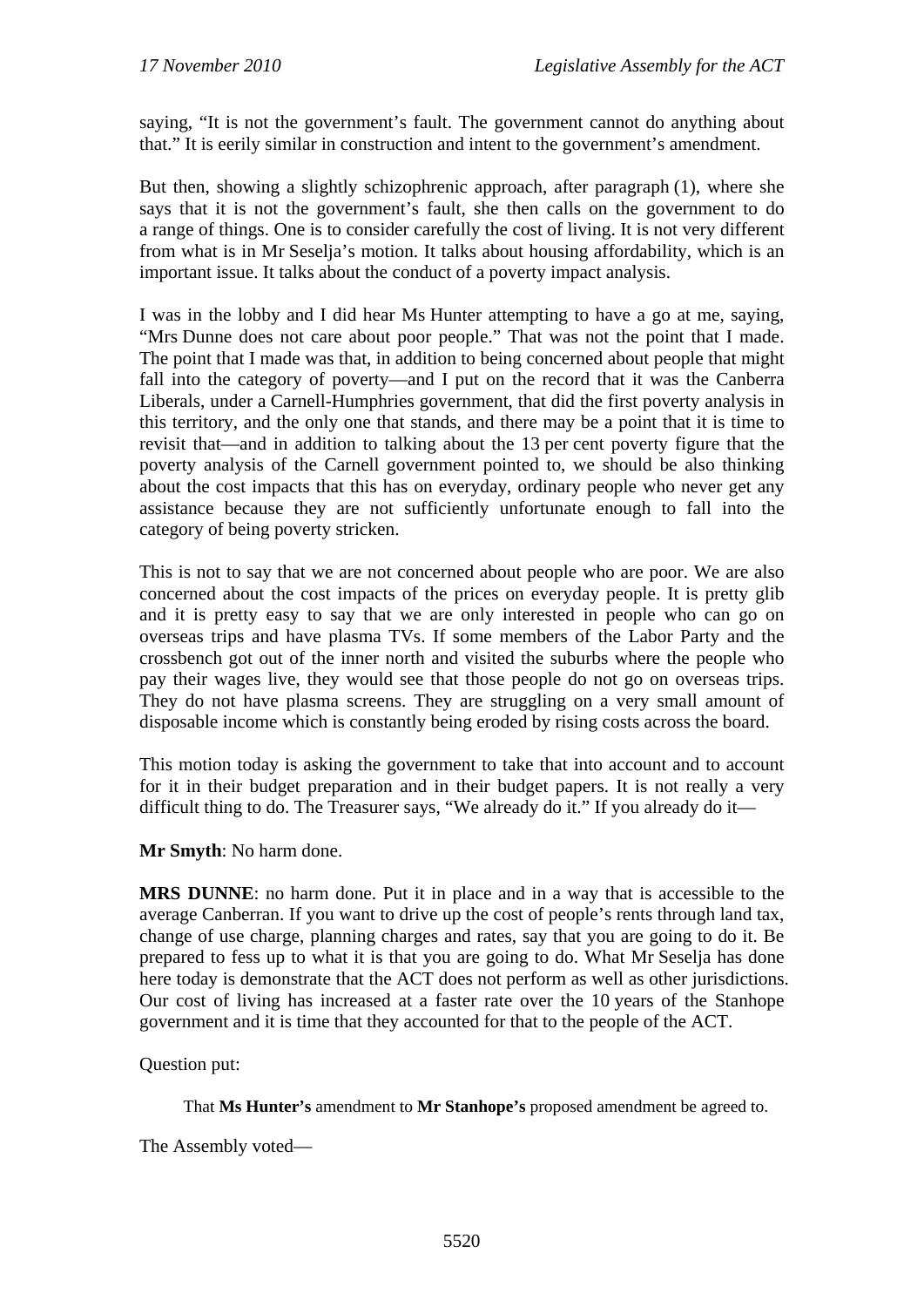Ayes 10 Noes 5

| Mr Barr<br>Ms Bresnan<br>Ms Burch<br>Mr Corbell | Ms Hunter<br>Ms Le Couteur<br>Ms Porter<br>Mr Rattenbury | Mr Doszpot<br>Mrs Dunne<br>Mr Hanson | Mr Seselja<br>Mr Smyth |
|-------------------------------------------------|----------------------------------------------------------|--------------------------------------|------------------------|
| Mr Hargreaves                                   | Mr Stanhope                                              |                                      |                        |
|                                                 |                                                          |                                      |                        |

Question so resolved in the affirmative.

Question put:

That **Mr Stanhope's** amendment, as amended, be agreed to.

The Assembly voted—

Ayes 10 Noes 5

| Mr Barr       | Ms Hunter     | Mr Doszpot | Mr Seselja |
|---------------|---------------|------------|------------|
| Ms Bresnan    | Ms Le Couteur | Mrs Dunne  | Mr Smyth   |
| Ms Burch      | Ms Porter     | Mr Hanson  |            |
| Mr Corbell    | Mr Rattenbury |            |            |
| Mr Hargreaves | Mr Stanhope   |            |            |

Question so resolved in the affirmative.

**MR SESELJA** (Molonglo—Leader of the Opposition) (11.59): I thank members for their contributions. We have heard a lot of interesting and differing arguments from the opposite sides about why they will not support this motion. But I think fundamentally it comes down to the fact that they are not interested in these issues. They show that through their policies. They show that through these debates. They show that through their votes in the chamber. Fundamentally, the ACT Labor Party and the ACT Greens do not care about cost of living pressures on households.

Let us go, again, to some of those costs of living and then some of the arguments that we have heard as to why we should not support this motion. The increases are: electricity prices, 69.9 per cent; water prices, 106 per cent; rents, 54 per cent; rates, 75 per cent; and public transport, 31.15 per cent.

Mr Stanhope spent a lot of time effectively using the argument: "We are not quite as bad as some of our state Labor colleagues, particularly New South Wales." If the best you can do is say you are not quite as bad as the Keneally New South Wales Labor government then you are in trouble. You are in trouble if that is the best you can do. And that is much of what we heard from the Labor Party in particular.

It did not hold up because when we heard about water prices—and Mrs Dunne brought the figures—actually we are the most expensive. So we are doing worse than all those other jurisdictions. It is ironic really, given that the reason this region was chosen was its catchment capacity. It was due to the fact that it did have good water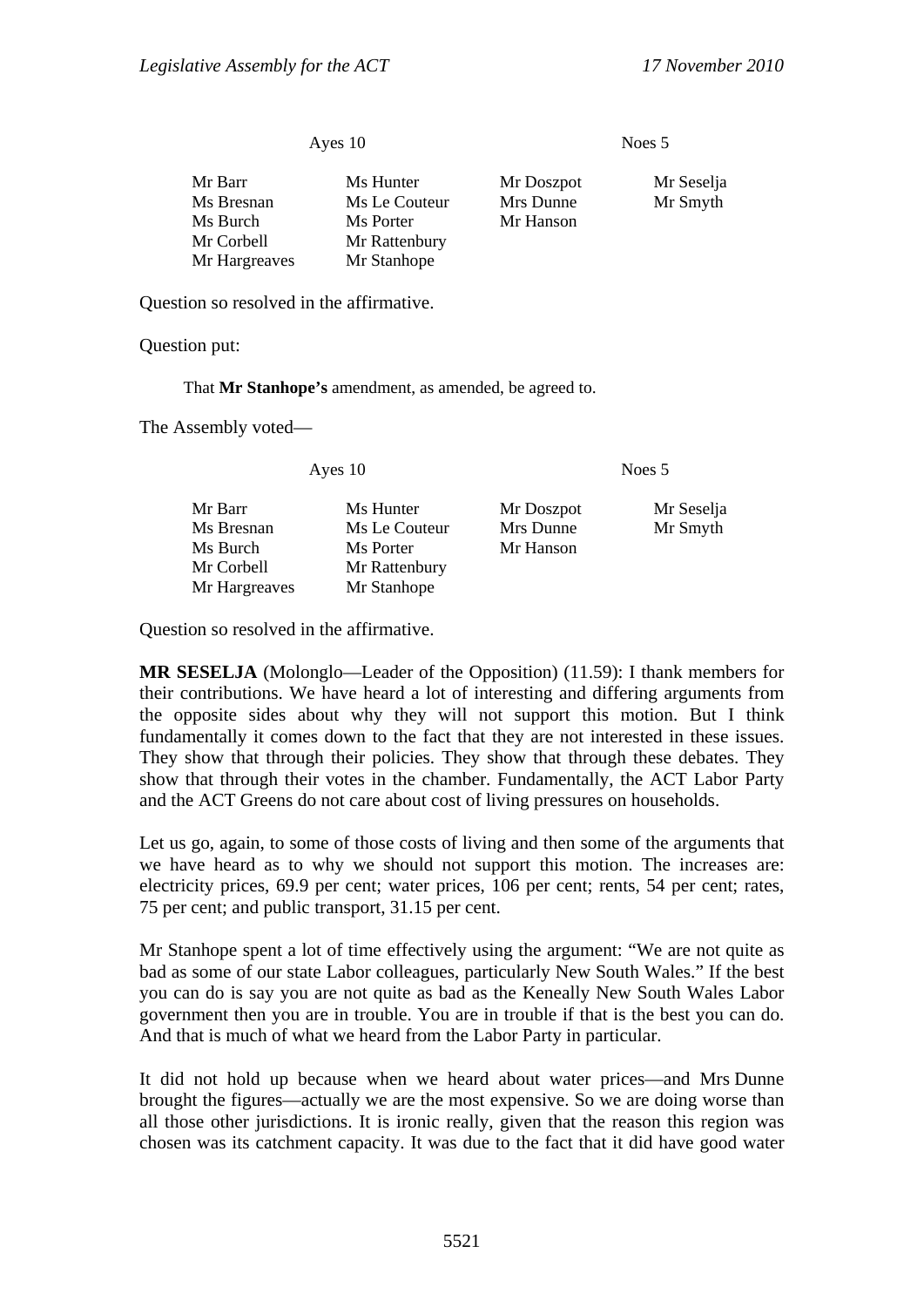resources in the surrounds. Yet we are paying over 100 per cent extra. Prices have more than doubled since ACT Labor came to office. So their arguments do not stack up.

Their argument on the one hand is: "Yes, it might be very high—70 per cent. Yes, sure that is high but it is not quite as bad as New South Wales." Yet in other areas they are even worse than New South Wales. They are worse than every other state, every other jurisdiction. So you have got to go back to the fundamentals and say: "Have services doubled in that time? Has the quality of services doubled in that time?"

We hear all the time about how much money is put into health. And so much money is. Yet the services in health in terms of the indicators have gone backwards in that time. Our waiting lists have got longer. People are paying 75 per cent more in their rates. There are all these other cost of living pressures on them. They are being told by ACT Labor and by the ACT Greens that that is okay. "It is okay that you have to pay 70 per cent extra in electricity because in New South Wales they have to pay a bit more." And it is okay that the government wants to add an additional burden to that, an additional burden in terms of electricity costs in what is a very inefficient way of reducing emissions. It is okay because the Labor Party and the Greens say it is okay.

We will stand up for families. We will stand up for those families in Conder, for example, who are slugged with a 70 per cent increase in electricity costs. As families are growing, the amount of electricity they use tends to grow. Despite some of the disparaging comments about the choice of plasma TVs and the like, most of these are decisions beyond their control.

If you go from being a couple to a couple having one child, two children or three children, inevitably your hot-water bill will increase. The amount of electricity you are forced to use will significantly increase. Anyone who has children can tell you the costs that are associated with that. Families know that. They make those decisions. They are not looking for handouts from governments. But what they are looking for is a fair go. They are looking for a government that is in their corner and that says, "We care about these cost of living pressures."

Everything we have had from the Labor Party and the Greens shows that they do not care. They simply do not care about these pressures. They rationalise it away. They say: "In some cases we are not as bad as New South Wales. In other cases, of course, we are. Anyway, people's income has grown." People's income has not kept pace with that. When you look at the rates per block in Calwell, which have gone up by 99 per cent, I do not think many people in Calwell over the last nine years have seen their income double. Maybe some have. Good luck to them. But I do not think that would be the common scenario.

The pensioners have not seen their income double. Police officers have not seen their income double. Nurses have not seen their income double. Teachers have not. Public servants have not. But they have seen their rates double. They have seen their water prices double. They have seen their electricity prices go up by nearly three-quarters— 70 per cent, they have gone up.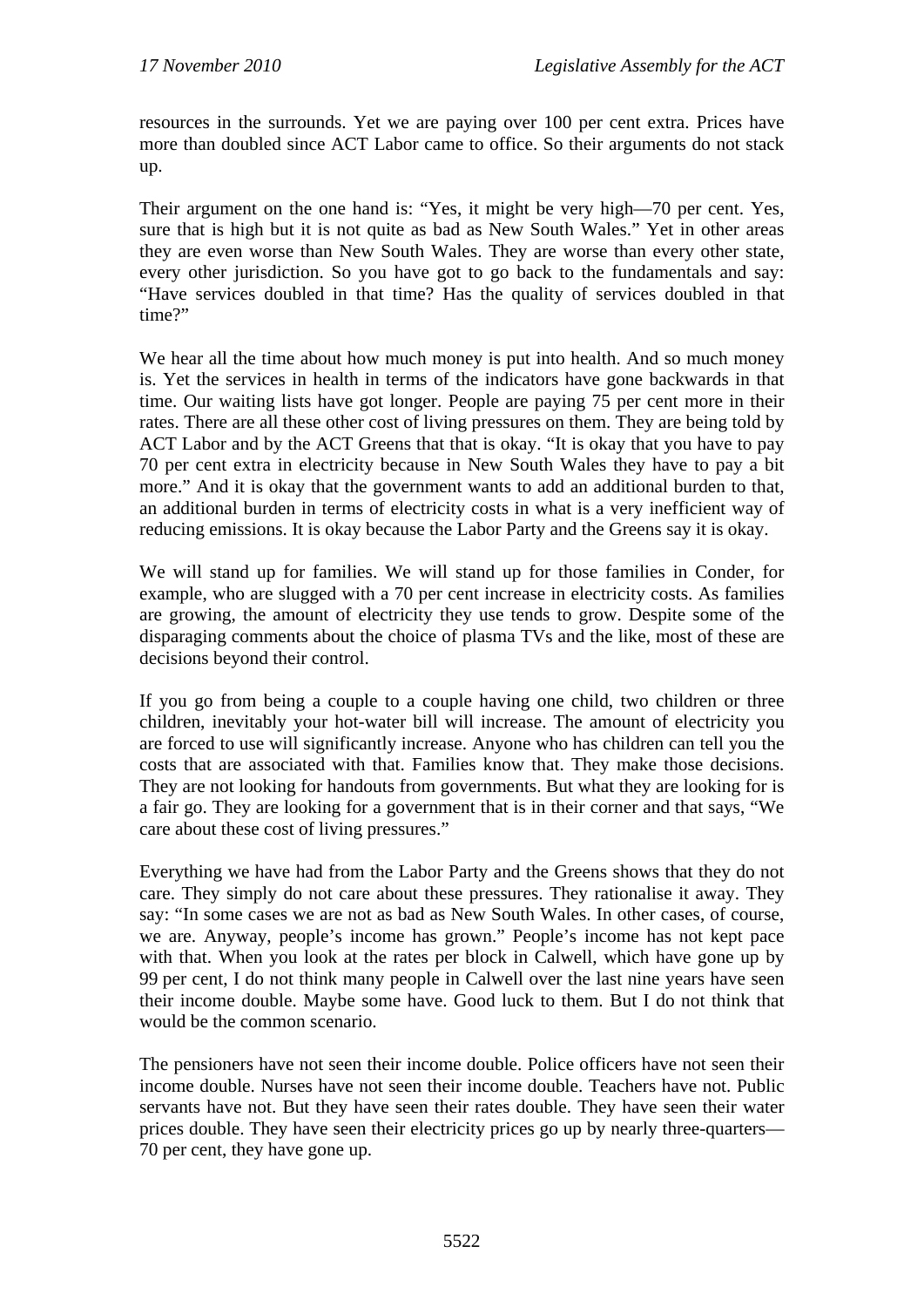Regardless of the views of members of the Labor Party, regardless of the views of members of the Greens, we will continue to fulfil our responsibility to stand up for those families. We will not take a backward step because this Labor-Greens alliance says they are not going to vote for sensible things.

Let us have a look now at what the Labor Party and the Greens have voted against. They have voted against a statement that highlights the cost of living pressures. They have voted against a criticism of the government for that and they have voted against a call for the government to consider these issues and to be transparent about how they deal with cost of living pressures. That was what they voted against today. That was what the Labor Party and the Greens voted against.

We simply do not agree with that position. We will go out there and we will have the argument. We will have the argument here and we will have the argument in the suburbs. We will talk to all of those families who are copping these cost of living pressures. The message that they have received loudly and clearly today from the majority of members in the Assembly, from the Labor Party and the Greens, is that the Labor Party and the Greens do not care about those issues. There is no other message to take out. For those families who are struggling with the cost of childcare, with the cost of electricity, with the cost of water, with the cost of rates and with all of the other taxes and charges that they are facing, with rising interest rates, the Labor Party and the Greens are saying, "We are not going to do anything about that."

What we instead had was the Labor Party and the Greens justifying why it is so, finding excuses why it is so. Those excuses are thin. On the one hand they say, "At least we are not quite as bad as New South Wales." But on the other hand there are plenty of examples where they are even worse than New South Wales.

We are not surprised that the Labor Party is voting against it. We are no longer surprised that the Greens have, again, defended the government and sought to rationalise and justify it. But certainly we will continue to fight for it because this is core business and this should be core business for members of the Assembly. It is certainly core business for the Canberra Liberals.

Motion, as amended, agreed to.

# **Gaming Machine (Problem Gambling Assistance) Amendment Bill 2010**

Debate resumed from 22 September 2010, on motion by **Ms Hunter**:

That this bill be agreed to in principle.

**MR BARR** (Molonglo—Minister for Education and Training, Minister for Planning, Minister for Tourism, Sport and Recreation and Minister for Gaming and Racing) (12.08): I rise this morning to indicate that the government will support this bill in principle and welcomes Ms Hunter's initiative in bringing forward this bill, which proposes to introduce a mandatory contribution by the operators of electronic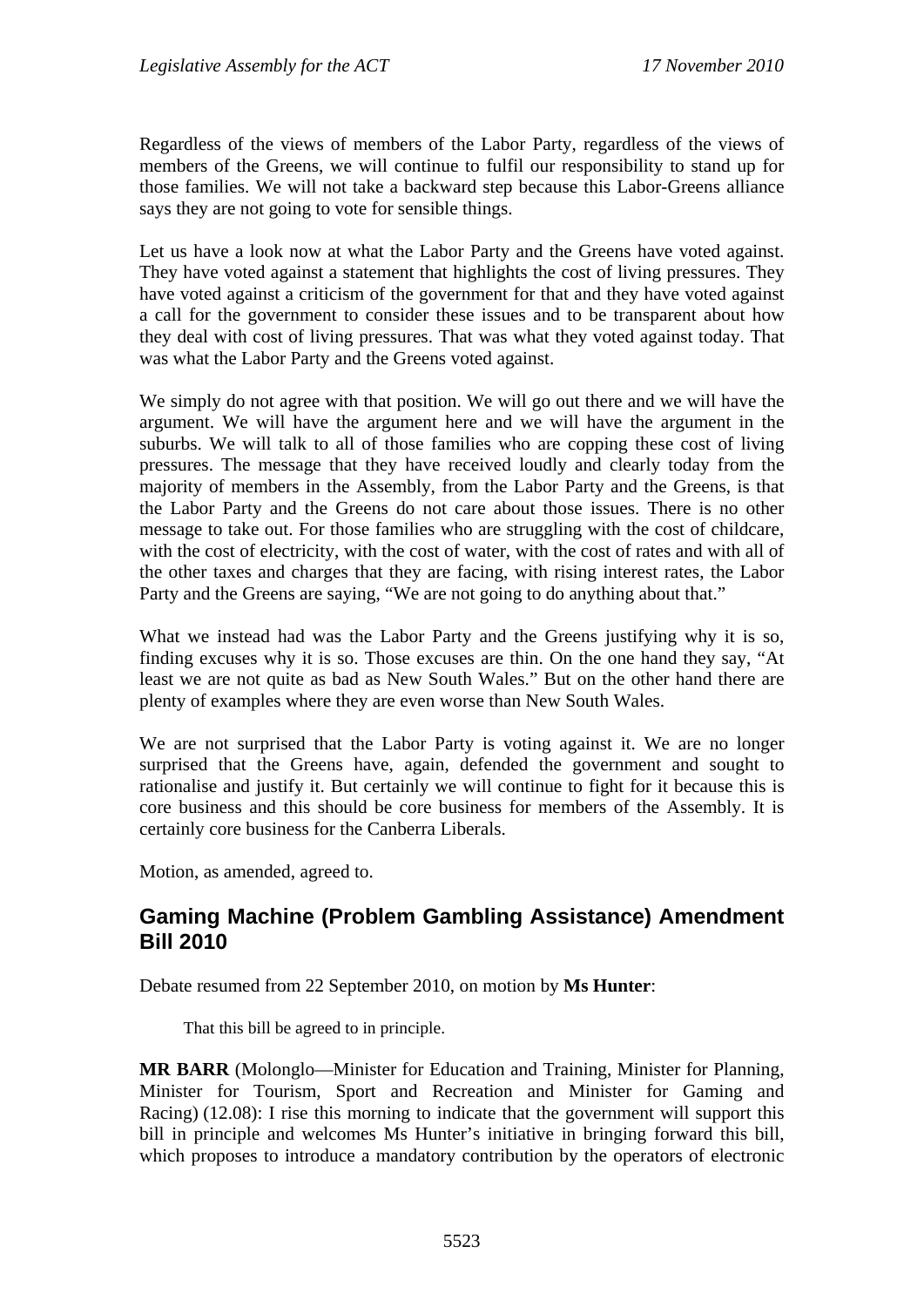gaming machines, noting that the money will then go to a central problem gambling assistance fund.

There is no doubt that problem gambling is a significant issue in our community. The 2010 Productivity Commission report into gambling estimated that between 80,000 and 160,000 adults in Australia suffer significant problems from gambling. In the territory, a 2001 study found that approximately 5,300 people were problem gamblers. Lifeline in Canberra has also indicated that since 1999 consistently over 70 per cent of its clients have gambling problems primarily or only with gaming machines.

The Productivity Commission also estimated that problem gamblers contributed between 22 and 60 per cent of total spending on gaming machines. Based on this finding, problem gamblers contributed between \$38 million and \$103.7 million out of the total \$172.8 million in gross gaming machine revenue in the ACT in the 2009-10 financial year. To put this another way, applying the findings of the Productivity Commission to the ACT context shows that problem gamblers lost between \$38 million and \$103 million on gaming machines in the ACT in 2009-10. I think we all agree that these are alarming figures.

I have previously stated on the public record that it is my personal view that there are too many gaming machines in the ACT. Further, I believe future reforms in this area should seek to reduce the overall number of machines in the territory and encourage clubs to contribute a greater level of gaming machine revenue back to the community. As I am sure members would be aware, I have been in discussion with the club sector for several months with the aim of developing a suitable package of reforms. However, a recent federal intervention in this area has significantly increased the operational uncertainty for both governments and gaming machine operators.

Prime Minister Gillard and the member for Denison, Andrew Wilkie, signed an agreement in September this year that, among other things, committed the parties to implementing significant gaming machine reforms across all states and territories. I attended the inaugural meeting of the Council of Australian Governments select council on gambling reform in Melbourne on 22 October this year. The council agreed to the formation of working groups that will provide advice on the best methods for delivering a national pre-commitment strategy, ATM withdrawal limits, dynamic warnings and cost-of-play displays.

Pre-commitment technology will give players the ability to set spending or time limits for each playing session. This will give players a substantially increased ability to control their overall spending on gaming machines and may be of assistance to those that suffer problems due to their gambling. Research shows a clear link between problem gambling and access to cash, such as from ATMs. Problem gamblers are more likely to use ATMs to withdraw cash than other gamblers and, in general, withdraw larger sums of money. The Productivity Commission recommended that a daily limit of \$250 on withdrawals from ATMs could help address gambling harms without overly affecting non-problem gamblers and other patrons.

Dynamic warnings will provide players with periodic on-screen displays of information and warnings during their sessions. On-screen cost-of-play displays will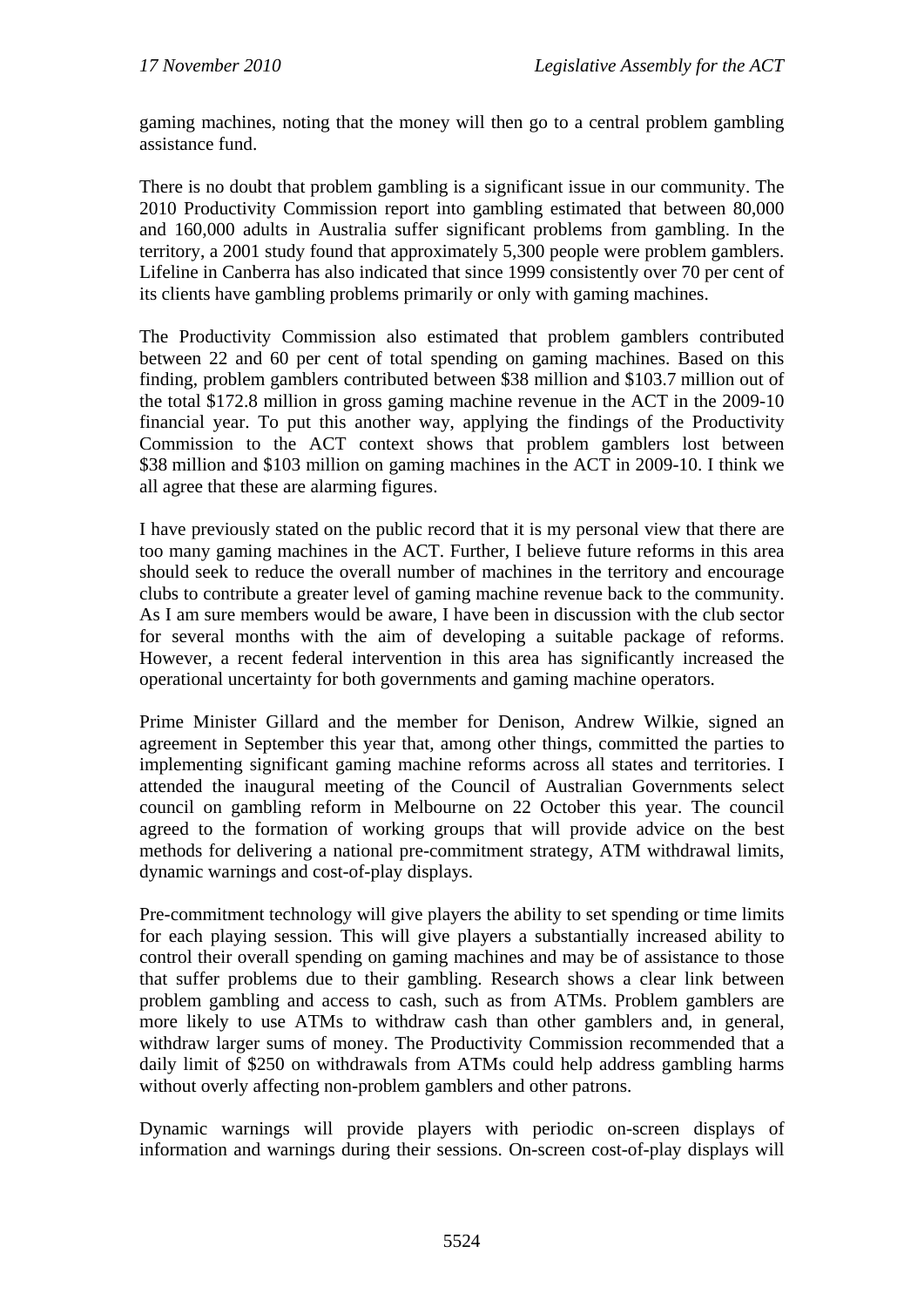provide players with enhanced information about the expected cost of playing machines based on their style of play. The select council will examine the costs and benefits of these changes for industry and government. Importantly, the council has acknowledged that gambling is a legitimate industry and one that makes a significant economic and social contribution to Australia. As a member of the select council, I will be ensuring the ACT's views are heard at the national level.

The government is committed to minimising the harm that problem gambling inflicts on some members of our community. The operation of electronic gaming machines in the ACT is controlled, supervised and regulated by the ACT Gambling and Racing Commission, under the powers prescribed to it through the Gambling and Racing Control Act 1999.

The commission is not only responsible for ensuring the lawful provision of gaming services in the ACT, but is also required to exercise its powers in a way that best promotes the public interest. This is reducing, where possible, the cost of problem gambling not only to individuals involved but also to the community as a whole.

The functions of the commission also include monitoring the social and economic effects of gambling and problem gambling and providing educational services about gambling and engaging in community consultation about its activities. The commission also undertakes review of the ACT's gaming laws, such as its current review of the government's provisions for clubs within the Gaming Machine Act 2004. This continuing process of reviewing and updating legislation, including appropriate community consultation, clearly demonstrates the government's commitment to the provision of a safe and well-regulated gaming environment within the territory.

There are currently two agreements between the Department of Disability, Housing and Community Services and Lifeline Canberra totalling almost \$400,000 per annum. This funding helps support the provision of the Lifeline telephone counselling service, a crisis counselling service using trained volunteer counsellors, and Gambling Care, a gambling and financial counselling service that assists ACT residents to enhance their personal financial management skills. The government's programs in relation to harm minimisation are complemented by the Clubcare program, under which 25 of Canberra's leading licensed community clubs, ClubsACT and ACTTAB work with Lifeline Canberra to assist in providing responsible environments for patrons who gamble. Also under the Clubcare program, Lifeline Canberra provides specialist gambling and financial counselling services to participating clubs and ACTTAB patrons.

There is no doubt that increased funding towards alleviating problem gambling may help minimise the impact of problem gambling on the community. The changes proposed in Ms Hunter's bill will raise the funding provided by licensees of problem gambling service providers above current levels and will also provide increased funding certainty for the organisations involved. Additionally, the fund will provide more money for research into problem gambling. These are all worthy aims.

The administration of the scheme by the Gambling and Racing Commission will allow the allocation of funding to be undertaken in an objective and transparent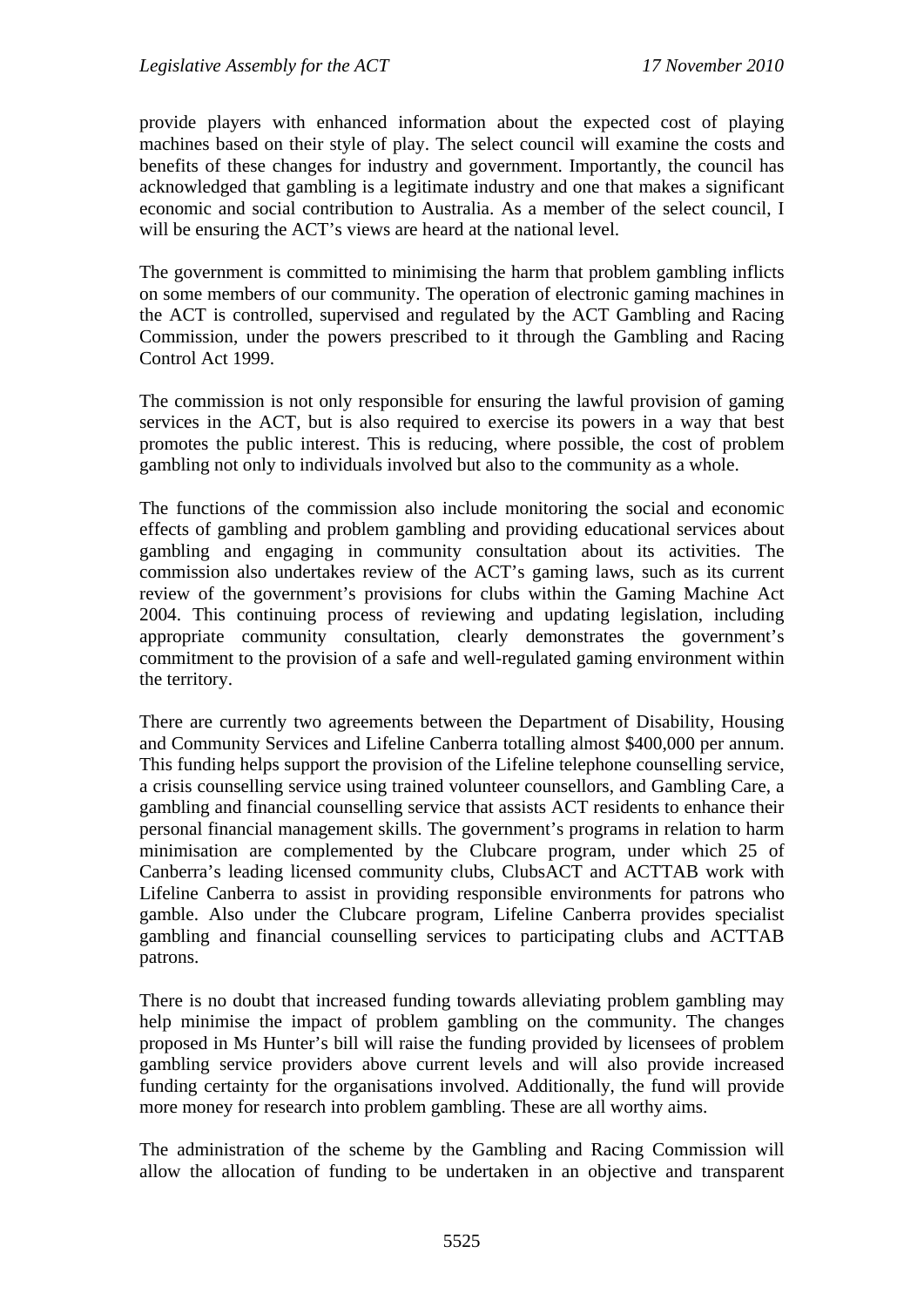manner that will ensure that the best value for money is achieved. The commission will also report annually on the activities of the fund as part of their annual report. I am satisfied that the administration of the problem gambling fund is consistent with the commission's functions as outlined in the Gambling and Racing Control Act 1999 and that the scheme will not prove to be administratively burdensome for the commission or the industry.

However, regardless of its positive elements, I feel that the percentage of gross gaming machine revenue that this bill will mandate is too high. This does not diminish the need for an amendment of this nature, however, and, accordingly, the government supports the bill in principle. I intend to adjourn the debate today and bring back some detailed amendments in the next sitting. When it comes to that debate in detail, I can foreshadow that the government will move amendments to this bill that will lower the level of gaming machine licensees' contributions to the mandatory problem gambling assistance levy from 0.75 to 0.6 per cent. This represents a difference of about \$300,000 per year in the levy, which the government feels is a more reasonable and responsible requirement for clubs, bearing in mind that they currently pay around \$400,000 per annum for problem gambling programs.

Unamended, the bill before us today would see an increase to \$1.3 million per annum. Under the government's proposal I foreshadow today, this will instead rise to \$1 million per annum. In addition, I foreshadow that the government proposes to bring forward a wider ranging package of reforms. Without exhaustively covering the detail of this package this morning, I can say in outline that it will consist of four elements.

Firstly, the government will investigate requiring other gaming operators, such as Casino Canberra and ACTTAB, to contribute to the gambling assistance fund in the future. Secondly, the government will increase the required percentage of community contributions from seven per cent to eight per cent of net gaming machine revenue. Thirdly, the government will allow multivenue club groups to transfer gaming machines internally, subject to the social impact and needs assessment currently outlined in the Gaming Machine Act 2004. Finally, and most importantly, we will reduce the maximum number of allowed gaming machines in the ACT—what is known as the cap—by 143 from 5,200 to 5,057. In effect, this measure will remove all gaming machines available in the gaming machine pool.

I think the reform package just foreshadowed is more comprehensive than the bill before us today. Ultimately, it will complement the bill before us today. I commend Ms Hunter for preparing this amendment bill and encourage colleagues in the Assembly to consider supporting a broader package of reforms that the government will bring forward in due course.

*Debate interrupted in accordance with standing order 74 and the resumption of the debate made an order of the day for a later hour.* 

# **Sitting suspended from 12.19 to 2 pm.**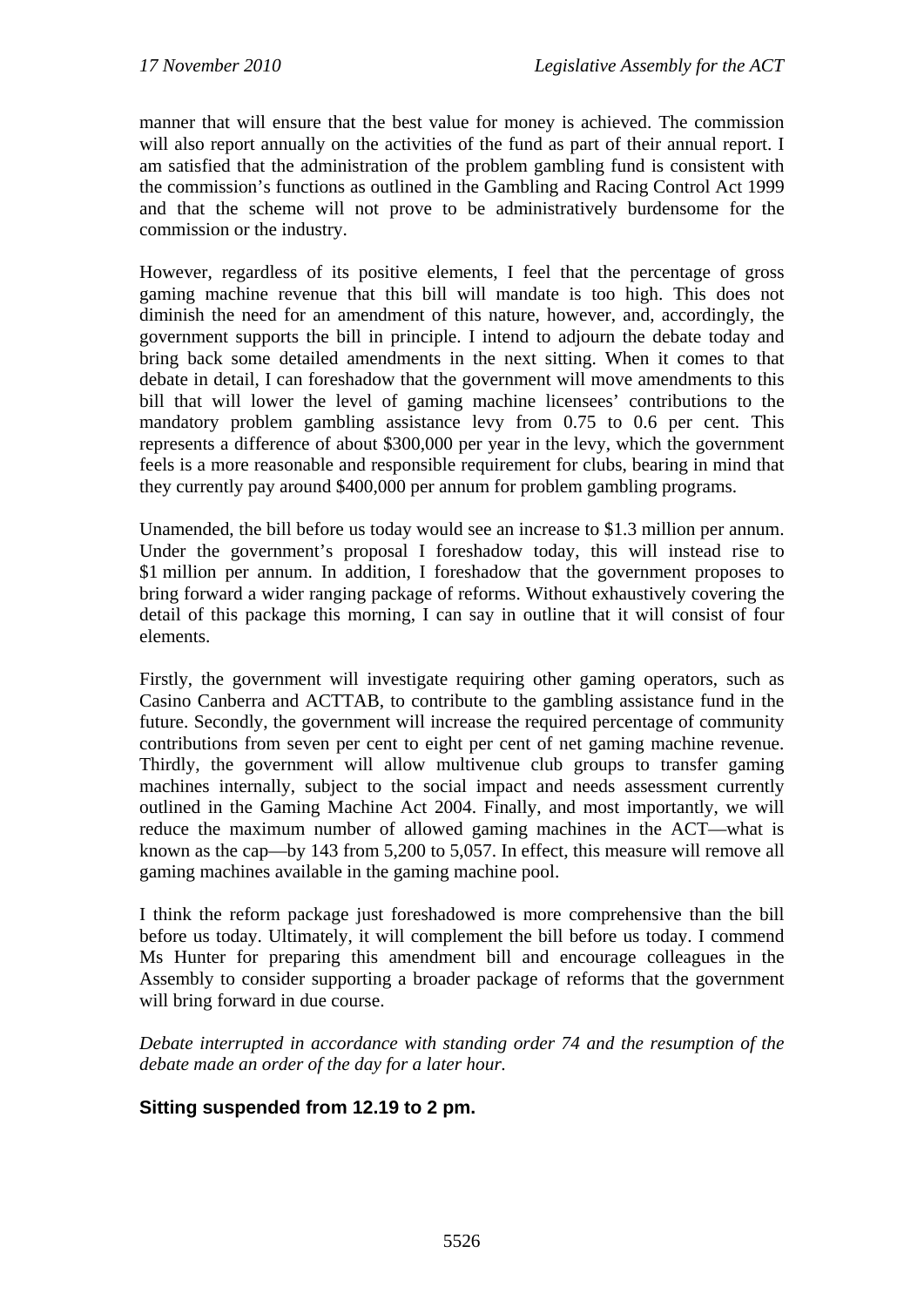# **Questions without notice Planning—answers to questions on notice**

**MR SESELJA**: My question is to the Minister for Planning. Minister, in regard to the deletion of an answer to a question on notice, in your written response to the question you answered:

The Government is not prepared to invest the significant time required to address such questions as it would be too resource intensive and time consuming.

Yet today you have apparently changed your answer and the reason it was not answered was because the answer was not good enough. Which story is true?

**MR BARR**: Obviously, in preparing material in response to questions during an estimates period, within a five-day period, as is required in that process, and given the sheer volume of questions, departments will often, in providing information, do their best to answer questions. But in this instance, because I think Mr Seselja asked this question of all ministers in all portfolio areas, I did have the chance to have a look at my response across a variety of different departments that I have responsibility for. Of course, depending on the level of resources within that department and the way that material is able to be collected in response to what was, I think, a 20-part, 58 subpart question from the Leader of the Opposition, agencies were in differing positions to provide a level of response.

I know that my responses varied. Some were able to provide information in relation to some aspects of the question and indicated with the rest that either data was not collected in that form or it would not be possible to get that information within the time frames required. In looking at the material that the ACT Planning and Land Authority provided, I think there were 14 references—

*Opposition members interjecting—* 

#### **MR SPEAKER**: Order!

**MR BARR**: Excuse me, Mr Speaker, there were 14 references in the material prepared—

**Mr Coe**: You're struggling, Andrew.

**MR SPEAKER**: Order, Mr Coe!

**MR BARR**: There were 14 references within the material prepared in response to that question that indicated that there was not that level of information available. So my response to the member's question, in referring the member to previous answers, I think is entirely appropriate.

I think there is a legitimate question that we need to consider, the Assembly needs to consider, or perhaps the estimates committee needs to consider in this context. I think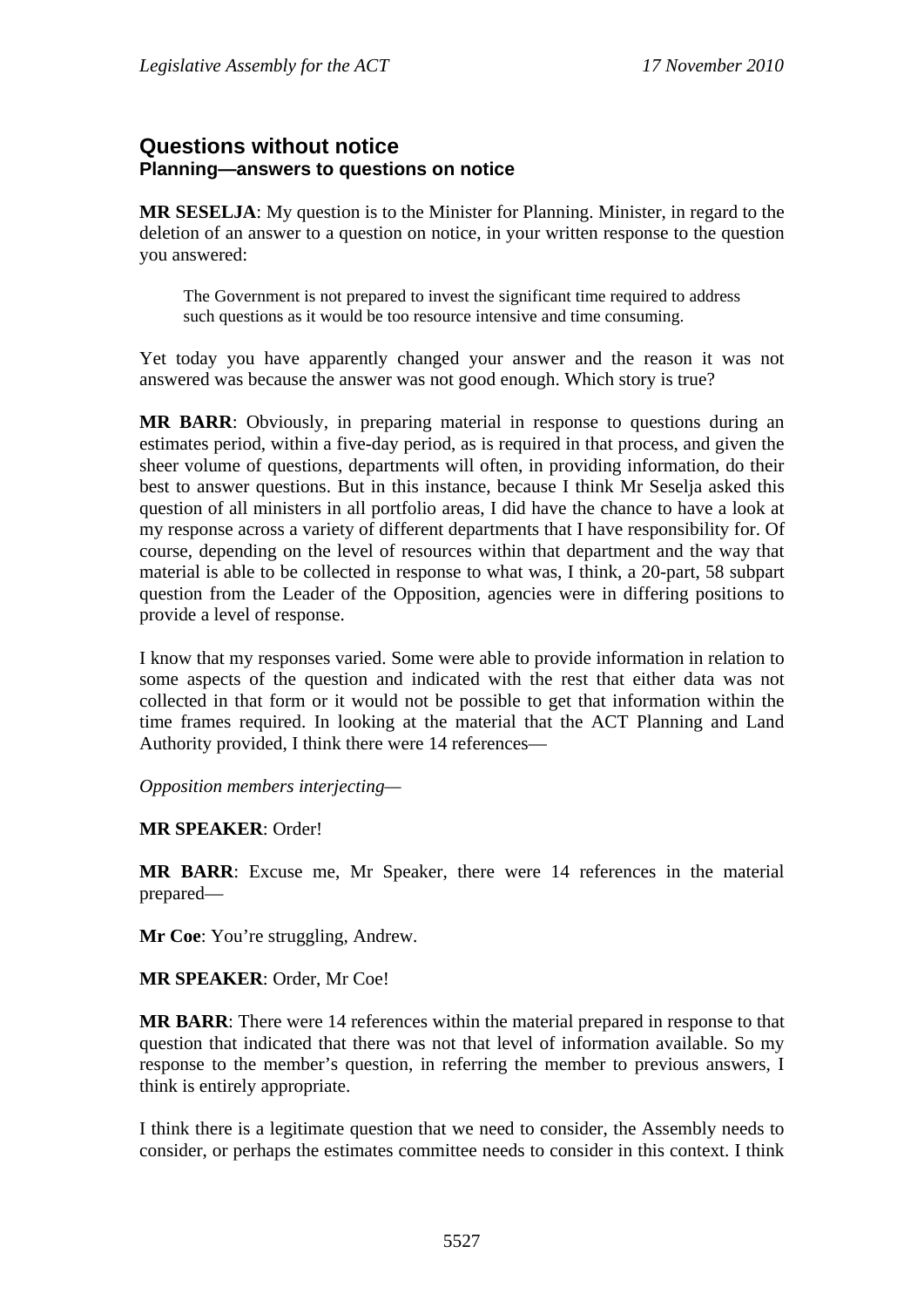the Chief Minister alluded to this in his letter to the chair. If the level of information is expected from departments within a five-day turnaround period then it may well be unrealistic. And it is not surprising, particularly when the same question was asked of every ACT government agency, that it was not possible to provide that information within that time frame.

I do note, of course, that elements of the question that Mr Seselja asked are reported on annually in annual reports. Again, this comes to a question, I suppose, of what level of expectation members have of ministers' offices in terms of: if we answer a question and that information is available in the annual report; are we expected to identify where within the annual report? Do we need to reproduce a table from within an annual report? These are, of course, interesting debating points. But in the end, most of the information that the member sought has been reported in annual reports, anyway, or responded to in my answers to the same question across a range of portfolios.

**MR SPEAKER**: A supplementary, Mr Seselja?

**MR SESELJA**: Minister, could you advise the Assembly as to why you consider a one-line non-answer being of more quality and usefulness than the thousand-word answer already prepared by the department?

**MR BARR**: Obviously, it is up to ministers to determine how questions on notice are answered. I said I have looked at the material that was provided. For the bulk of the questions, it was clear that the information was not collected or not available in that format. Whether you respond with exactly the same sentence 20 times or say it once, again, is a matter of conjecture, I suppose, within this place. It is interesting that the Leader of the Opposition appears fixated on this matter but the information that the member sought is, of course, available and reported on in annual reports each year.

**MR SMYTH**: A supplementary, Mr Speaker.

**MR SPEAKER**: Yes, Mr Smyth.

**MR SMYTH**: Thank you, Mr Speaker. Minister, how many other questions have been answered by your department only to have you decide that the answer should not be published?

**MR BARR**: Ultimately, ministers answer questions to questions on notice. I do that in accordance with the requirements of the standing orders.

**MR SMYTH**: A supplementary, thank you, Mr Speaker.

**MR SPEAKER**: Yes, Mr Smyth.

**MR SMYTH**: Minister, can you provide any evidence that supports your claims that the answer was deleted for the reasons that you have given?

**Mr Barr**: Sorry; I missed the last part of your—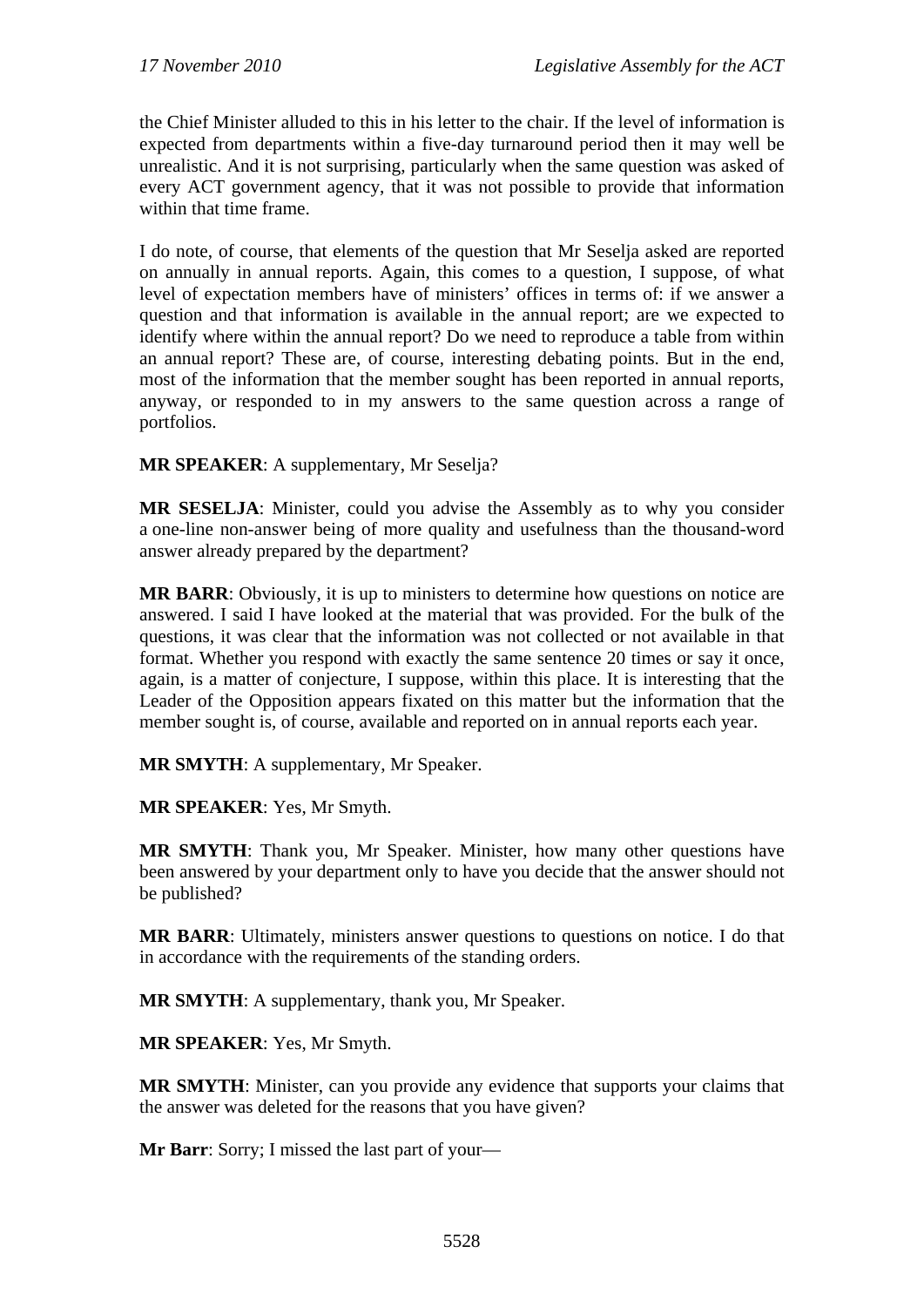**MR SMYTH**: Minister, can you provide any evidence that supports your claims that the answer was deleted for the reason that you have given?

**MR BARR**: I imagine that there would be nothing I could say that would convince the Deputy Leader of the Opposition. That said, I have indicated, Mr Speaker, that I have responded to the initial question from Mr Seselja. He did ask it of all agencies and all ministers, and across my portfolios I responded as best I could within the time frames.

# **Education—teacher quality**

**MS HUNTER**: My question is to the Minister for Education and Training and it concerns the Grattan Institute report released this week. Minister, the report finds, among other things, that reductions in class sizes are not likely to raise average student achievement and that investment in improving teacher quality will have a greater impact on student performance. Do you agree with the findings of this report? If so, will you put a greater focus on teacher quality rather than the reduction in class sizes?

**MR BARR**: I thank Ms Hunter for the question. It is, indeed, an area where there are quite passionately held views amongst education researchers. I know that Ben Jensen from the Grattan Institute is not alone in his thinking in relation to where it is best to invest new and additional resources in education. I think in the context of the history of ACT government investment that we have perhaps gone about as far as we can go in terms of class size reductions. We have the best student-to-teacher ratios of any metropolitan education jurisdiction in the country by a long way.

I have indicated, Mr Speaker, that obviously the next area of reform in terms of the teaching profession is clearly the focus on teacher effectiveness. That is why we have funded and established the Teacher Quality Institute. It is why I am seeking reform in the next teachers' EBA. I think it is important that we have some structural reform for the career structure of teachers. I think the Grattan Institute report does highlight the importance of policy focusing on this area now. It certainly will be front and centre in terms of our future policy development and our focus on education reform in 2011.

**MR SPEAKER:** A supplementary question, Ms Hunter?

**MS HUNTER**: How will any changes or revised priorities being considered be applied to those students found in particular need by the Assembly inquiry into special education and the achievement gap?

**MR BARR**: Clearly, teacher effectiveness, the quality of the curriculum and our desire to engage in a more robust disability education review as a result of Shaddock and that committee report do indicate that there is certainly considerable scope for further reform in this area to improve education outcomes. I welcome not only the Grattan Institute's work but also that of the committee and Professor Shaddock in recognising that there is more to disability education than just simply inputs and funding models. In fact, what we need to be focusing on is the quality of education.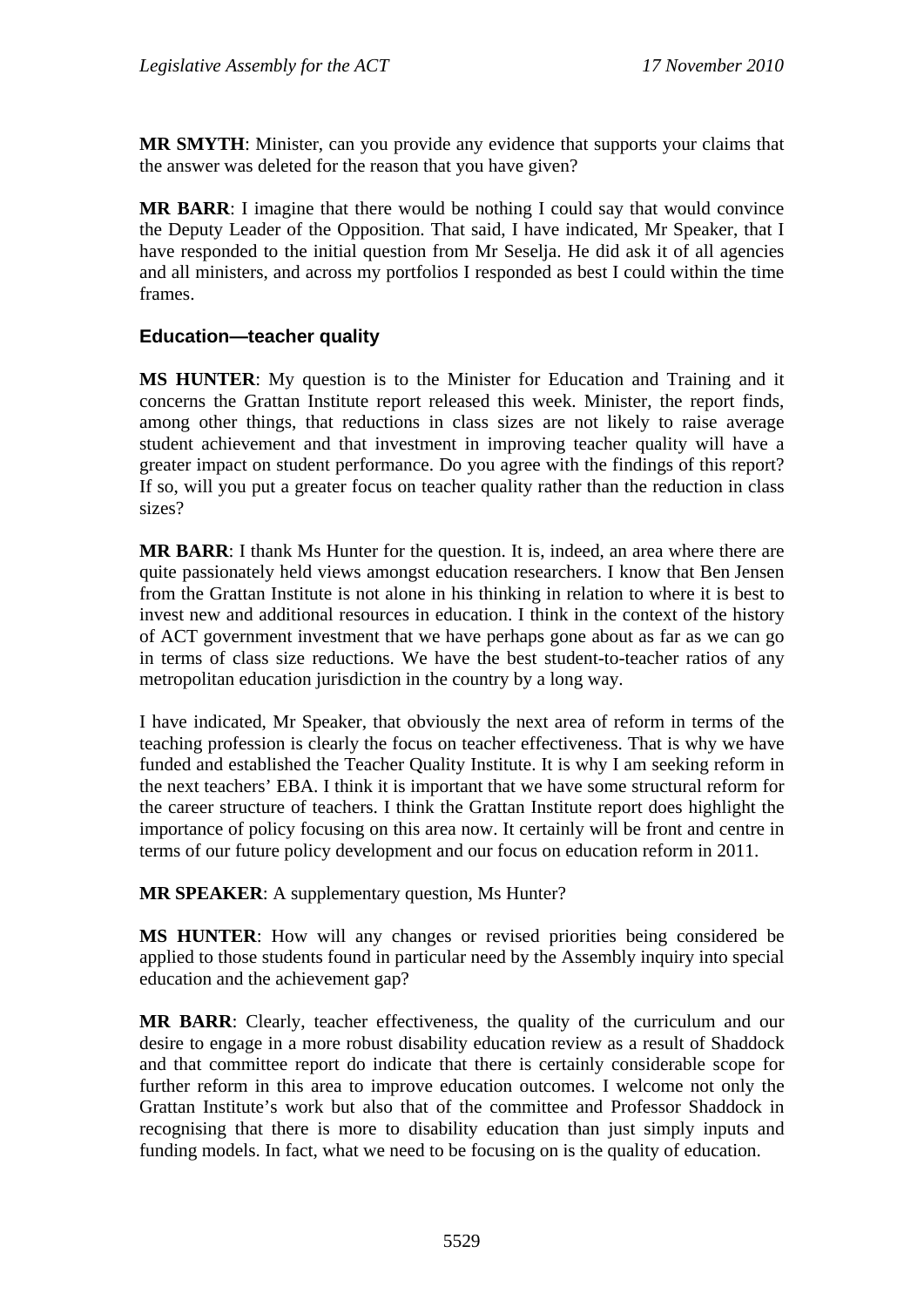This research and the work done by Professor Shaddock and the committee clearly indicate where there are areas we can improve in the ACT. That is what we will be doing. I look forward to delivering the government's response to the committee report in due course.

# **MS BRESNAN**: A supplementary.

**MR SPEAKER**: Yes, Ms Bresnan.

**MS BRESNAN**: Thank you, Mr Speaker. Minister, given that the Grattan report ranks Australia eighth in the world on student assessment in reading, maths and science, how will the recent heavy emphasis on NAPLAN testing across Australia and in the ACT improve our ranking in these areas?

**MR BARR**: I think the NAPLAN testing provides important data for classroom teachers. Used in conjunction with the smart tool that the ACT education department equips all schools and all teachers with, we can then measure the progress of individual students as they move through their years of schooling. The level of data that is available now means that we can identify students who are not meeting minimum national benchmarks who might need additional assistance. Equally, we can also look at those students who are achieving well above what their peers are achieving and, in fact, may benefit from gifted and talented educational programs.

The level of data that is available now through national testing and available for classroom teachers is significantly above what has been available in the education sector before and I think it provides a powerful tool for continuous improvement within our schooling system. We look forward in the next few weeks to the release of a whole range of new information on the revamped My School website. Most particularly also, what will be interesting to see are the financial data comparisons and how schools across the territory and the country are effectively utilising the resources available to them.

#### **Planning—variation 2101-31**

**MR SMYTH**: My question is to the Minister for Planning. Minister, section 87 of the Planning and Development Act describes a technical variation and includes point (g) which notes:

… a variation to clarify the language in the Territory Plan if it does not change the substance of the plan

Minister, when considering variation 2010-31, is a 50 per cent increase in density and the deletion of sports fields a clarification of the language or a change to the substance of the plan?

**MR BARR**: Technical amendments, as Mr Smyth has identified in his question, are an element of the Planning and Development Act. It does go on to describe the circumstances where technical amendments can be used. One type of technical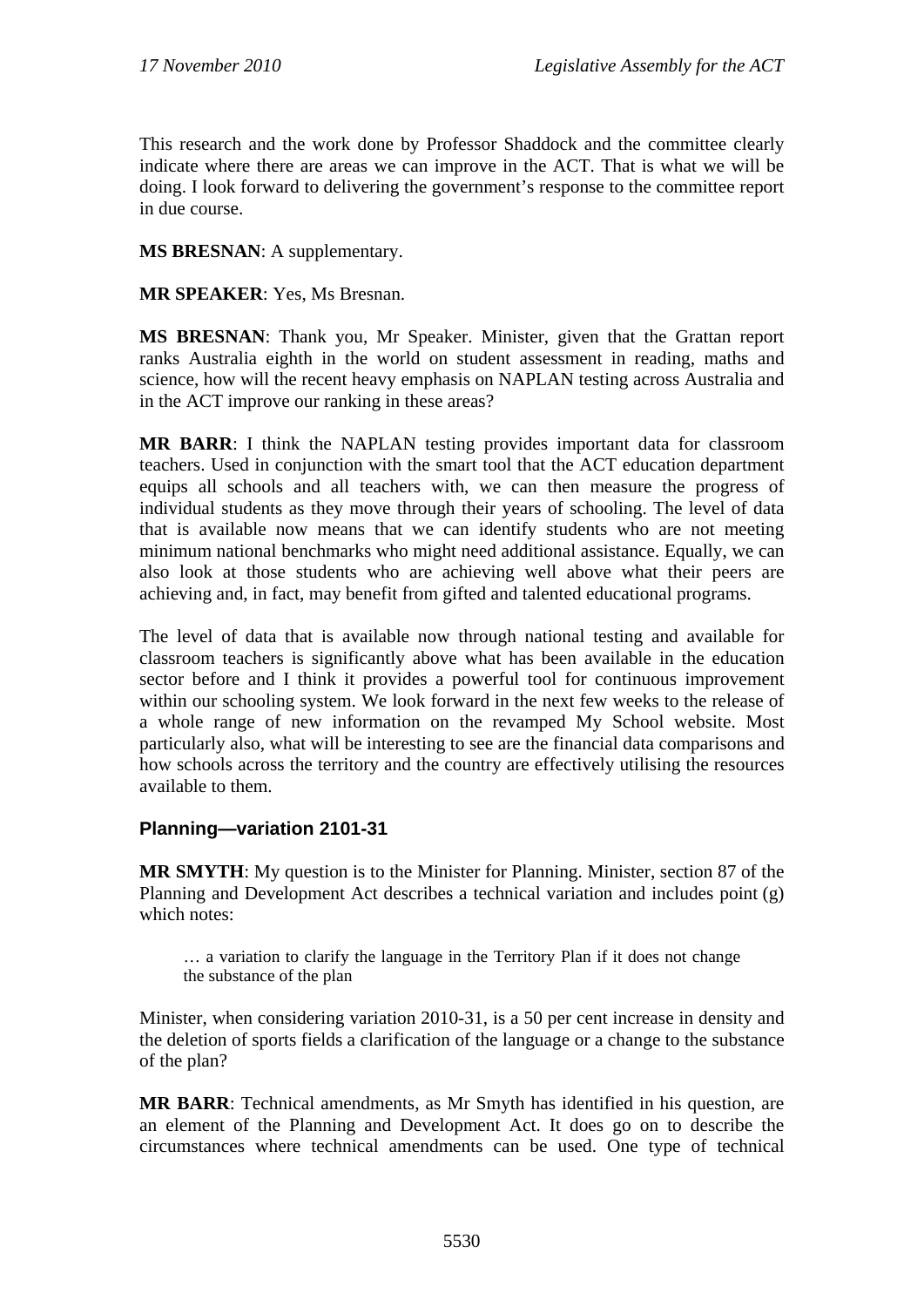amendment enables planning codes to be updated when things change or further information becomes available. This may include changes to concept plans for new suburbs when further planning work has been done and impacts are better understood. This does also allow dwelling numbers to be refined.

Of course, any change of code must be consistent with the policy purpose and policy framework of the code. I understand, of course, that this is going to be the subject of a further debate in the Assembly later this afternoon. The technical amendment process, I think, is an important one.

I do note, not that I take all of my policy clues from the *Residential Developer Magazine*, there is a section within this magazine which talks about best practice and gives some examples of best planning practice in Australia. Under the heading "The good, the bad and the ugly", examining development delays, one of their case studies is, in fact, Crace in the ACT, where they indicate that, having some flexibility to enable change between a concept plan delivered by the planning authority and the estate development plan delivered by those developing the estate and having that flexibility to make adjustments is important. If that was not available and we had to go back through a full territory plan variation process then there would be considerable delays in delivering affordable housing to the marketplace.

I recognise that there are always trade-offs in these matters and it is fair enough to have a debate on this. I look forward to doing so this afternoon. But it is of course worth noting that the technical amendment process is indeed part of the Planning and Development Act and it has been used appropriately in this instance.

**Mr Hargreaves**: Supplementary?

**MR SPEAKER**: Mr Smyth still has the call, Mr Hargreaves.

**Mr Hargreaves**: Life's full of these little miseries, Mr Speaker.

**MR SPEAKER**: I appreciate your enthusiasm, but Mr Smyth has a supplementary question.

**MR SMYTH**: Thank you, Mr Speaker. Minister, just exactly how many houses would need to be added to the variation for it to be considered substantial by you?

**MR BARR**: That is somewhat of a hypothetical question. I do not know that it is possible for there to be an exact answer to that question. I indicated in my previous answers that any change to our code must be consistent with the policy, purpose and framework for that code.

**MR SPEAKER**: Mr Hargreaves, a supplementary question?

**MR HARGREAVES**: Given that this question is about the definition of a technical amendment, are you aware of any clarifications to that definition that former planning minister Mr Smyth may have done during his regime?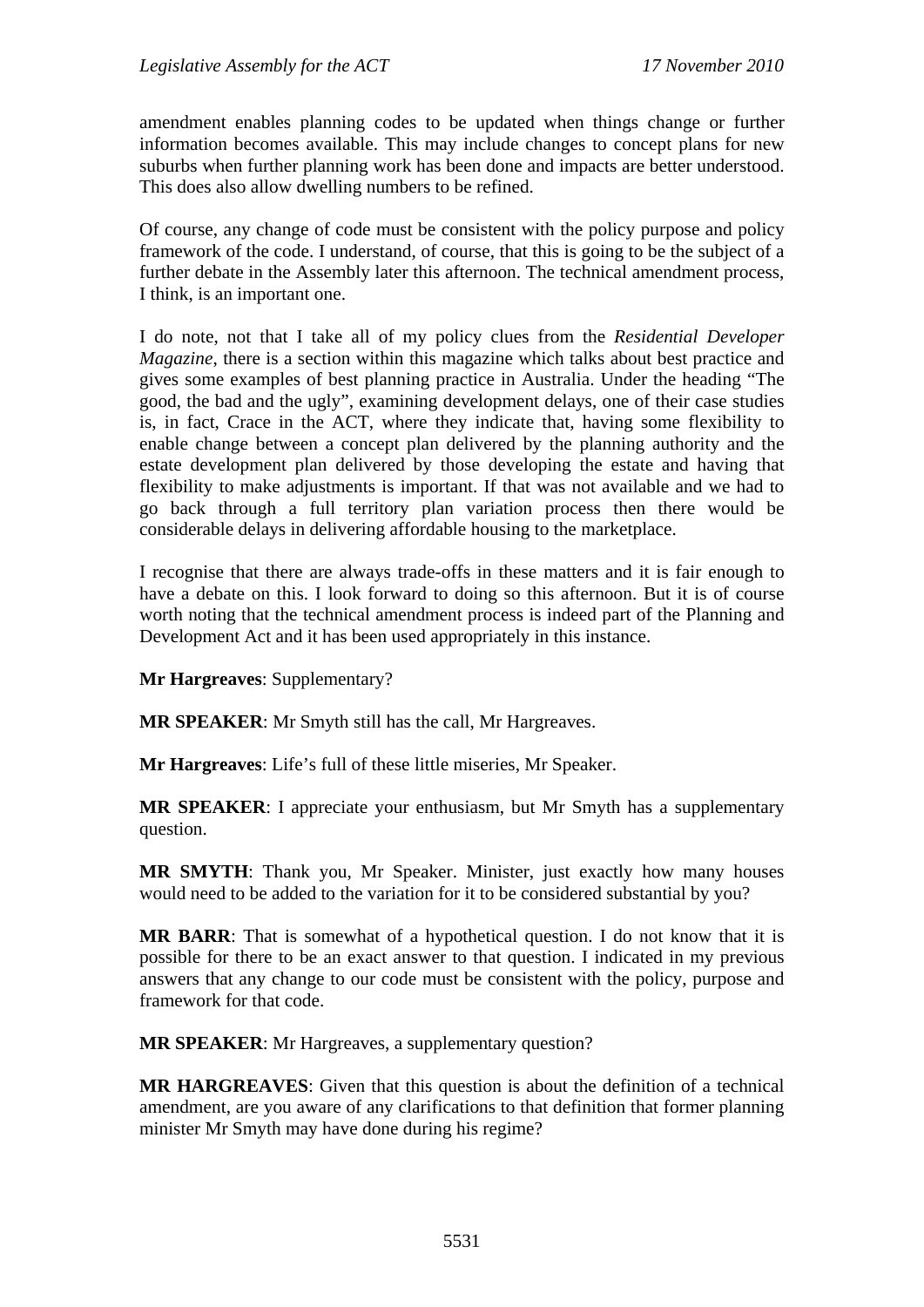**MR BARR**: I would have to acknowledge that there is a different Planning and Development Act in place now. But, importantly, one of the elements that this Assembly discussed and supported at the time of the unanimous passage of the Planning and Development Act was to try and eliminate some of the red tape that was slowing the delivery of affordable housing. All members at the time seemed to be quite generally supportive of this position.

It is interesting now that the Liberal Party are specifically opposed, it would appear, to this particular variation and this particular technical amendment. One could only begin to speculate on the reasons for that. Given the sort of misinformation that the shadow treasurer has been peddling around about there being no open space or no ovals when, in fact, 25 per cent of the suburb of Crace will be open space and that that compares with seven per cent in Palmerston and six per cent in Torrens, or thereabouts, I think the suburb of Crace will be well served in terms of its open space and its recreation facilities.

**MR SPEAKER**: A supplementary, Mr Seselja?

**MR SESELJA**: Thank you. Minister, has ACTPLA taken legal advice that this variation is considered technical in nature?

**MR BARR**: I understand that elements of this are being appealed through various legal processes, so you would anticipate—and I can acknowledge—that, yes, of course the Planning and Land Authority will defend its position in relation to this matter and has its own legal counsel in-house. So, yes, legal advice is always taken.

#### **ACT Public Cemeteries Authority—proposed southern cemetery site**

**MS LE COUTEUR**: My question is to the minister for TAMS and concerns the proposed southern cemetery site. I refer to the budget pressures affecting the ACT Public Cemeteries Authority as reported in the *Canberra Times* and heard about in the annual report hearings. These revealed that the cemeteries authority is struggling to pay long-term costs and that it has concerns about its long-term viability without raising extra funds. Can you tell the Assembly how these cost pressures are impacting on the decision as to the type of cemetery to build at the proposed southern cemetery site?

*Members interjecting—*

**MR STANHOPE**: I beg your pardon—

**Mr Hargreaves**: You have got to declare self-interest here.

**MR SPEAKER**: Order, Mr Hargreaves! Thank you.

**MR STANHOPE**: I am sorry, Mr Speaker. I could not hear Ms Le Couteur over the interjections.

**MS LE COUTEUR**: I am sorry. I could hardly hear myself.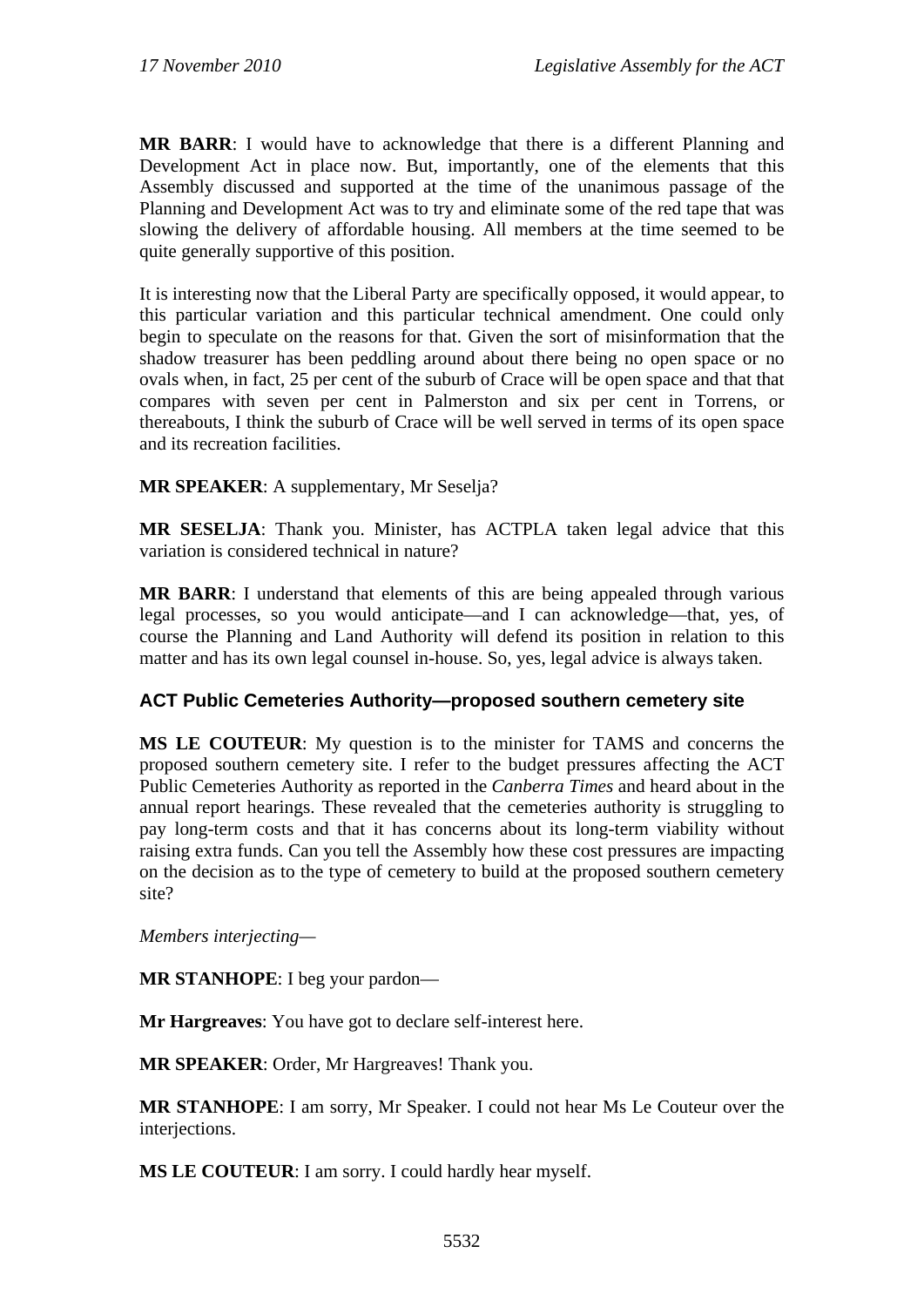**MR SPEAKER**: Members, please do not intervene or interject when questions are being asked because it wastes time to have the questions re-asked. Ms Le Couteur, could you repeat yourself?

**MS LE COUTEUR**: Certainly, Mr Speaker. My question is to the minister for TAMS and concerns the proposed southern cemetery site. I refer to the budget pressures affecting the ACT Public Cemeteries Authority as reported in the *Canberra Times* and heard about in the annual report hearings. These revealed that the cemeteries authority is struggling to pay long-term costs and that it has concerns about its long-term viability without raising extra funds. Can you tell the Assembly how these cost pressures are impacting on the decision as to the type of cemetery to be built at the proposed southern cemetery site?

**MR STANHOPE**: I thank Ms Le Couteur for the question. It is an important question. The issue that Ms Le Couteur raises is around a long-term liability which the cemeteries trust acknowledges most particularly in relation to its obligations going forward. It has accepted an obligation of perpetual care—

**Mr Hargreaves**: Or liability.

**MR STANHOPE**: Or perpetual liability in relation to the maintenance of existing graves within our cemeteries and, indeed, with all new burials. It is a commitment or obligation that the cemeteries trust accepts. The nature of the shortfall that has been identified, Ms Le Couteur, has to be understood in the context of those perpetual liabilities going forward.

The cemeteries trust, on the modelling that it has done in terms of anticipated expenditure going forward, does identify a significant shortfall in its capacity to continue to maintain the cemeteries, the graves, that currently exist into the future. Indeed, it is a perpetual obligation that is accepted by our cemeteries in relation to the nature of the contractual arrangement with those that utilise most particularly burial as opposed to cremation.

As to the point of your question, Ms Le Couteur, it suggests that a consideration in relation to the establishment of a third cemetery or a southern cemetery in some way involves a consideration of the costs and the benefits or the capacity there would be to establish an additional cemetery for dealing with that perpetual liability. I think it would be fair to say that the primary driver in relation to a third cemetery is, in fact, essentially the way that the cemetery will be full within a few years.

Whilst Gungahlin has significant capacity, it is in the north of the city. I believe, and the cemeteries trust believes, that we should maintain a second cemetery in the southern areas of Canberra, and that is the major driver. The one point I would say, Ms Le Couteur, that goes directly to your question is that there has been some consideration given to how the cemeteries trust might expand its revenue base.

One of the issues in relation to that is if it were to own and operate a crematorium. Cost-benefit analyses have been done around that but at this stage no decision has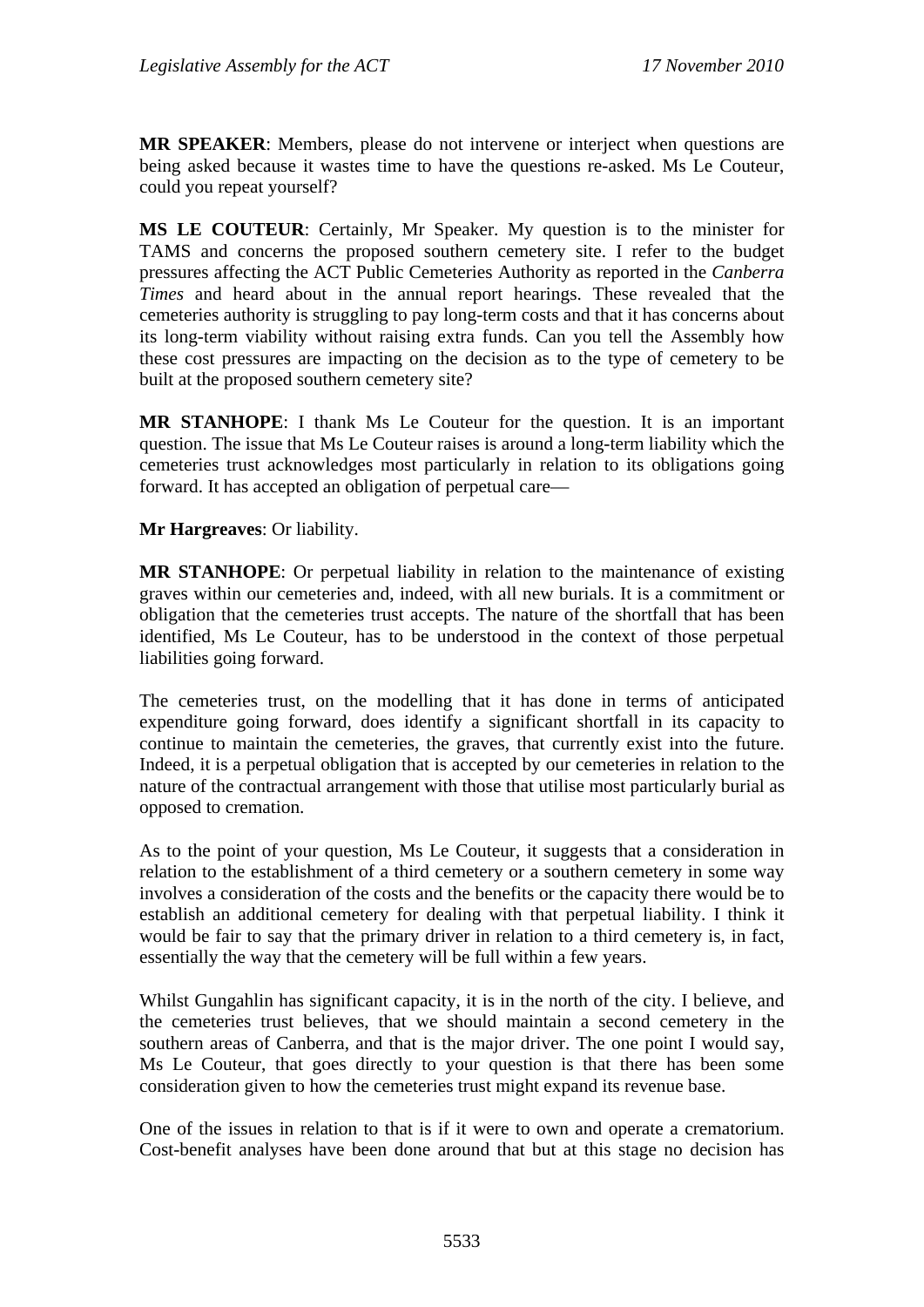been made by the cemeteries trust or, indeed, by the government and no position has been put to the government on whether we should have either a cemetery or a crematorium.

**Ms Le Couteur**: I raise a point of order, Mr Speaker. I specifically asked about the impact of the cost pressures on the type of cemetery proposed for the southern cemetery site, and Mr Stanhope has not yet come to that.

**MR STANHOPE**: Okay. I am not aware of any, Ms Le Couteur.

**MR SPEAKER**: Supplementary question, Ms Le Couteur?

**MS LE COUTEUR**: Thank you. Has the government analysed the cost savings to the territory from building a natural cemetery, or has it only done, as the officials at the annual hearings said, a very solid piece of work on a crematorium, and what that will add to any cemetery that it is attached to?

**MR STANHOPE**: I will have to take that question on notice. I have not received the final work of the cemeteries trust in relation to the southern cemetery or the consultations. I will take the question on notice.

**MS HUNTER**: A supplementary.

**MR SPEAKER**: Yes, Ms Hunter.

**MS HUNTER**: Chief Minister, has the government analysed the environmental benefits of natural cemeteries or has the focus been on maximising the financial gains of building a crematorium?

**MR STANHOPE**: Not that I am aware of.

**MS BRESNAN**: A supplementary.

**MR SPEAKER**: Yes, Ms Bresnan.

**MS BRESNAN**: Thank you, Mr Speaker. Chief Minister, are you aware that the Tuggeranong site marked for a cemetery is an important wildlife corridor, and how do you plan to maintain this if the site is used for the southern cemetery?

**MR STANHOPE**: I am aware of the environmental and ecological issues in relation to the cemetery, and those are issues that are being considered.

#### **Actew Corporation Ltd—profit**

**MRS DUNNE**: My question is to the Treasurer. Treasurer, since the Stanhope government was elected, water prices in the ACT have risen by 106 per cent. Treasurer, given the higher prices faced by water consumers and given the recent relaxation of water restrictions, how much extra profit will the ACT government reap from ACT water consumers through Actew dividends this year?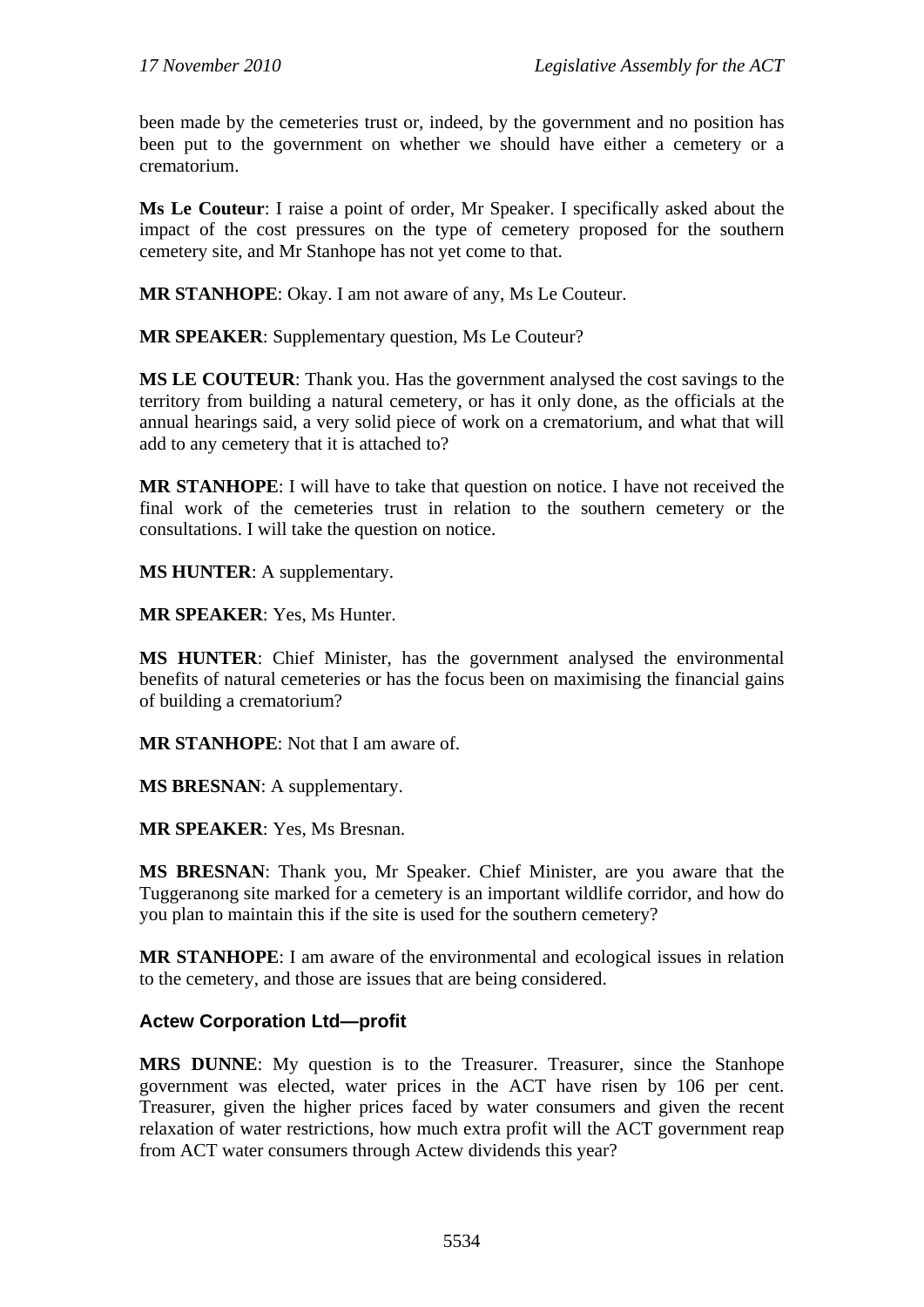**MS GALLAGHER**: All up-to-date information around revenue to government will be provided in the budget update in February this year.

**MR SPEAKER**: Mrs Dunne, a supplementary question?

**MRS DUNNE**: Yes, Mr Speaker. Treasurer, will you use any increased dividends to provide financial relief to ACT ratepayers who are facing a 75 per cent increase in rates since the Labor Party came to power in 2001?

**MS GALLAGHER**: They are decisions that budget cabinet will need to take. I should say that since the relaxing of water restrictions it has been raining constantly and, from my reading of all the signs up around the place, consumption is very low.

*Mr Hanson interjecting—*

**MS GALLAGHER**: Well, there is not a windfall of cash coming through with water is what I am saying.

**MR SMYTH**: A supplementary, Mr Speaker.

**MR SPEAKER**: Yes, Mr Smyth.

**MR SMYTH**: Thank you, Mr Speaker. Treasurer, will you, as a shareholder in Actew, ask that water prices be reduced to ensure that Actew does not gouge homeowners this year?

#### **MS GALLAGHER**: No.

#### **Electricity—cost**

**MR COE**: My question is to the Minister for Energy and it relates to the increasing cost of electricity in the ACT. Minister, you stated earlier today that electricity bills, on average, are \$1,522 per year in the ACT. Can you confirm for the Assembly that the entire solar feed-in tariff scheme will add \$225 to household electricity bills, which equates to approximately a 15 per cent increase?

**MR CORBELL**: The \$225 figure relates to the potential full expansion of the scheme to 240 megawatts in 10 years time. The government has agreed at this stage to the existing 30 megawatts allocated to micro and now medium generator categories and it has agreed to only 40 megawatts of the large generator categories. In total, those two elements, the only elements the government has agreed to deploy at this time, will amount to no more than \$4 per week per household once deployed.

**MR SPEAKER**: A supplementary question, Mr Coe?

**MR COE**: Minister, how will you be communicating to Canberrans that the increase will be no more than \$4 per year and that there will be a 15 per cent increase in the cost on average?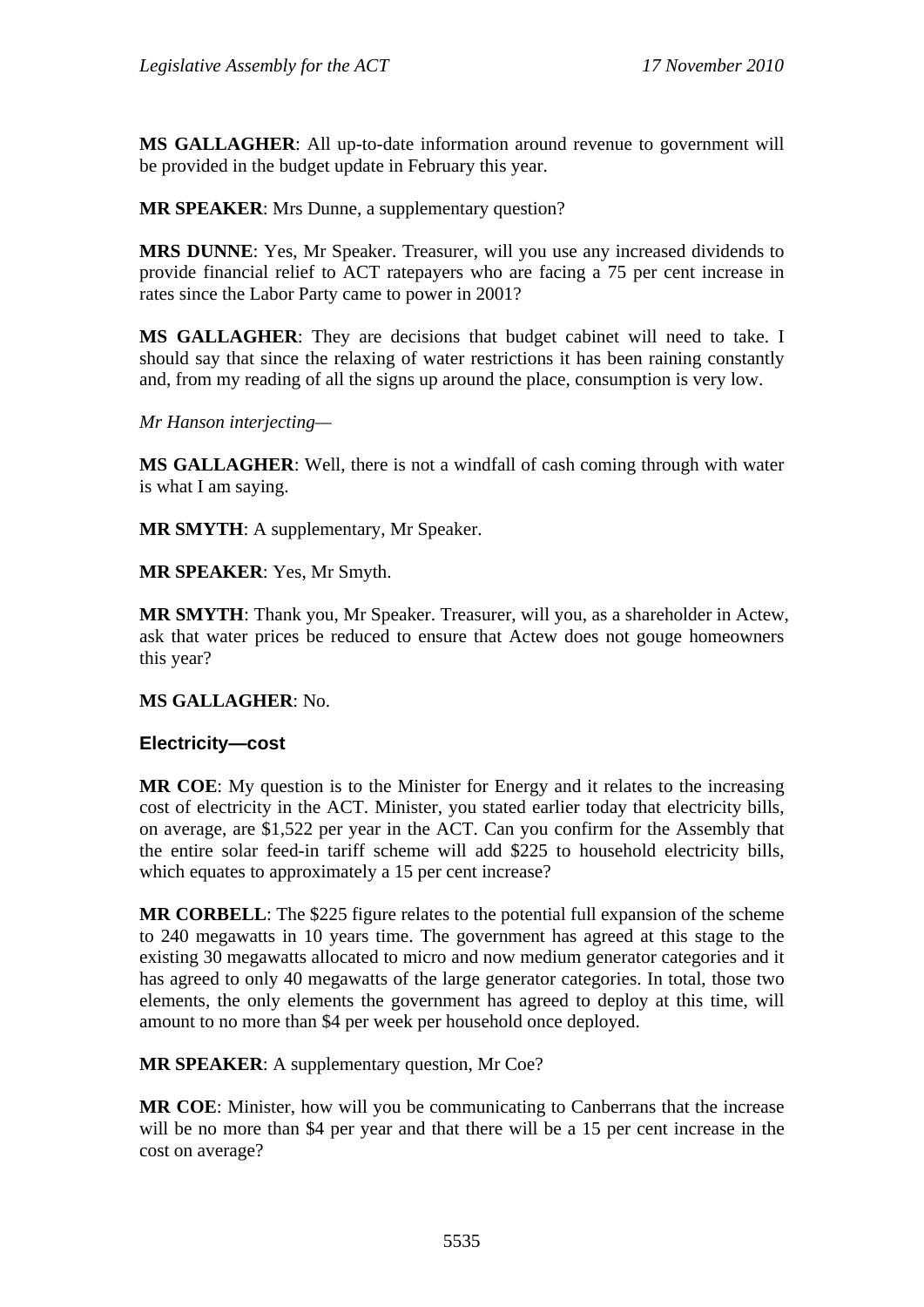**MR CORBELL**: Can you repeat the last part of your question?

**MR COE**: Minister, how will you be communicating to Canberrans that there will be a \$4 per week increase in the cost of electricity, which will equate to 15 per cent for most households?

**MR CORBELL**: Four dollars a week does not equate to 15 per cent per household; it only equates to, if I recall correctly, around two per cent of the total electricity bill per household. But in relation to—

**Mr Seselja**: \$200 a year isn't two per cent.

**MR CORBELL:** No, this is where they fail to understand. I was referring to those elements the government has agreed to deploy, which is 40 megawatts of the 210 large—

*Mr Hanson interjecting—* 

**MR CORBELL**: Listen carefully. Forty megawatts of the large 210 megawatt generator category is what the government has agreed to deploy. That will result in a cost to households of no more than \$2 per week once deployed. The existing 30 megawatt scheme, which has been allocated between micro and medium generators, will also only add an additional \$2 per household per week once fully deployed. Total cost to households once those elements are deployed—\$4 per week per household, which is only around two per cent of the total ACT average electricity bill.

In relation to how this will be communicated, the pass-through of these costs must be approved by the regulator, and that is a public process that engages the public in the pass-through of those costs.

**MR SPEAKER**: A supplementary, Mr Seselja?

**MR SESELJA**: Thank you. Could the minister please explain to the Assembly and clarify how an approximately \$200 to \$225 a year increase in electricity bills amounts to two per cent of current energy prices?

**MR CORBELL**: I was not referring to the \$225 figure. Again, the opposition fail to understand how this scheme is being deployed. They just seem to be completely clueless on this issue. Let me spell it out again: the government has agreed to deploy two elements. The first is 30 megawatts—

**Mr Seselja**: You are just wrong. You shouldn't speak off the cuff, Simon.

**MR CORBELL**: Just listen, you dimwit. You might actually get the answer. There are two elements that are being deployed.

*Members interjecting—*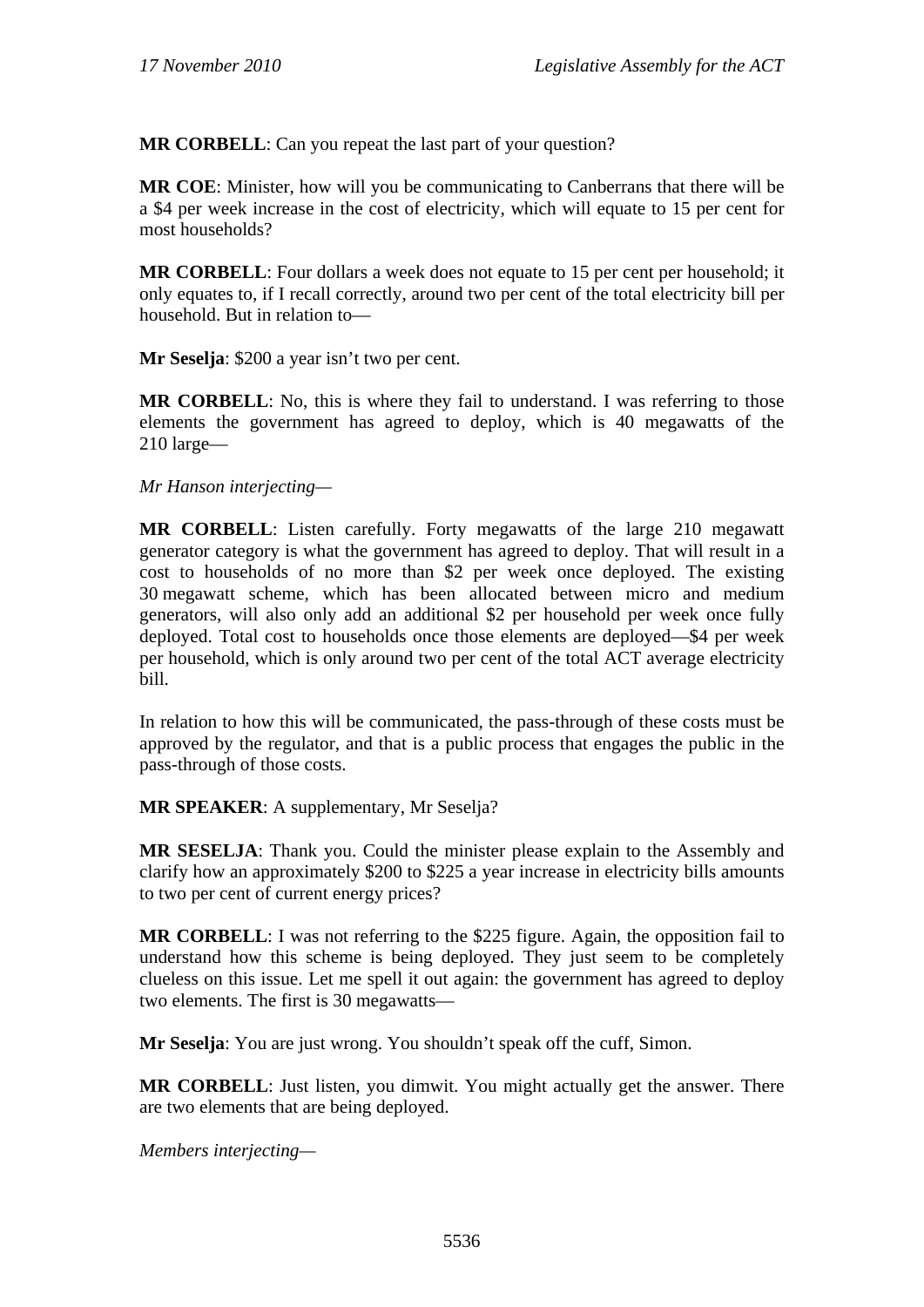**MR SPEAKER**: Order, members! Mr Corbell, I would invite you to withdraw that, thank you.

**MR CORBELL**: I withdraw, Mr Speaker. But it would be helpful if the opposition, having asked a question, actually listened to the answer. Two elements are being deployed.

*Members interjecting—* 

**MR SPEAKER**: Order, members! The minister does have a point. Let us hear his answer, thank you.

**MR CORBELL**: Two elements are being deployed and have been agreed to be deployed by the government. The first is the existing allocation of 30 megawatts, which will now be shared between micro and medium generators. The total cost for households of that element is less than \$2 per week per household once that 30 megawatts is fully deployed.

The other element that the government has agreed to deploy is 40 megawatts in the large generator category, to test the market and determine whether or not the reverse auction process should continue. That 40 megawatts, once deployed for large-scale generation, which will deliver, as a matter of interest, Canberra's first large-scale solar farm, delivering on this government's election commitment, will also only result in an impact on household electricity bills of no more than \$2 per household per week. That is what the government has agreed to deliver, and it is in that context that I am answering the question about the percentage impact on household bills. *(Time expired.)*

**MR SMYTH**: A supplementary, Mr Speaker.

**MR SPEAKER**: Yes, Mr Smyth.

**MR SMYTH**: Thank you, Mr Speaker. Minister, do you agree that \$4 a week at 52 weeks a year equals \$208 per annum, divided by \$1,522 per year as the average electricity bill equals one-seventh or approximately 14 per cent?

**MR CORBELL**: The full cost of the scheme has previously been outlined to members opposite. I have indicated to members opposite the price impact of those elements of the scheme that the government has agreed to deploy. What Mr Smyth fails to have regard to is the fact that the 30 megawatts in the medium and micro generator category have already been allocated as a pass-through to consumers by the Australian Energy Regulator. Other elements are yet to be allocated as a pass-through to consumers, and he should understand the difference.

#### **Economy—outlook**

**MR HARGREAVES**: My question is to the Treasurer. Treasurer, could you please inform the Assembly of the impact of the commonwealth midyear economic and fiscal outlook on the ACT?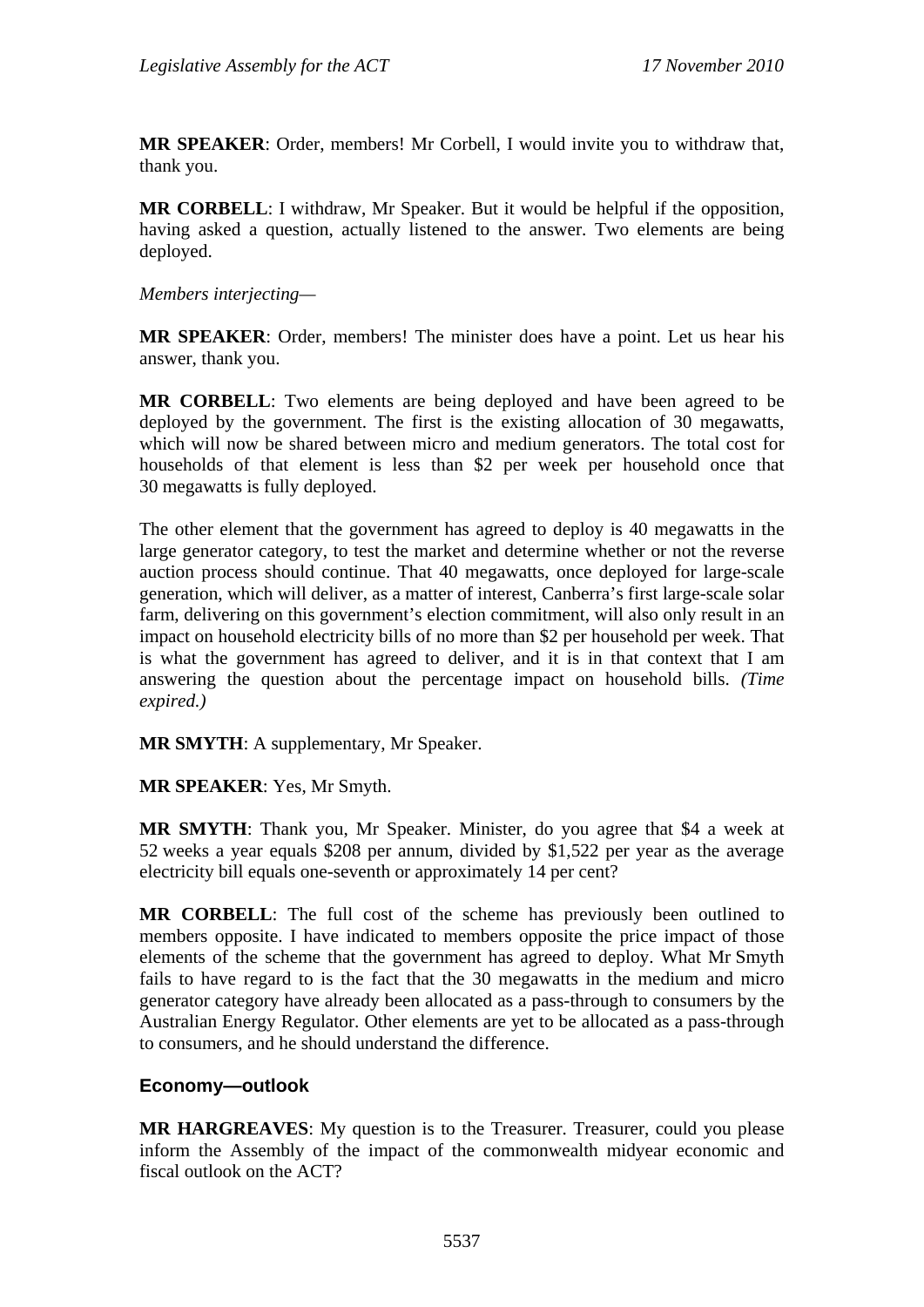**MS GALLAGHER**: I thank Mr Hargreaves for the question. The commonwealth Treasury released the 2010-11 midyear economic and fiscal outlook, known as the MYEFO, on Tuesday, 9 November, which did contain both positive and negative news for the territory. The MYEFO indicate continued signs of recovery on a national level and this is clear in their improved economic data which is published in the report. The Australian economy is forecast to grow at 3¼ per cent in 2010-11 and this has been upwardly revised from their pre-election economic and fiscal outlook of three per cent.

The forecast growth rate for the 2011-12 year is 3¾ per cent. This strong economic growth nationally is supported by strong demand from an emerging Asia which is driving the terms of trade towards historic highs. The employment growth rate has been revised up to 2½ per cent in 2010-11, compared to 2¼ per cent in the preelection economic outlook, and remains unchanged at two per cent for 2011-12. The unemployment rate is expected to fall, the national rate, to 4½ per cent by the end of June 2012.

The MYEFO is clearly good economic news for Australians, which, of course, include the residents of our local community here in the ACT, with the improved domestic outlook likely to have beneficial impacts on the local ACT economy and the budget.

However, while the budget welcomes the positive news on the economic front, of course there are risks on the horizon, including those around the uncertainty in global financial markets, particularly those in the European economies, large exchange rate movements and the fluctuations in some major taxes and revenue. Financially, the commonwealth budget remains on track to return to surplus in 2012-13 despite this continued global uncertainty and the impact of the higher Australian dollar on revenues.

In good news for the territory, the commonwealth did not use the MYEFO to slash outlays or significantly reduce public service employment levels. Both of these things would have had a significant impact on the territory. Instead, the commonwealth has found savings to offset its election commitments and has once again committed to holding growth in expenditure to below two per cent. This, of course, ensures that with forecast growth in revenue the commonwealth budget will return to surplus by 2012-13.

Notwithstanding the strong national economic growth and increasing commonwealth revenue over the forward estimates, total commonwealth revenue has been revised down by \$2.1 billion in 2010-11 and \$11.9 billion over the four years to 2013-14 since the pre-election economic outlook. This mainly reflects the impact of the Australian dollar on company tax receipts, weaker capital gains tax collections and earlier than anticipated utilisation of past tax losses.

GST collections continue to be weaker than anticipated, and this latest report did revise down the GST payments by \$360 million in 2010-11, \$530 million in 2011-12, since the pre-election economic fiscal outlook. Of course this has an impact on the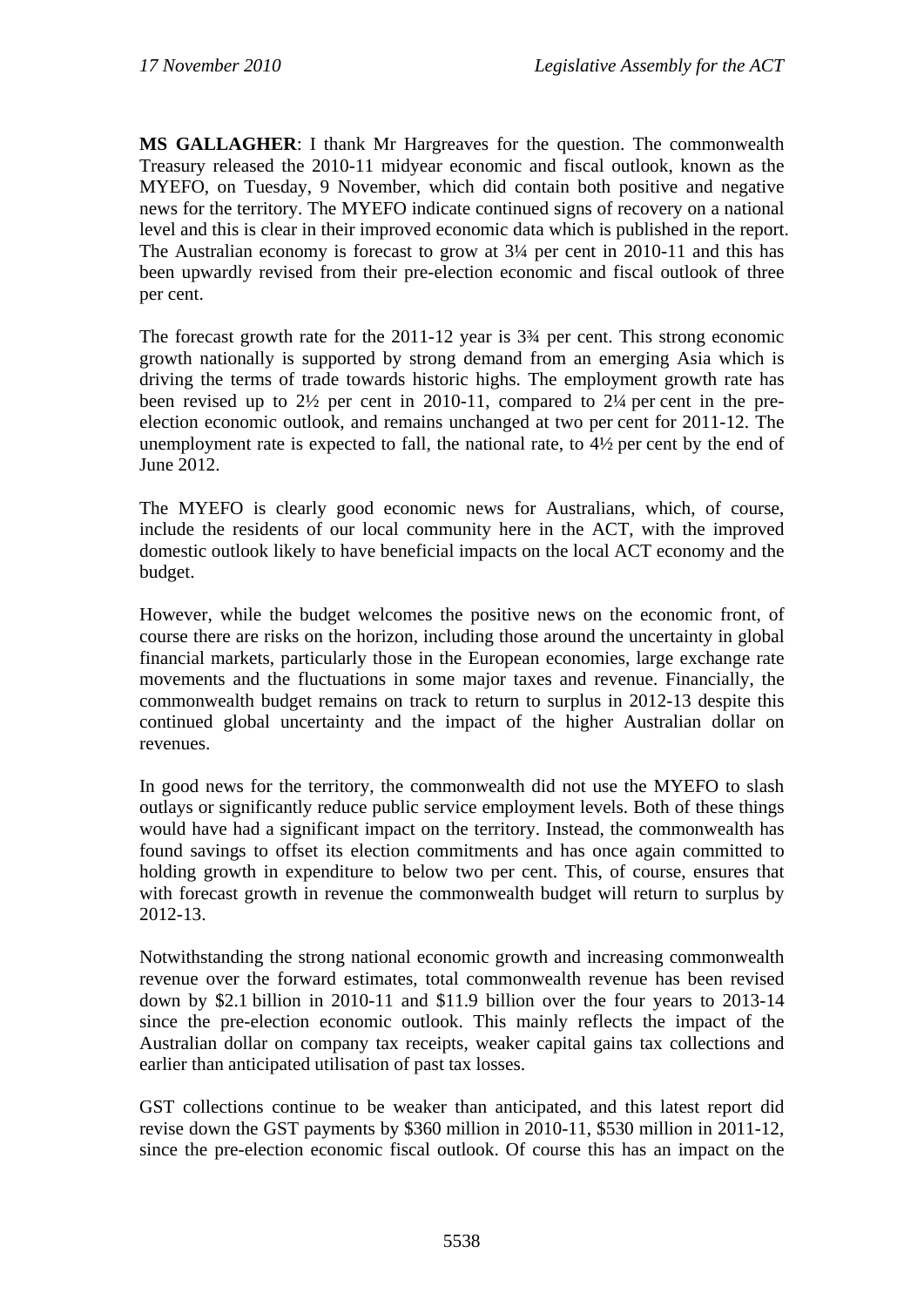ACT budget. Over the four years the commonwealth GST payments as outlined in their MYEFO decreased in the order of \$2 billion. When we look at how this applies to the ACT, overall our Treasury estimates that we will lose around \$62 million across the budget and forward estimates based on our own relativity assumptions. Whilst the MYEFO suggests a loss to the territory of \$31 million, ACT Treasury, using its own parameters, estimates the impact to be more in the order of \$62 million, and this information of course will be included in the budget update which will be presented to the Assembly in February next year.

**MR SPEAKER**: A supplementary, Mr Hargreaves?

**MR HARGREAVES**: Treasurer, what is the government going to do about the lost GST revenue?

**MS GALLAGHER**: Thank you, Mr Hargreaves. Obviously, the reduction in GST revenue will impact across our forward estimates. It will be roughly in the order of \$15 million a year over the forward estimates period.

We allowed, through our budget plan, for flexibility in terms of economic updates as they come in over that four-year period. Our budget plan was originally a seven-year plan. We have revised that back to a five-year plan and we are currently in the second year of that.

Obviously, these are decisions that we will have to consider in terms of what we do next year in the budget. It does make our budget task a little harder but we expect that the flexibility that is allowed in our budget—the fact that we have allowed for growth in our budget, the fact that our budget does allow a slow and measured approach to returning to surplus after the financial shock to the budget from the GST—will allow us to respond in a very measured and responsible way and not in a way that creates sharp decreases or cuts to service provision across the ACT.

**MR SPEAKER**: Mr Smyth, a supplementary question?

**MR SMYTH**: Treasurer, will you rule out cuts to services as a result of the MYEFO?

**MS GALLAGHER**: No, I cannot, and I think Mr Smyth knows that. That is why he asks that. If he was in my shoes, he would be answering this the same way.

**Mr Hanson**: I'm sure you wouldn't have had these problems if he were in your shoes.

**MS GALLAGHER**: I see. If Mr Smyth was Treasurer, we would not have had the global financial crisis.

*Opposition members interjecting—* 

**MR SPEAKER**: Order, members!

*Members interjecting—*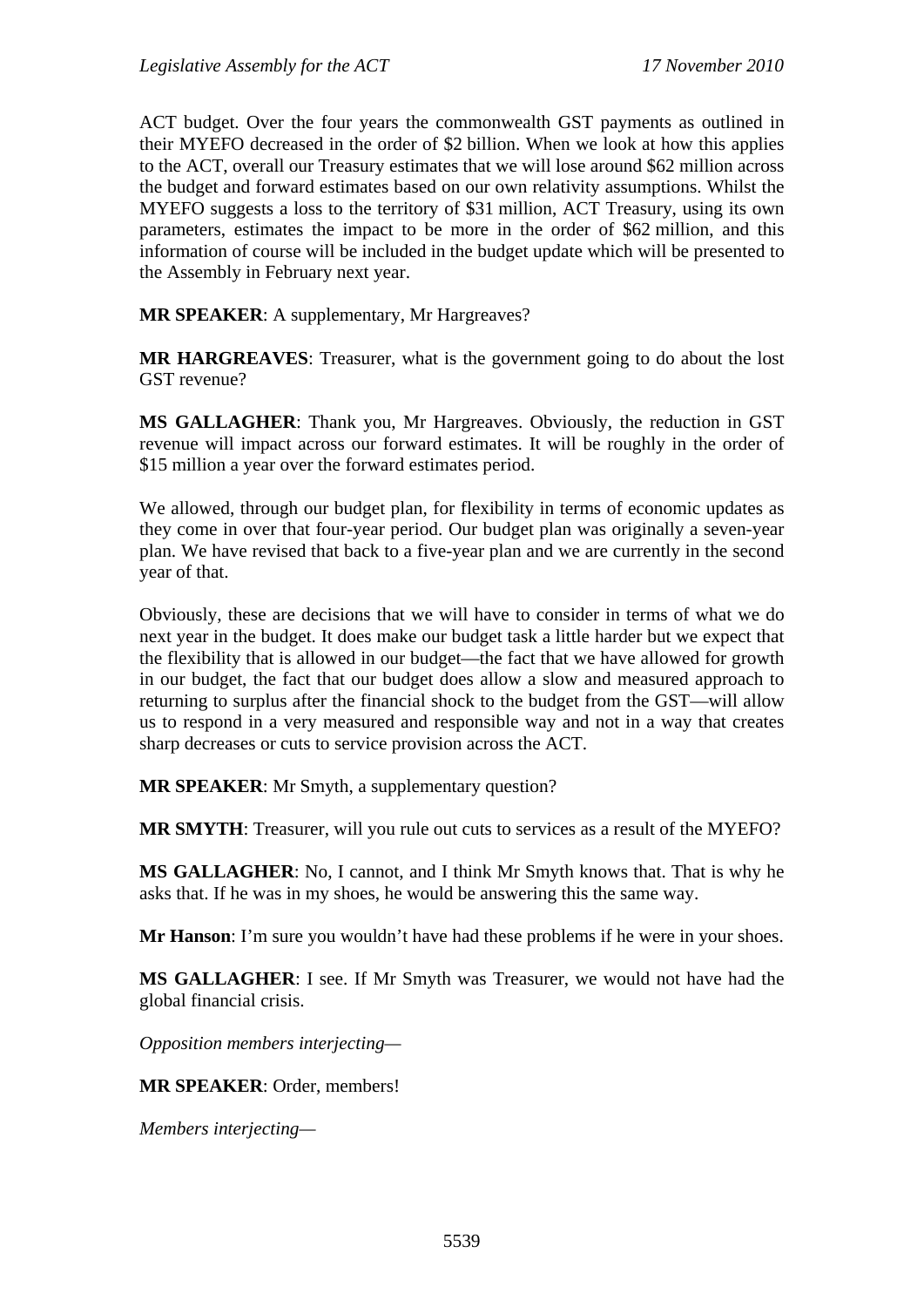**MR SPEAKER**: Order, Mr Smyth! I am trying to stop the interjections so we can hear the Treasurer. Mr Hanson and Mr Coe, I warned both of you yesterday, and I do not want to have to do the same thing again today. Let us limit the interjections, thank you. Treasurer, you have the floor.

**MS GALLAGHER**: Thank you, Mr Speaker. I find it just that little bit humorous that Mr Smyth, if he was the Treasurer, could have stopped the global financial crisis and actually could have amended the GST receipts for the whole country. That is slightly amusing.

**Mr Hanson**: We would have been in a far better position.

**MS GALLAGHER**: You keep believing that, Mr Hanson. Just keep believing that, and you will stay right over there where you are, safe and sound on the opposition benches.

The government will look at the data provided in the MYEFO. We will, of course, seek to minimise any reductions in services around this. This is what we will do. They are all decisions that are on the table that budget cabinet deals with every year. This year is no different to that.

**MS PORTER**: A supplementary?

**MR SPEAKER**: Yes, Ms Porter.

**MS PORTER**: Treasurer, how does the lost revenue impact on the budget plan and the territory's own recovery strategy?

**MS GALLAGHER**: Thank you, Ms Porter. As members would be aware, in my first budget we outlined a seven-year recovery strategy based on the faster economic recovery than had been expected by anyone. We were able to bring that forward by two years. We are on target for that. That is not without its challenge.

I think this year's budget cabinet will perhaps be harder than most, although budget cabinets are always difficult. The decisions that we will take are around how we deal with increased demand for services, how we minimise any revenue increases and how we deal with lost revenue or reductions in revenue from when we put our budget together. At this point in time we remain on track and on target to return the budget to surplus in the 2013-14 financial year.

# **ACTION bus service—timetable**

**MS BRESNAN**: My question is to the Minister for Transport and is in relation to the rollout of the new ACTION bus timetables. Minister, since the changes in bus routes and timetables commenced, constituents have raised complaints about missing their buses because, despite having looked at the ACTION website, there was not any clear information saying a bus would no longer use a certain bus stop. Minister, why has ACTION not adequately communicated the changes in its routes to the public and what extra and new steps is ACTION taking to fix this problem?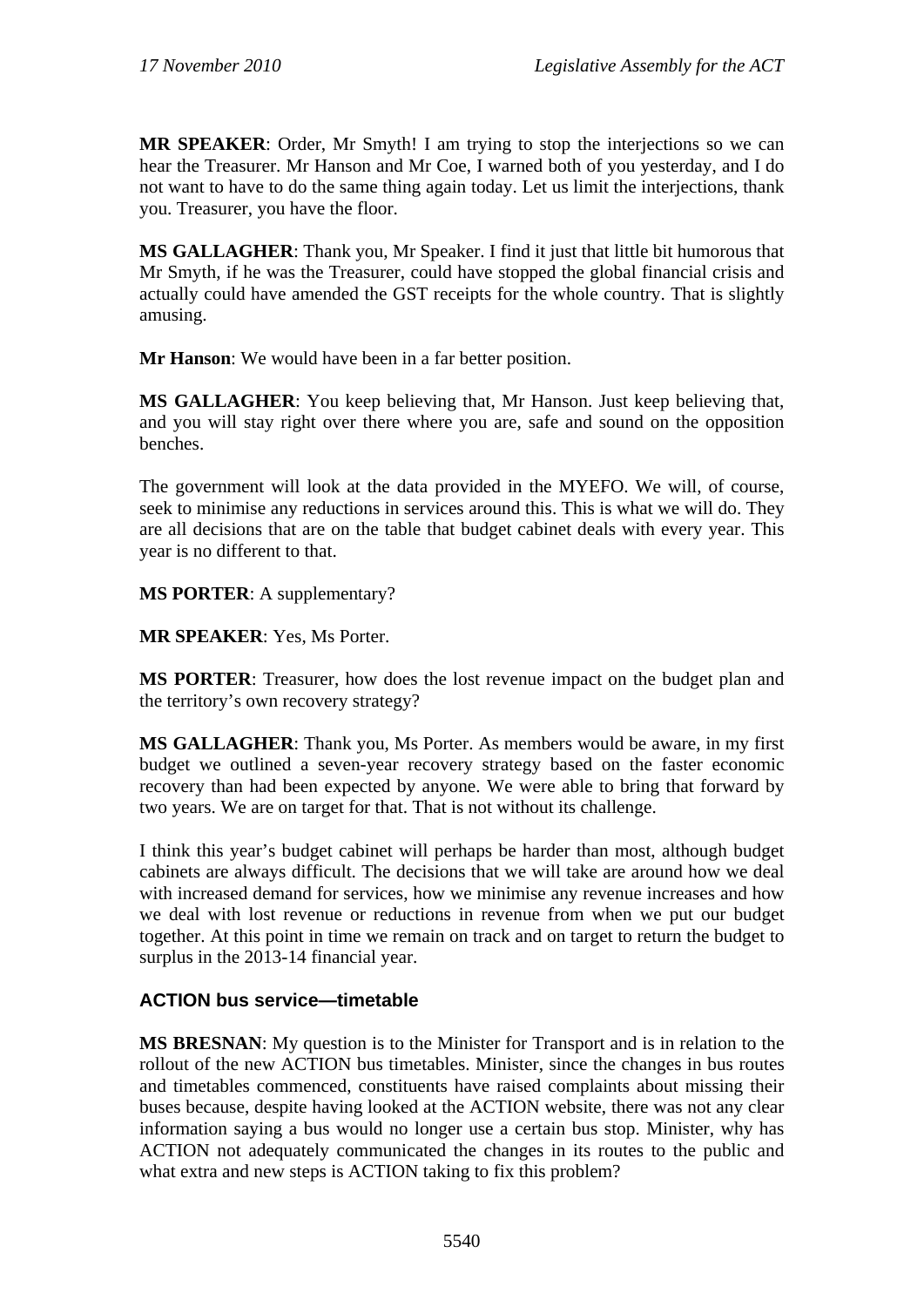**MR STANHOPE**: I thank Ms Bresnan for the question. Indeed, I have also received some representations, like you—indeed I believe a couple—from constituents raising the same concern around changes that they do not believe they were made aware of. Indeed, there have been changes—not a great number, but there have been a significant number. I and ACTION, of course, regret the inconvenience and the fact that people have missed buses because they were not aware that some times in relation to some routes had changed. That is a matter of regret. I do know that there were some children who were inconvenienced in that way, and that is always doubly regrettable.

Having said that, Ms Bresnan, I think first and foremost I need to say that ACTION have provided a copy of the new timetable to every household in the ACT as a starting point. There was an all-of-Canberra distribution of the timetable—

**Mr Coe**: A brochure—not a timetable, Jon.

**MR STANHOPE**: Well, a brochure and detailed information. Detailed information around the new timetable was sent around the new network and around the reforms that the government was seeking to achieve. There was detailed information on when they were starting and, of course, through that, the entire community was alerted to the possibility of changes in their routes through that all-of-Canberra rollout.

There has been significant advertising in the electronic media and the print media. There has been an all-of-Canberra household mail-out. ACTION has gone to significant steps to ensure that the entire community was aware that changes were afoot and when they were starting—indeed, starting this week—and I believe it took appropriate steps to ensure that the entire community was aware.

As always in a change of routine services such as that which we have seen in relation to a change in routes or information, there will be confusion. It is always to be regretted. I certainly hope that, as the new network starts, with the media, the advertising and the community engagement that is a part and parcel of that, that those instances of confusion will diminish and disappear.

**MS BRESNAN**: A supplementary.

**MR SPEAKER**: Yes, Ms Bresnan.

**MS BRESNAN**: Thank you, Mr Speaker. Minister, how many complaints have been received regarding the rollout of the new network and what issues do most of the complaints relate to?

**MR STANHOPE**: I will take the question on notice.

**MS HUNTER**: A supplementary.

**MR SPEAKER**: Yes, Ms Hunter.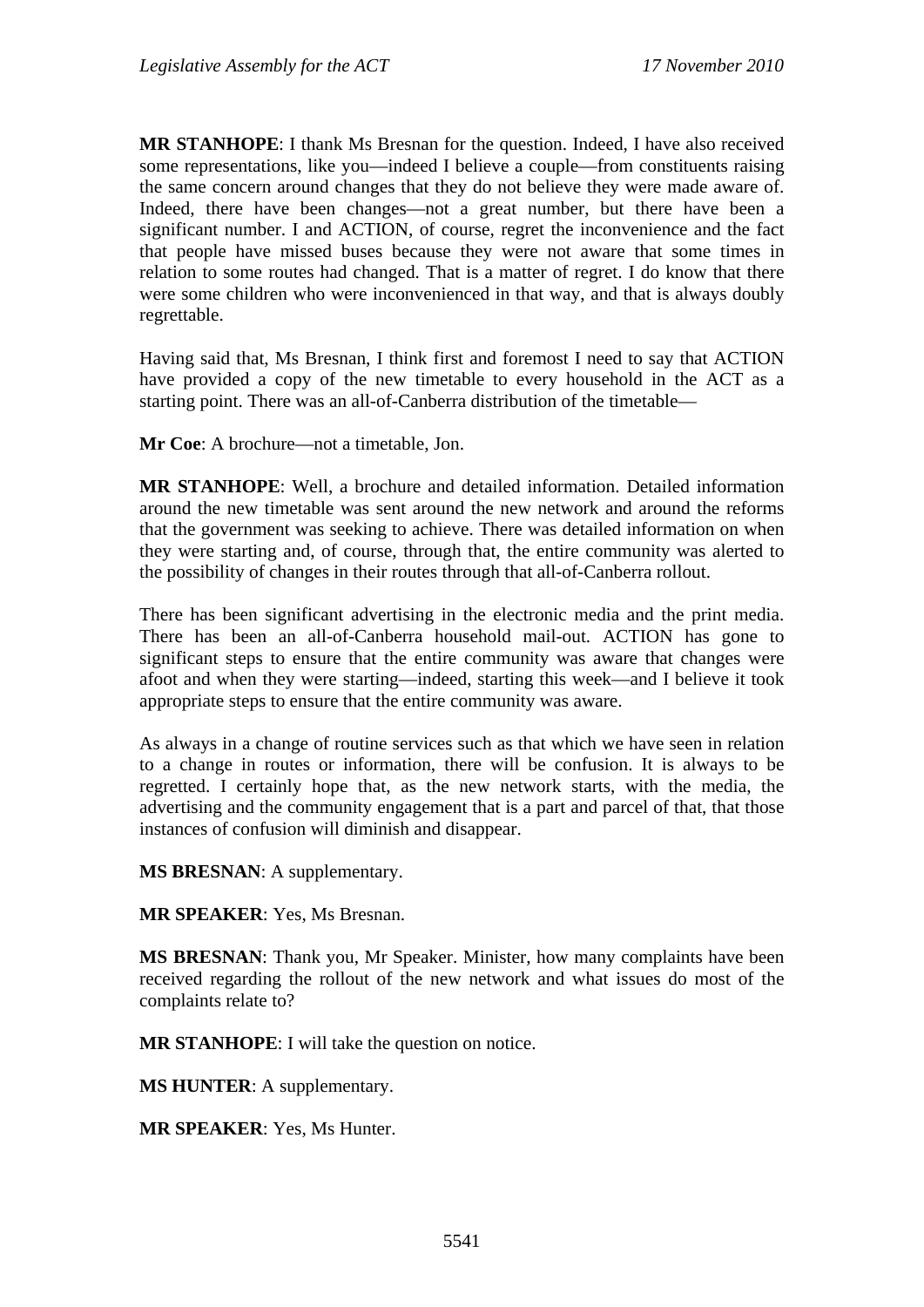**MS HUNTER**: Thank you, Mr Speaker. Minister, what feedback has ACTION received in the past about its communication of route changes and how has ACTION taken on this feedback in developing its latest communication strategies?

**MR STANHOPE**: I will take that question on notice.

**MS LE COUTEUR**: A supplementary.

**MR SPEAKER**: Yes, Ms Le Couteur.

**MS LE COUTEUR**: Minister, as it was not a timetable that was actually distributed to households, can I ask: when will there be adequate supplies of the printed bus timetable available?

**MR STANHOPE**: I thought there were. Certainly I will take Ms Le Couteur's question on notice. I am not aware of any suggestion that there are not adequate timetables or information available.

# **Health—diabetes services**

**MR DOSZPOT**: My question is to the Minister for Health. Minister, I refer to an article in the *Canberra Times* of 29 October where several doctors raised serious concerns with diabetes services in the ACT, including staff shortages, frustration, disagreements, loss of morale and the ultimate paralysis of the whole process. Minister, are the doctors' concerns legitimate or will you describe these complaints as "just doctor politics"?

**MS GALLAGHER**: As I am quoted in that article, I think I acknowledge that there have been some delays in appointing a clinical director for the diabetes service at the hospital and that that position is now being advertised. I expect that some of the concerns raised by the doctors will be addressed through the provision of this clinical director position.

The decision that the stakeholder group had taken, and with ACT Health leading that, was that they needed to get agreement around the diabetes service and then appoint the clinical director in order to drive that. And there has not been agreement about the way to provide that, so the clinical director position has not been filled. I think, in hindsight, it would have been preferable to appoint the clinical director, to get them to drive the agreement around the provision of diabetes services across the ACT. In fact, that is what will happen now, because there still is not necessarily agreement amongst all of the players, both inside the hospital and outside the hospital, about the provision of diabetes care. Senior endocrinologists in the hospital believe that more should be done in the hospital; less done in the community. With people in the community— GPs, for example—Diabetes ACT believes that there are more things they could do in the community. So it is a bit about trying to pull that together.

I am very confident that the contract for the non-government service is out. I think that is for about \$400,000. Once the clinical director position is filled, I think the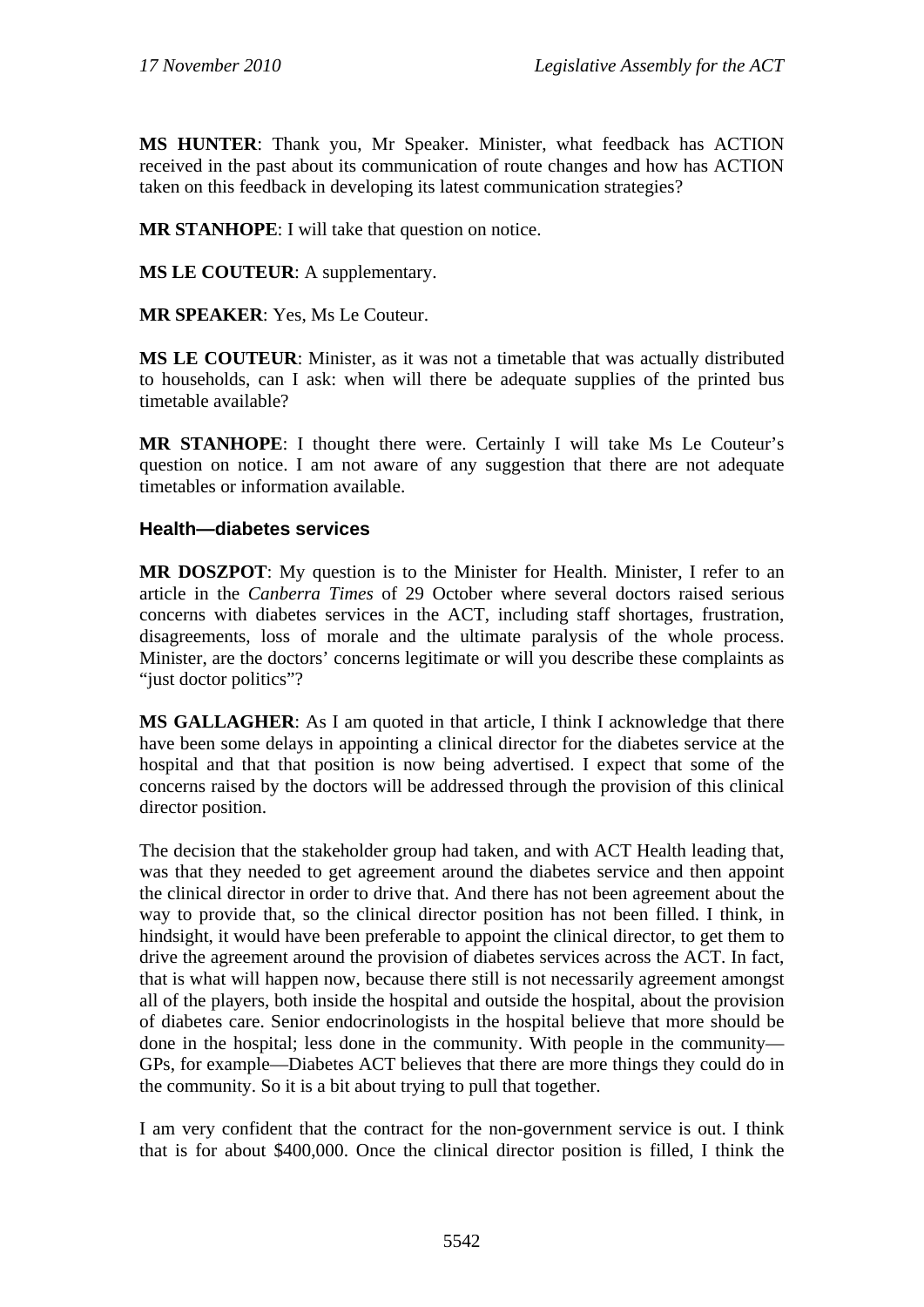majority of those doctor concerns will be addressed. In addition, I know that the chief executive has met with one of the concerned doctors and talked with them about how to address their concerns. So I am very confident that those concerns will be addressed.

**MR SPEAKER**: A supplementary, Mr Doszpot?

**MR DOSZPOT**: Minister, in the same article one doctor is quoted as writing that he fears the wrong service model is being developed for the diabetes problem and it would inflict enormous costs on the community through increased rates of diabetes complications. Minister, are we developing the wrong service model for diabetes?

**MS GALLAGHER**: I think it depends on whom you talk to. I alluded to that in my answer. There are mixed views around the provision of diabetes services not just here in the ACT but right across Australia. The commonwealth government, for example, have made changes to their own diabetes strategy in the last week around some of the concerns that have been raised about that. What we will build here in the ACT is a very strong acute unit for those that need—

**Mr Seselja**: There are a range of views but the health minister has none!

**MS GALLAGHER**: Mr Seselja, if you are going to interject, perhaps do not interject to the point where I can hear all the derogatory comments that you make about me—

**Mr Seselja**: Such as?

**MS GALLAGHER**: What you were just saying about how I do not have a clue and all that sort of stuff.

**Mr Seselja**: That you don't have a view.

**Mr Smyth**: A view.

**Mr Seselja**: You have to listen to the interjection—a view.

**MS GALLAGHER**: The interjections themselves, when I am trying to actually provide Mr Doszpot with a reasonable answer around a reasonable question he has asked me, and you two just sit there, chit-chatting amongst yourselves, trying to discredit what I am saying, are very distracting when I am trying to provide the answer.

**MR SPEAKER**: Ms Gallagher, return to the answer, thank you.

**MS GALLAGHER**: I am saying that what I think we will build here in the ACT in the end is a very good non-government diabetes service, run in the community for people that can be managed in the community, and a very good, strong acute service for those that need that type of intervention in the hospital. My intense hope is that those two elements work together to provide seamless care for people with type 1 or type 2 diabetes across the ACT.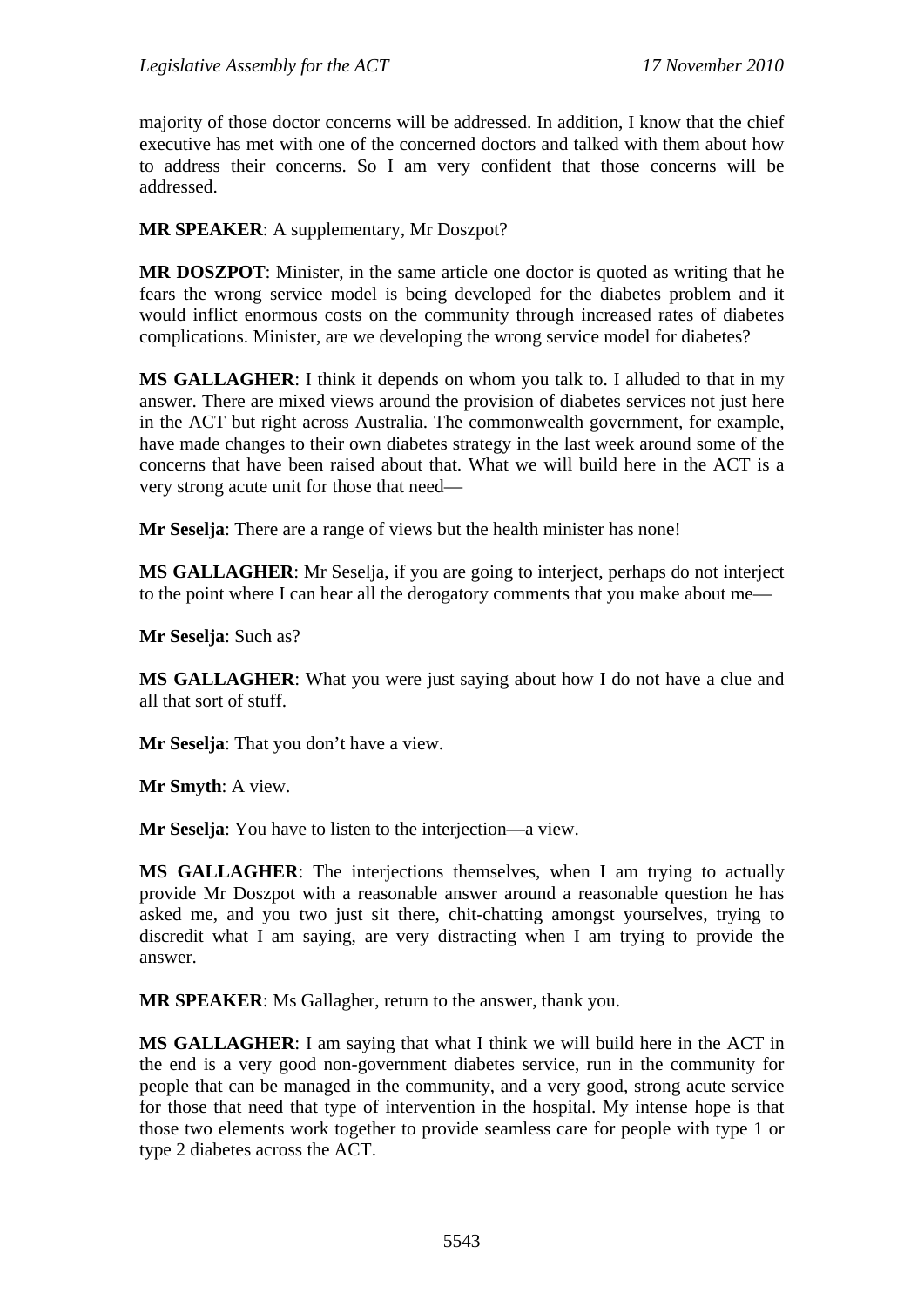**MR HANSON**: A supplementary, Mr Speaker.

**MR SPEAKER**: Yes, Mr Hanson.

**MR HANSON**: Minister, this same article alleges that the diabetes strategic plan was approved two years ago but the service still lacks a director and that clinicians and bureaucrats are at odds over whether the position should be filled by a doctor or an administrator. Minister, do you agree with the assertion that doctors and bureaucrats are at odds?

**MS GALLAGHER**: There is no doubt that I think at least two doctors that I am aware of have had concerns around how the process has been run and the delays to appoint a clinical director to that position. Those concerns have been acknowledged and have been addressed. Some of the delays go to the issue of national health reform, which has been underway for the last 12 to 18 months intensely. That has looked at the interaction between community health services and services in the acute system.

So I think there have been some reasonable delays around the implementation of this while that work has been finalised. However, as I said, in hindsight, with the concerns that the doctors have raised, I think we should have advertised the clinical director's position earlier. That position has been advertised and will be filled as soon as possible.

**MR HANSON**: A supplementary question, Mr Speaker?

**MR SPEAKER**: Yes, Mr Hanson. Minister, is the diabetes service in the ACT adequate and on par with services elsewhere in Australia?

**MS GALLAGHER**: As I am advised, yes, it is. I have looked into this in relation to some concerns from patients, I think, that have been raised around access to care. But my understanding is that on all national benchmarks on the range of services that we provide, we provide a very good diabetes service.

That is not to say that there is not room to improve or the need for additional resources. As the level of diabetes increases in our community—which is forecast to be one of the biggest growth areas in demand for health services—we will need to resource this area with additional funds.

#### **Health—diabetes services**

**MR HANSON**: My question is to the Minister for Health. I refer to an article in the *Canberra Times* of 13 November where several diabetes patients raised serious concerns with diabetes services in the ACT, including long waiting times to see endocrinologists and diabetes educators, and inadequate services for young adults. Some patients were reported as saying that they sought treatment interstate because of the difficulty accessing services in the ACT and because interstate public hospital diabetes outpatient clinics were more timely and of a higher standard than those offered in Canberra. Minister, why is it that ACT residents with diabetes are waiting so long for services and being forced to travel interstate for treatment?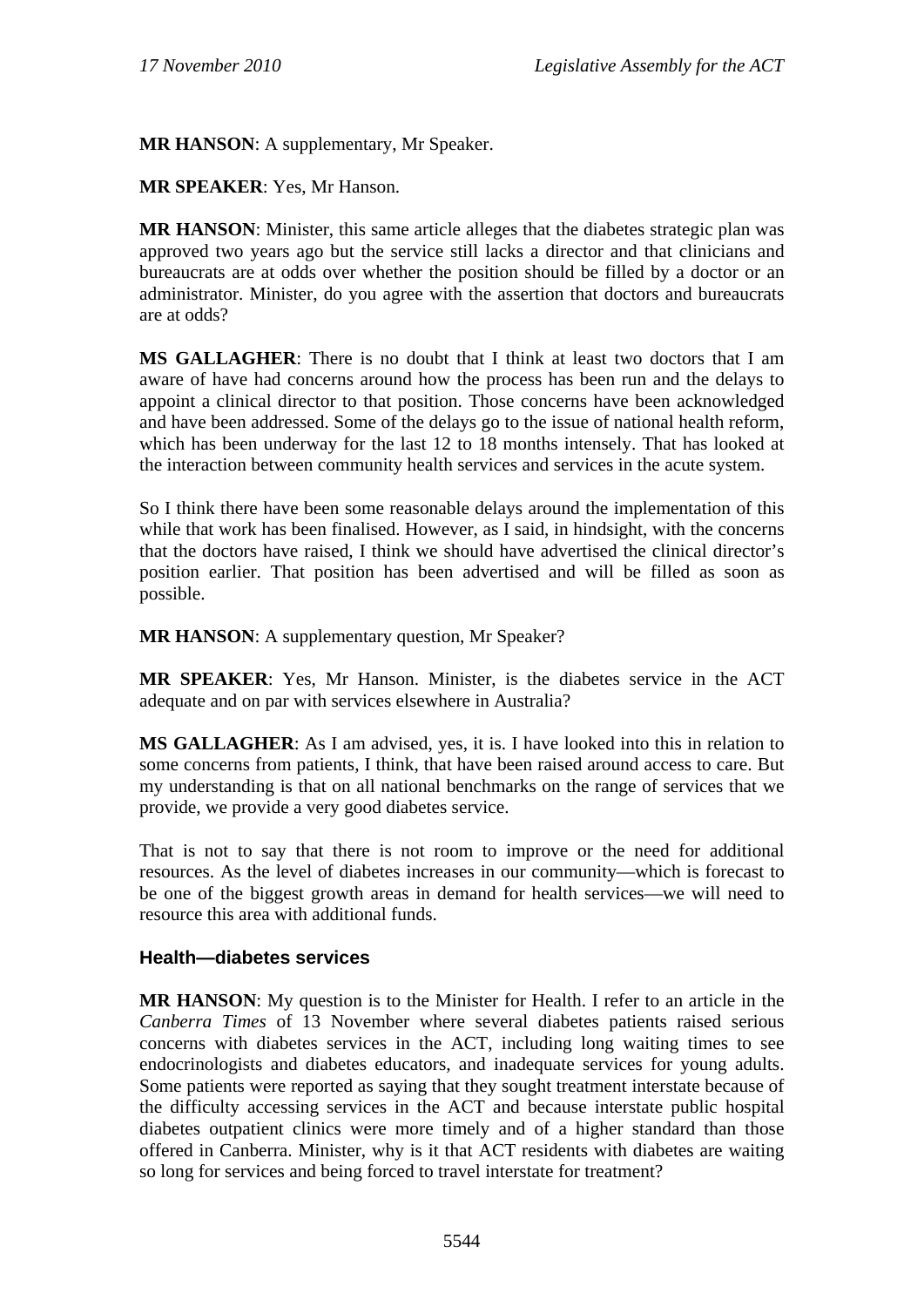**MS GALLAGHER**: I think the question deserves a comprehensive answer around numbers of public patients travelling interstate for public diabetes care. Obviously some people with diabetes will access private care and they may do that in New South Wales; I cannot answer that side of the question. I think there are some issues around workforce, around special—

**Mr Hanson**: You just said our service was on par—

**MR SPEAKER**: Mr Hanson!

**MS GALLAGHER**: That is my understanding and that is the advice that I have. I will go and check the detail.

**Mr Hanson**: That contradicts your previous answer.

**MR SPEAKER**: Thank you, Mr Hanson. You have asked your question.

**MS GALLAGHER**: I think your question went to a number of details about wait times and around travelling interstate. I do not have that data on me but I will undertake to get back to Mr Hanson with that information.

**MR SPEAKER**: Mr Hanson, a supplementary question?

**MR HANSON**: Minister, in the same article one patient is quoted as saying:

You'll hear favourable comments about specific people within the system … But as a system as a whole, nobody's got anything good to say about it. They are failing the diabetes community because they do not have the resources.

Minister, why are patients saying that the system is failing them and that the system does not have adequate resources?

**MS GALLAGHER**: I think there are excellent staff working within the diabetes system. But I do not think you would look at any part of the health system and say there is not demand for services and, at times, waits to access those services. That is a reality of every public health system in the world, and it is how you manage that.

There is significant growth in demand for outpatient services across the public health system. Indeed, that is by far outstripping the demand for inpatient services at this point in time. Extra resources have been put into the diabetes service. We take patient feedback very seriously and look to improve our service where we can. But there are demands, Mr Hanson, and ACT Health works very hard to address those areas of demand and provide a quality service to the people of the ACT.

As I said, I expect over the next few budgets that more money will be going into this area as the demand from the community increases around their needs for diabetes care, particularly for type 2 diabetes, which is linked to lifestyle. As those numbers increase, we will need to do more. But part of that is that we need to do more in the community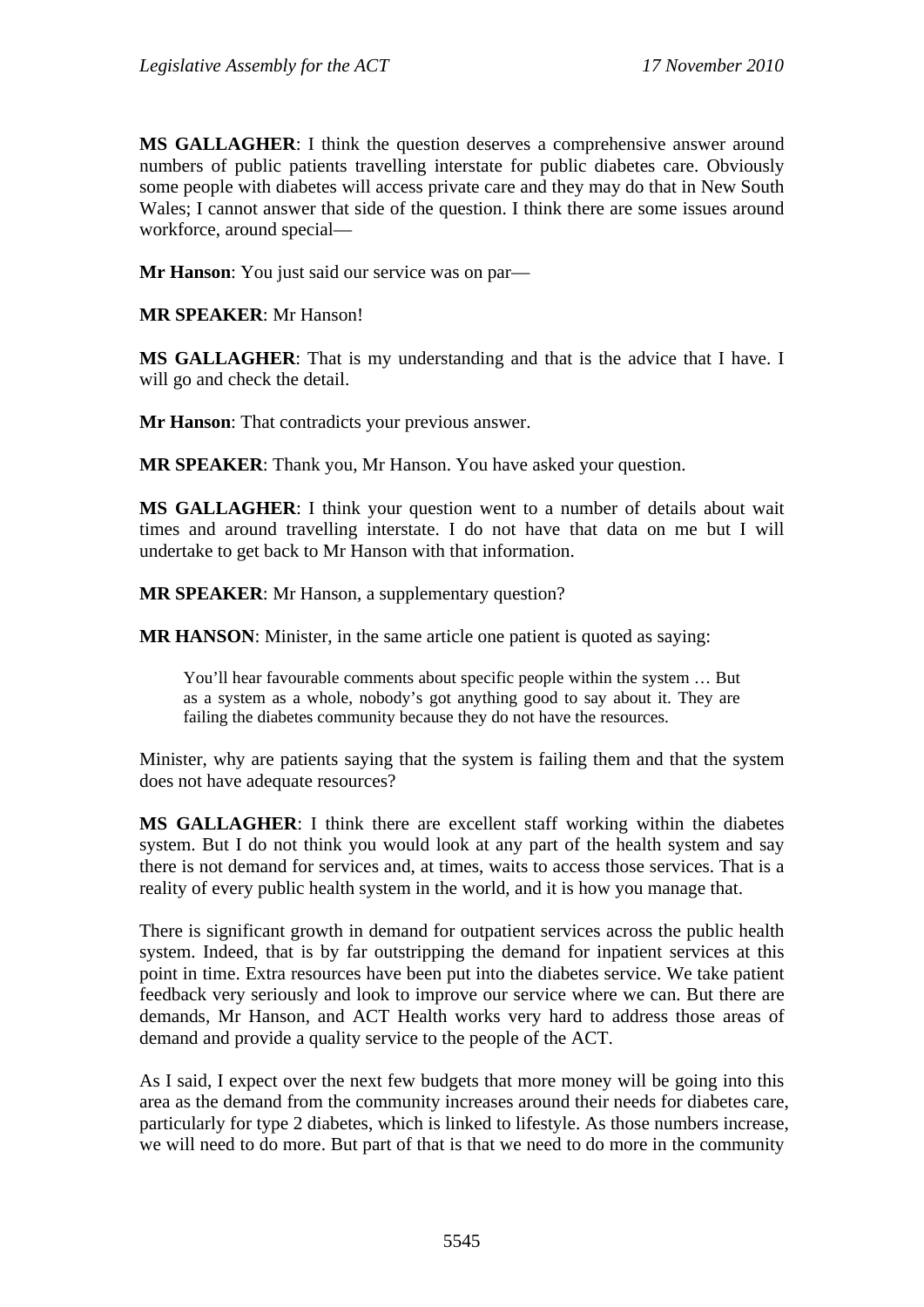to manage people who do not need the services of a specialised outpatient acute service as well. I know the public system works very hard to provide that level of service to the community.

**MRS DUNNE**: A supplementary question, Mr Speaker.

**MR SPEAKER**: Yes, Mrs Dunne.

**MRS DUNNE**: Minister, in the same article another patient was quoted as saying, "The type of services offered to us at the Canberra Hospital is minuscule. We get a very poor service compared to almost anywhere else." Minister, why is it that diabetes patients consider the ACT diabetes service to be inferior to interstate services?

**MS GALLAGHER**: As I said, we take patient feedback very seriously—comments that people make around the adequacy of their service. I have to say it is not a view that I think is shared by everybody, but that is not to say that we cannot improve our service to people in the ACT.

This is an area of growth. It is challenging to meet that level of demand for service, but we try very hard. The staff in the diabetes service work very hard to do that, and I am very confident that with new non-government services and the appointment of a clinical director position we will be able to address some of the concerns that patients have.

**MRS DUNNE**: A supplementary question, Mr Speaker.

**MR SPEAKER**: Yes, Mrs Dunne.

**MRS DUNNE**: Minister, why are both doctors and patients complaining about diabetes services in the ACT?

**MS GALLAGHER**: I think I have explained what concerns the doctors have around the appointment—essentially around the model of the service and the appointment of the clinical director position. Those are different issues from the issues that have been raised by the patients in the article that the Canberra Liberals are quoting from around access to service. What we are trying to do is actually build up the service in the community so that there is less reliance on coming to the hospital, particularly for those people that can be managed adequately in the community. That is the tender that is out at the moment for provision by a non-government provider. I think there is more we can do in this area. We have allocated the funds. The funds will flow through. I hope that, for those patients that are unhappy with their care, they see improvements in access to service.

#### **Electricity—cost**

**MS PORTER**: My question is to the Minister for Energy. Can the minister advise the Assembly how the government is helping low income earners deal with energy price increases?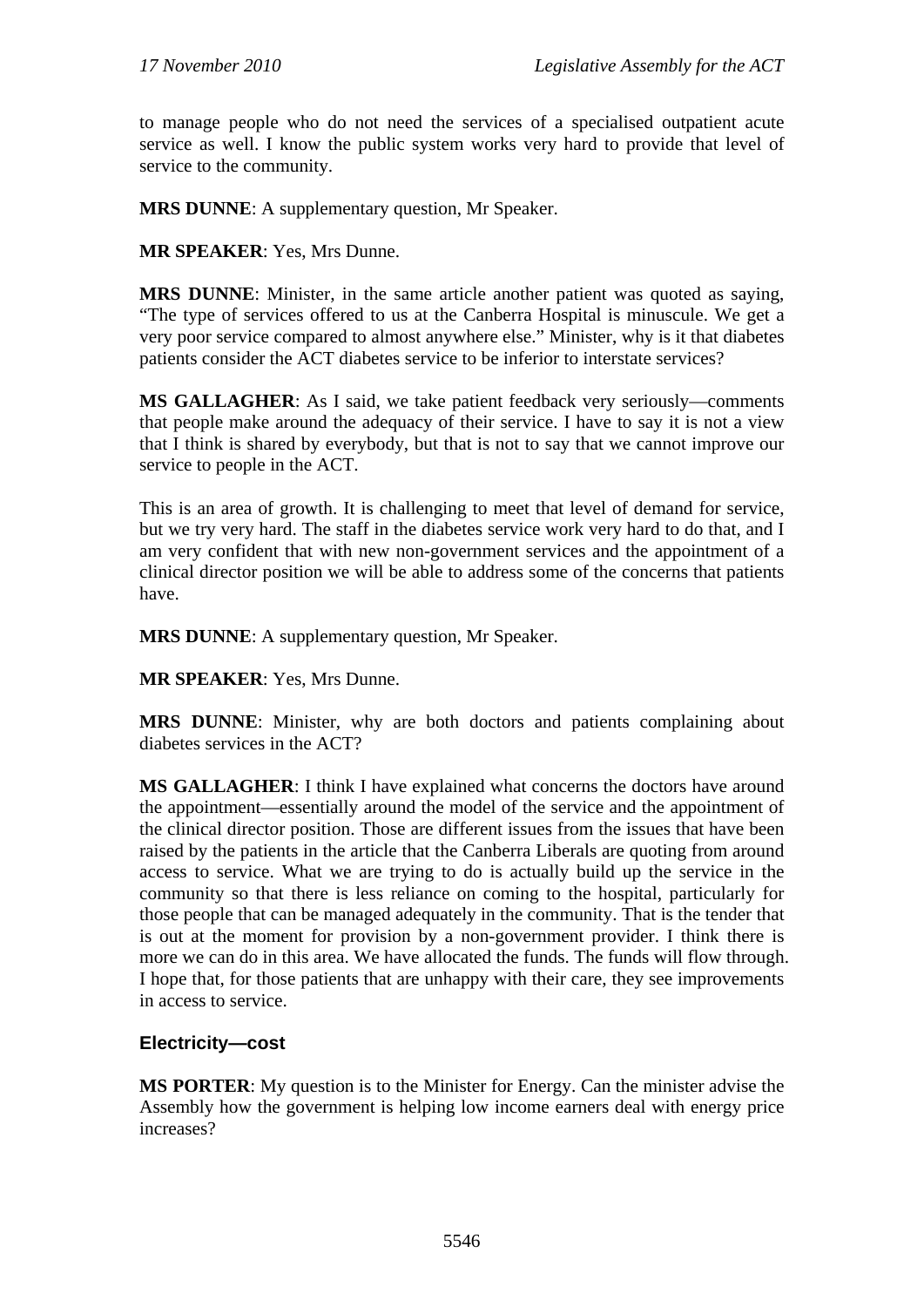**MR CORBELL**: I thank Ms Porter for the question. Of course, energy prices are a matter of continuing interest for many Canberrans. They have certainly been the subject of debate in this place. Before I come to the detail of Ms Porter's question, I will just clarify that in my previous answer I referred to the two elements that the government has agreed to deploy as contributing \$2 each to the total household electricity bill per annum per week. In fact, it is only \$1 each for each of those two elements. It is \$2 in total. I apologise for any confusion.

The government is undertaking a range of measures to assist low income households to meet the costs of energy price increases. Of course, it is pleasing to note that here in the ACT the average electricity price is just under \$700 a year less than the equivalent electricity price in NSW, which the government is working to continue to maintain.

The government has taken two important steps to assist low income households to manage their electricity costs. The first is an increase in the energy concession. That concession has been increased in the last budget by \$20 per annum up to a maximum payment of \$215 per annum. The government has also provided CPI indexation through future budgets to ensure that that level of assistance maintains its competitiveness as the cost of living continues to increase. For that reason, we are very pleased to make sure that we have got one of the most generous schemes in the country when it comes to energy concession.

The other very important step that the government has taken in my portfolio relates to the \$1.4 million worth of assistance that my department has provided to low income households and, indeed, to non-government organisations to assist those low income households with their energy costs.

We have provided a broad range of assistance, including \$435,000 in payments to community non-government organisations who can then go and provide free new energy and water-efficient appliances to low income households. These are being distributed through a range of organisations, including the Belconnen Community Service, Communities@Work, Northside Community Service, the Salvation Army and the St Vincent de Paul Society.

Another \$950,000 has been provided to the Department of Disability, Housing and Community Services for building shell improvement in Housing ACT properties and the installation of solar hot-water systems for 100 Housing ACT properties that were previously reliant on old electric-resistance hot-water heaters. Further, 200 properties leased through community housing providers will be provided with energy-efficient appliances.

What this means, Mr Speaker, is that people on low incomes have been getting energy efficient fridges, water and energy efficient washing machines and a range of other electrical appliances that make a real and practical difference for them when it comes to their electricity costs. What it means, of course, is that the more energy efficient the appliance, the less they have to pay in electricity. To date, we have installed over 819appliances, including 369 fridges, 45 freezers, 301 washing machines, 74 heaters and 109 solar hot-water systems. We estimate that we have assisted over 650 households through this process.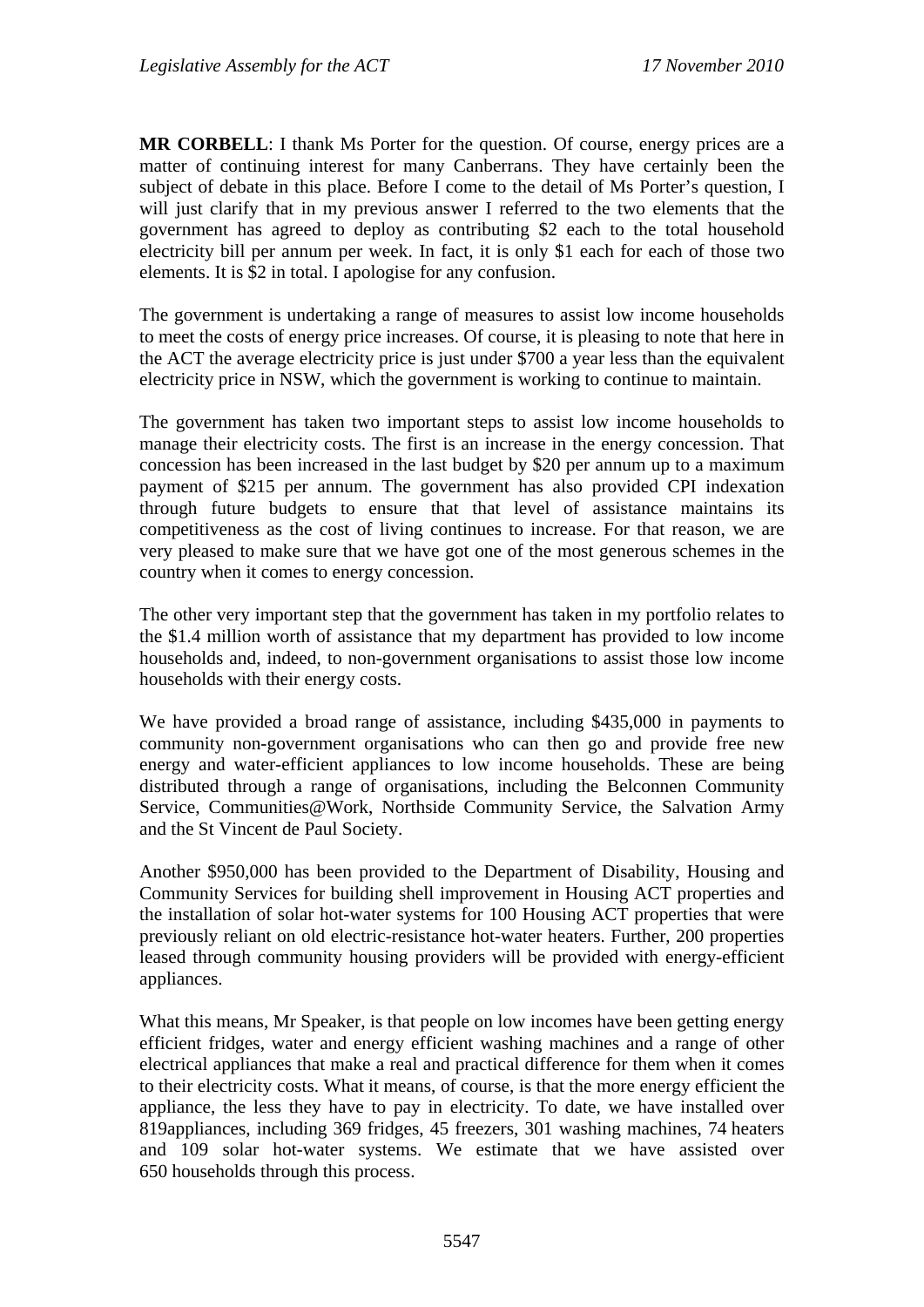**MR SPEAKER**: Ms Porter, a supplementary question?

**MS PORTER**: Would the minister advise the Assembly what has been the impact on ACT low income earners compared to those who live across the border in New South Wales?

**MR CORBELL**: I thank Ms Porter for the question. As I have indicated, ACT households already have a comparative advantage when it comes to their electricity bills compared to people living across the border in Queanbeyan and Jerrabomberra. They have electricity bills that are just under \$700 a year cheaper on average than their counterparts over the border.

The programs that I have mentioned are greatly assisting low income households over 650 households have been directly assisted. It means that they are able to take control of their energy use. It is often difficult, of course, for low income households to have the funds available to purchase an energy efficient fridge or upgrade their washing machine. Often these appliances are extremely old and extremely energy intensive but are unavoidable in their use. By providing this funding, we have been able to assist these households to take control of their energy costs, to manage them better and to reduce the amount of money they have to pay for electricity.

In addition, of course, we have funded some very important work in improving the energy performance of the homes that people are living in. This is particularly focused on improved insulation and draught sealing for a large number of properties through ACT Housing. Indeed, as I mentioned earlier, it also means additional solar hot-water systems replacing the electric resistance hot-water systems.

This is where the Labor government is investing important funding to assist low income Canberrans to better manage their electricity and their water costs. It is targeted assistance to those who need it to ameliorate and manage energy and water costs for those households. It is the sort of program a Labor government can be proud of.

**MR HARGREAVES**: A supplementary?

**MR SPEAKER**: Yes, Mr Hargreaves.

**MR HARGREAVES**: Can the minister please tell the Assembly what are the main factors driving electricity price increases?

**MR CORBELL**: There has been a lot of misinformation about what is driving price increases. Of course, Mr Seselja is one the main culprits when it comes to claims about increases in electricity costs and the reasons for them. Indeed, the allegation has been made that it is the requirement for renewable energy that is driving price increases. Unfortunately, some governments over the border have succumbed to this misleading argument.

In fact, the overwhelming driver of costs is the need to upgrade and replace ageing electricity networks, to upgrade and replace ageing electricity power lines, to upgrade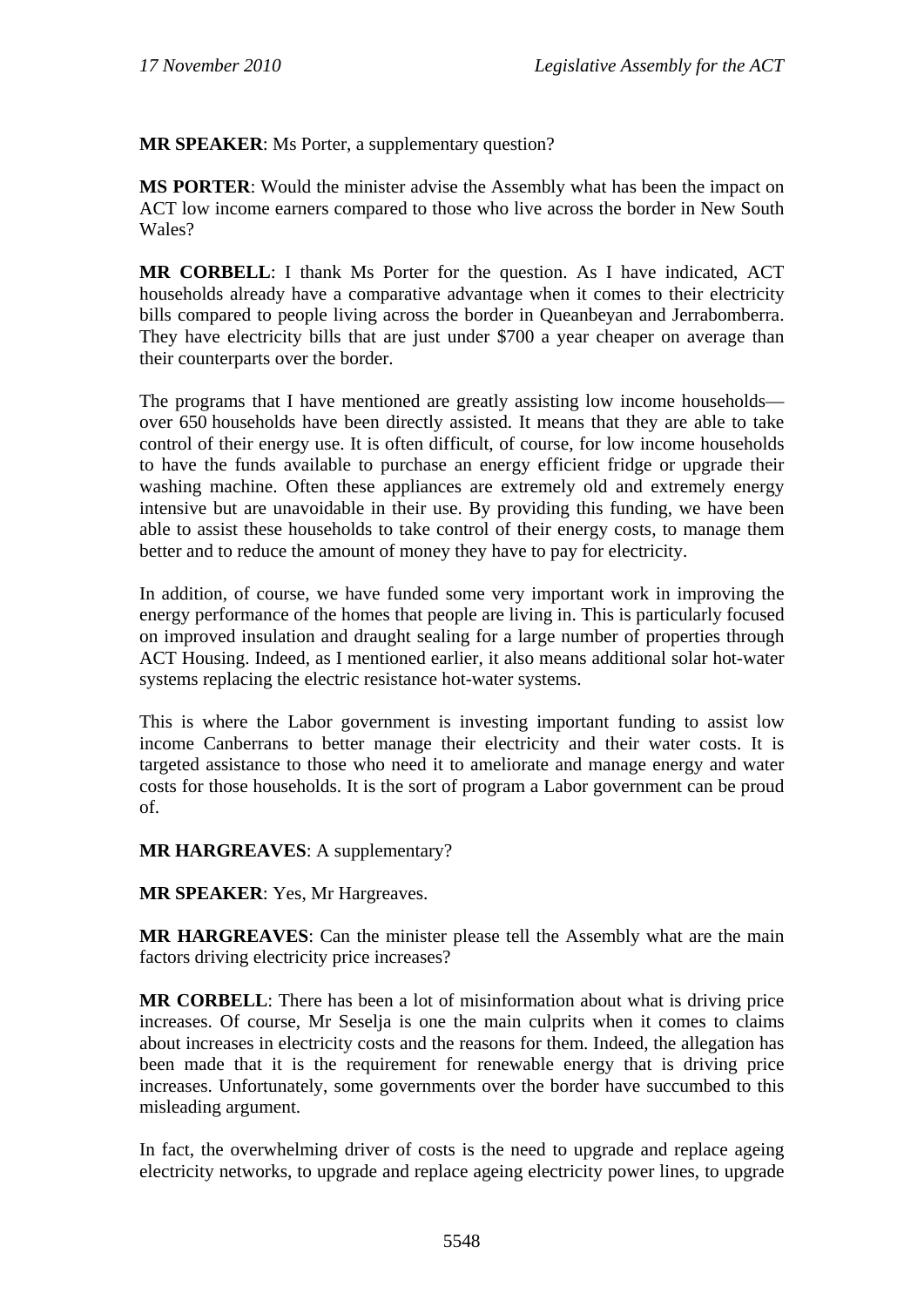and replace transmission infrastructure and to upgrade and replace electricity generation infrastructure. Indeed, the reason for this is that these pieces of infrastructure are coming to the end of their economic life—pieces of infrastructure that were put in place from the mid 1960s through to the mid 1980s. They are reaching the end of their life and need to be augmented or upgraded to meet growing demand. That is what is overwhelmingly driving the increase in electricity costs.

This will be required regardless of whether or not there is a shift to renewable energy. Of course, it is absolutely imperative in terms of addressing our greenhouse gas emissions profile that there is a shift to renewable energy generation but, even if we were not to pursue that objective, these upgrades would still be required to maintain a strong and reliable electricity transmission and distribution network.

Those opposite who seek to use schemes such as the feed-in tariff and who seek to use other measures designed to reduce greenhouse gas emissions as the culprit or whipping boy for these price increases, need to have a close look at what the independent pricing regulators themselves are saying in this matter and recognise that their rhetoric is not assisting a proper understanding of these issues.

**MR SPEAKER**: Ms Hunter, a supplementary?

**MS HUNTER**: Thank you. Minister, are you concerned that the price of electricity has risen by about 40 per cent in the last five years but the energy concession rebate only increased by around 15 per cent over the same period?

**MR CORBELL**: The government has to have regard to the budget impact of electricity concession schemes. The government has made a considerable investment in improving the electricity concession scheme, allowing that concession scheme to, first of all, have a one-off adjustment of \$20 per annum this financial year and then to be indexed by CPI. When you compare our energy concession scheme with the energy concession schemes in all the other states and territories, it is an extremely well-resourced scheme. It is one of the best in the country, one that we are proud of and one that we will continue to maintain and support.

**Mr Stanhope**: I ask that all further questions be placed on the notice paper.

# **Supplementary answers to questions without notice Children—foster carer and kinship arrangements**

**MS BURCH**: In response to some questions by Ms Bresnan and Ms Le Couteur yesterday on out-of-home care subsidies and contingencies, in the months leading up to the increase in subsidies the department undertook detailed work on the translation from the old scale to the new scale for each carer. In just four cases anomalies were identified which could have led to a decrease, so we put in a grandfathering arrangement to make sure there was not any disadvantage there.

We have also conducted an audit of around 70 cases of children with the highest contingency payment and analysed those costs against the current contingency guidelines and higher subsidy rates. In all cases the carer was better off under the new system.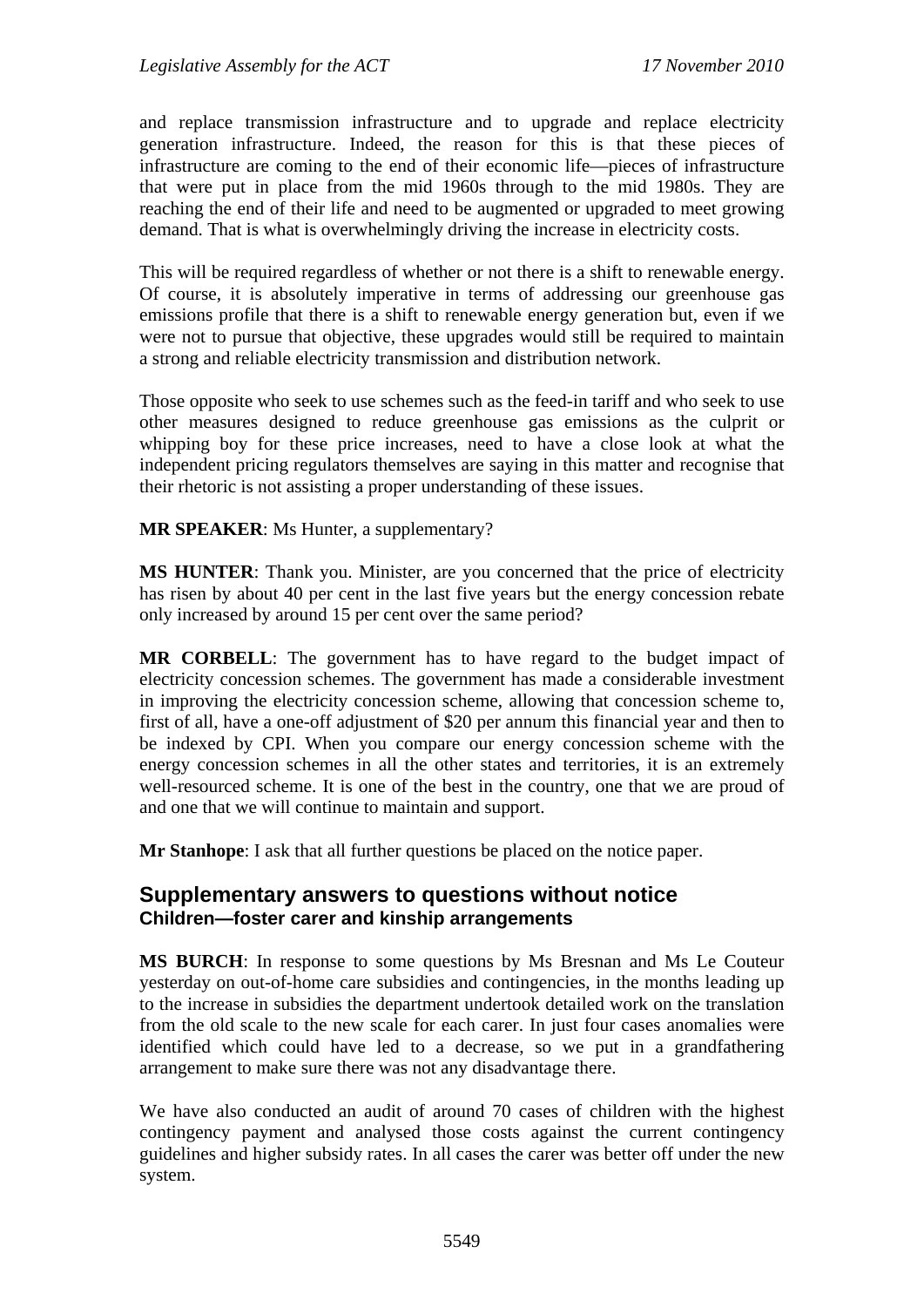The translation from the old scale to the new scale has reduced the number of levels, resulting in some carers experiencing marginal increases while others have received a significant uplift. The increase in subsidies was accompanied by changes to the guidelines covering contingency payments, and a number of items previously claimed through contingencies are now covered through the increased subsidy payments.

These increases reduce red tape for items such as sports activities, after-school tutoring and occasional trips to the GP, and significant or one-off payments such as school fees or ongoing medical and specialist costs are still accessible through the contingency scheme. But I would repeat what I said yesterday. If there are concerns that you know of, make contact with the department.

# **Waste—management**

**MR CORBELL**: Yesterday in question time Ms Hunter asked me a question as to whether or not the government had used the commercial sector waste reduction work undertaken by the conservation council, funded by the ACT government and launched by me as the minister last year. The answer to Ms Hunter's question is that the government provided an environment grant of \$25,618 in 2008-09 to the Conservation Council of the ACT Region for the project "ACTNow: reduce, reuse, recycle".

The conservation council provided its project completion and evaluation report for this project on 25 September last year. The council's project evaluation concluded that the ACT government's programs in this area were now best placed to achieve lasting results. The council's project has complemented the work of the ACT government through its ACTSmart business and office programs in relation to recycling and waste reduction in the commercial sector.

The project provided the initial groundwork for the engagement of Bailey's Corner in the ACTSmart business program. The project made useful contact with a number of other businesses, which are now being pursued to sign up to ACTSmart programs. The project's work in focusing on waste management and recycling at some major community events, such as Corinbank and the National Folk Festival, has contributed practical experience to the development of refined approaches that will yield better recycling and reduced waste results at such events in future. The government appreciates the contribution of the council in relation to these matters.

# **Papers Alexander Maconochie Centre—needle exchange program**

**MS BRESNAN** (Brindabella), by leave: I present the following paper:

Implementing a Needle and Syringe Program in the Alexander Maconochie Centre—Summary of responses to discussion paper, prepared by Amanda Bresnan, ACT Greens MLA, dated November 2010.

I seek leave to make a brief statement.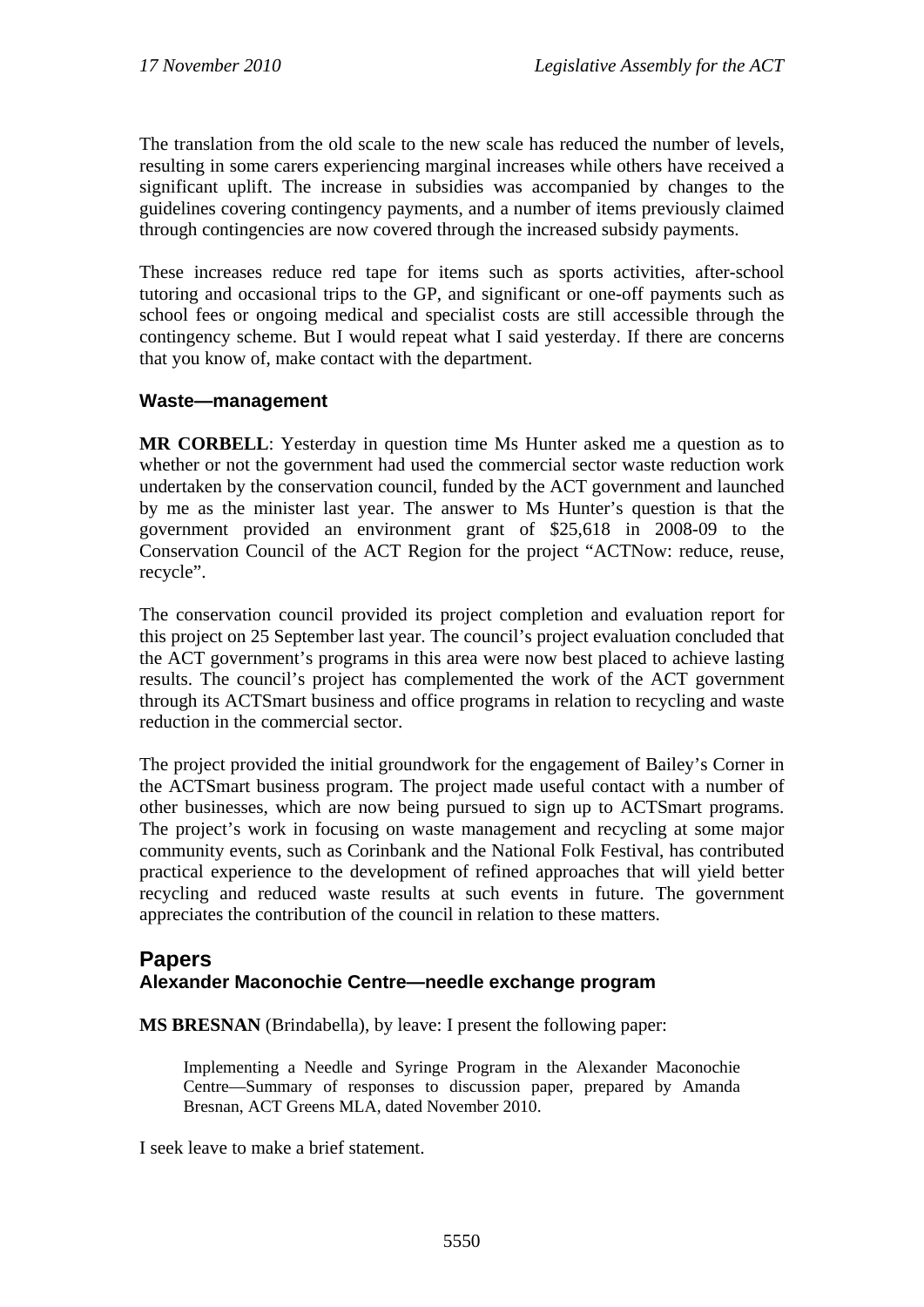Leave granted.

**MS BRESNAN**: I present a paper entitled "Summary of responses to Discussion Paper on 'Implementing a Needle and Syringe Program in the Alexander Maconochie Centre'". I tabled a paper entitled "Implementing a Needle and Syringe Program in the Alexander Maconochie Centre" earlier this year, which set out the case for an NSP as part of a comprehensive harm minimisation strategy in the prison. The paper I am tabling today provides an outline of the responses to the paper and recommends operating an NSP from the health centre in the AMC, in conjunction with an appropriate non-government organisation or organisations.

The paper draws from responses from Anex, ACTCOSS, Families and Friends for Drug Law Reform, the Canberra Alliance for Harm Minimisation and Advocacy, the Alcohol and Drug Foundation ACT—ADFACT—and the Public Health Association of Australia. Additionally, references are made to the Anex paper "With conviction: the case for controlled needle and syringe programs in Australian prisons" and the report I received from the Institute on Drugs and Drug Addiction, Health Ministry, Portugal, on the operation of needle and syringe programs in Portuguese correctional facilities.

There are two perspectives that were provided by the responses to the paper that I would like to highlight. The first, from the Canberra Alliance for Harm Minimisation and Advocacy, is that, due to the current availability of needles within the prison, in effect a needle and syringe program already exists within the AMC, albeit in a dangerous and unregulated fashion. The policy choice facing the government is then not whether or not needles should be available in prisons, but rather whether the government should be involved in regulating the usage and exchange of needles to ensure that they are provided and used in a safe way.

Secondly, the paper by Anex identifies that harm minimisation strategies comprise three elements: supply reduction, demand reduction and harm reduction. The current regime of security and treatment within the AMC adequately services the first two factors. However, there is a lack of harm reduction in prisons due to the inability for prisoners to inject safely. A true harm minimisation strategy recognises that governments not only have a responsibility to minimise drug use but also have a responsibility to minimise the harm associated with drug use. By not providing an option for inmates to minimise harm to themselves through the provision of clean injecting equipment, the government undermines their harm minimisation strategy.

The evidence shows that such programs substantially reduce the incidence of blood-borne virus transmission in prison environments, reduce the risk of needle-stick injury for corrections officers, staff and other inmates and do not lead to attacks. Furthermore, implementing an NSP does not increase the rates of drug use in prison environments, and in some cases, reduce drug use when operated in conjunction with health services.

The ACT Greens have recommended that a needle and syringe program be operated from the health centre in the AMC, in conjunction with a non-government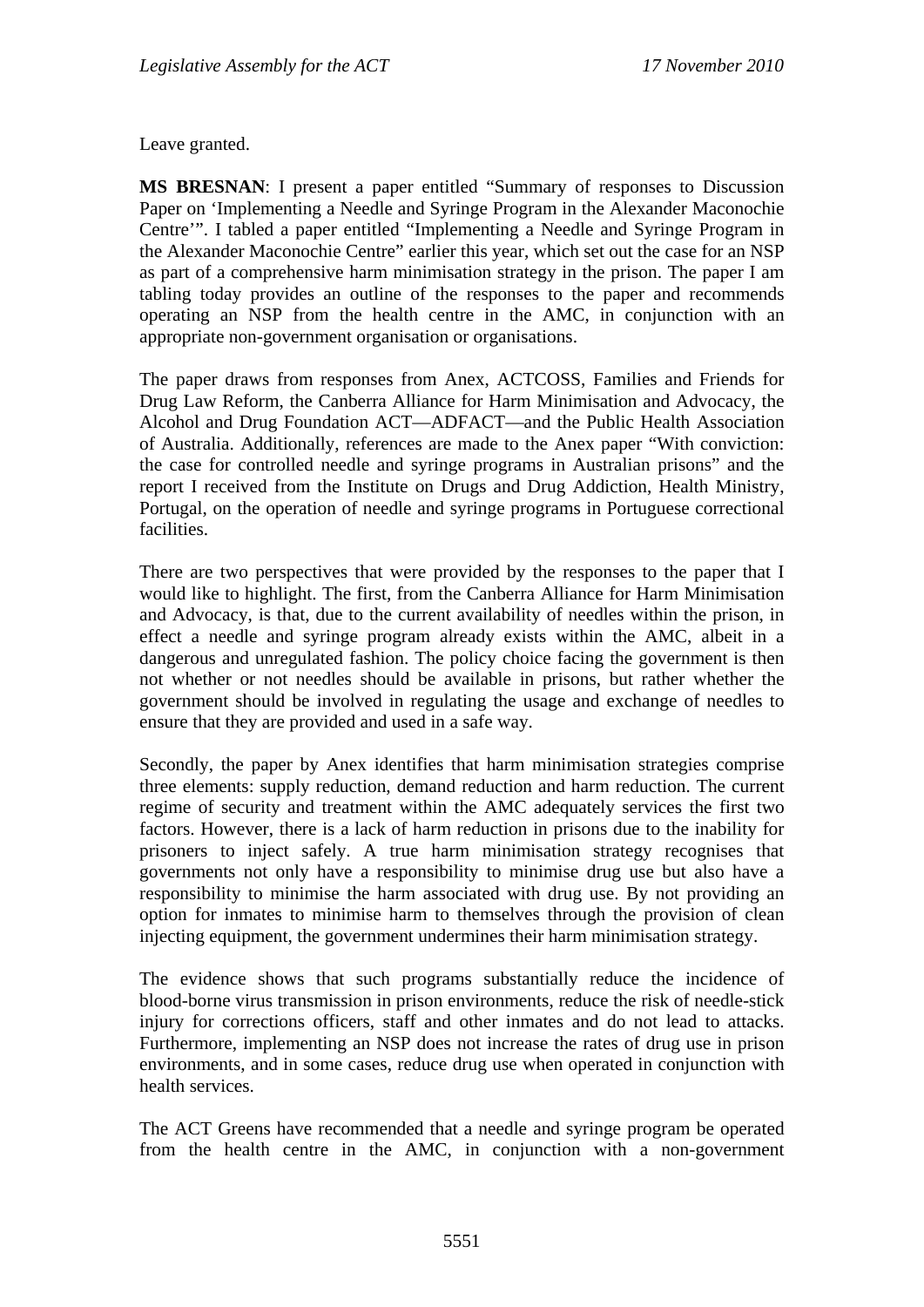organisation with appropriate expertise. Operating needle and syringe programs alongside existing health services maximises the harm reduction outcomes that NSPs generate. Furthermore, based upon the international experience of NSPs, where the programs operated in close proximity to drug treatment programs, it increased the rate at which prisoners voluntarily access those programs and contributes to lowering the rates of intravenous drug use in the prison environment.

Additionally, the degree of success of an NSP is reliant upon the support of prisoners and the staff administering the program. The ACT Greens recognise that there continues to be concern amongst corrections staff about the program. As such, it is more appropriate that it be conducted by ACT Health and community organisation staff at an ACT Health facility to ensure that the program maximises its potential for success.

# **Gaming Machine (Problem Gambling Assistance) Amendment Bill 2010**

Debate resumed.

**MR SMYTH** (Brindabella) (3.16): The opposition will not be supporting this bill. Let me emphasise that our position in no way seeks to downplay the importance of ameliorating the effects of problem gambling. But what we do not believe is that it should be done in this way and what we do not believe is that the bitsy approach to such an important issue should be followed.

There are currently four proposals, three in this place and one in the federal parliament, that will affect how we deal with problem gambling and, indeed, how we reflect the issues that are affecting the club movement at this time. We have got the bill from Ms Hunter, we have got the new liquor licensing regime from Mr Corbell, we have an announcement of some proposals, without much detail, from Mr Barr, and of course we have got the Gillard-Wilkie issues that will be dealt with in the federal parliament.

Problem gambling remains a significant concern for all of the community. But apportioning the blame and punishing the club sector for problem gambling is short-sighted. What we need to ensure is that problem gambling is not the disruptive and destructive influence that it has been. What we need to do is address the root cause of the problems. And the only way we can do that is to be fully informed. I do not know whether Ms Hunter has read or not the Gambling and Racing Commission annual report, but at the bottom of page 4 it says:

The Australian National University's … Centre for Gambling Research under agreement with the Commission produced a first draft report of their prevalence study of ACT gambling and problem gambling.

My understanding is that this is the first time it has been done since 2001, so what we will have, very shortly—an indication at the club's function on the weekend was that it will be out in the next week or so—is the most up-to-date data about problem gambling in the ACT. This is not relying on old data. It is not trying to move data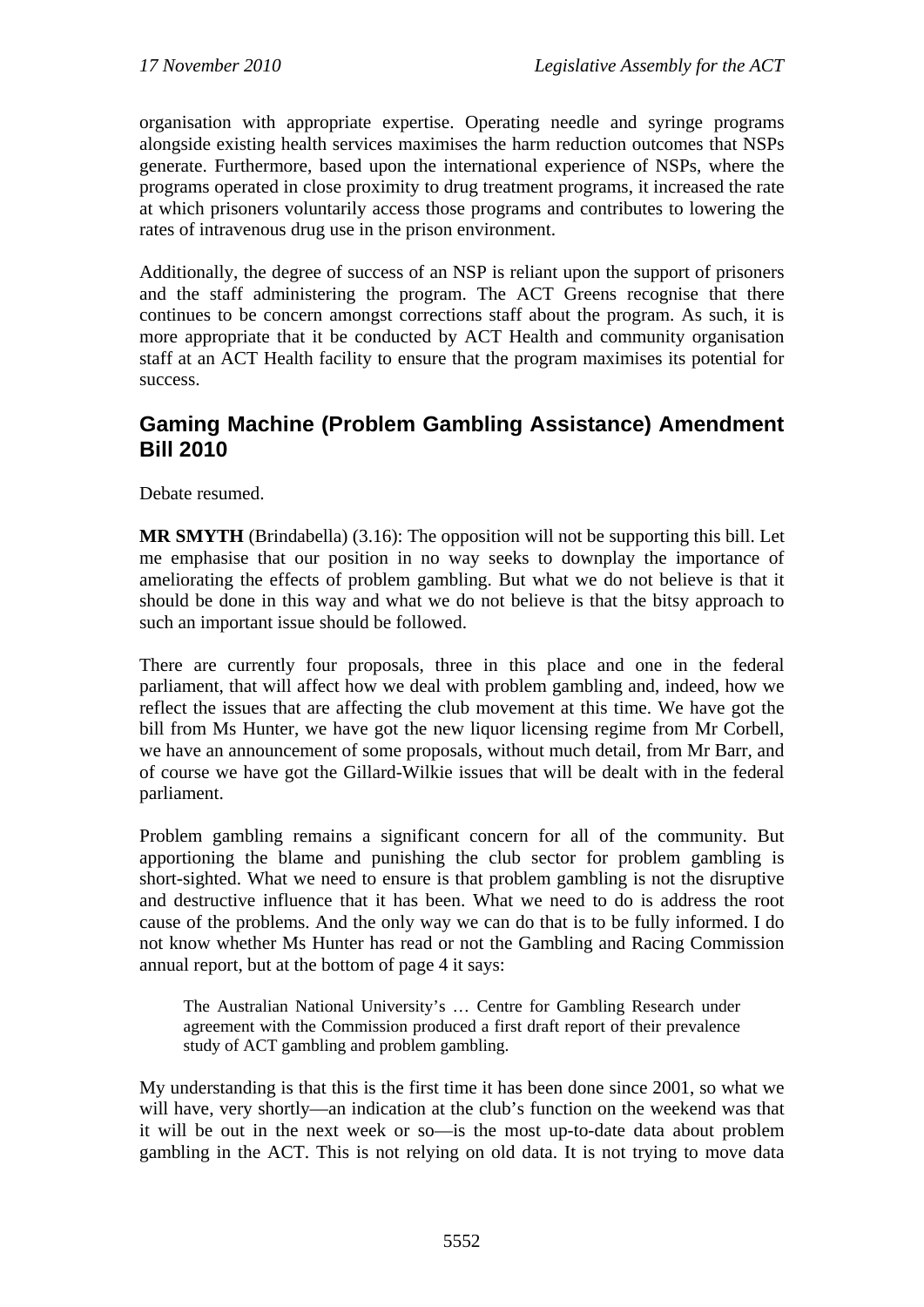from other jurisdictions into the ACT. This will be the snapshot. I understand it is a very large survey; it is a very detailed survey.

I do not believe, given the amount of either legislation or changes to the club industry that is floating around at this stage, that passing this bill today will give us the desired outcomes. The purpose of using evidence-based activity is to ensure that we get it right. To simply say that we can pass a new tax today and get it right I think says that we are not treating this seriously enough.

There are four packages before the club industry that affect problem gambling, and proposing more legislation as the answer to the community's issues should not be the first response. This is the only response we have heard from the Greens: we will just put in a new tax. I have not seen any analysis that backs up what Ms Hunter claims and I do believe that legislation should only be considered after all other avenues have been explored.

Anyone who says that we are abandoning problem gamblers would be a liar. What we want is a comprehensive approach—not a bitsy, not a band-aid approach—to make sure that we do get it right.

I think that we can fairly guarantee that this bill will be amended when it comes back and I am sure that long term it will be amended again. I know the argument will be made that we have got to do something now. But, for the sake of a week or two and for the ability to get this right, I think it is worth the wait, and that is why we will be opposing the bill today.

We really do need to ask: what does this bill do? What does the additional legislation give the community? And what does this additional legislation take away from the community? In the most basic of terms, this proposal places an additional tax on the licensees of gaming machines in the ACT. I noted that Ms Hunter, in introducing this bill, said that the financial impact of the change was not significant. But, when fully implemented, this proposal imposes on licensees a new tax of 0.75 per cent of gross gaming machine revenue. It does not sound very much, especially if you say it quickly. But it is applied in addition to the longstanding gaming machine tax and in addition to the payments made as community contributions.

Ms Hunter says it is about \$1.2 million and it does not have a great impact; they are her words: "The financial impact of the change we are proposing is not significant." Ms Hunter is always very keen and the Greens are always very keen to find out the impact. So perhaps Ms Hunter when she closes can table the work that she has done to prove that it is not a significant impact on clubs. The problem is that, as always, the Greens have said, "Easy answer: social problem, new tax." But they have not looked at the effect of that tax.

The combined assets of ACT clubs, I am told, are somewhere in the vicinity of \$600 million. That is the figure that, in discussion with people in the industry, we have been able to come up with. The combined profits from the club sector in the last 12 months are somewhere between \$2 million and \$4 million. Again, there are difficulties in collating this; some clubs do a financial year, some do a calendar year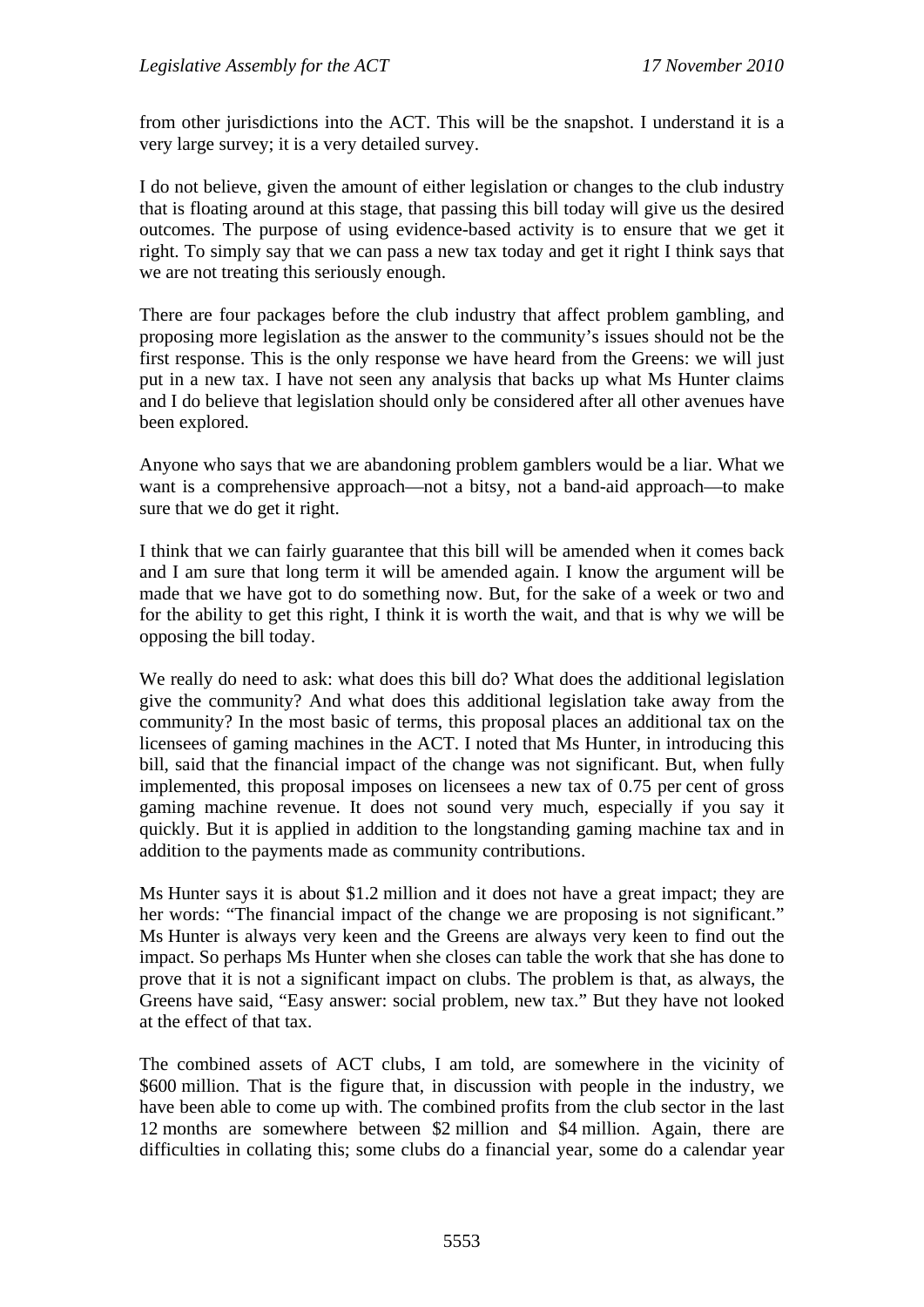figure. But it is somewhere between \$2 million and \$4 million. If it is only \$2 million, Ms Hunter wants to take \$1.2 million of that away. And the reforms that Mr Corbell is putting forward in terms of liquor licensing I am told will equate to about \$600,000 with \$200,000 oncosts. So we are talking about \$800,000. There is \$2 million. If the profit range is at the lower mark, you have just wiped out the entire profit of the club sector in the ACT. And do you know what Ms Hunter said? "The impact of the change we are proposing is not significant."

I would like to draw members' attention to the annual report of the Tuggeranong Vikings. In the words of the chief executive, and I read from the report:

I am pleased to be able to report a surplus of \$40,000 for the 2009/10 financial year, under the current circumstances, a positive if not brilliant effort.

Let us work out what the impact of Ms Hunter's bill will be on the Vikings and apportion some of the costs that Mr Corbell is seeking to impose upon the club sector. The answer is simply this: Vikings currently have about 14 per cent, through their five venues, of the poker machines in the ACT. Fourteen per cent of Ms Hunter's \$1.2 million is \$168,000. Ms Hunter's bill takes the Vikings into the red. That is the effect. That is not significant? Just remember: "This is not a significant impact."

This is not to decry the impact of poker machines and problem gambling. But we need to be aware of what we are voting for here today. What it means is that, when you add in Mr Corbell's increased fees, which for an organisation like the Vikings might be \$20,000, \$30,000 or \$40,000, you are putting the Vikings on the wrong side of the balance sheet by about \$150,000. The Vikings in 2010 declared a \$40,000 profit. In 2009 it was \$1,066,000. Six years ago it was \$3,640,000.

The club sector is a very valuable sector to our community—and we all appreciate the \$15 million-odd in the last year that it put into community contributions. But you are now about to force that sector closer to the edge in very difficult times. We have got huge increases in the cost of living. We have got rates going up through the banks. We have got the unknown, undefined, uncosted effect of the Gillard-Wilkie proposals. We know that there is an extra \$1.2 million coming out of the sector under the Hunter proposal. Mr Corbell's costs will be something like \$600,000 to \$800,000, and we have just had Mr Barr announce a one per cent increase in the community contribution and he will leave the 0.75 in place as 0.6—so again more impact on the club sector without any thought as to the viability of that sector.

Let me read from the report of the treasurer of the Vikings. This is just one club. Members need to go and read the annual reports of some of the clubs in the ACT. Some, for the first time in their history, have not declared a profit at all in the ACT. The cash cow that people think clubs are is not quite real. The treasurer's report for Vikings states:

For the past 3 years I have highlighted the difficult regulatory and economic environment we operate in. This trend continues and is showing no signs of improving in the foreseeable future. The global financial crisis may have passed but there are emerging concerns that the pace of recovery is beginning to stall which is placing pressure on consumer confidence and therefore revenue levels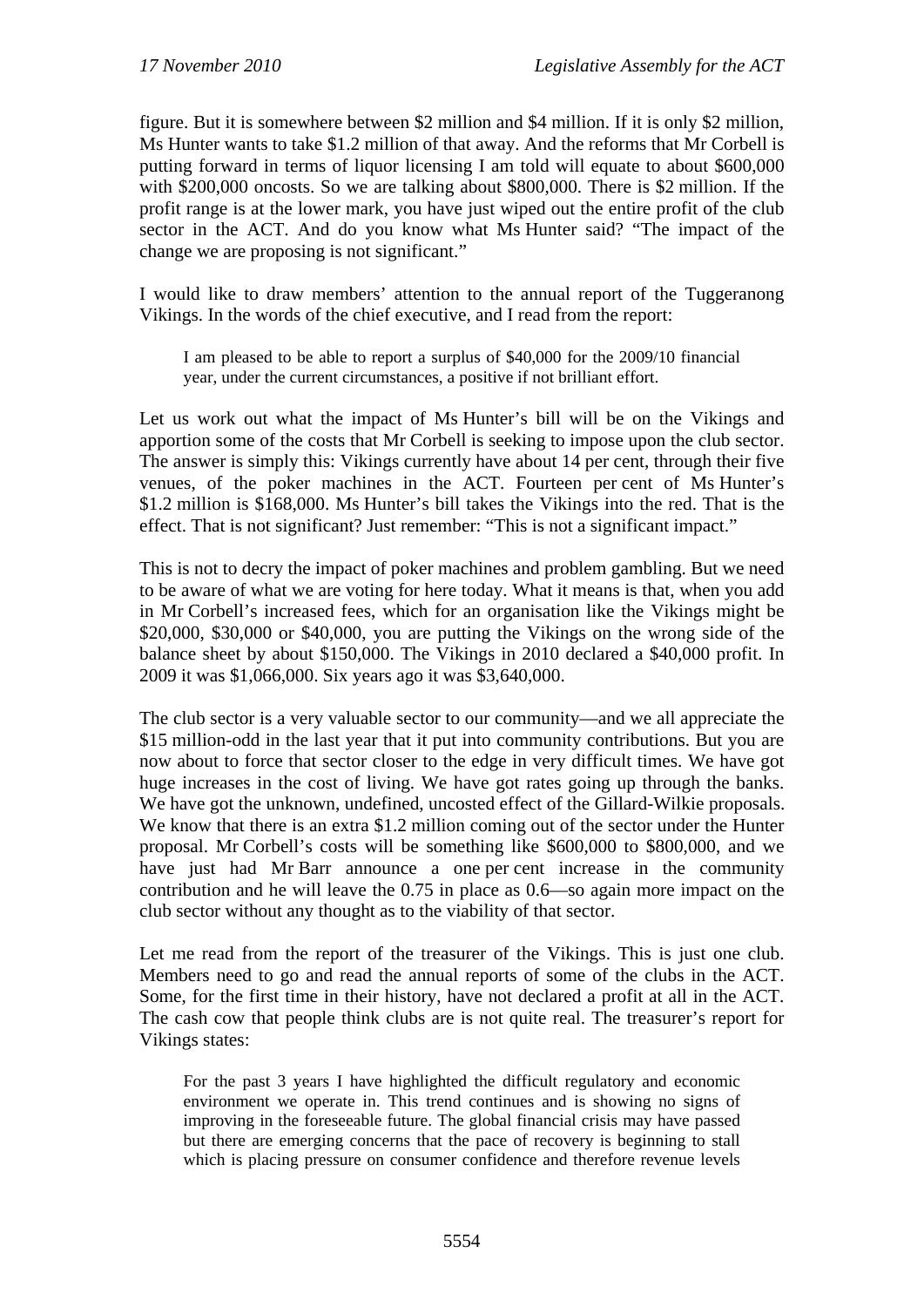in our particular industry sector. Vikings Group operates in a highly regulated and challenging environment

He goes on to say:

The days of the "super profits" are well and truly gone. To illustrate this comment, our surplus for 2009/2010 has come in at a meagre \$40,000 and that is only after we have incorporated gains on asset sales/impairment of \$159,000 (non operational) into our profit line. As a comparison 6 years ago our surplus was \$3,640,000.

This is what people need to be aware of before they vote for this legislation today. To fix one problem and create another problem is not the answer, and that is why we need to wait for the prevalence study and that is why we should have all of the packages on the table before we make decisions, because the one thing the club sector in particular has asked for over the last five or 10 years is some certainty. There has been reform after reform after reform, expenditure after expenditure, which has never been recouped because this place keeps changing the playing field.

Clubs are an important part of this city and we all acknowledge that. We all value their contribution and the facilities they provide. Perhaps we should take a deep breath, instead of saying: "Oh, I've had a thought. We need to have something for problem gambling. Here is a new tax. That is a good answer." Why don't we consider, as a whole, what it is we as legislators do for the people of the ACT through this legislation? It is the people of the ACT who, in the main, get the benefits of this.

The Vikings president's report says:

The club industry is certainly facing some interesting times, some notable clubs across Australia have either closed or have faced significant losses over the past couple of years. In the ACT, the forecast of a reversal of the trading downturns since 2006 has not been realised. As has been mentioned in past reports, the Vikings Group has weathered this storm thanks mainly to some sound planning that realised a strong balance sheet and cash position.

We all know some clubs did not survive the storm, and the question is: what is the long-term future of the club industry and the community that they support when we put this bill, Mr Barr's package, Mr Corbell's package and the Gillard-Wilkie package on their shoulders? And, face it, the club industry is this community.

The club industry has been promised by this government reform for at least the last three years and nothing has happened. The Chief Minister went to the clubs' annual conference three years ago and said, "We will look at essential issues like threshold and we will get back to you," and they still have not. Nothing has happened. As politicians, we all know that, certainly in government, if somebody comes to you, you say, "Go and ask the clubs; they're rich."

You cannot continue to treat the club industry as a milch cow and then make it the whipping boy by saying, "You're the problem here, so we are going to tax you," and then expect it to be some sort of community Santa Claus once a year and give out its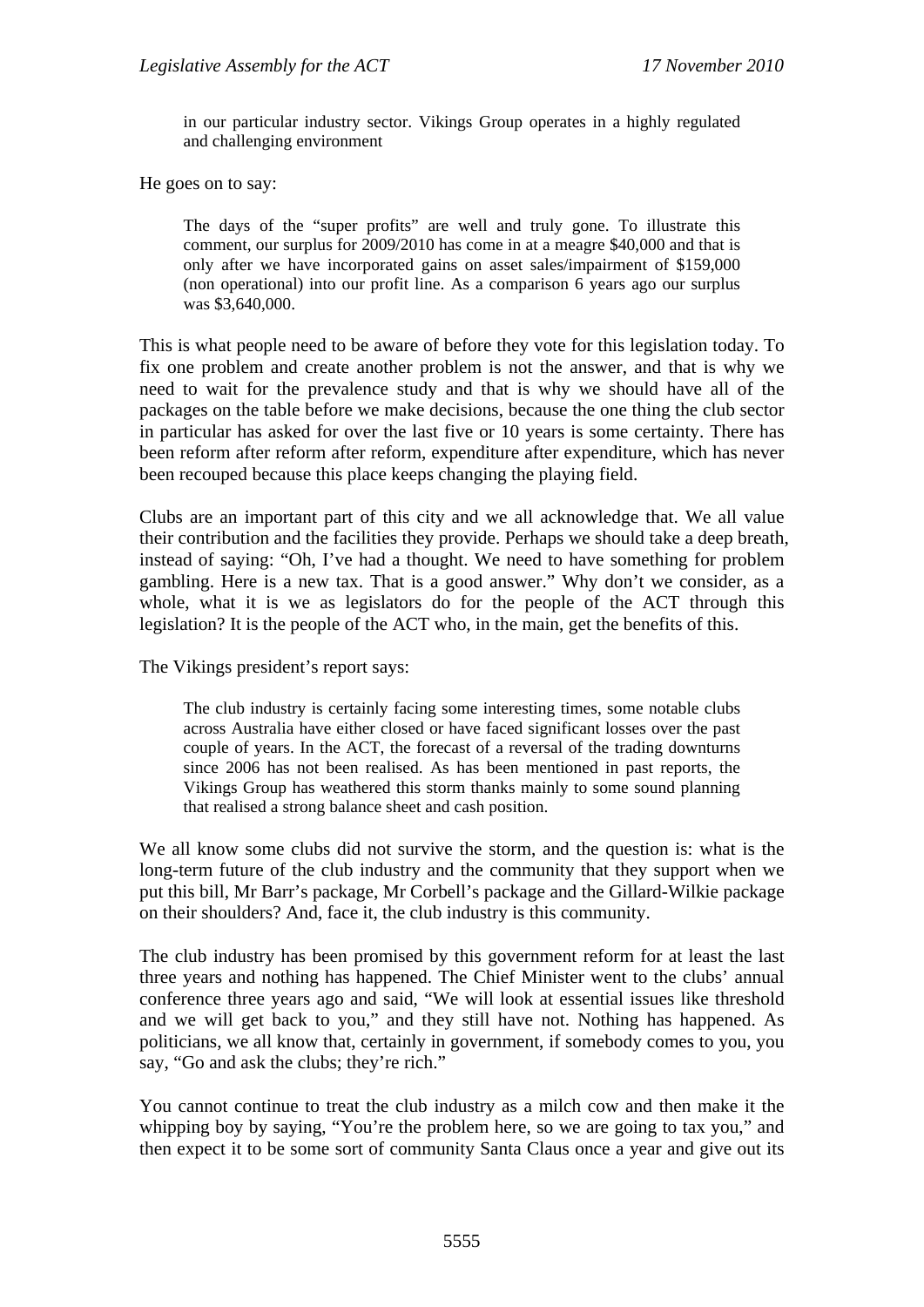annual cheques to the community groups. It does not work any longer. And, if the combined return of more than \$600 million worth of assets is somewhere between \$2 million and \$4 million, the banks would not give you a loan because you would be a risk.

We know the clubs are businesses. But they are not for-profit businesses as we would normally think of businesses. But the problem is that that is how the banks will treat them. And this place needs to respect what the club sector do. The club sector have asked for certainty, and they have asked for this not to go ahead so that they can ascertain the full impact of all the reforms that they are facing. And that is not an unreasonable request.

I acknowledge that problem gambling will be there. But let us go to who funds problem gambling in the ACT and let us ask who are the beneficiaries of poker machines. The biggest beneficiary of poker machines in this place is the ACT government. More than \$33 million they got last year. You would expect, therefore, the government to be the biggest spender on problem gambling, but they are not. The club sector is. The government last year spent \$360,000 on problem gambling programs. This government spent about one per cent of what they got out of poker machines.

**Mr Hargreaves**: Just because you're bad business people, don't blame us. I'm out of here.

**MR SMYTH**: I am shocked if John Hargreaves is calling clubs bad business people.

**Mr Hargreaves**: No, I didn't. I called you people—

**MADAM ASSISTANT SPEAKER** (Ms Le Couteur ): Mr Hargreaves, please stop interjecting.

**MR SMYTH**: The club sector, which reaped a profit of somewhere between \$2 million and \$4 million, contributed \$400,000 to remunerating the impact of problem gambling—more than the government did—and they did it voluntarily. They did it because they understand their social obligation, and that is on top of all the things they do either through regulation or, because they are obliged to, inside their systems in monitoring problem gambling and assisting problem gambling in-house, and I have not been able to get a costing on what that is.

The clubs are certainly doing a lot to assist with ameliorating the impact of problem gambling. Yet the Greens' coalition partner, the Labor Party, are not called to account on this at all. They are allowed to take more than \$33 million as a dividend from the gaming sector and they get away with spending one per cent. Where is the fairness, the justice and the equity in that?

There is a kind of social contract where we pay fees and charges and if there is a downside that is usually in the realm of government to fix. For instance, we all pay motor registrations, and part of the registration, we hear, is dedicated to road safety. That is fair and reasonable. But where are the government pulling their weight in this?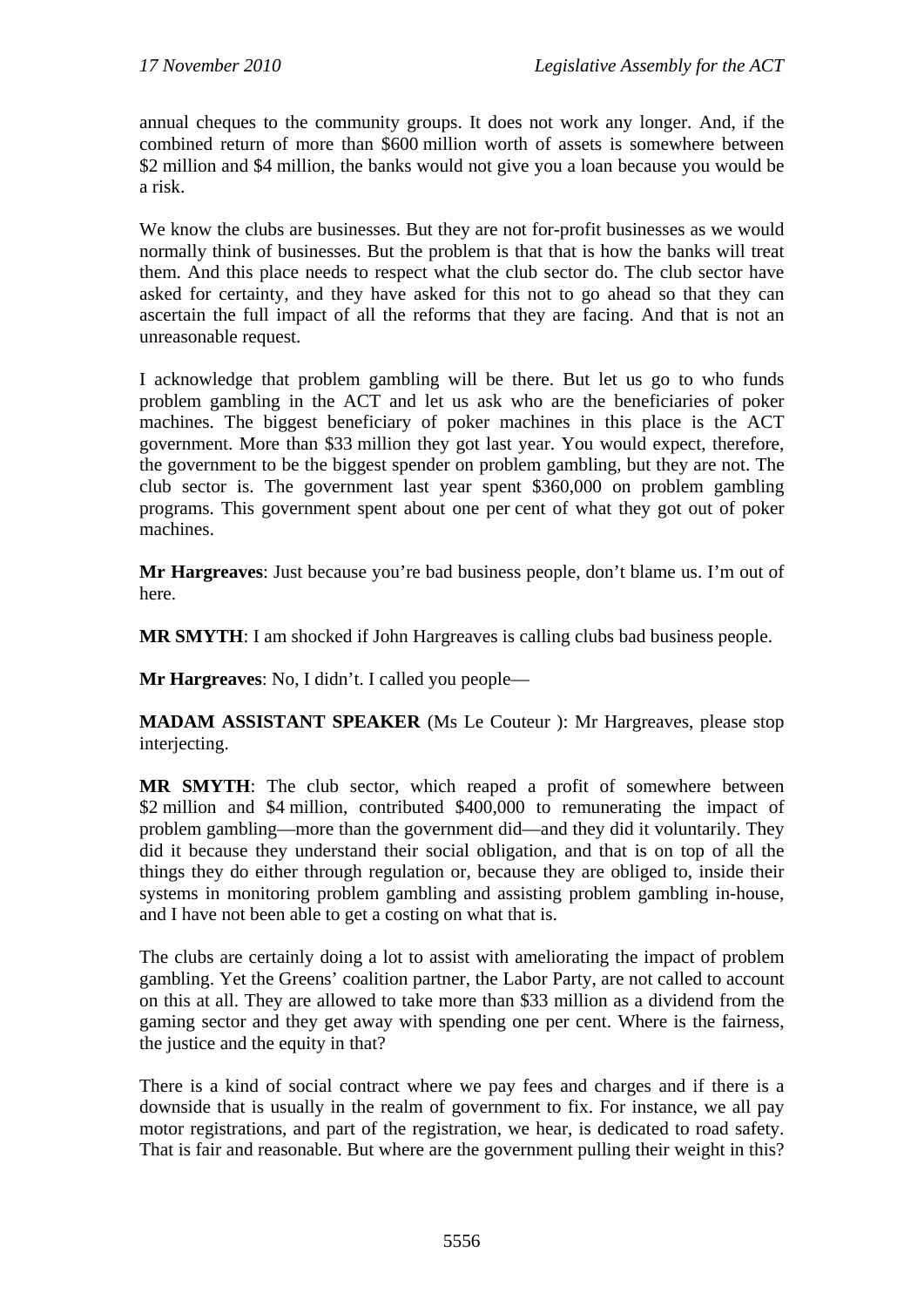They are not. They are taking the money and running. They are quite happy to point the finger at the club sector and say, "Do more."

It is time the Greens held the government, their coalition partner, to account and said, "When are you going to do more?" Perhaps that is where we need to start. But we should do it in an informed environment where we know what the problem is. We all know the spread of sports betting. We have all just sat through the finals season where in every ad break we get, "Bet on this," "You can bet on this," "You can bet on this." Do we know how many problem gamblers use that? Do we know how many problem gamblers have an ACTTAB account? Do we know how many problem gamblers go to the casino? Do we know how many problem gamblers go to the racecourse? We do not. We do not know. We do not have the most accurate data. Mr Barr can get up and correct me, but I would like to wait for the report that is coming. He has got the report. Okay.

The minister is acting from a position here where he has data that he has not shared with the community, and that is a bit of a shame. But the report needs to be public before we do this, simply because we need to get this right. We need to make sure that those that need the assistance get the best assistance that we can give them, to help them address their problems, to give the clubs an opportunity to help them address their problem, to give the government an opportunity to help them address their real problems and the community to do the same.

To simply say the answer is a tax is not an answer. It is incredible oversimplification of a very complex problem and it is not worthy of this place, it is not worthy of those that need the assistance and it is not worthy of the club sector that does an inordinate amount of good in our community. The club system is a legitimate industry. It is a legal industry. It is a licensed industry. The clubs operate within the constraints that we put on them. And to do this now I believe is not the best way to help people get ahead.

We heard some reforms from the minister. All the minister is doing is putting on a new form of protectionism. It is very bold to say that we are going to reduce the cap by the 143 that have not been allocated. Whoopee! That is brave; that is right out there. There is no consideration of what should really happen with the cap and a path forward over a period of time. What he is saying is that there will be extra taxes for the club industry and there will be a package of measures. We need to see all those. Discussing this today when we have just had a bit of a teaser from a package of measures from the government is not satisfactory. All it is is protectionism on the part of the Labor Party. What they are doing is saying: "We have got our poker machines. We will not give them up." And, what is more, I bet in this sheer protectionism there will not be a single gaming machine surrendered by the ALP or indeed the Labor clubs to assist in problem gambling. There will not be a single machine surrendered.

And remember: this is all happening at a time when gaming is on everybody's minds. And what did the Labor club do? They went out and asked for more machines. We all know the conflict of interest that the government has. We all know that it is addicted to the revenue. And, let us face it, the second biggest beneficiary of gaming profits after the ACT government is in fact the ACT Labor Party, because they get their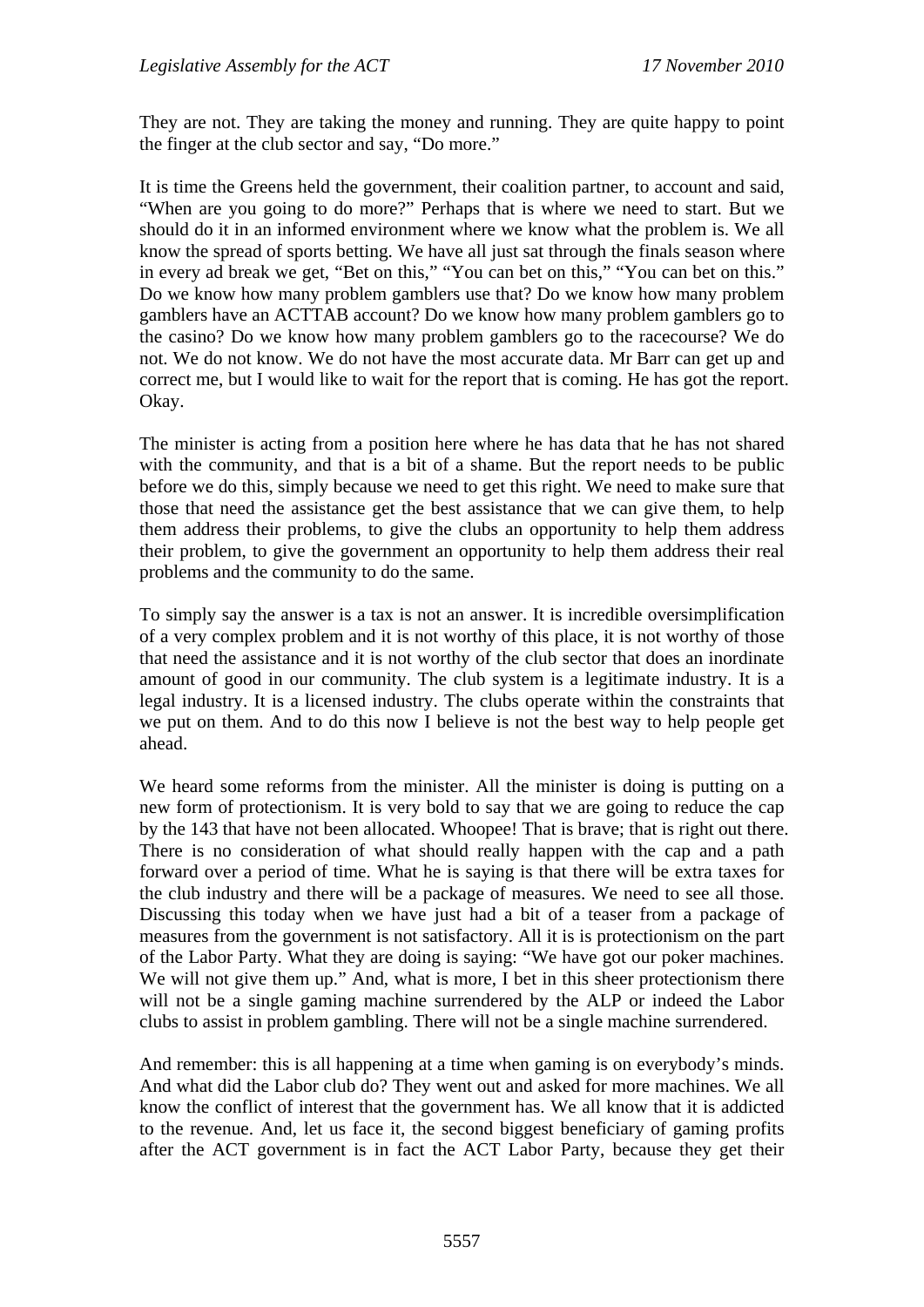dividend from the ACT Labor clubs and that comes out of the pockets of problem gamblers, and that is the problem. That issue needs to be addressed.

The other packages and their impact need to be addressed. We need to have a way forward that is consistent, that does not change from year to year as it has for the last four or five years. There has always been a different impost and a change of view and a change of tack because we have not operated from a position of knowledge. I would be interested to know from the minister when he intends to release the prevalence study, because the prevalence study would go a long way to addressing what we are discussing here today. The right thing to do today would be to adjourn this bill, wait for the prevalence study, make sure that we get it right—

**Mr Barr**: Yes, that's what we are doing.

**MR SMYTH**: You are agreeing to it in principle.

**Mr Barr**: Yes, we agreed to it in principle and then—

**MR SMYTH**: You are agreeing to it. Well, it is agreed. The tax is there. It is agreed to in principle, whether or not we have got the prevalence study. If you were serious about this, you would have adjourned it first thing this morning and said, "We will address it in December when we have got the study, when we can move forward." But that is not going to happen, is it?

**MR RATTENBURY** (Molonglo) (3.36): I am very pleased to rise today to support this bill that Ms Hunter has brought before the Assembly. I think it is an important initiative. This bill creates a robust, transparent, fair and reasonable scheme to support those with a gambling addiction and to reduce the prevalence of problem gambling in our community.

Ms Hunter has outlined the results of detailed research into problem gambling and also told us of the firsthand experiences of organisations struggling with an issue that affects not only the gambler but, in most cases, his or her family, friends and work colleagues. There is no question that we are not allocating sufficient resources to gambling addiction and the associated health issues and that many in the community are suffering because of our inaction. This is a health issue that needs an urgent response.

The problem gambling assistance organisation Gambling Help Online have found that people with a gambling problem were twice as likely to be depressed and 18 times more likely to experience severe psychological distress than people without a gambling problem. There is a strong link between problem gambling and other mental health problems, which, of course, only makes the problem worse in a vicious cycle of addiction that often does not see the light of day until it is too late.

Researchers and clinicians alike have highlighted the importance of looking at a person's mood when they are gambling in seeking to address the problem. Once identified, there is evidence that gambling often has an impact on other aspects of a person's life. One only has to look at the websites of assistance providers to see the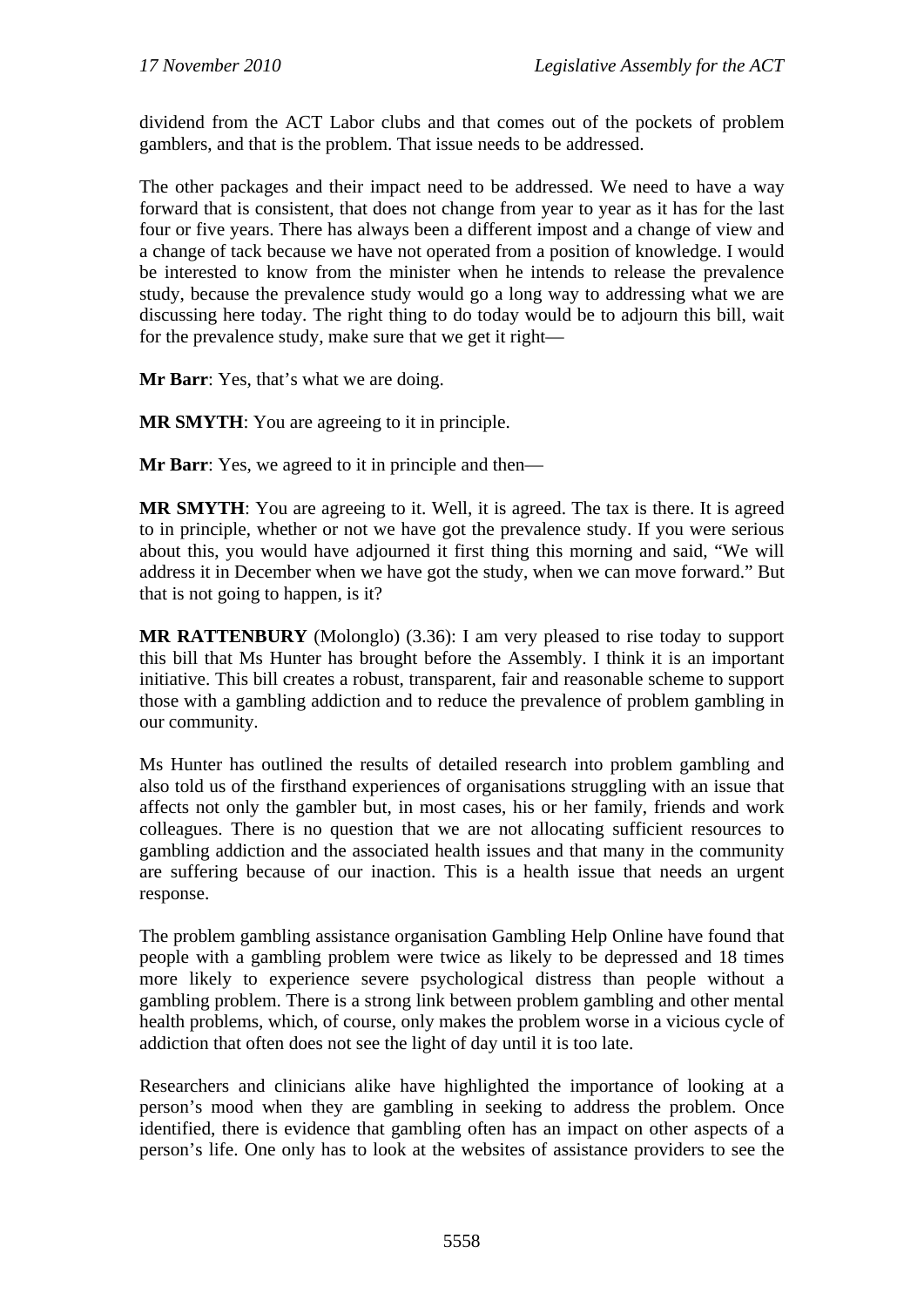types of issues that face problem gamblers. There are commonly a range of other mental health and substance addiction issues as well as the very real risk of suicide.

There is a particular concern that, for many problem gamblers, it is only when they are contemplating suicide that they begin to seek help. If nothing else can convince you of the need to take serious action, surely this alone demonstrates how important it is that we improve the availability of problem gambling services so that they can assist people before things get so bad that those suffering contemplate taking their own lives.

According to the *Diagnostic and Statistical Manual of Mental Disorders*, DSM-VI, of individuals in treatment for pathological gambling, 20 per cent are reported to have attempted suicide, and the Greens have not found any research to suggest that the Australian experience is significantly different from this.

In addition to the overwhelming empirical evidence, it is appropriate to put one individual's story on the record. This is an example we have taken from the beyondblue website. We have chosen this one because we believe it is one of many examples that illustrate just how gambling has affected, in this case, one particular person, but there are many thousands of others in Canberra and around Australia going through exactly the same thing every day. This was posted on 27 April this year:

I started gambling at 47 I am now 54 and curse the day. I have lost thousands! As a result I have very high blood pressure. I only gamble on pay day. I go at lunch time or I go after work and usually blow my entire fortnight's wage. Then I need to invent stories so I can borrow money to buy food. I am, so ashamed of myself & the lies that I have told people. I have had to declare myself bankrupt to get out of debt.

It is a shocking disease that brings nothing but heartache stress and yes you miss out on lots of good stuff because you have been gambling and have no money. I very rarely win and when I do yes I put it all back in the hope of winning a bigger prize it just does not happen. I have walked out crying at what I have done, I have felt physically sick and finished up with migraines. I am stunned that I have allowed this to happen to me I am a very practical person all it takes is that one press of the button and you are hooked. Every fortnight I say never again - writing this down I hope will help. Good luck to me and everyone trying to kick this addiction.

That is a very profound set of personal observations that somebody has made there. Whilst that is not everybody's experience, it is not an atypical experience. If you add to this the implications for family or friends—and you can imagine what that has been in this sort of story—you get some idea of the problem we in the ACT need to confront.

The estimate Lifeline Canberra provided to the 2010 Productivity Commission inquiry was that there are around 6,000 people in the ACT with a significant gambling problem. In 2001, the Australian Institute for Gambling Research estimated that in the ACT we had 5,300 problem gamblers. It is a significant increase from 5,300 to 6,000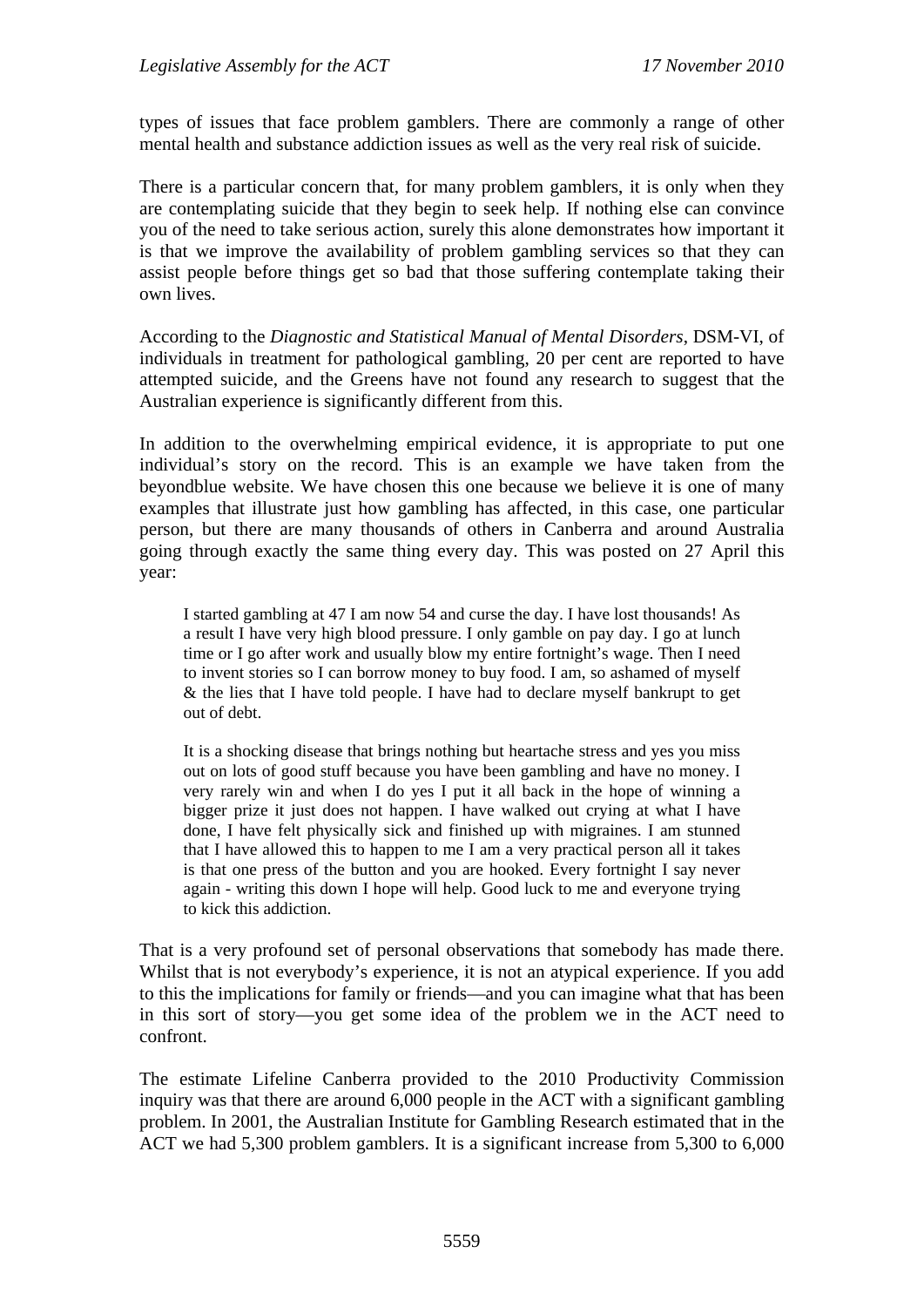in the space of nine years. That is certainly well beyond population growth and demonstrates, in our view, that current arrangements are not achieving satisfactory results. In addition, Lifeline has seen a 40 per cent increase in problem gambling clients, with 75 per cent of this increase being attributed to gaming machine patrons.

Another alarming statistic that the ACT Council of Social Services—ACTCOSS included in their submission to the Productivity Commission inquiry is that ACT gamblers appeared to be younger than the national average. In the ACT, 25 per cent of what ACTCOSS described as regular gamblers were young adults aged 18 to 24 years compared to 17.8 per cent nationally. Between 26 and 36 per cent of problem gamblers in the ACT were aged less than 25. In addition, their average incomes were low, and approximately 30 per cent were on very low incomes or receiving some form of government benefit. The ACTCOSS view overall was that ACT problem gamblers represent a highly vulnerable group in terms of their age, income and proportion of their income directed to gambling.

ACTCOSS also reported that, in recent years, the contributions going to community sector organisations, including those to problem gambling, declined from \$2.047 million in 2004-05 to \$1.55 million in 2008-09. The federal government has now committed to a number of harm minimisation measures which have been discussed already in this debate and which will roll out over the next few years. The changes are significant and no doubt will go some way to addressing the problem and reducing the harms. I also imagine there are quite some debates to go on regarding exactly what the final outcomes of those initiatives will look like.

What we are dealing with today is what happens once the problem gambler leaves the venue—because many of the federal initiatives are directed at what might be called in-venue activities—and he or she and their families and friends, are forced to confront the reality of the inevitable losses sustained. The federal initiatives are entirely consistent with and would work very well with the scheme being proposed today.

Our gaming venues in the ACT allocate a sum of \$407,516 out of a net profit of close to \$100 million to pick up the pieces when the problem gambler leaves the venue. The Greens do not believe that this is adequate or acceptable if we are serious about tackling problem gambling. This bill provides a reasonable level of financial support for those charged with addressing problem gambling by requiring gaming licence holders to contribute 0.75 per cent of their gross gaming machine revenue to the problem gambling assistance fund administered by the Gambling and Racing Commission.

As has been touched on, we believe this will deliver around \$1.3 million, an increase of close to \$900,000 on what has previously been allocated. To effectively tackle the issue of problem gambling in the ACT we need to ensure there is an adequate and secure commitment to fund counselling support and other treatment services. Increased funding as proposed under this bill will also broaden the scope of services provided and ensure those with the skills to provide these services remain with the sector.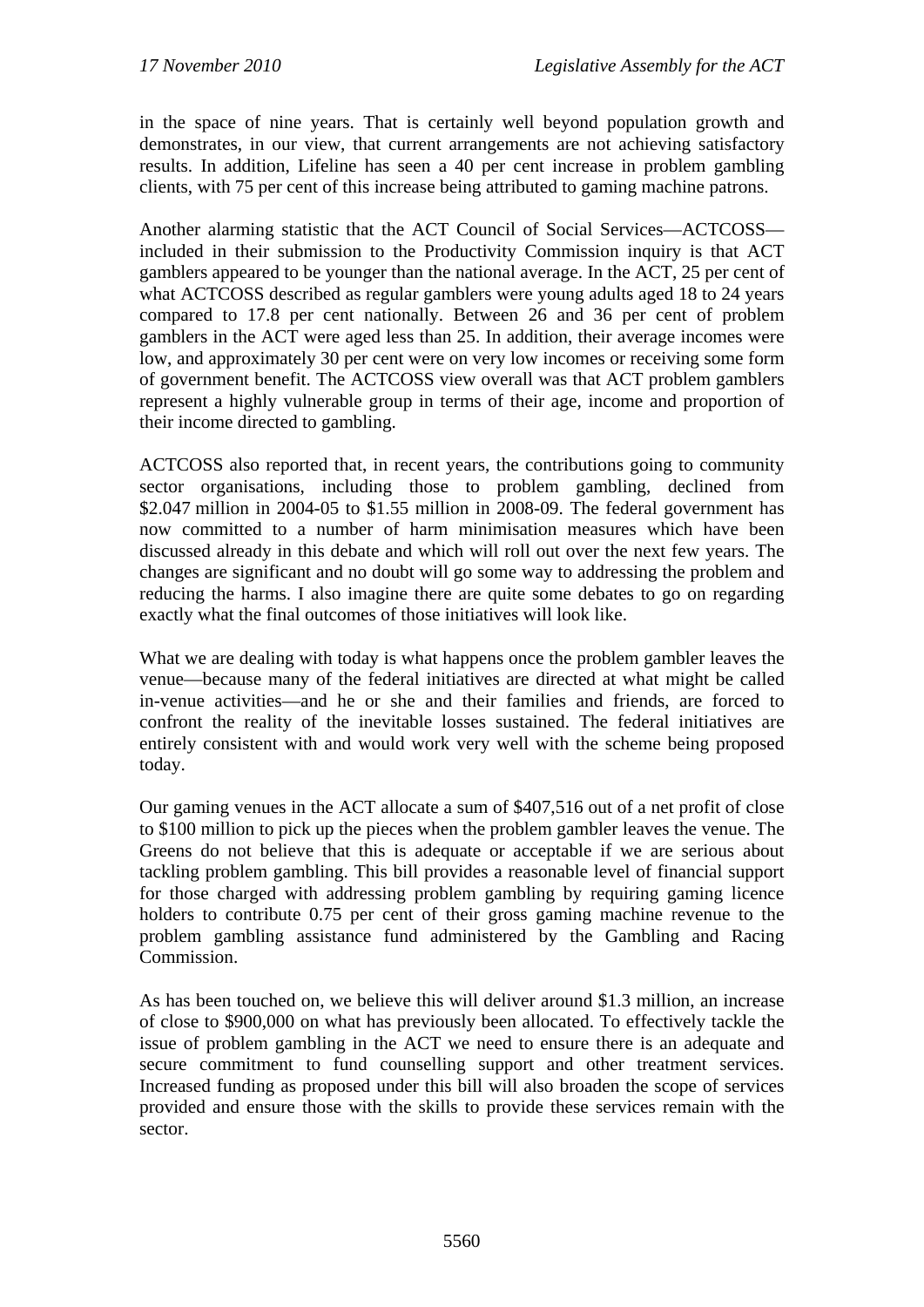Interestingly, last week the New South Wales parliament passed a bill to prohibit donations to political parties from property developers, tobacco companies, alcohol companies and gaming machine companies. They recognised the problem created by the gaming industry and acknowledged that political parties should not benefit from it. They recognised that the gravity of the harm necessitates a prohibition on even the perception of their involvement in decision making.

The proposal that Ms Hunter has put forward does not create an overly burdensome requirement on licence holders. They already pay one of the lowest amounts, if not the lowest, of gaming machine tax in the country. We believe this increase is not an unreasonable impost, particularly given the nature of the harm it is addressing. That makes it all the more warranted. There is a real need to address the issue of problem gambling, and this is an entirely stand-alone scheme. We welcome the support in principle that it is going to receive today.

I cannot finish without commenting on some of the observations that Mr Smyth has made today. I am not quite sure where to start, but the thing that I find most gobsmacking is the hypocrisy of the debate we have seen here in the chamber today. This morning, for more than two hours we debated issues around the cost of living. As we identified at the time, that is an important debate to have. The Liberal Party railed against both the Greens and the government for not caring. They patently verballed the things we said and were drawing their own conclusions. I guess they are entitled to do that. But it seems the Liberal Party are happy to ignore helping those facing the economic hardship caused by problem gambling.

This is a real measure that can make a real difference today. Mr Smyth prefers the head-in-the sand approach. "Let's wait till manana, some time in the distance." He is running a line that we do not have enough evidence. He should go back and read Ms Hunter's introductory speech. I hope he listened to some of the evidence I just provided. There is plenty of evidence.

When it comes to the cost of living issue, it is important to go back to some of the figures that Ms Hunter spoke about in her introductory speech. She said:

Problem gamblers account for between 22 and 60 per cent of gaming machine revenue, the average being around 42 per cent. There is no evidence to suggest that the ACT is significantly different from the average. It is therefore reasonable to assume that approximately \$41 million of gaming machine revenue last year came from problem gamblers, or about \$6,830 each.

If we want to talk about the cost of living, let us talk about that one which people are losing into the gaming machines and which impacts on their families. Yes, the price of electricity has increased. Yes, various other costs have increased. But \$6,000 to \$7,000 a year is a real impact on a household budget. Let us see some real action from the Liberal Party in helping to tackle the financial hardship that 6,000 people here in the ACT are projected to be facing.

That is real action. That is making a difference when it comes to tackling financial hardship and the struggle that real people in the real suburbs face. For all the rhetoric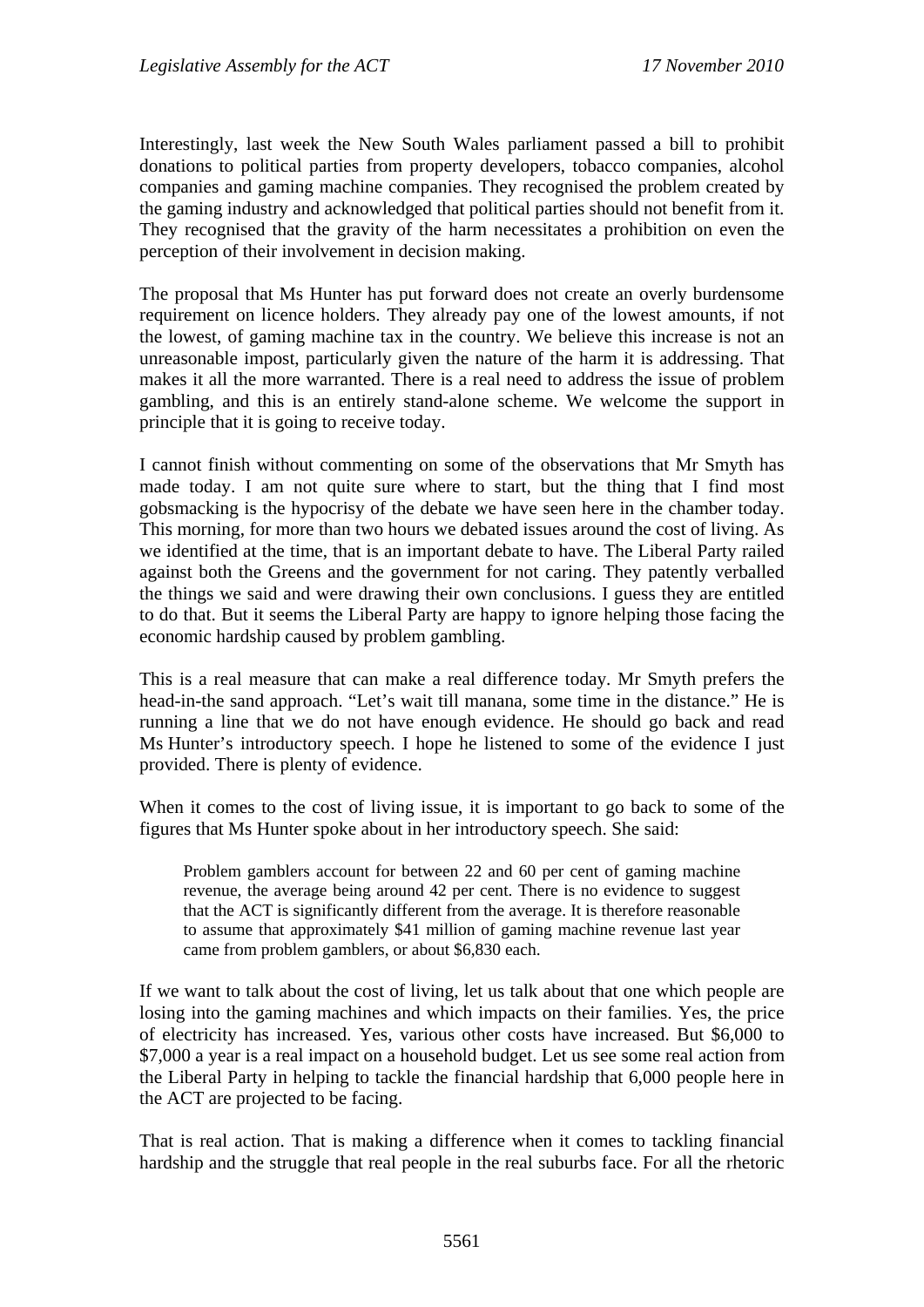that the Liberal Party gave us this morning, when it comes to doing something concrete, here is an answer. This morning we saw a lot of complaining. We did not hear a single initiative that was going to make a difference. We did not hear a single idea, a single solution. Today we have the same thing going. We have Mr Smyth giving us all sorts of requirements for needing evidence and a comprehensive approach. I did not hear a single concrete contribution to this conversation from Mr Smyth. That reflects extremely poorly on the Liberal Party. It is disappointing, and I think many members in this community who are concerned about this issue will find it extremely disappointing.

I also want to pick up on what could almost be described as selective analysis that Mr Smyth touched on. One example would be the community contribution increase that Mr Barr has spoken about today. We do not quite have the details of that yet; that is something we will have to wait for from Mr Barr in time. But Mr Smyth railed against the suggestion it would be a one per cent increase. That will take it from seven per cent to eight per cent. That is a debate we are going to have to have somewhere down the line about whether that is viable for the clubs. What Mr Smyth, of course, failed to include in his observations—I am sure he well knows this—is that the average contribution across the club sector in the ACT is 12 to 13 per cent. In some ways, many clubs are already giving well beyond the eight per cent, and I acknowledge them for that. There is a difference in the clubs across the ACT. As Ms Hunter identified in her original speech, it is of concern that only 28 of the 61 clubs and none of the 12 pubs or taverns make a contribution to problem gambling.

It is important to acknowledge that some are going beyond their legislative requirements and making an effort in the community. But at the same time—this is where Ms Hunter's bill is a very practical step—there is a bunch of people who are not making contributions where they should. That is what we need to focus on. Instead of wafting around vague numbers and not giving the full story, we need to focus on the hard facts and the concrete proposals that are designed to make a difference to the people on the ground who have a problem, who need assistance and who are impacting on a much broader segment of the community once we take into account the impact on the families.

Let us get on the front foot and tackle this significant social problem that we as a community face. Let us take responsibility to help out those people who have found themselves in a situation which most of them would regret and who would welcome increased assistance to tackle the serious issue of problem gambling. I commend Ms Hunter for bringing this bill before the Assembly, and I look forward to it making a difference to the lives of many Canberrans.

**MS HUNTER** (Ginninderra—Parliamentary Convenor, ACT Greens) (3.51), in reply: I thank members for their contributions to this important debate. I outlined in my tabling speech in September that the current arrangements to address the 40 per cent increase in demand for help associated with problem gambling was inadequate. Based on the figures from Lifeline, we have around 6,000 problem gamblers in the ACT and research shows that for every problem gambler another seven people, usually family members or friends, are affected by this addiction to gambling. So we are talking about possibly 42,000 Canberrans affected by problem gambling.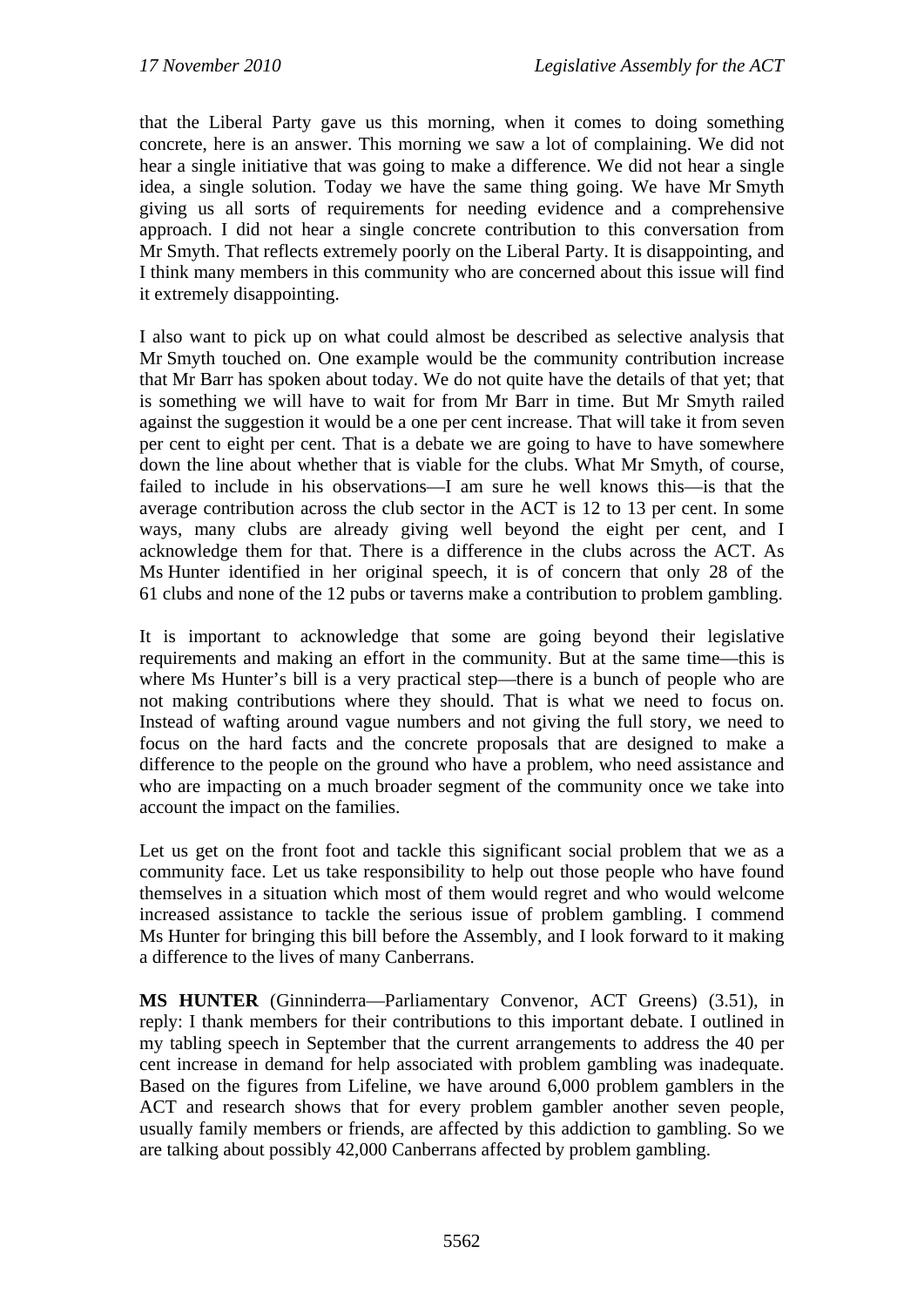Frankly, despite the efforts of those trying their best to address this issue, we are not doing enough. There is no shortage of evidence in the Productivity Commission's inquiry into gambling released in February this year that problem gambling is a significant social cost in our society. Their estimate is that this cost across Australia amounts to at least \$44.7 billion a year.

In the ACT, in the last financial year \$407,516 was allocated by the clubs to address problem gambling, and I acknowledge those clubs that did contribute to Clubcare. The fact of the matter is that it is not sufficient to address the problem and it is simply not appropriate for an organisation to be charged with reducing something it is also benefiting from. It does not matter who it is, whether it is a poker machine licensee or a community group or any regulatory body. As a community, we do not accept persons with an interest in the outcome making a decision that affects them in these particular circumstances.

Mr Smyth has said that nobody out there in the clubs in any way supports this going forward. In the *Canberra Times* yesterday Mr House said, "We don't have an in-principle objection to providing further funding to address problem gambling." Obviously, there are some differences on particular points and we will be having further discussions around that. I repeat: Mr House said, "We don't have an in-principle objection to providing further funding." Maybe Mr Smyth would like to go back and read that newspaper article.

That is exactly what this bill is about—seeking additional funding at the source of the problem. Compared to the Australian average, gambling expenditure in the ACT is predominantly on gaming machines. Gaming machines are in clubs, pubs and taverns, and Australian gaming statistics show that gaming machine expenditure represents 83 per cent of the ACT gaming expenditure. The Australian average is 68 per cent.

Figures I have quoted when tabling this bill show that problem gamblers account for around 42 per cent of gaming machine revenue, as just mentioned by Mr Rattenbury—that is, \$41 million of ACT gaming machine revenue came from problem gamblers, people who are addicted to gambling who do not make a rational choice about whether or not to put their money in the slot. It is hardly unreasonable that approximately \$1.2 million goes to providing interventions, supports and services to problem gamblers and those people who are impacted.

Our present rate of providing problem gambling support out of the \$407,000 allocated under the Clubcare arrangement 1ast year is \$67.92 per head to assist over 6,000 gamblers. These are the problem gamblers who contribute \$41 million of ACT gaming revenue. So \$67.92, just under \$70 per head, was available to help them and their families overcome this problem, and yet they put in \$41 million. I think we all accept that this money does not go far in addressing the types of problems these people are suffering and that much more needs to be done.

A considerable amount of research has been undertaken in relation to problem gambling and more research has been published since I tabled this bill. The findings from this research, like the other research undertaken in recent years, are not good.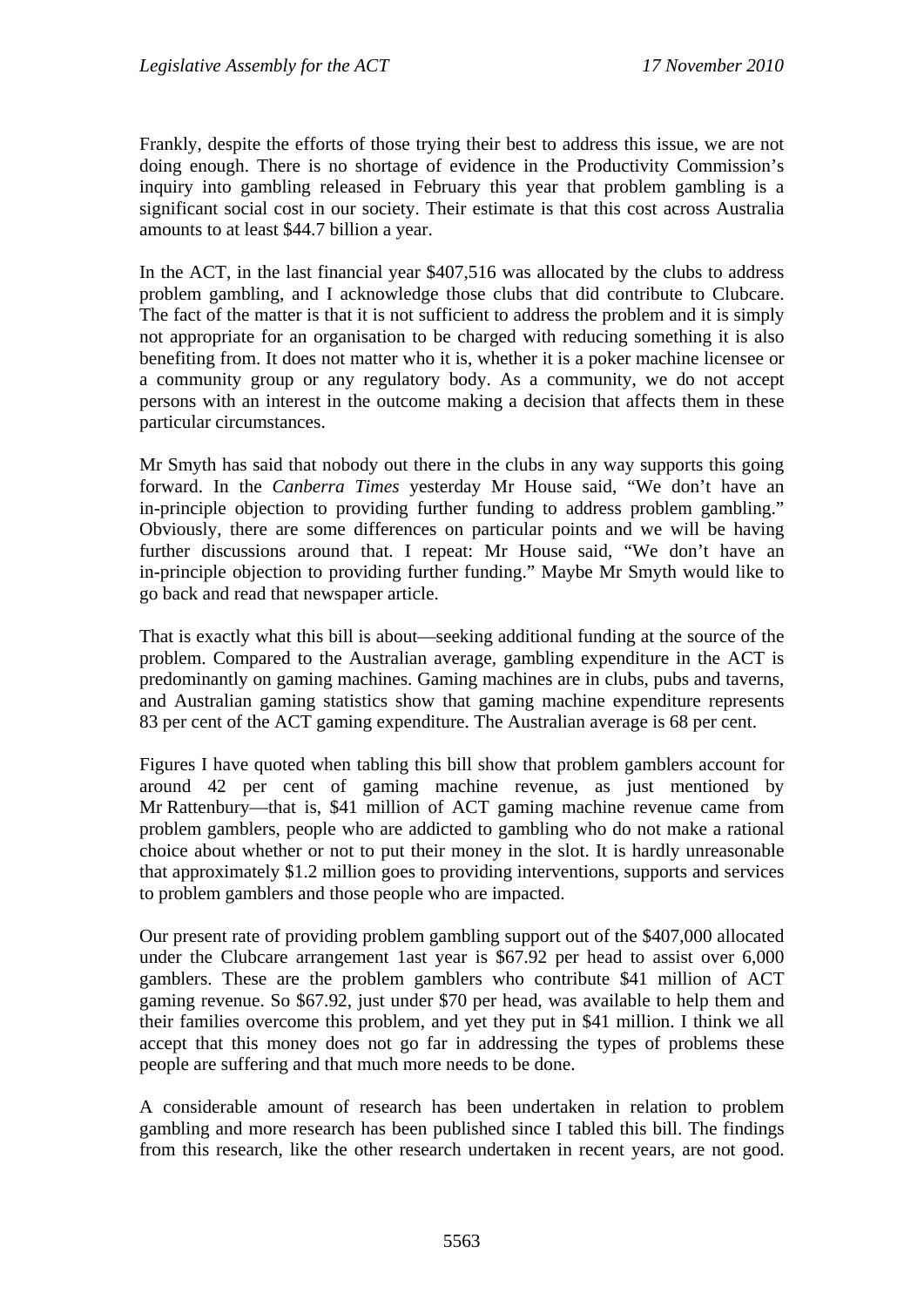Mr Smyth said that we need more evidence before we can move forward; we need to have more studies; there is this latest ANU study. My view is that we do have a lot of research and information out there. I would be surprised if this latest research was vastly different from what we have seen from the Productivity Commission's research. Earlier this month Gambling Research Australia, the national body established by the Ministerial Council on Gambling, released the *Children at risk of developing problem gambling* research report.

This is the first report to examine the risks and factors involved in transmission of problem gambling within a family. It is a very comprehensive 228-page report which found that family attitudes and behaviours have a significant impact on the risk that a child will develop future problems with gambling. It found that people with a family history of problem gambling were between 2.3 and 9.6 times more likely to display problem gambling behaviour than those that did not have that exposure. The study also found that people who had parents with gambling problems were between 6.7 and 13.5 times more likely to display problem gambling behaviour. The overall conclusion reached from those undertaking this research was that the magnitude of risk associated with a family member gambling for the development of child gambling problems is substantial enough to warrant clinical and policy responses.

I just reflect on Mr Rattenbury's comments on ACTCOSS's submission around the profile of problem gamblers here in the ACT and the higher percentage of young gamblers that we have here—young problem gamblers. Having worked in the youth sector over many years I know that that was on the rise when I was heading up the Youth Coalition of the ACT and was starting to cause considerable concern among organisations and youth workers.

This is new research, along with that carried out by the Productivity Commission through its 1999 and 2010 reviews. The information supplied to these reviews by Lifeline Canberra and the ACT Council of Social Services cannot be ignored and does require us in this Assembly to deliver policy responses. To deliver just under \$70 per year to our problem gamblers and their families is certainly not the answer.

There is more, and this is perhaps more of a concern than some of the other research that has been carried out. In February 2008, the problem gambling research and treatment centre, which is a joint initiative of the University of Melbourne, Monash University and the Victorian government, released a report for the beyondblue foundation on the risk and protective factors, depression and co-morbidities in problem gambling.

The report found that 35.7 per cent of problem gamblers have a severe mental disorder; the rate of likely hazardous alcohol use as measured in the problem gambler groups was 50 per cent; the rate of being categorised as being at risk of depression in the problem gambler group was 71.4 per cent; and the rate of being categorised as a daily smoker in the problem gambler group was 57.1 per cent. The conclusion reached in this report was that problem gamblers have a high rate of significant psychological and behavioural problems. It was evident that problem gamblers need treatment for not only their gambling but also a range of other problems.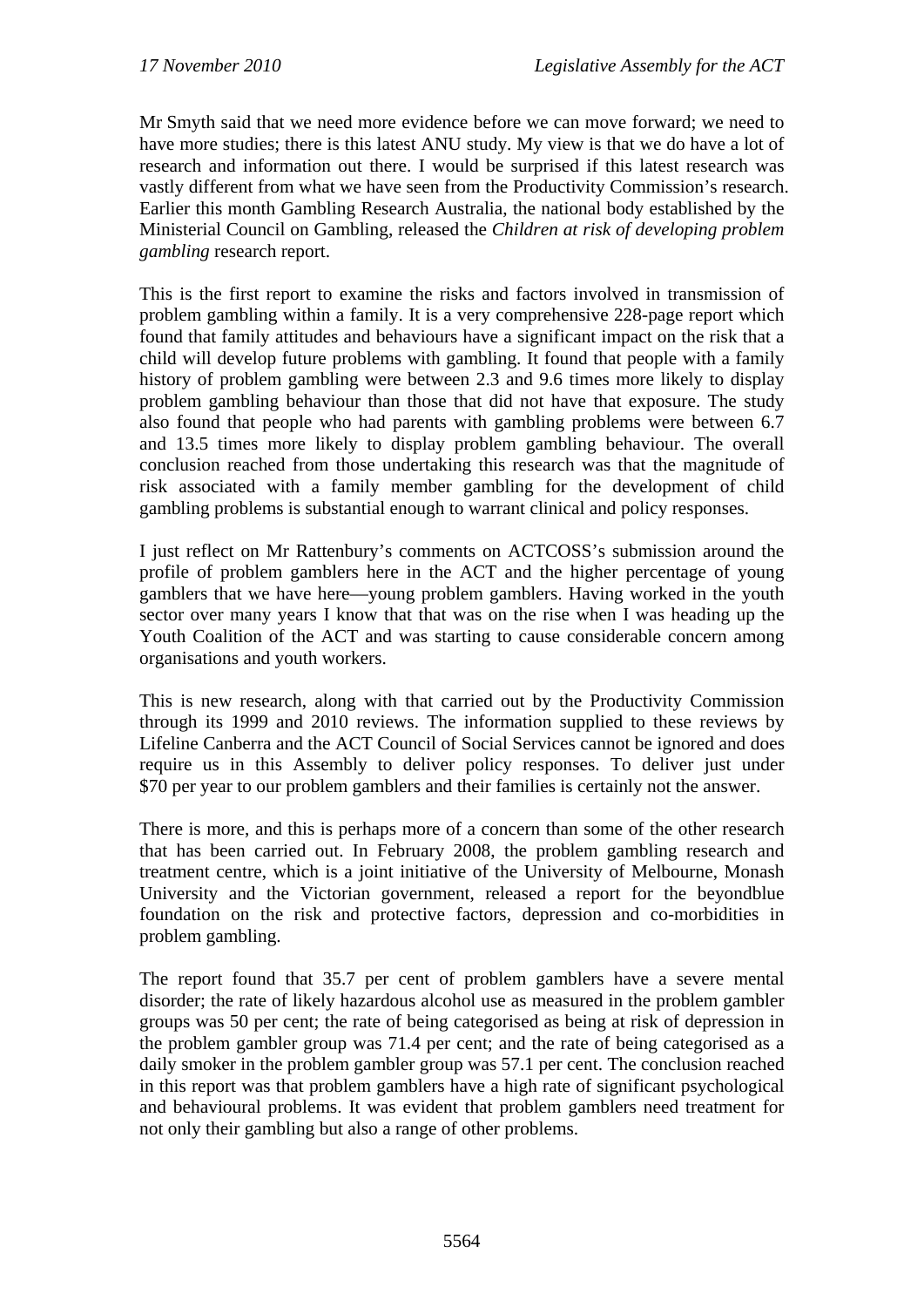We have mentioned already the broader implications of problem gambling on family and friends, but these findings show just how big the task is for those organisations that provide support for problem gamblers and their families in the ACT. They need the proper resources to tackle these issues. The role of the Gambling and Racing Commissioner in administering the proposed new arrangements is vital. It ensures more transparency in the system than is there presently. It fits neatly into the commissioner's existing functions under the Gambling and Racing Control Act 1999 at section 17, which include the need to monitor the social and economic effects of gambling and problem gambling in the ACT, including the need for counselling and other services.

We are all aware that there are wide ranging changes to gaming machines and gaming machine venues being considered here in the ACT and also at the federal level. A number of these changes were recommended in the Productivity Commission's recent report and have been the subject of negotiations around the formation of the current federal government. These are significant changes and we look forward to seeing what is finally put into legislation and if the changes can further assist in addressing problem gambling.

On the question of whether or not the government should provide these services, which is something that has been raised by Mr Smyth, rather than a direct fund, firstly it must be remembered that licence holders in the ACT pay amongst the lowest rates of taxation in the country. So, yes, we could increase the government tax on poker machines and then appropriate that money out again each year for this to occur. But surely, Mr Smyth, it makes more sense to have a simple mechanism that entrusts an existing statutory authority with the role of administering a dedicated fund.

I guess what we have here is a number of changes happening at the federal level. What we want to do here in the ACT is push forward to have legislation that is going to ensure a secure funding stream for some vital services that need to be provided to a vulnerable group in our community. We need to do it in a way that is transparent and accountable, and that is at the heart of what I am putting forward in this legislation.

I have been concerned that we do not delay, but in discussions with Minister Barr and from his speech this morning there is a further need to talk about some of the details. Therefore, after we have had the in-principle speeches today we will adjourn this debate until December. It is quite clear to me that there is support. I am very disappointed that we have no support from the Canberra Liberals. I do not think that they understand the extent and the nature of this particular issue.

I urge Mr Smyth and his colleagues to go away and look at the mountain of research that is available to fully understand what is at the heart of this legislation and what we are trying to do, which is to support those who find themselves addicted to gambling. Of course, it has a terrible impact on their families—families who find that they do not have money for groceries and have to go to the local charity, families who find that their phone and electricity have been cut off because the bills have not been paid.

It is a very serious issue that we feel can be addressed more appropriately with this legislation. As I have said, there will be further discussions between now and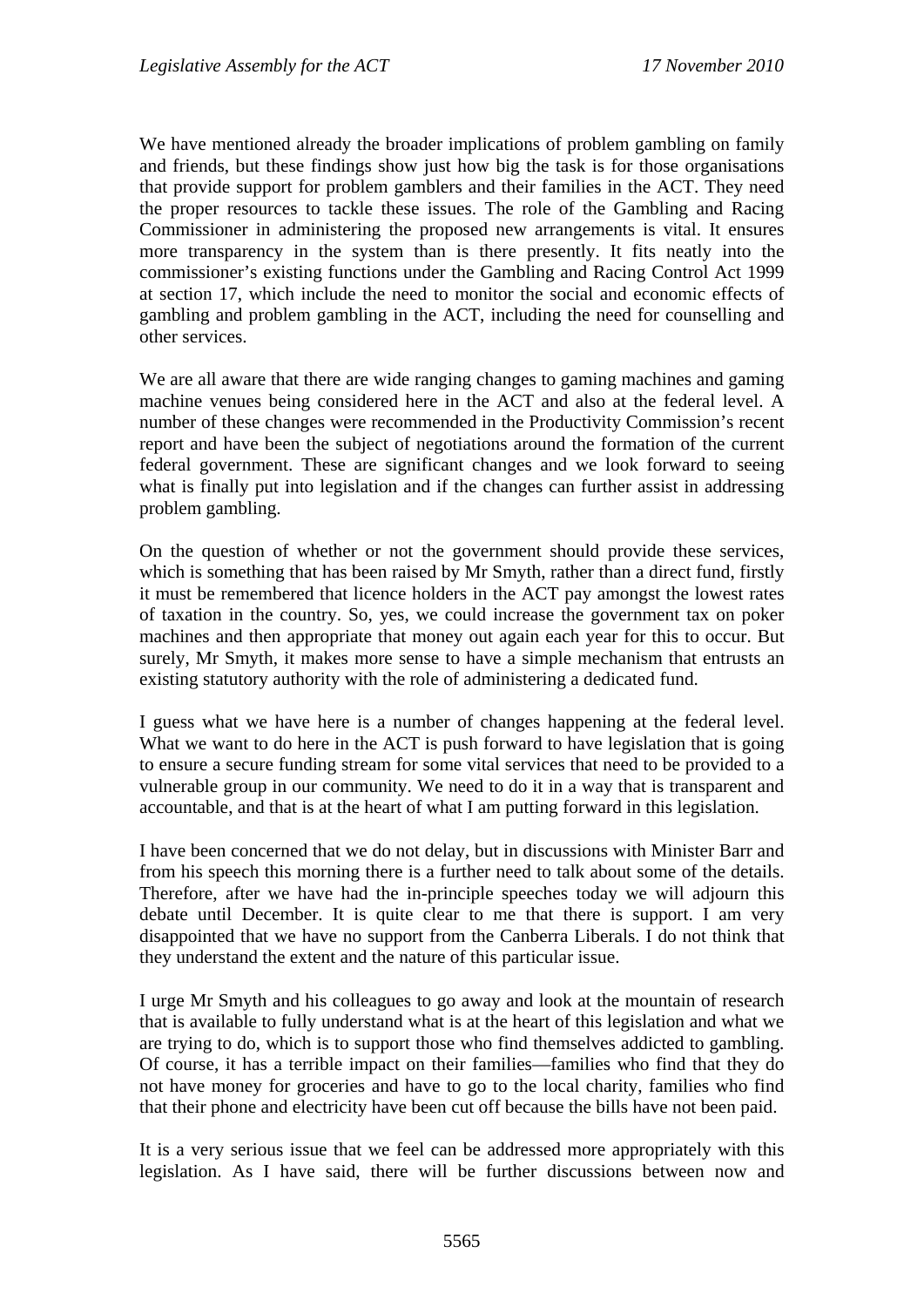December, but I am quite positive that those discussions will go well. I know that we will have something in place before the end of the year. Certainly, there will be something passed in the December session.

I thank and acknowledge Mr Barr for the input on this debate. I encourage and urge the Canberra Liberals to go away and look at the research. I urge them to have another look at the legislation and consider changing their position on such an important matter as problem gambling and the impact it has on so many Canberra families.

Question put:

That the bill be agreed to in principle.

The Assembly voted—

Ayes 11 Noes 6

- Mr Barr Ms Hunter Mr Coe Mr Seselja Ms Bresnan Ms Le Couteur Mr Doszpot Mr Smyth Ms Burch Ms Porter Mrs Dunne Mr Corbell Mr Rattenbury Mr Hanson Ms Gallagher Mr Stanhope Mr Hargreaves
- 

Question so resolved in the affirmative.

## **Detail stage**

Clause 1.

Debate (on motion by **Mr Barr**) adjourned to the next sitting.

# **Planning—territory plan**

**MR SESELJA** (Molonglo—Leader of the Opposition) (4:09): I move:

That this Assembly:

- (1) notes that:
	- (a) the government released the proposed Technical Amendment (2010 31) to the Territory Plan in October 2010;
	- (b) the amendment will significantly change the density of the Gungahlin suburbs of Casey and Crace by:

(i) increasing the number of dwellings in Casey from 1940 to 2600;

(ii) increasing the number of dwellings in Crace from 1200 to 1800;

(c) this increase in dwellings will come at the cost of important open space, including ovals;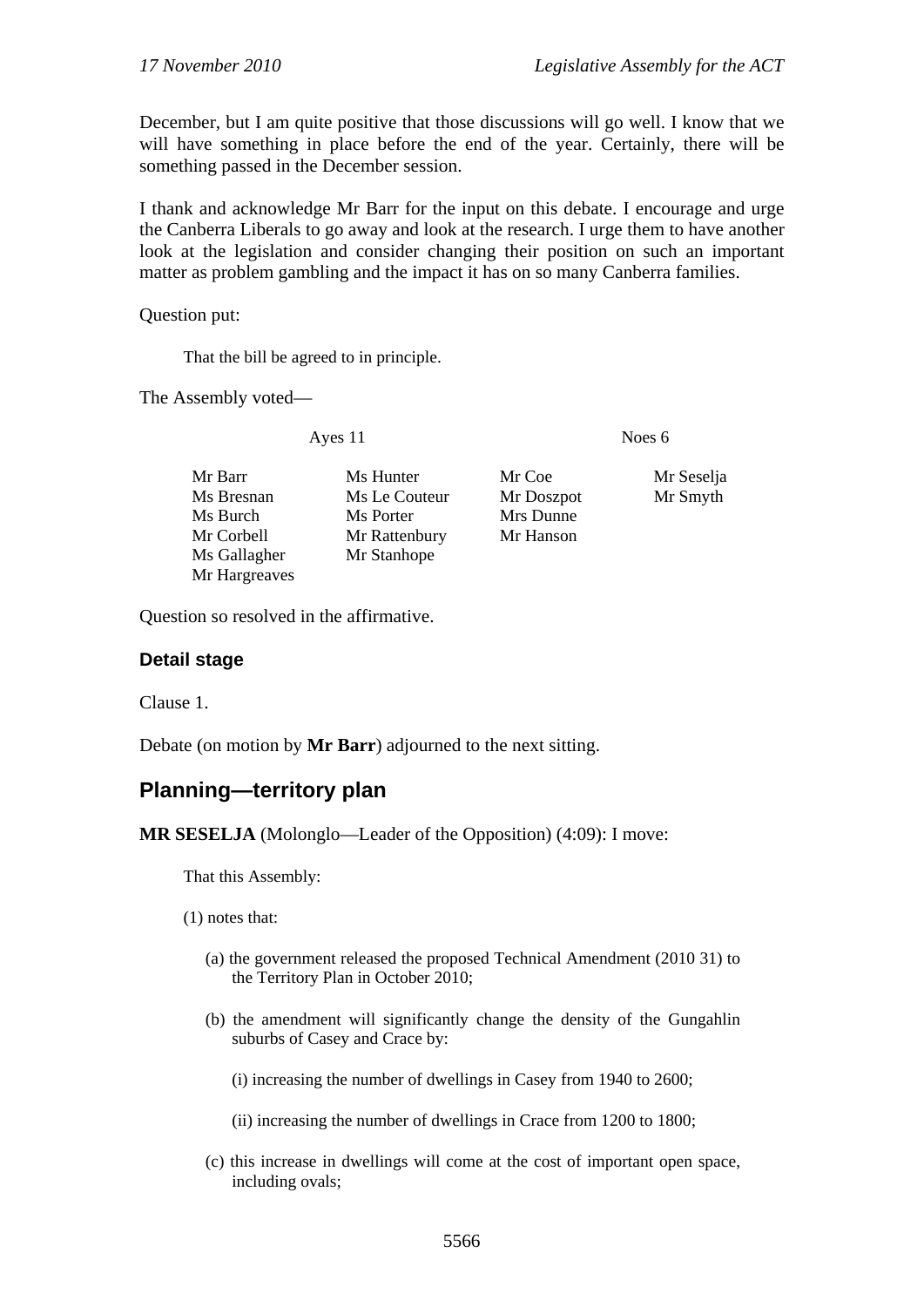- (d) many people have already purchased homes in these suburbs on the understanding that Casey and Crace will have only 1940 and 1200 dwellings respectively;
- (e) consultation on this Technical Amendment is "limited"; and
- (f) this Technical Amendment represents a significant change to the dynamic of the suburbs of Casey and Crace and that the public, particularly those already residing in and around Casey and Crace, deserve more of an opportunity to consider the proposed changes;
- (2) expresses concern that the scope of this amendment goes beyond what Technical Amendments are intended to apply to; and
- (3) calls on the government to provide to the Assembly by close of business on Thursday, 18 November 2010 a detailed justification for classifying these amendments as Technical Amendments including any legal advice received and any advice provided by the ACT Planning and Land Authority.

This motion is not just about the developments in Crace and Casey. This motion is an important step in determining what is and what is not a technical amendment to the territory plan. It is about open and accountable development. It is about giving the community a say in what sorts of communities we develop. It is fundamental to the way we build our city.

My motion is in three parts: an honest outline of what is happening and the decision processes involved, an expression of concern about the implications of what has happened and the processes involved and a call for action from this government to make the process better, to make sure that whatever shape these new suburbs take, it is decided in an open fashion.

The government released the proposed technical amendment 2010-31 to the territory plan in October 2010. This went under the radar for a short time before stakeholders realised just what it meant. The amendment will significantly change the density of the Gungahlin suburbs of Casey and Crace by increasing the number of dwellings in Casey from 1,940 to 2,600 and increasing the number of dwellings in Crace from 1,200 to 1,800. This increase in dwellings will come at the cost of important open space, including ovals.

Many people have already purchased homes in these suburbs on the understanding that Casey and Crace will have only 1,940 and 1,200 dwellings respectively and that there will be substantial formal open spaces in those suburbs. Consultation on this technical amendment was limited. This technical amendment represents a significant change to the dynamic of the suburbs of Casey and Crace and the public, particularly those already residing in and around Casey and Crace, deserve more of an opportunity to consider the proposed changes.

The important question before this Assembly is not just the validity of the changes to these plans but the process undertaken to cause it to happen. The Planning and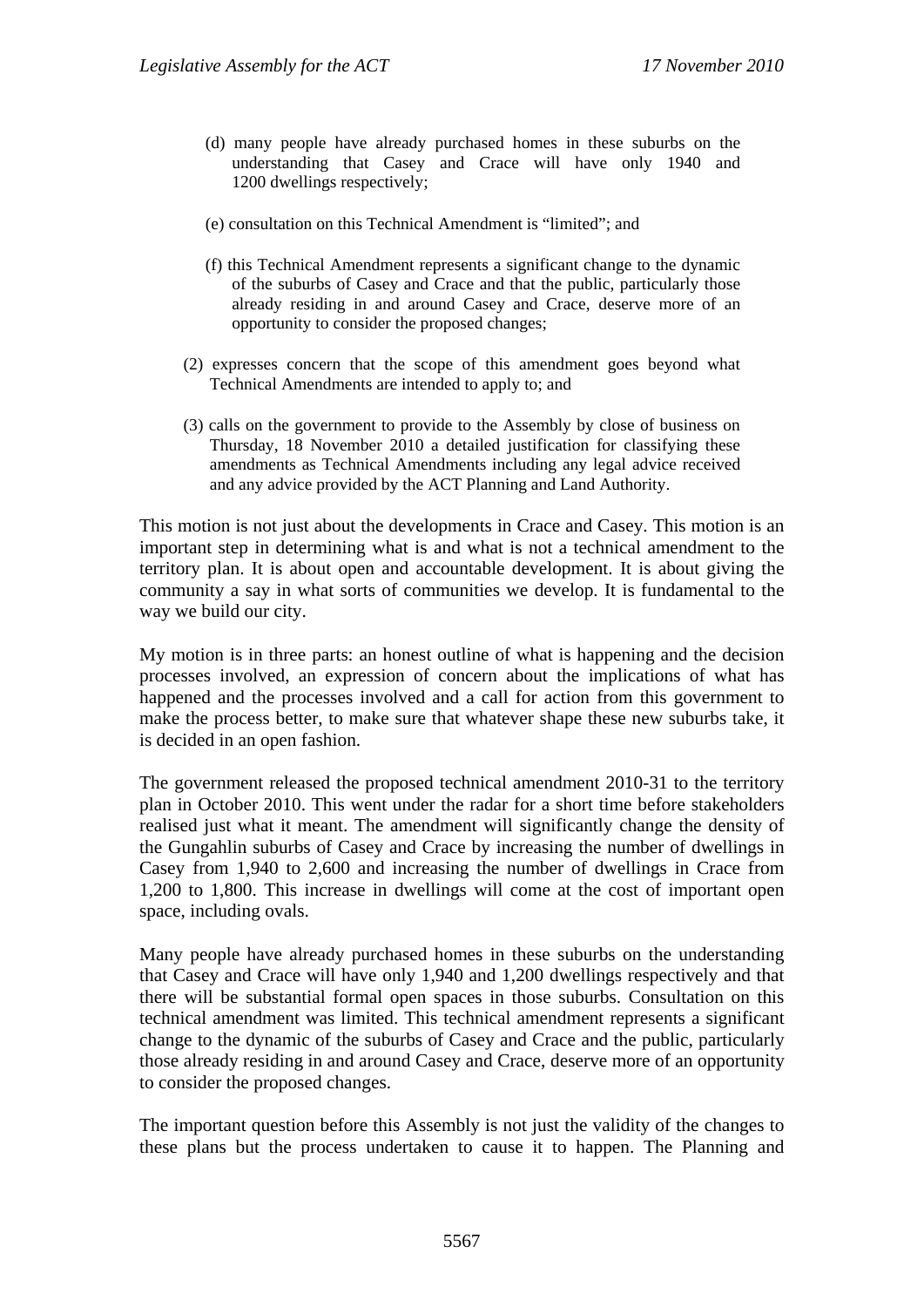Development Act makes a clear distinction between variations to the territory plan other than technical amendments and pure technical amendments. The former, as variations to the territory plan, are treated in a completely different way to a pure technical variation.

Under part 5.3, a stringent and comprehensive process is outlined that must be followed before variations can and should be approved. It includes how the process starts, consultation requirements, ministerial requirements, public consultation notification requirements, effect of draft plan notifications, requirements for availability of draft plan variations, public inspections and comments, revision and withdrawal of plans, the documents that must be given to the minister and public notification that documents have been given to the minister.

There are a whole raft of sections about the involvement of the Assembly in variations: the minister may refer to a committee, committee reports, the minister's powers in the process, variations have to be presented to the Assembly, the power that the Assembly may reject plan variations completely or partly, consequences of rejection and commencement and publication provisions.

Of course, we compare this to the truncated process for technical amendments. As well as a definitions section, it only provides for limited consultation and the physical process for making the variation. That is it. Limited consultation is defined:

- (1) The planning and land authority undertakes limited consultation for a proposed technical amendment if the authority complies with this section in relation to the amendment.
- (2) The planning and land authority must publish a notice in a daily newspaper that—
	- (a) describes the proposed technical amendment; and
	- (b) states where a copy of the proposed plan variation and information about the amendment is available for inspection; and
	- (c) states how and when representations may be made on the amendment.
- (3) The period stated under subsection (2)(c) for making representations must be at least 15 working days.
- (4) The planning and land authority must tell the national capital authority about the proposed technical amendment.
- (5) The planning and land authority must consider—

(a) any representation made in accordance with the notice under subsection (2) and

(b) any views of the national capital authority.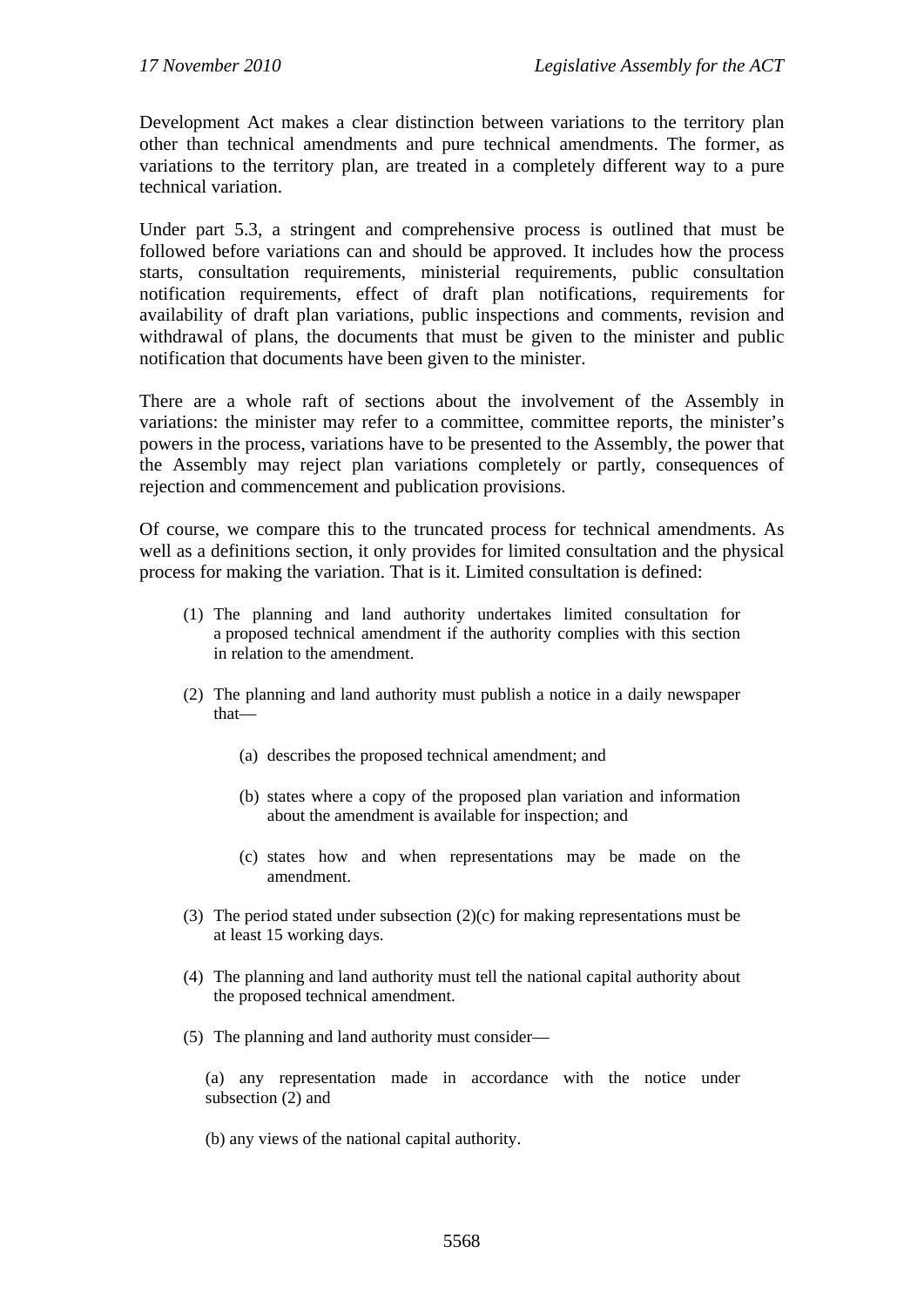These are radically different provisions between plan variations and technical amendments. In the first, there is a comprehensive process for inclusion, notification and obligation between the planner and the community through the Assembly. In the second, there is a minor process for what should be minor alterations. The question at the heart of this motion is whether the changes detailed in variation 2010-31 are actually technical or in fact substantive changes to the plan and should go through the normal and formal process of inclusion, notification and Assembly involvement.

In order to determine which of these is in fact the case, it is important to, I think, first take a plain reading of the words. Do these changes, to a reasonable person, seem technical or seem substantive? Technical at a commonsense level means minor, insignificant, of a detailed rather than fundamental nature. Typos, corrections, amendments would all reasonably be seen as technical. I submit the changes in this variation are far beyond that commonsense interpretation.

I refer to the Crace concept plan from ACTPLA of December 2008, figure 4. It clearly shows playing fields, open spaces and a mix of standard, medium and higher density urban areas. The concept plan indicates the block size mix as follows: 251 to 350 square metres, seven per cent; 351 to 450 square metres, four per cent; 451 to 650 square metres, 68 per cent; 650 square metres plus, eight per cent; multi-units, 13 per cent. That is no longer the case. The Casey concept plan prides itself on achieving this mix of dwellings: terraces, 37 per cent; individual small blocks, 19 per cent; medium blocks, 28 per cent; large blocks, 16 per cent. There is once again provision for playing fields. That is no longer the case.

Compare that to the technical amendments' proposed variation: in Crace, increase maximum dwelling number from 1,200 to 1,800, that is, an additional 600 dwellings; delete the section on housing policies; amend open space provisions to remove requirements for a neighbourhood playing field. In Casey, it is: increase maximum dwelling number from 1,940 to 2,600, that is, an additional 660 dwellings; amend commercial centre provisions reflecting the government supermarket policy; amend open space provisions to remove requirements for a stand-alone playing field. On any commonsense reading, these are more than technical changes. These are fundamental alterations to the look, feel, amenity and services of these suburbs.

As well as the plain-reading, commonsense assessment, there is a legal analysis of the provisions of the act and whether these changes should properly be considered to be technical. These exist in part 5.4 of the Planning and Development Act. First, it seems unfortunate that the arbiter of what is and is not technical seems to be ACTPLA themselves. Section 89 stipulates that the section applies:

… if the planning and land authority … that a plan variation would, if made, be a technical amendment.

However, as that seems to be the case, the act can be consulted to determine whether their own tests for what constitutes a technical variation are met. These are in section 87 that provides for a number of instances that should be considered technical variations. They are: error variation, section 87(a); code variation, section 87(b);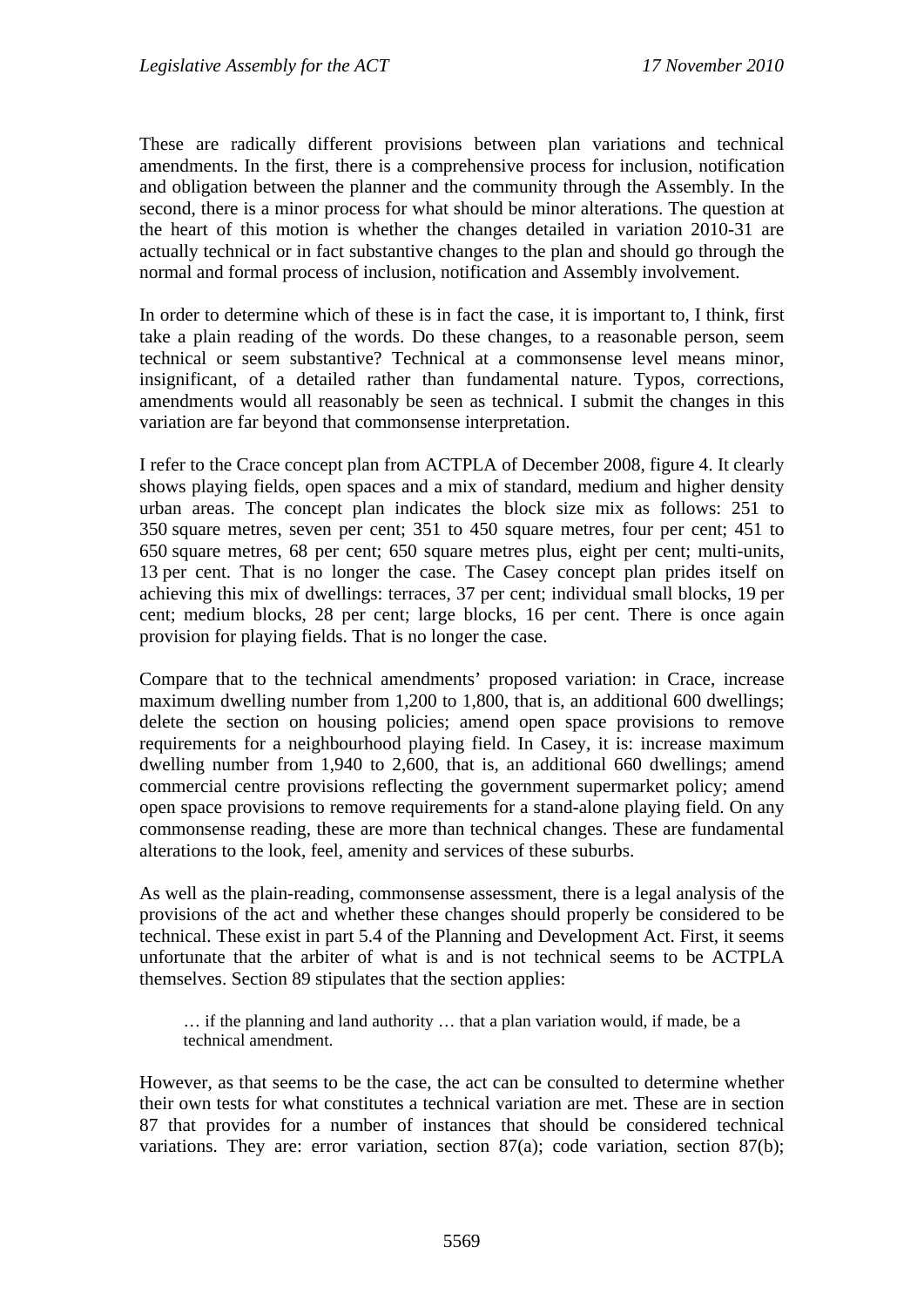a variation in relation to a future urban area under section 95 or section 96; a variation to change the boundary of a zone or overlay under section 96A; a variation required to bring the territory plan into line with the national capital plan; and a variation to omit something that is obsolete or redundant in the territory plan.

The section relied upon in this instance is 87(b). That indicates:

a variation (a code variation) that—

- (i) would only change a code; and
- (ii) is consistent with the policy purpose and policy framework of the code; and
- (iii) is not an error variation;

The key expression is "the policy purpose and policy framework of the code". As I have indicated, the concept plans for both these suburbs are substantially and substantively different in fundamental character and nature to the results as foreshadowed in variation 2010-31.

It is worth noting, for example, that the amendments will remove requirements for playing fields, substantially increase the numbers of dwellings but remove controls on the indicated mix of dwelling numbers and types. This affects the entire nature of the suburb, from open space amenity, to block size and dwelling mix, to traffic management and access. These technical amendments have just added 1,200 homes with no extra roads. And still the GDE is not finished. This appears to be more than a technical variation.

One of the more concerning aspects to come to light since this technical variation was exposed is the seeming lack of consistency or direction in planning from this government, with ministers passing the buck and playing dumb. We had the debacle of the Chief Minister appearing on radio without knowing the planning minister had refused to speak on the matter. Yesterday, we had the planning minister indicate that a technical variation such as this would come from another agency. We had the head of LAPS categorically denying that technical variation 2010-31 had its genesis in LAPS. It does beg the questions: where did this instruction come from, who is running planning, and why is it being done in secret?

I have already talked about streamlining this system. This sorry saga is a perfect example of the confusion and poor planning, poor processes and poor decisions that come from multiple ministers and the current agency mix all trying to push their agenda but, it seems, working at times at odds with each other.

What the act does not allow is: while it could be argued there is a general policy framework of generating more affordable housing and infill, that does not allow a government to fundamentally alter the territory plan without proper consultation and involvement of the Assembly as required under the act. It does not allow them to sneak through substantive changes masquerading as technical variations. If a change is to be made, it should be made properly, professionally and lawfully. Therefore,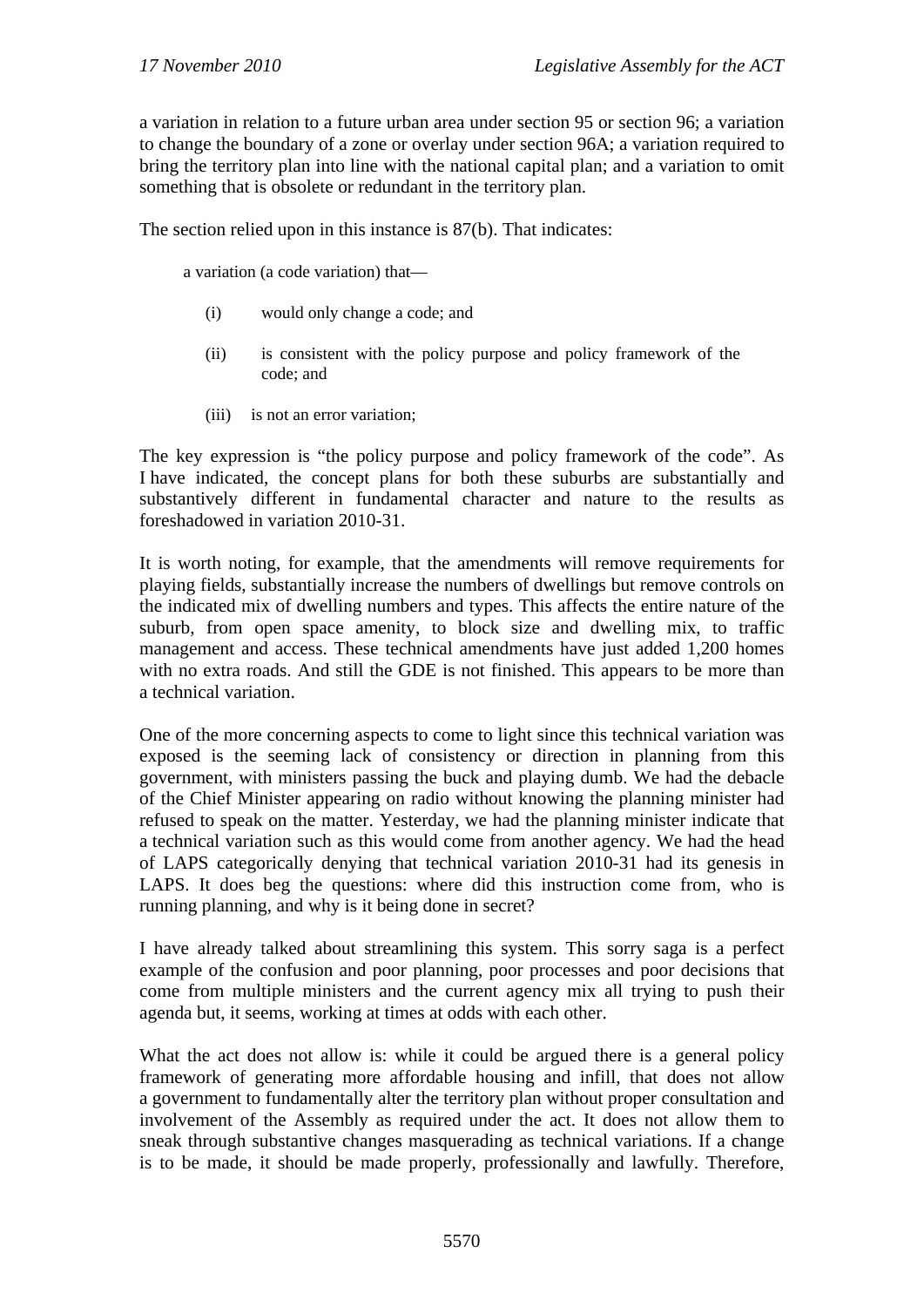I submit that these changes are more than technical variations and should go through the processes of part 5.3 of the act before proceeding.

However, this motion calls upon the government and gives the government an opportunity to get their act together and put their case forward. If indeed this is a technical variation and they can make that case based on the relevant sections of the act, it should be put it forward and it should be put forward in detail.

I call on the government in the motion to provide to the Assembly by close of business on Thursday, 18 November a detailed justification for classifying these amendments technical amendments, including any legal advice received and any advice provided by ACTPLA. Only in this way can we be sure substantive changes have not been introduced under the guise of a technical amendment. From a commonsense level, on a legal level, at a planning level and a government level that does not appear to be the case. It is clear why a government planning to add 600 new homes in suburbs already being built would not want scrutiny.

The question for us as an Assembly is: is this reasonable? I commend this motion to the Assembly and I urge members to support this call on the government, for the good of the territory and the people of Gungahlin.

**MR BARR** (Molonglo—Minister for Education and Training, Minister for Planning, Minister for Tourism, Sport and Recreation and Minister for Gaming and Racing) (4.20): There are several aspects of this motion that clearly need to be addressed this afternoon. The first is that the motion itself is predicated on an incorrect understanding of the legislation that underpins technical amendments. Technical amendments are a type of amendment to the territory plan. The Planning and Development Act describes the different circumstances where technical amendments can be used. Section 87 of the act describes the circumstances in which they can be made and in the interests of clarity for members I will detail those now.

A variation that (a) would not adversely affect anyone's rights if approved and (b) has as its only object the correction of a formal error in the plan is a technical amendment described as an error variation under section 87(a) of the act. A variation that (a) would only change a code and (b) is consistent with the policy purpose and policy framework of the code and (c) is not an error variation is a technical amendment described as a code variation under section 87(b) of the act.

A variation to rezone land in a future urban area, provided the rezoning would not be inconsistent with the structure plan for the area, is a technical amendment under sections 87(c) and 95 of the act. A variation made following approval of an estate development plan for land in a future urban area that (a) identifies the zones that will apply to the land, consistent with the estate development plan, and (b) incorporates any other element of the estate development plan that the estate development plan indicates should be ongoing is a technical amendment under sections 87(c) and 96 of the act.

A variation to change the boundary of a zone or overlay if the change is consistent with (a) the apparent intent of the original boundary line and (b) the objective for the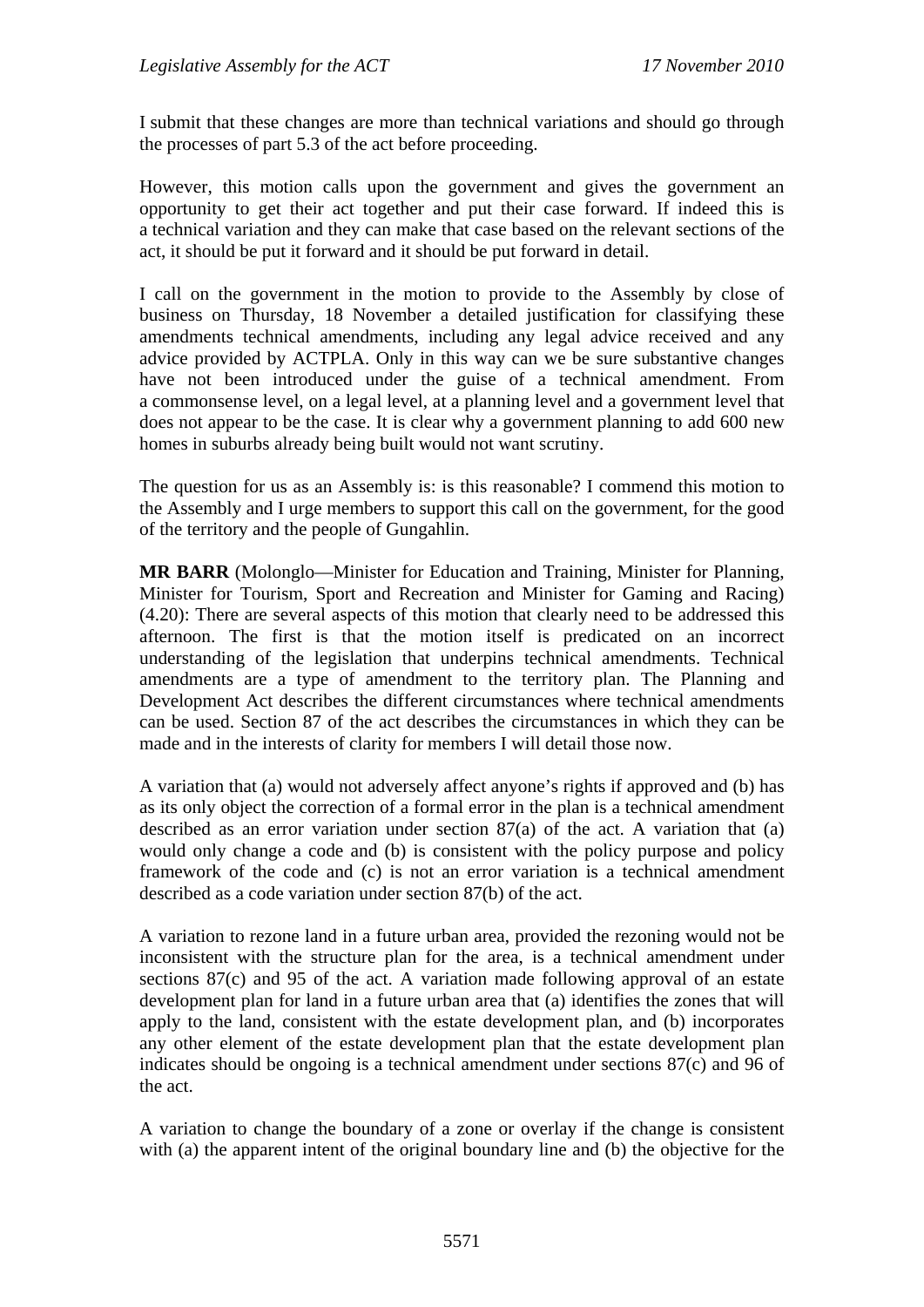zone and where the boundary proposed to be changed is not aligned with the boundary of an existing leasehold is a technical amendment under sections 87(d) and 96A of the act.

A variation required to bring the territory plan into line with the national capital plan is a technical amendment under 87(e) of the act. A variation to omit something that is obsolete or redundant in the territory plan is a technical amendment under section 87(f) of the act. And, finally, a variation to clarify the language in the territory plan, if it does not change the substance of the plan, is a technical amendment under section  $87(g)$  of the act.

Technical amendment 2010-31 is being processed mainly as a code variation under section 87(b) and also has elements that are language clarifications under section  $87(g)$ .

It is important to note that the ACT Planning and Land Authority, in its capacity as a statutory authority, initiates and develops a technical amendment. The government has no direct role in this. Therefore, the opening paragraph of this motion that the government released a proposed technical amendment is not strictly correct. It is ACTPLA that released the technical amendment and ACTPLA that decides whether or not it proceeds.

It is useful to run through the basis for having the technical amendment mechanism that was introduced in the Planning and Development Act and passed by this Assembly. As I have noted, one type of technical amendment is a code amendment. A code amendment enables planning codes to be updated when things change or further information becomes available. This may include changes to concept plans for new suburbs when further planning work has been done and impacts are better understood. This may, in some circumstances, mean that dwelling numbers could be refined.

However, any change to the code must be consistent with the policy purpose and policy framework of the code. The concept of technical amendments was brought in by this Assembly because such amendments allow minor changes, updates and clarifications to the territory plan to be made through a quick process rather than a full variation to the territory plan variation process which, as we know, can take 12 months or even longer.

Prior to the concept of technical amendments, the types of changes being considered for Crace and Casey would have been the subject of non-statutory guidelines that could be changed without recourse through an Assembly process. Let me reiterate that. Before the government reformed the planning system there was no notification of such changes.

Public consultation is required for three types of technical amendments—those that involve changes to planning codes, those that involve rezoning of future urban areas and those that involve language clarification. The minimum period required for public consultation is three weeks and the National Capital Authority must also be consulted. Other ACT government agencies are also often contacted if the changes are likely to be of interest or have implications for the agency.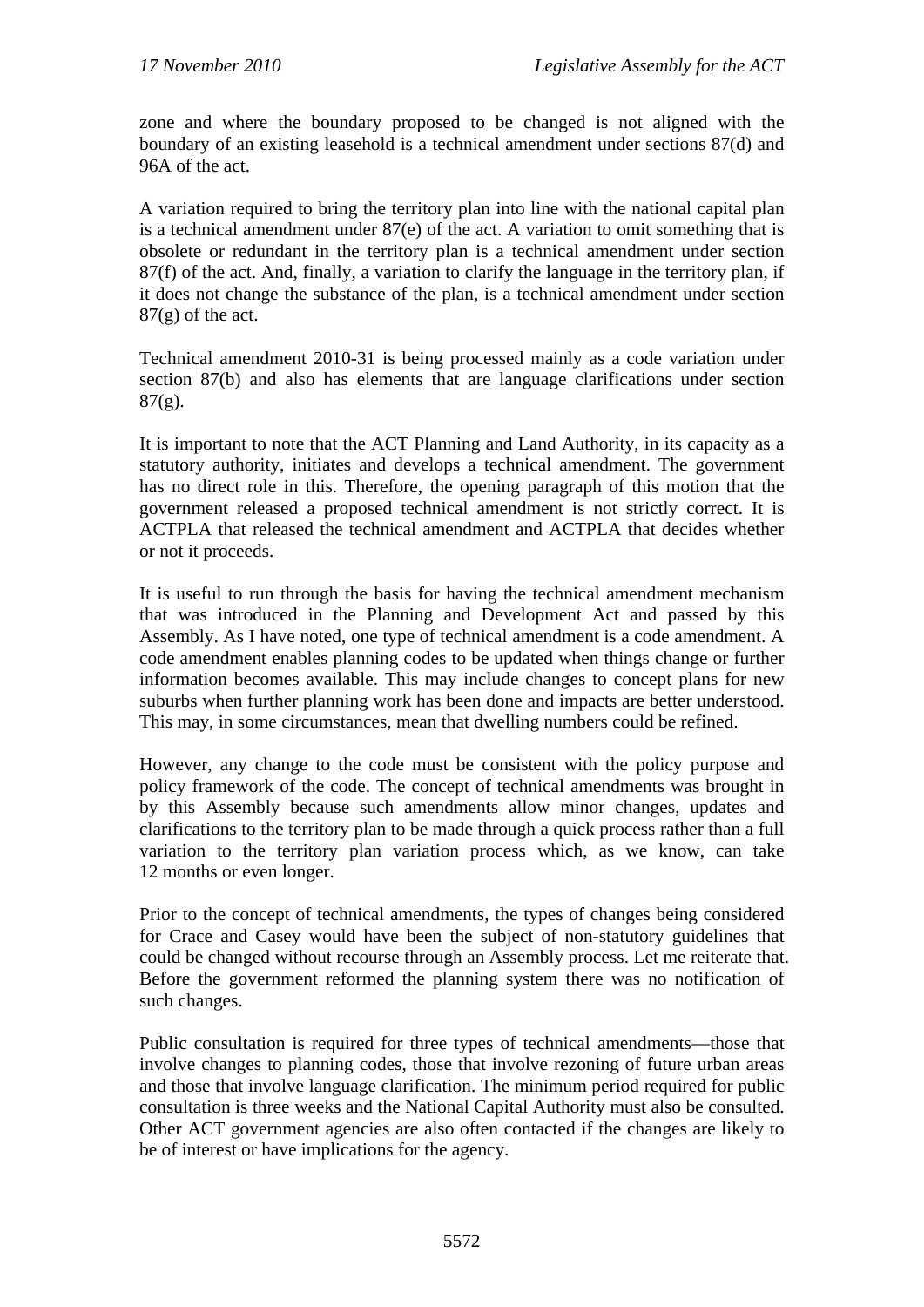All technical amendments are notified on ACTPLA's website and if it is a type that requires public consultation, comments are invited for a period of three weeks and the notification period is advertised in the *Canberra Times*. Technical amendments that require consultation generally occur quarterly. This quarterly time frame has enabled ACTPLA to respond to industry and professional group interest and their desire to make comment.

In light of this debate, we do need to ask the question: is there an alternative to the use of the technical amendment process? The alternative is to undertake a full variation to the territory plan. Technical amendments, including those which require consultation, can be completed in approximately three months. Full variations to the territory plan usually involve significant policy change and require more careful consideration and can take between 12 and 18 months. The ACT Planning and Land Authority, as the statutory decision maker, has clearly formed the view with respect to the matters that are the subject of this technical amendment that they can be considered under this provision. But, as in many areas of planning debate, others may choose to form a different opinion.

I think in this context and the context of the commentary around planning in the ACT it is significant that we have a planning authority that is prepared to make decisions rather than waver at the suggestion that someone might have an interest in a particular matter and therefore take a more cautious path on each and every occasion. I think such an approach leads to paralysis and inevitably accusations of delays and red tape in the process.

Another aspect of this motion that I want to touch on this afternoon is the fact that it relates directly to a case before ACAT. Therefore, I will not be tabling any legal advice or any other advice received by ACTPLA in relation to the use of the technical amendment process.

I also want to take this opportunity, in the context of technical amendment 2010-31, to address some of the confusion in the recent public debate about recreation space in Crace and Casey. The ACT government recognises the need for recreation space and places a high value on community access to recreation space and associated amenity. I will address the open space issue first.

The estate development plan for Crace stage 1 has approximately 19 hectares of open space. This includes open space areas adjacent to the Barton Highway, Gundaroo Drive and Nudurr Drive, neighbourhood parks, the community recreation irrigated park, or CRIP, and the linear town park. This equates to approximately 25 per cent of the suburb being open space.

Crace stage 2, which is at an earlier state of development, will include approximately 30 per cent open space. The proposed open space includes a hilltop area of about 6.5 hectares and areas that will be separate residential blocks from the Gungaderra nature reserve, the Barton Highway and Nudurr Drive.

By way of comparison, Crace will have significantly more open space than the adjacent suburb of Palmerston, which includes approximately seven per cent open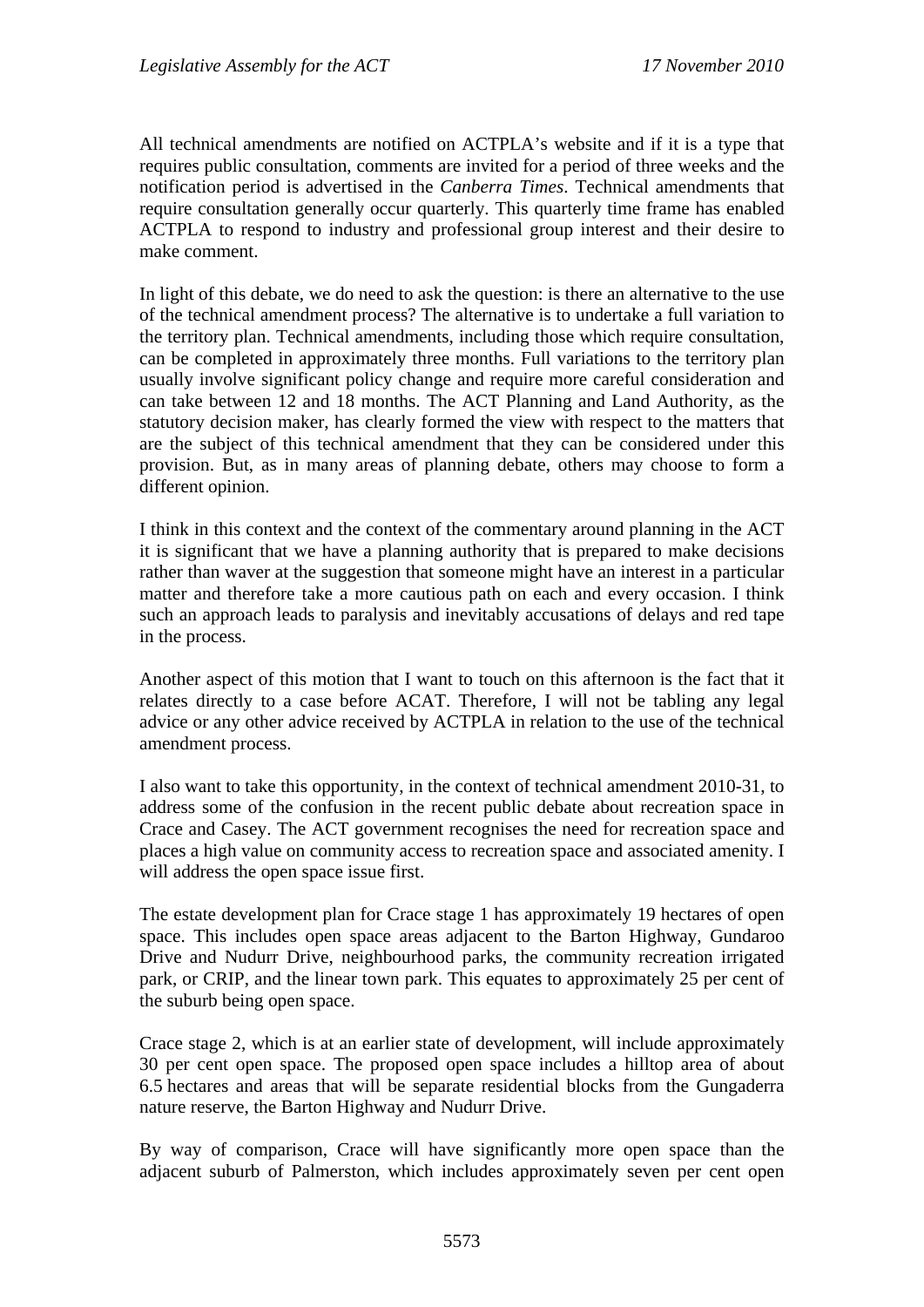space. Crace compares well with Franklin—30 per cent open space; Amaroo— 29 per cent open space; Holder—25 per cent open space; Hughes—21 per cent open space; Torrens—only six per cent open space; and Kambah—only 13 per cent open space.

In terms of the configuration of recreation facilities in the suburbs, the new CRIP in Crace will provide integrated informal sport and recreation green space for the community instead of the traditional local oval. It will offer considerably more sport and recreation opportunities than any other traditional neighbourhood park in Canberra.

I think there are a couple of important facts that need to be put on the table. The irrigated grass component of the CRIP in Crace will be as large as the Chisholm or Charnwood neighbourhood ovals. The CRIP will have wide, sweeping pathways wrapping around a landscaped pond that will be great for cyclists, joggers or parents with strollers. Crace will have one hectare of irrigated turf suitable for football, oztag, soccer and a range of other activities.

Hard court space will also be provided to support basketball, netball and futsal. Cricket practice nets, a tennis hit-up wall, a children's playground, barbecues, toilets, shade structures and lighting are also likely inclusions. Importantly, the new CRIP will use less potable water by utilising the non-potable pond water for irrigation on-site and through having the most drought tolerant varieties of couch grass.

I think it is important to put that on the record. I think that goes to substantially addressing the accusations that there will be no recreation facilities in this suburb. There will be enhanced recreation facilities, facilities greater than a mere neighbourhood oval. I think that in a mature debate we might be able to move beyond these sorts of wild accusations and look at the facts and what is being proposed.

I think it is a better model. It provides for more diverse sport and recreation activities and more diverse community activities to be incorporated—things like having shade structures, barbecues, children's playgrounds, netball, basketball, cricket, support for futsal—support for all of those sorts of activities—in addition to an irrigated grass space suitable for football that is of a similar size to the Chisholm or Charnwood neighbourhood ovals. I think most reasonable people would agree that is a significant advance on what has traditionally been supplied in terms of neighbourhood recreation facilities in Canberra suburbs.

I would like to commend the team in Sport and Recreation Services for the work they have done over a number of years in working with sport and recreation organisations to look at community needs at a suburban level and to come up with this new model. I think it would be a great pity if, in light of what appears to be an argy-bargy over technical amendments, what is a really good model for sport and recreation provision at a neighbourhood level is somehow dragged into this and its good name ruined in the context of a debate over whether this is or is not a technical amendment.

That would be my plea to the shadow minister for sport and the shadow treasurer—to give the CRIP model a decent look. I know you are probably not opposed in principle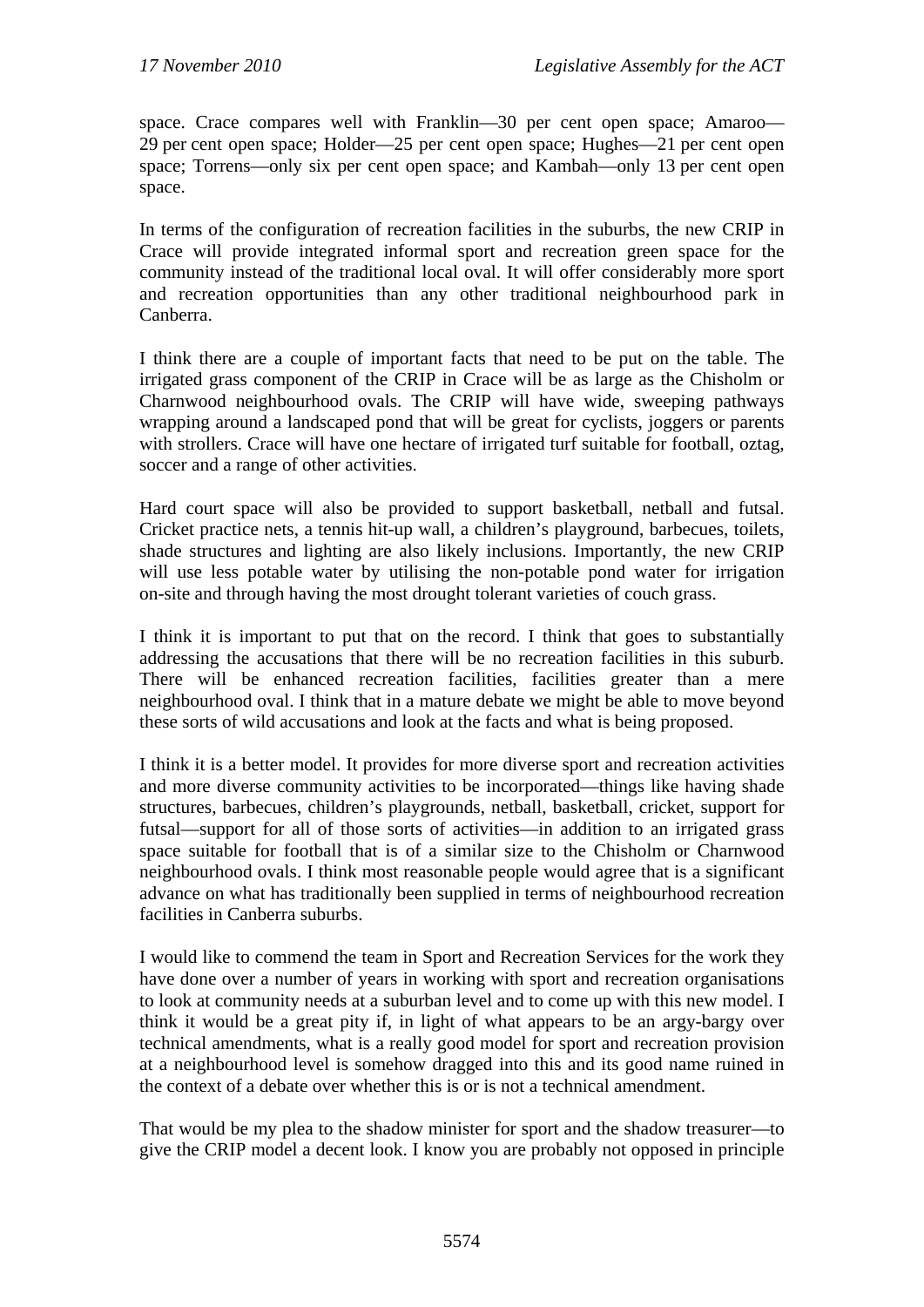to what is there, and I am happy to provide briefings on the detail of it if you have not had the chance already. But I do know we have discussed it in annual report hearings and estimates and you were certainly aware that the department was developing such a model. I think it is a good model for Canberra. I think it embraces diversity in sport and recreation and should be supported. Just in closing, I seek leave to move two amendments circulated in my name.

Leave granted.

**MR BARR:** I move the amendments circulated in my name:

(1) Omit paragraph (1)(b), substitute:

 "(b) the Amendment will enable a significant change in density in the Gungahlin suburbs of Casey and Crace, subject to a development assessment process, by allowing ACTPLA to consider approving:

- (i) 660 more dwellings in Casey; and
- (ii) 600 more dwellings in Crace;".
- (2) Omit paragraphs  $(1)(c)$ ,  $(d)$  and  $(f)$ .

**MS LE COUTEUR** (Molonglo) (4.34): I have no problems at all with some parts of this motion today because they are merely factual. However, I am concerned that this motion and the media campaign that has been run on this issue have over-inflated some of the concerns and spiced them up with incorrect statements rather than facts. Planning can be a complicated enough business as it is and I think it is unfortunate for the people of Canberra that the facts of this matter are being confused. I think this may be a classic case for the use of the term "never let the truth get in the way of a good story".

Having said that, I understand where Mr Seselja is coming from on the issue of technical amendments. During my period here I have come across a number of technical amendments which people told me went beyond the scope of what should be allowed in a technical variation, as they contained policy changes. In fact I have even made submissions along those lines to ACTPLA on earlier technical amendments.

However, the more I looked into this issue and the legislation, I think it became clearer to me that a certain level of policy change is allowed within the technical amendments according to the Planning and Development Act. Mr Barr has spoken about this; so I will go through it in less detail again. The act clearly states what is allowed to be changed through technical amendments to the territory plan.

The area that seems to have caused most confusion over the past few years since the advent of this new legislation is code variations. I have often heard from various sources that technical amendments were meant to be policy neutral. However, what the act actually says is that a code variation should be consistent with the policy purpose and policy framework of the code. That is not quite the same as policy neutral.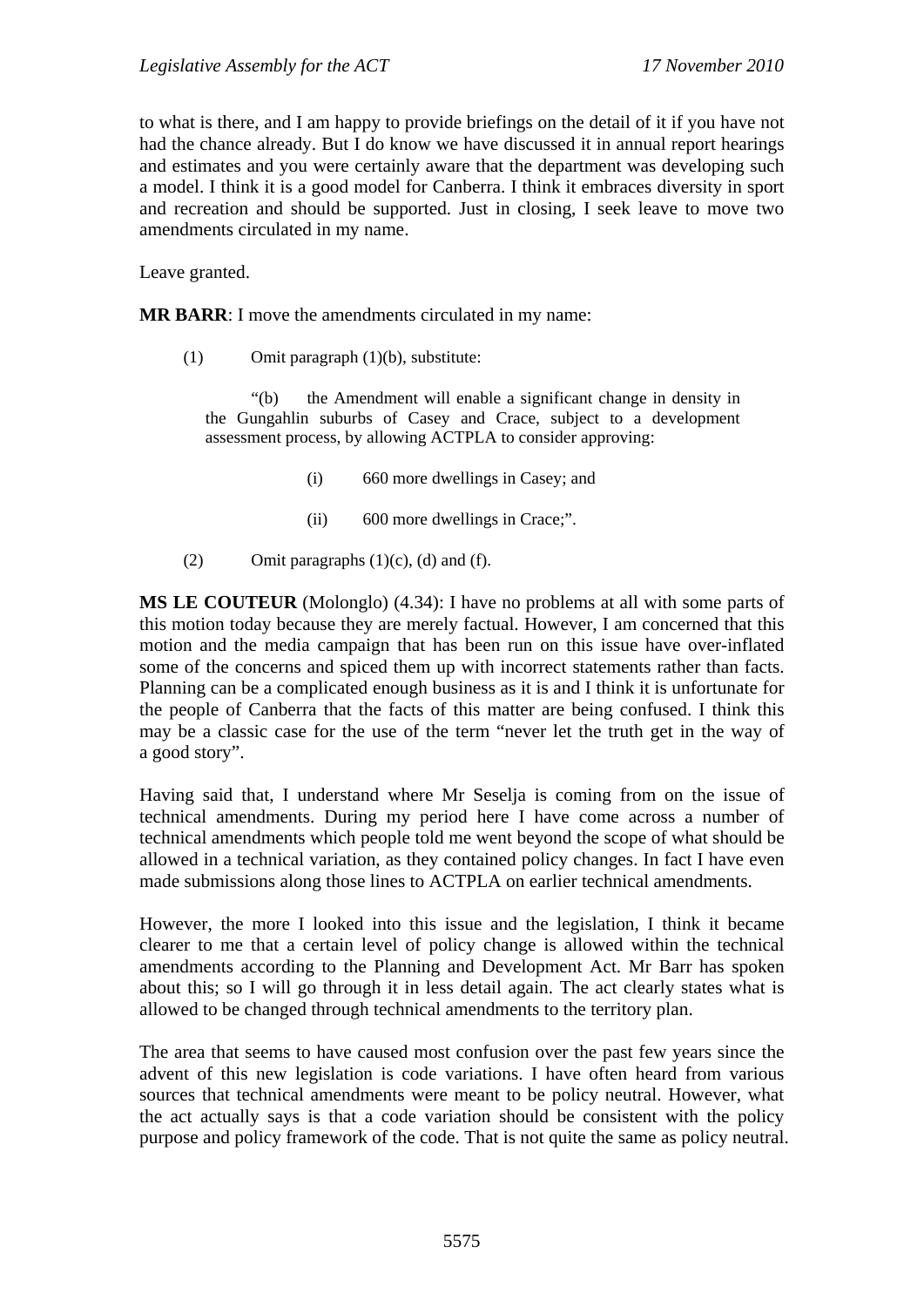What makes this even broader than people realise is that "code" includes concept plans, precinct plans, the ability to rezone or make changes to future urban areas as well as all the other codes which are more obvious in the territory plan. So it seems that the more major draft variations to the territory plan, which are often referred to the planning committee and more often discussed in the Assembly, are really confined to zoning changes, new structure plans and the introduction of entirely new codes.

Although I am aware there are concerns in the community that too many policy changes are made through technical variations—and I am inclined to agree—my reading of this legislation shows that it should be allowed. But of course, I could be wrong. Whether or not this is the right thing is another matter, and I will be talking about that later.

I will now go into some detail on this motion. I cannot disagree with (1)(a). The government clearly proposed a technical amendment. As Mr Barr pointed out, ACTPLA proposed a technical amendment. I would note that public comments were due by Monday of last week. So I hope Mr Seselja put his submission in on time.

In terms of  $(1)(b)$ , I think the amendments and Mr Seselja's motion are both factually correct. One refers to the numbers before and after, and the other refers to the amount it will change by. They are arithmetically the same. It is really of no matter which we agree to. But the point is that what is actually happening is an increase in dwelling numbers. In fact, the Greens in general, if it is well done, support the increase in density. We need to be aware of both housing affordability issues and sustainability issues. Increasing the density of newer suburbs potentially meets both of these criteria. We would rather see high density in such areas than watch more of our grasslands and woodlands turn into suburbs or see more fights and discontent in our urban suburban areas.

We all agree, all three parties in this place, theoretically that we need to increase our density as a city. We also know that this is difficult in the areas which are already built up. So my question would be: how else do the Liberals intend to increase density in our bush capital city if we do not do it in suburbs like this which are still in development stages?

However, I would also note as a matter of fact that neither Casey nor Crace will actually be high or even medium-density suburbs, even with the proposed changes. In an article in last week's *Northside Chronicle* Mr Savery was quoted as saying that density is going to increase from the current rate of 10 to 12 dwellings per hectare to 15 to 17 dwellings per hectare. I am aware of this. In fact, I went out on Friday last week and saw areas in Dunlop and Franklin which have just been built with around 30 dwellings per hectare, as a comparison. So I think we should make it clear that the proposed changes are not, by Canberra's standards, high density.

I cannot agree with (1)(c). Mr Barr has spoken about it. This is the statement about the increasing density coming at the cost of important open space. Mr Barr has spoken about this at some length. As far as my understanding of his confirmation is concerned, the increase in dwellings will come as a result of smaller block sizes and high-density buildings, not by building on urban open space.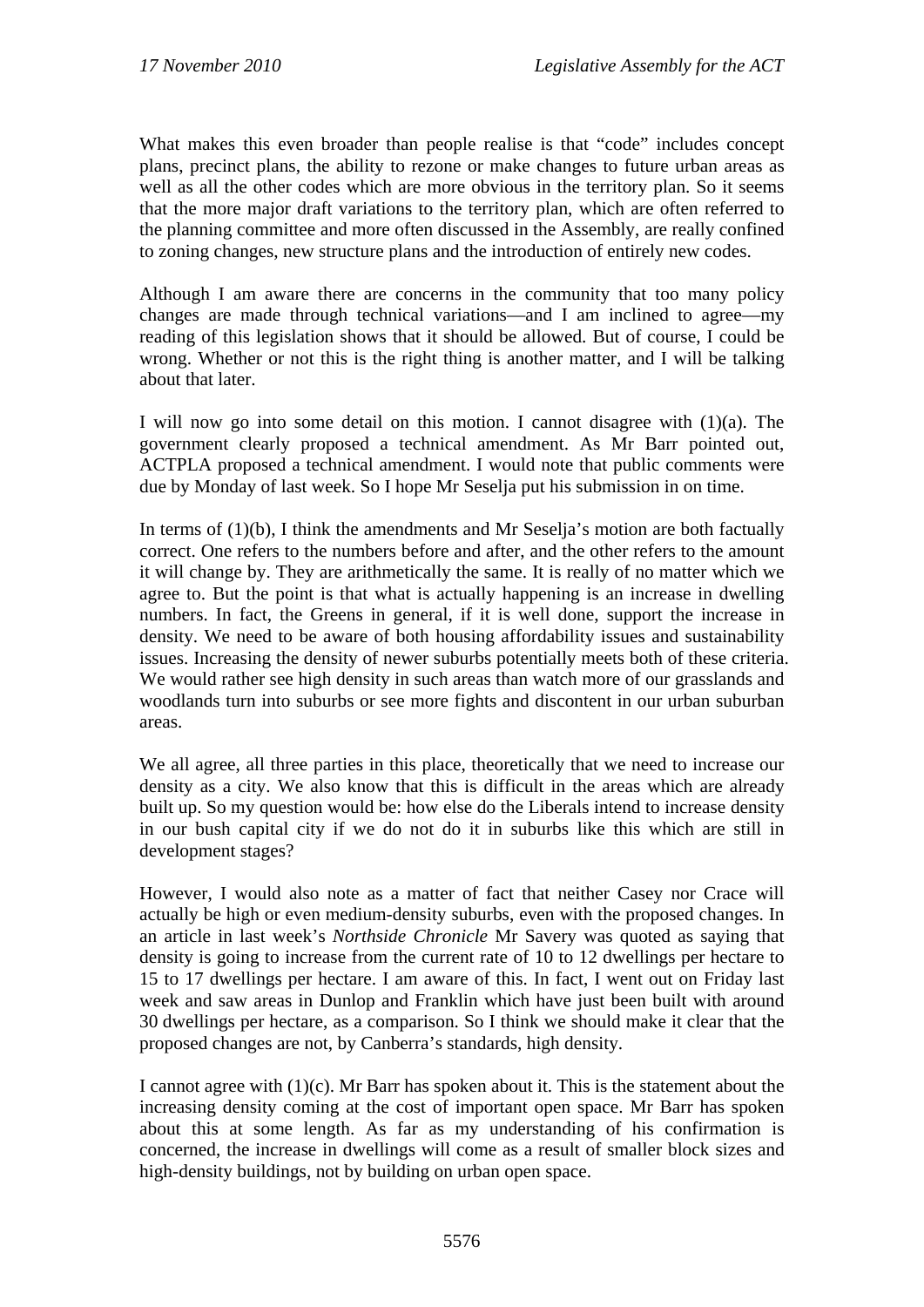I think it is very unfortunate there has been a lot of misinformation spread on this issue. From what I can see, the spaces which were once set aside in the concept plans as formal ovals will instead be used as landscaped urban open spaces, which will still allow for kids and others to run around but will not have the same water requirements. It will still allow kids and older people to play sport, if that is what they so desire. In fact, Mr Barr gave a quite exciting list of sports which might potentially be played in the open space that will still be there in Crace and Casey, even after this technical amendment.

As far as I can tell, there is going to be no reduction in the amount of open space available to the community. The main difference is that it will be a less thirsty landscape. And that has got to be a good thing. In fact, I would say, given that there is considerable open space in both of these suburbs, what is actually missing from the concept plans, probably due to the age of the plans, is community gardens. Given that there will be water control ponds in both suburbs, they would be great. You could add them at this stage, possibly with another technical amendment.

In regard to (1)(d), it is true that people have purchased houses in Casey and Crace and it is true that the dwelling numbers are in the concept plans. But I doubt that many residents or potential residents actually read these plans. When I looked at the land sales site—and I am going to quote from the Crace page—what it said in the headline that you had to click on to get in, like your software registration, was:

### AT CRACE THINGS ARE CHANGING ALL THE TIME!

Because we've had so much interest in Crace, we've put everything in the fast lane! As a result, the pictures and plans you see on this site may change slightly (or in some cases quite a lot) as the project progresses.

Given that people have to click that when they first go into the Crace website, it is hard to see that anybody would have felt that there was any definitiveness really about anything with Crace. So it is hard to see that (1)(d) is really a reasonable concern.

In regard to  $(1)(e)$ , yes, it is quite true. Consultation on technical amendments is limited. That is the nature of technical amendments.

In regard to  $(1)(f)$ , I do not agree with the suggestion that the change made a significant change to the dynamic of these suburbs. I do not agree. I think, however, the recent publicity on Crace and Casey will have upset potential residents or residents. I have already had emails from people upset that they are losing open space, when this is simply not the case. If you read or heard the Liberal Party's comments on Crace and Casey, you would believe that these suburbs have been turned into high-density suburbs. That is not the case.

Regarding the proposal in (2)—and I have already explained that there is considerable confusion in the community about what the scope of a technical amendment is meant to apply to—I would suggest that you read part 5.4 of the Planning and Development Act if you are one of the confused people, as I was before preparing for this motion. While I disagree with the detail in this part of the motion, I do not disagree with its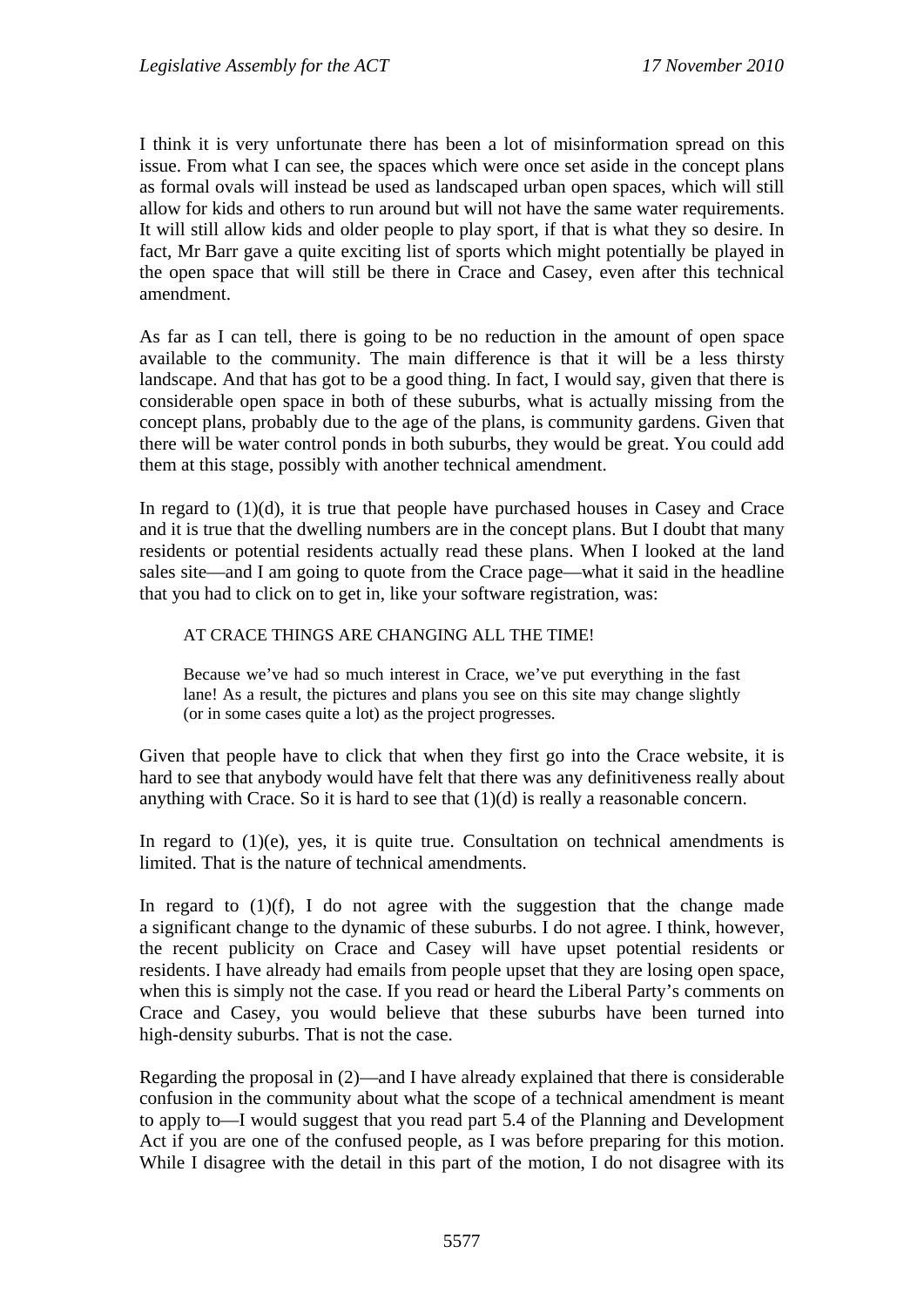concern. I have an amendment which, as Mr Barr mentioned, I will be seeking leave to move shortly.

In point (3) of Mr Seselja's motion, there are three parts—legal justification, legal advice and any advice from ACTPLA. In regard to the first part, as far as I can tell, the justification is in fact outlined in the three pages of the explanatory statement at the front end of the amendment. However, I am happy to support Mr Seselja's call for a more detailed explanatory statement as to why they are classified technical amendments, though.

The second part, legal advice, I do not think makes a lot of sense. I cannot see why we need legal advice on the changes in Crace and Casey. The only part of the variation which looks like it could have any legal issues would be the part that pertains to the Kingston height restrictions. My understanding is that an ACAT appeal decision a few months ago identified the need to clarify the height of buildings allowed at Kingston Foreshore. Given that this matter, as I understand it, is going in and out of ACAT, I am not sure that it is appropriate for us as an Assembly to ask for legal advice to be tabled which might relate to a current legal issue.

I do understand that the Kingston part of the variation is also contentious and that the ACT branch of the Institute of Architects has made a submission expressing concerns. Unfortunately I cannot tell whether this amendment does clarify anything. It is a very complicated set of rules and criteria. Hopefully, the architects, planners and lawyers can figure all that out. A more detailed explanatory statement will help on that.

As for asking for any advice from ACTPLA, I assume the whole technical amendment basically equals the advice from ACTPLA because I do not believe that the minister's office is driving these amendments. I do not think that they are writing them.

I have an amendment to move. However, my understanding is that because amendments have already been moved, I cannot do it at this stage. I just note that I will be rising again to speak shortly on my amendment.

**MR STANHOPE** (Ginninderra—Chief Minister, Minister for Transport, Minister for Territory and Municipal Services, Minister for Business and Economic Development, Minister for Land and Property Services, Minister for Aboriginal and Torres Strait Islander Affairs and Minister for the Arts and Heritage) (4.46): I am very happy to speak to the motion and to Mr Barr's amendment and to address the issues that have been raised by members in this debate.

Ms Le Couteur is quite right: the Liberal Party's outrage at this particular issue is completely confected and it does miss the point of the history of these two developments, the time that has elapsed, the nature of the technical amendment and the reasonableness of the approach that has been adopted in relation to both the increased or enhanced yield within Casey and Crace and indeed the issue around open space in each of those suburbs.

Ms Le Couteur has pointed out in her comments the information most particularly provided to residents that have bought into Crace, and I acknowledge that Crace is a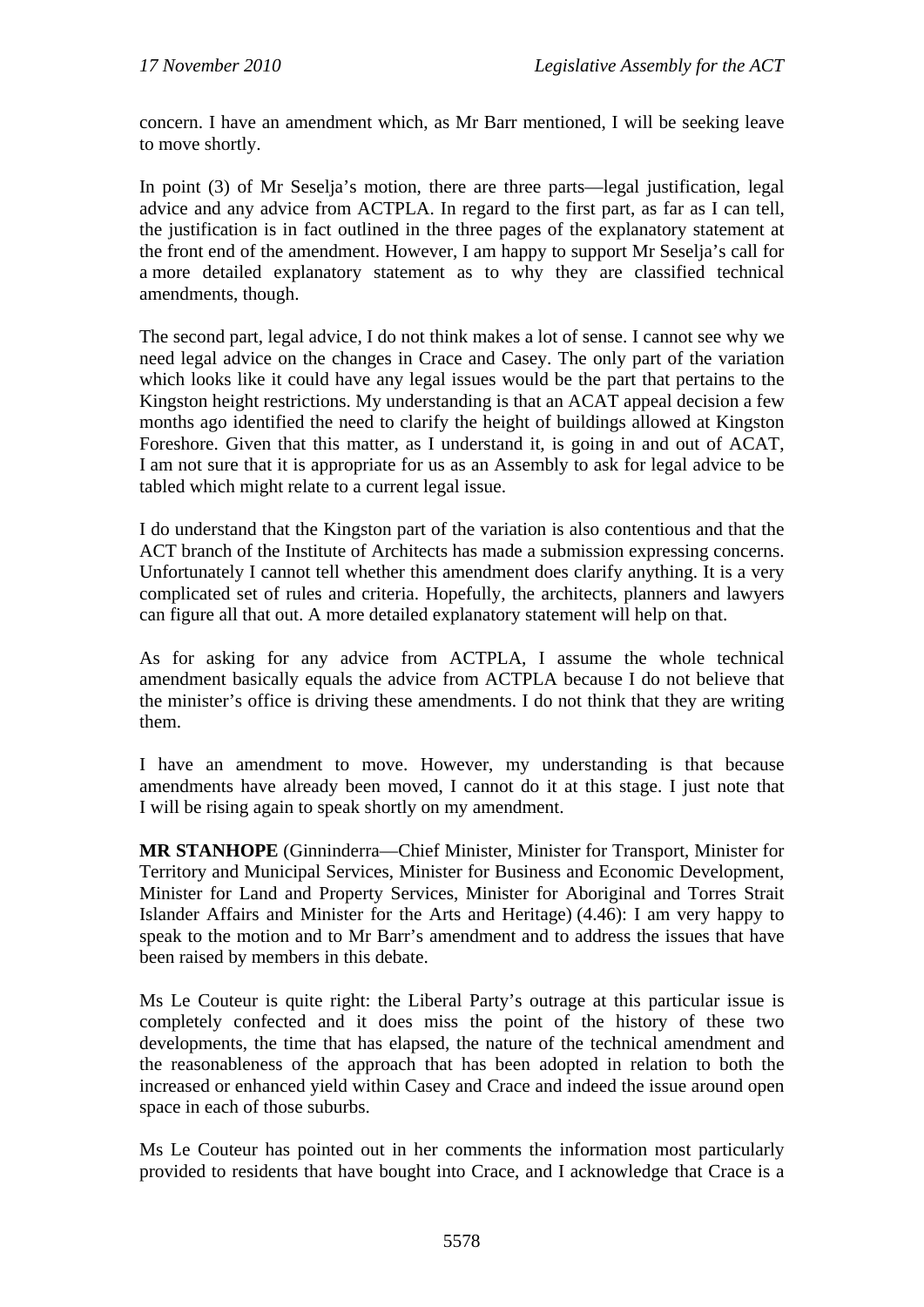joint venture between the LDA and CIC, indeed with other partners—most particularly, I understand, CHC Affordable Housing, the Defence Housing Association and some private developers. I believe Ross Barrett and his company or consortium may be partners in the Crace development along with CIC. I do not know whether any member of the Liberal Party or those that have been out agitating, stirring this issue up, has spoken to anybody within CIC; perhaps Col Alexander, the principal of CIC.

**Mr Seselja**: Yes, I have. I spoke to Ross about it just last week.

**MR STANHOPE**: Did you?

**Mr Seselja**: Yes.

**MR STANHOPE**: I have too and I have spoken to Col Alexander at the CIC—

**Mr Seselja**: He had some interesting things to say about it.

**Mr Smyth**: So have I.

**MR STANHOPE**: about it as well and I would question on the basis of my conversations whether or not—

**Mr Seselja**: Maybe he is telling you something different.

**MR STANHOPE**: I am interested to hear then what Ross—

**Mr Seselja**: I do not know.

**MR STANHOPE**: I will be happy to apply this—

**Mr Seselja**: He approached me and he had fascinating things to say.

**MADAM ASSISTANT SPEAKER** (Mrs Dunne): Members, this is a debate, not a conversation, no matter how whimsical, between Mr Stanhope and Mr Seselja.

**MR STANHOPE**: I will be happy to send, and I will send, this transcript to CIC and to Ross Barrett—

**Mr Seselja**: Please do. I was very pleased with my discussions with Mr Barrett.

**MR STANHOPE**: and to Col Alexander. I look forward to doing it.

**MADAM ASSISTANT SPEAKER**: Mr Stanhope, do you think you could address the chair, please?

**MR STANHOPE**: I am.

**MADAM ASSISTANT SPEAKER**: No, you are not.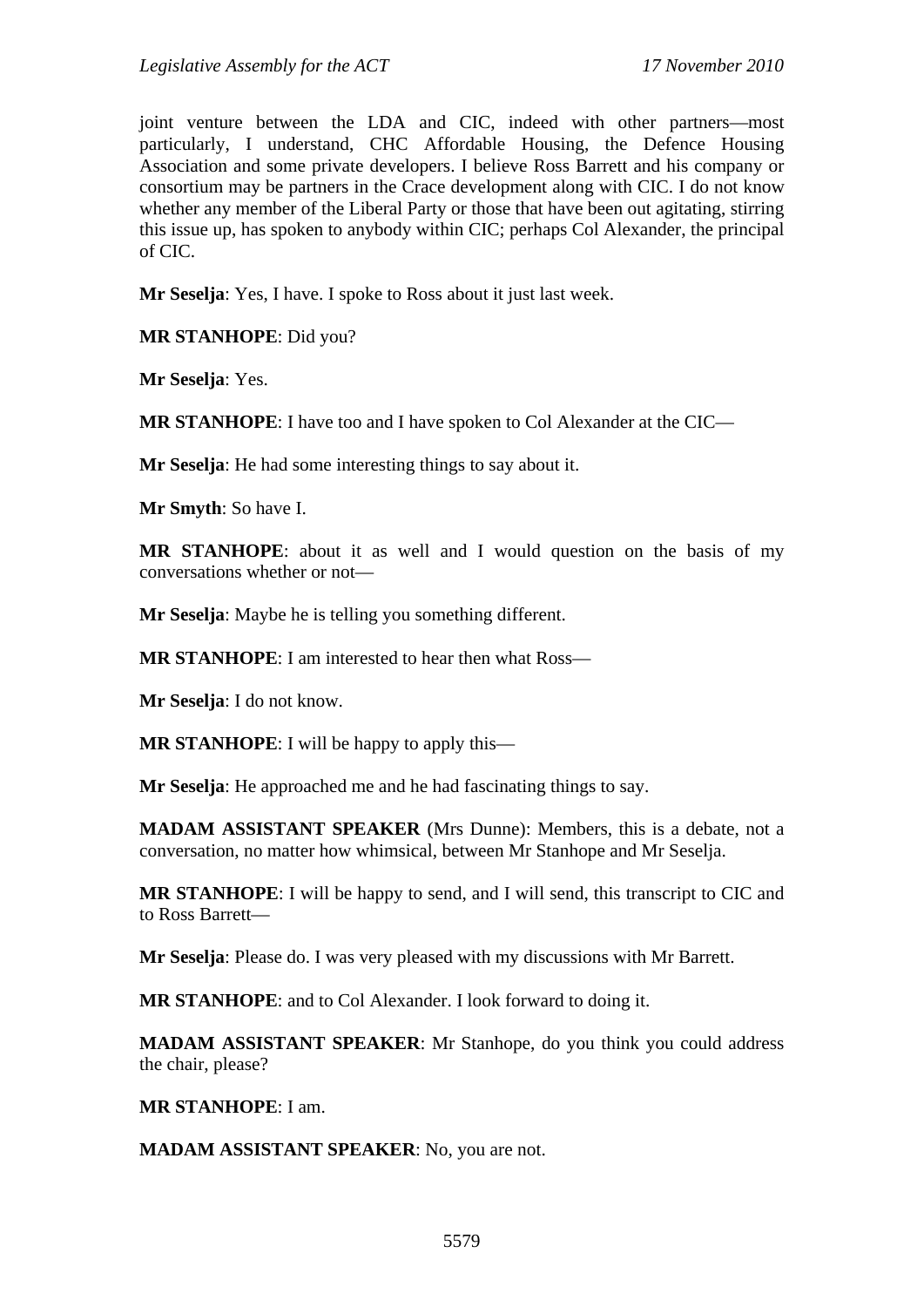**MR STANHOPE**: I am addressing you, Madam Assistant Speaker. I am not looking at you, but I am addressing the chair.

**MADAM ASSISTANT SPEAKER**: I am sorry, if you have your back to me, Mr Stanhope, you are not addressing the chair.

**MR STANHOPE**: I do not have to look at you, Mrs Dunne—

**MADAM ASSISTANT SPEAKER**: No, but you do not turn your back to me either.

**MR STANHOPE**: to address this chamber or to address the chair. I will stand as I seek or wish to stand, Madam Assistant Speaker.

I have to say that I am interested to hear today that Mr Seselja and Mr Smyth have indicated that they have spoken with Col Alexander and with Ross Barrett.

**Mr Seselja**: I didn't say I had spoken to Col Alexander. I said I had spoken to Ross Barrett.

**MR STANHOPE**: Well, Mr Smyth did.

**Mr Smyth**: Yes, I did.

**MR STANHOPE**: Mr Smyth and Mr Seselja have just indicated that they have spoken with, consulted with, CIC through Col Alexander, the principal of that company in relation to this, and presumably representing the views of Col Alexander and Ross Barrett—and that is the issue that I will take the opportunity to check with them in relation to your attitude to—

**Mr Smyth**: You are so disingenuous.

**MR STANHOPE**: You are no longer accepting that? So are you saying that they did not agree with you? Is that what you are saying, Mr Smyth?

**Mr Smyth**: I did not say that at all. I have not said anything.

**MR STANHOPE**: Yes, you did. You just said that I was being disingenuous. So what is it that Mr Barrett and Mr Alexander said to you in relation to the outrageous beating up of this particular issue by the Liberal Party? Do they support your position in relation to open space in Crace? Do they support your position in relation to increased density in Crace? Did they talk to you about what it was that those young homebuyers and other homebuyers that are buying into Crace and equally into Casey are looking for in terms of product?

Did they indicate to you that the area of open space within Crace is of the order of 25 per cent of the development—far in excess of the standard that applies across most of the ACT? Did they indicate that to you and did they ask you why you were making the outrageous statements that you were making about a lack of open space, no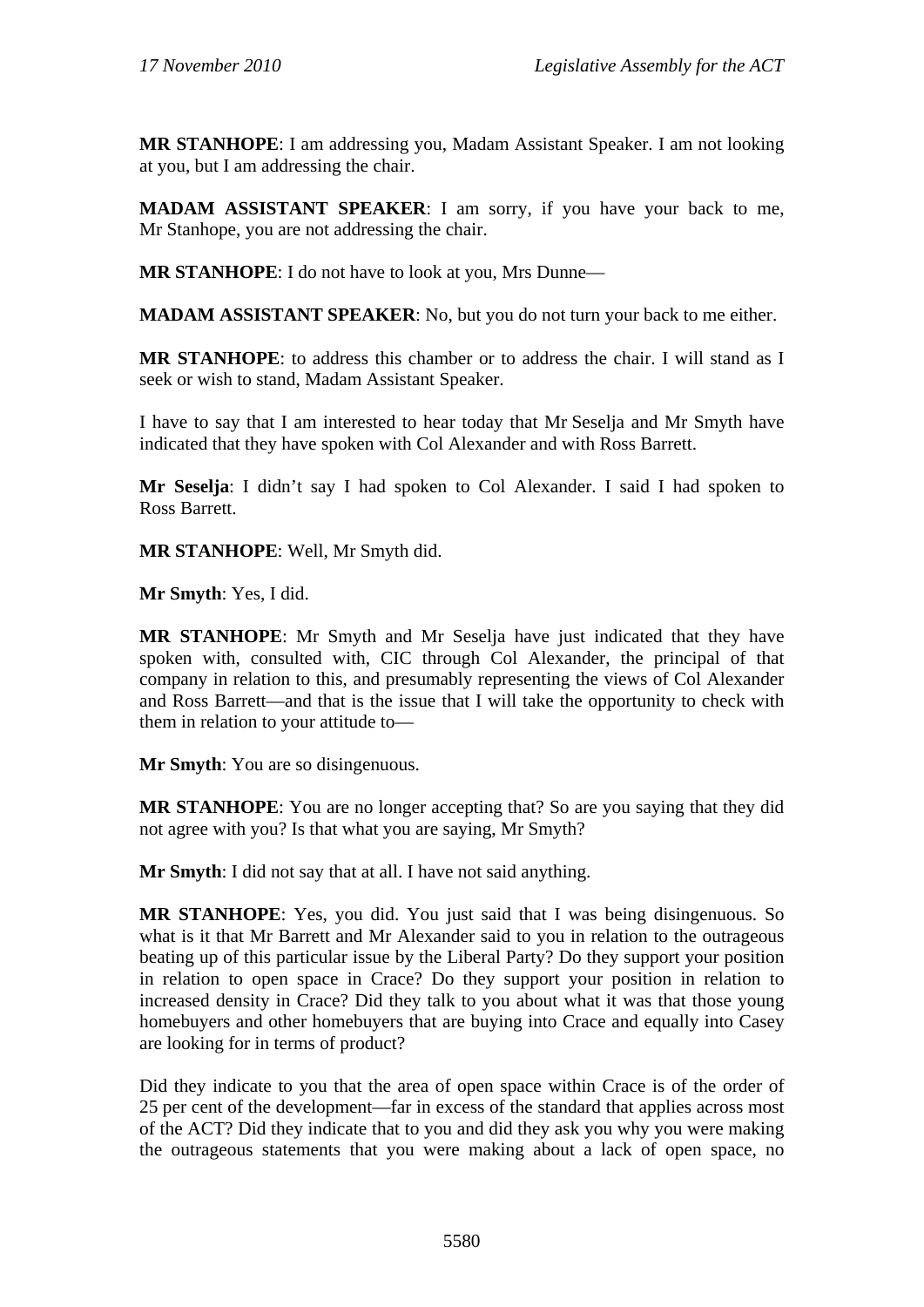backyards and nowhere to play and that it was all being taken away? Did they indicate to you that you were not being honest? Did they indicate to you that you did not understand what you were talking about? Did they tell you that in Crace the degree of open space was of the order of 25 per cent to 30 per cent in Crace and 25 per cent in Casey? Did they indicate that to you? And what was their view about that in terms of the comments you made, most particularly you, Mr Smyth—

**Mr Smyth**: Oh!

**MR STANHOPE**: No, Mr Coe; I think Mr Coe made them—

**MADAM ASSISTANT SPEAKER**: Mr Stanhope, sit down please.

**MR STANHOPE**: in relation to Casey and Crace—

**MADAM ASSISTANT SPEAKER**: Mr Stanhope, when I ask you to sit down, I expect you to stop speaking as well. Mr Stanhope, the convention of this place is that you address the chair. You do not address Mr Smyth or anyone else. Members, if you interject you run the risk of having your words thrown back at you in a way that you do not like. Mr Stanhope, you have the floor.

**MR STANHOPE**: I do believe that Mr Barr actually gave some indication of the level of open space in just a random selection of suburbs around Canberra; that in Palmerston there is around seven per cent of open space as against the 25 to 30 per cent in Crace, as against the 25 per cent in Casey, that in Torrens there is six per cent, in Kambah there is 13 per cent, and in Casey and Crace there is 25 per cent and in excess of 25 per cent. And you have been running this amazing story—beating up, over-egging in relation to this particular issue.

At the heart of it, of course, is increased densification. It would be interesting for Mr Smyth and Mr Seselja to give us a run-down on what it is that Mr Barrett or Mr Alexander said to them in relation to what is the product that people that are going to places like Crace and Casey are looking for. Are they looking in every event for separate domestic residences, houses? Are they looking for apartments? Are they looking for developments just like Crace? What has the level of uptake been? How many representations have the Liberal Party received from existing residents in Crace and Casey in relation to these issues?

I have to say that I am the minister with responsibility for land supply and land development and I have not received a single representation from a single resident of Casey or Crace. You have this confected anger. But the relevant minister has not received a single representation from a single resident of Casey or Crace in relation to this confected nonsense, this confected concern, about a technical amendment. Not one representation has been received in my office.

How many have you received, totally? Table the representations you have received from Casey and Crace? Which of the Casey developers have you received representations from? Who is it that has got Casey, by the way? Just remind me? Who did Casey 1, 2 and 3?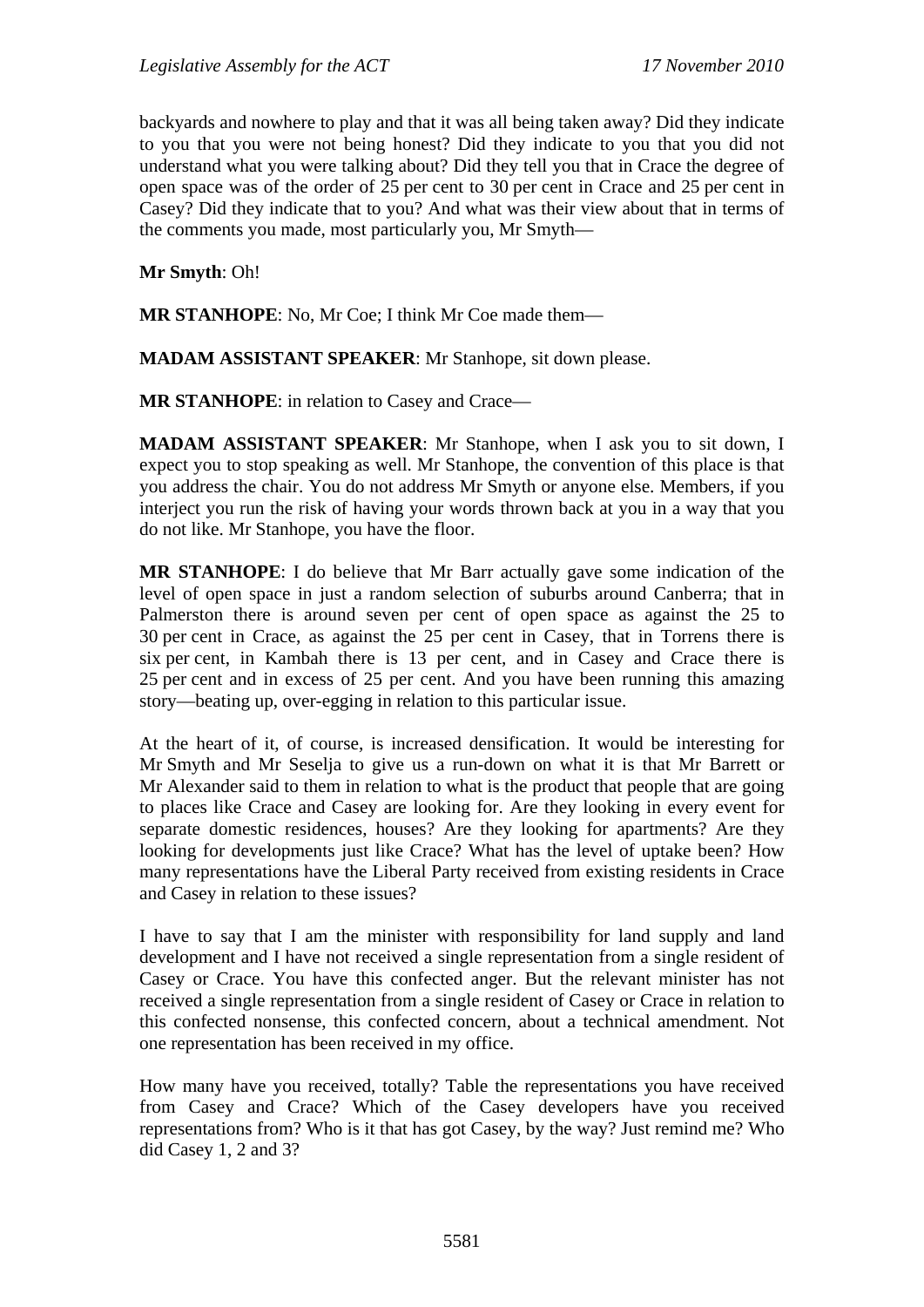The circumstances, the situation—

**MADAM ASSISTANT SPEAKER**: Mr Stanhope, I draw your attention to *House of Representatives Practice* on page 480. I was going to wait until the end of your remarks. Can you stop the clock, please, Clerk? But I am not going to wait any longer. It says quite specifically on page 489 and on to page 490 that members will address the chair, that members will not address the house in the second person and that remarks must be addressed to the chair and it is not in order for a member to turn his or her back on the chair. I draw that to your attention and ask you not to refer to members of the opposition or anyone else or to ask them questions directly in the second person, and to direct your comments to the chair.

**MR STANHOPE**: Madam Chair, I accept your direction, of course, but you will of course call other members of the Assembly to order in relation to constant interjections. Have you heard any interjections at all during my presentation?

**MADAM ASSISTANT SPEAKER**: Mr Stanhope, are you questioning my—

**MR STANHOPE**: No, I am just asking for your protection from constant interjections.

**MADAM ASSISTANT SPEAKER**: If you do not just proceed with your remarks about the motion, I will sit you down.

**MR STANHOPE**: Goodness. I was attempting, despite all your interruptions, Madam Assistant Speaker.

What has happened in Casey and Crace is a reflection of change. Change occurs, and when change occurs we have to change the way in which we do things. The concept plan for Casey I think was developed in about 2004, six years ago. An awful lot has happened in Canberra in the last six years. In the context of the processes that are in place as we develop this city, a concept plan for Casey was developed. It was 2004, six years ago. I picture the water under the bridge in that time. Six years ago, our population I think was growing at 0.4 per cent. Our population is now growing at just under two per cent. There has been a massive shift in this town.

A concept plan laid out possibilities in relation to how an estate might develop at Casey and Crace as long ago as that. But think of what has happened in terms of population growth, demand for housing, the global financial crisis, the housing affordability policies that we have in place and the 20 per cent policy that we have developed since 2004 that now requires 20 per cent of house and land packages to be at an affordable level. All of those things have led to policy changes that have led us to rethink, quite appropriately, our estate developments for Casey and for Crace.

**MR SMYTH** (Brindabella) (4.57): It is an interesting debate and I think it comes down to three questions. The first question is: what is a technical variation and does what is happening here fit the descriptions that exist in the law? The second question is on the issue of who sought the variation. We now have so many different stories on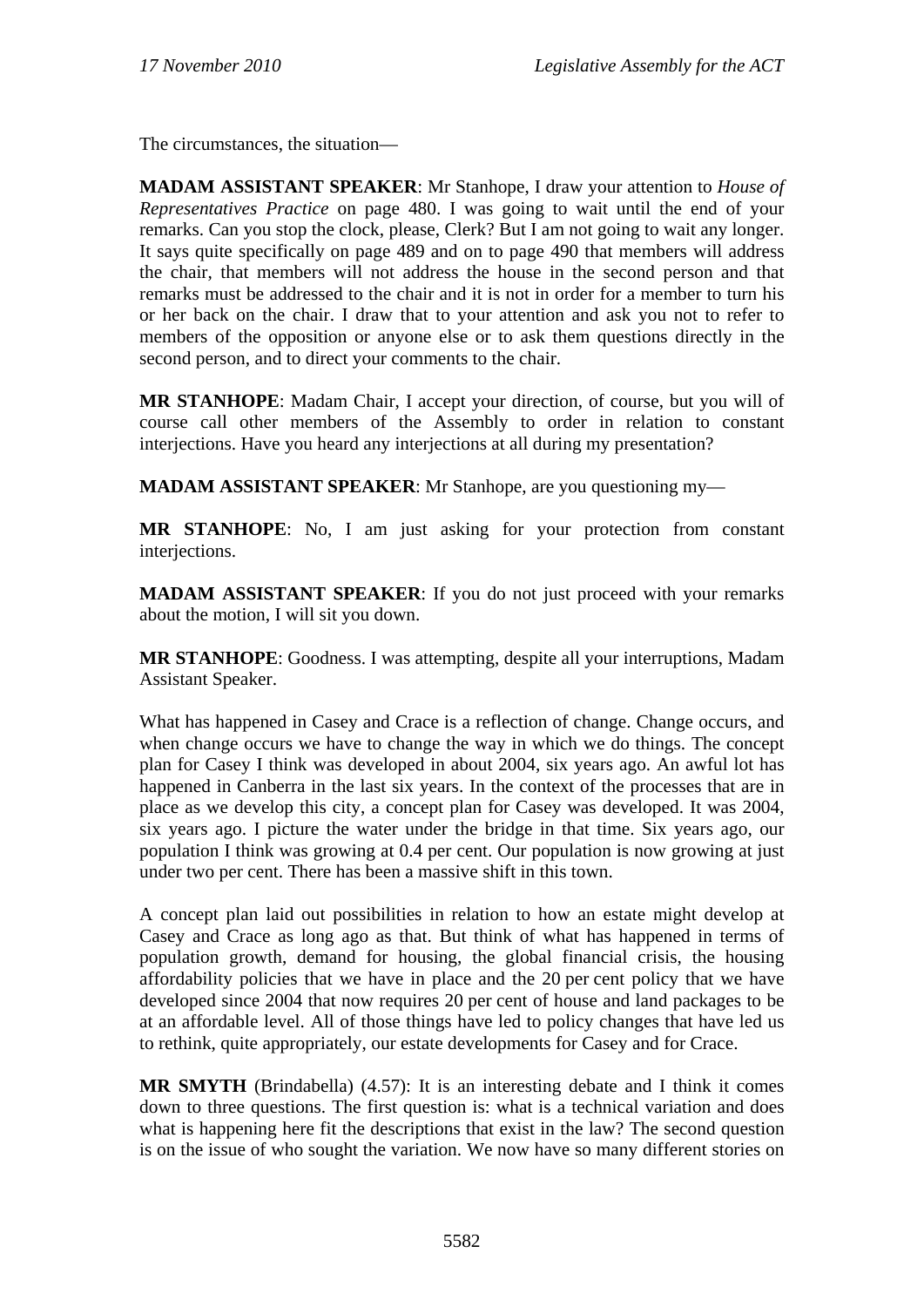who asked for what that it is hard to understand. There has been no clarity from either side. When someone from the Labor ranks speaks, they might tell us the process about how these variations came about. The third question really is: why aren't there ovals in these suburbs?

At no time have I said there will be a reduction in the open space. Despite those opposite trying to present that as some sort of fact, it is just not true. What I have questioned from the start is the fact that we now have two suburbs that, when they are completed, will have something like 4,400 residences but neither will have a formal oval. If you think that is good planning then you are kidding yourselves. Long term, these places will not have formal playing fields. I note that Mr Barr said that they are likely to have certain things. That might include picnic areas, barbeque shade areas, a basketball area and things like that—likely to. But he did not address the issue. It is a shame.

The Chief Minister is leaving. I will give you leave to speak again, Chief Minister, if you want to tell us exactly who started this process.

**Mr Stanhope**: On a point of order, Madam Assistant Speaker, I wonder whether you might remind Mr Smyth of the directions that you sought to give me in relation to addressing the chair et cetera. You will be open-handed, will you?

**MADAM ASSISTANT SPEAKER** (Mrs Dunne): Sit down, Chief Minister. Mr Smyth has the floor.

**MR SMYTH**: I have had my gaze on the chair the whole time. I notice the Chief Minister has left. He has not answered any of the questions. We have had a typical spray. The man has returned from his holidays angrier than when he left.

**Mr Seselja**: How is that possible?

**MR SMYTH**: I am not sure how it is possible. But if nobody is running the planning and he has got to come back and clean up another fine mess that Mr Barr has got him into then I would be cranky too. And it is a fine mess that we are in. There is absolutely no clarity as to who runs planning in the ACT.

We had some annual report hearings earlier where Mr Dawes said that we had to ask ACTPLA about technical amendments. We had an answer today, I think, or maybe it was yesterday, where Mr Barr said, "Other agencies initiate these variations." So the question is, and we would be delighted to give Mr Barr leave to speak again, to detail—

**Mr Barr**: Didn't you listen to my speech? No, you didn't.

**MR SMYTH**: I did.

**Mr Barr**: I went through that.

**MR SMYTH**: I do not think you did. I do not think you actually said—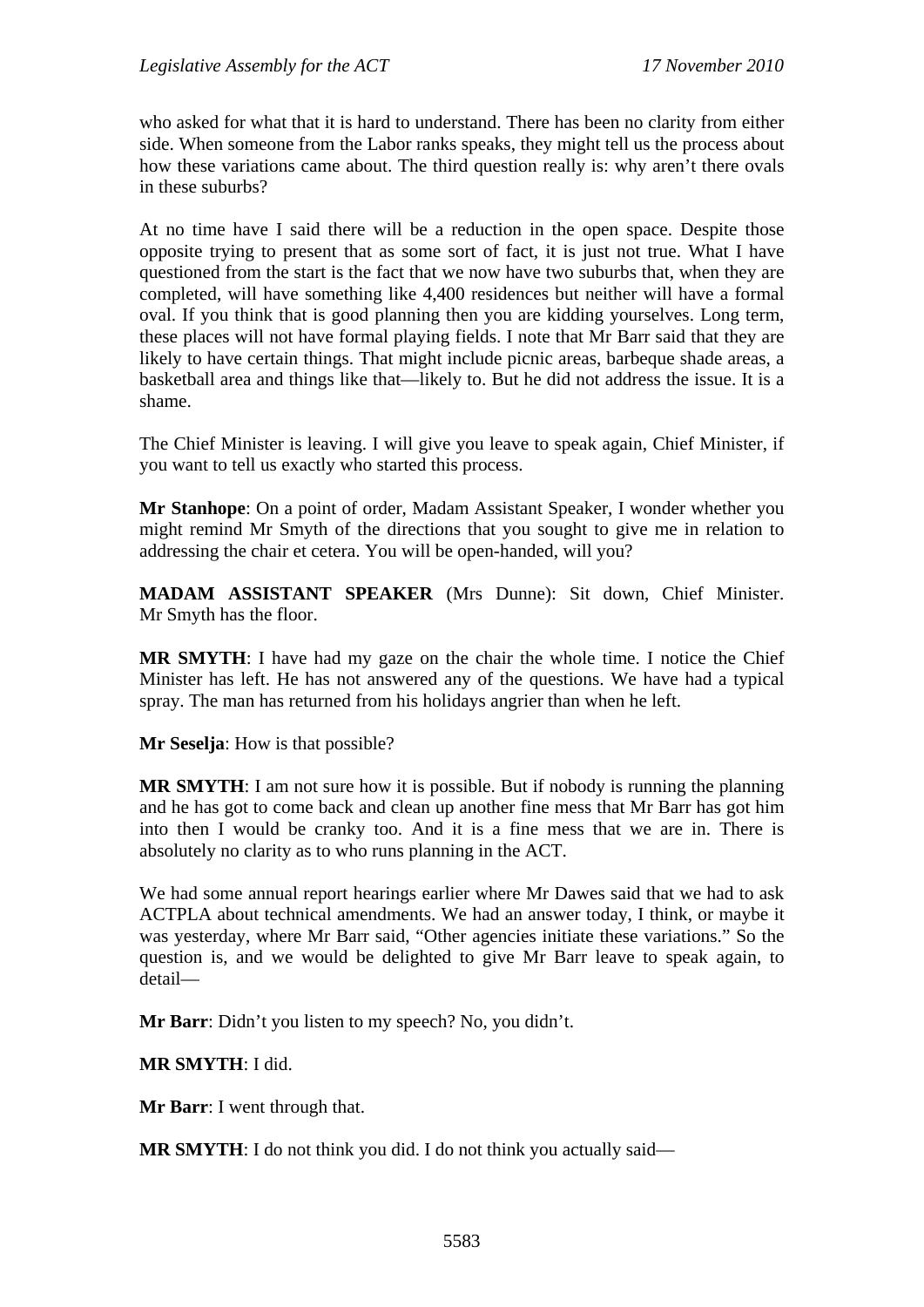**Mr Barr**: Go and check the *Hansard*. I think you will find that I did.

**MR SMYTH**: We might check the *Hansard* then. We are getting different answers from different parts of the ministry and different answers from different parts of the bureaucracy.

The real question is: what is this all about? We have got a very angry Chief Minister who came back from holiday and who was caught out on ABC, not realising that his minister had ducked it. It has taken really until today to hear anything substantive about this from the minister responsible for planning.

So the first question really is: is it a technical variation? In regard to the increased number of dwellings that were allowed, I do not believe that it meets the definition of a technical variation. If anyone can go through any of section 87(a), (b), (c), (d), (e), (f) or (g) and explain which one it comes under or which one they claim it comes under and if there is some legal advice then they can table it to prove their assumption.

**Mr Seselja**: We would love to see that legal advice.

**MR SMYTH**: We would love to see that legal advice.

**Mr Barr**: I spent seven minutes of my speech going into exquisite detail.

# **MADAM DEPUTY SPEAKER**: Mr Barr!

**MR SMYTH**: You were not very clear. That is all I can say.

**Mr Barr**: I was not clear enough? Right?

**MR SMYTH**: You were not very clear.

**MADAM DEPUTY SPEAKER**: Mr Smyth, will you not engage in discussion across the chamber.

**MR SMYTH**: You are right, Madam Deputy Speaker. I should not do it but he puts his head up—

**Mr Seselja**: Look at that respect for the chair.

## **MADAM DEPUTY SPEAKER**: Mr Seselja!

**MR SMYTH**: We respect the chair, Madam Deputy Speaker. Yes, Mr Barr did go through it but I do not think that what he spoke about constitutes something of the size of this change.

Indeed, Ms Le Couteur made mention of the website that says, "Just be aware there might be changes." I doubt that very few people logging onto that website would have expected their suburb to increase by 50 per cent or increase by 30 per cent, depending on which suburb you are in. That is the problem here.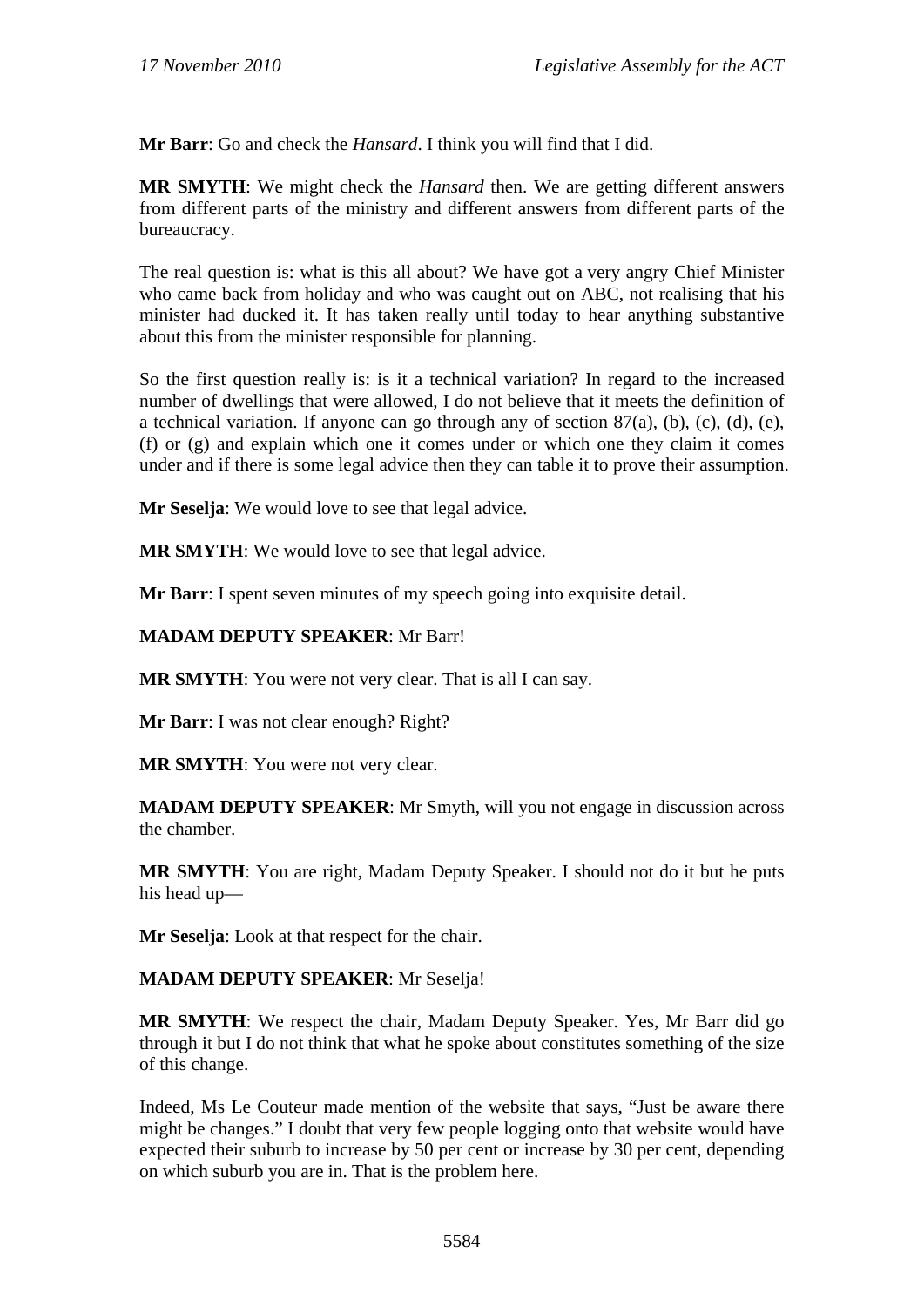I do not believe it was intended for this. Certainly when the debates were had, I do not believe anybody thought that was the intention either. I think it goes to the heart of the matter that the government has not been able to sustain land supply in this city and this was a quick way of doing it, a quick and dirty job. Just bung some more houses onto each of these blocks, nobody will notice and we will just move on. And that is the problem.

Ms Le Couteur said, "Never let the truth get in the way of the story." She said, "We need to make sure that we can do these things." To that we would simply say, "Plan properly from the start. If you get it right at the start you can avoid these issues." That is the whole purpose. That is why we have a planning department.

But the question is: is the planning department in charge of this whole issue? That is the problem. Who is in charge? It is like that old Abbott and Costello gag, "Who's on first?" The planning debacle that is this government is just like "who's on first?" Nobody knows who's on first because I think it changes from day to day. We are not sure. Nobody is sure.

The second point is: what happens to the ovals? It is worth reading this into the record. I note everything that Mr Barr said. They are good words. They are glib words in many cases: "We have got this. We have got open space. We might have this. We might have that." What you will not have in two suburbs of 44,000 homes is a formal playing field. There is pressure—

**Mr Barr**: Yes, you will, and as big as the Charnwood and Chisholm ones. That is what I said. Again you did not listen.

**MR SMYTH**: How many ovals will there be?

**Mr Barr**: One in each, yes.

**MR SMYTH**: That is not what this variation says. You should read your variation then. You should read what it says. On page 5 of 24 of your variation, the third dot point says:

Amend open space provisions to remove requirements for a standalone playing field. Minor changes to open space provisions respond to advice from Sport and Recreation Services (within the Department of Territory and Municipal Services) that a landscaped open space be provided for local recreation use in Casey rather than a neighbourhood oval or playing field.

But now the minister is saying there is an oval. The variation says there is not an oval. The minister is saying there is an oval. Who knows? It just confirms the point. Who is in charge and does anybody in this government actually know what is happening? Read the variation.

**Mr Barr**: I outlined what will be—

**MR SMYTH**: No, you said "likely". You used the word "likely". The minister used the word "likely". Indeed, for Crace, if you go to section G on page 5 of 24, the third dot point says,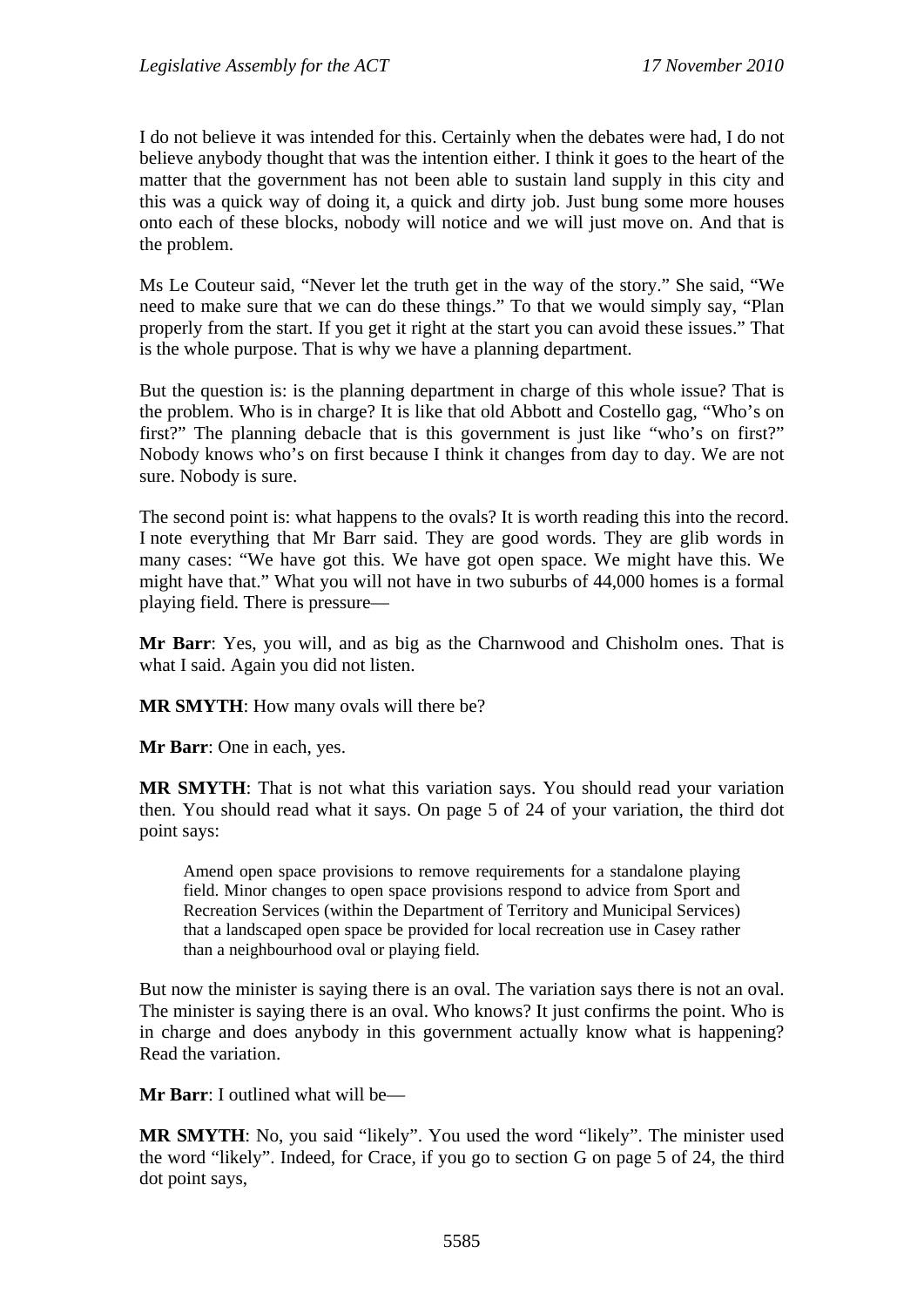Amend open space provisions to remove requirements for a neighbourhood playing field.

They are being removed. The minister can say all he wants. His variation says "remove". It also says:

As with Casey, minor changes to open space provisions respond to advice from Sport and Recreation Services (Department of Territory and Municipal Services) that a landscaped open space be provided for local recreation use instead of a neighbourhood playing field.

The minister has just said there will be an oval in both of them. His own variation says there will not be. No wonder there is no confidence in this minister—

**Mr Barr**: Guess what, Brendan, I will make you this deal this afternoon. I will go and kick a footy with you in the new community recreation irrigated parks when they are finished.

### **MADAM DEPUTY SPEAKER**: Mr Barr!

**MR SMYTH**: In the park?

**Mr Barr**: Yes.

**MR SMYTH**: I am happy to kick a footy in a park. Kicking a footy in a park is a fine thing. But will there be an oval?

**Mr Barr**: I will even have a barbecue. I cannot believe I am saying this, but I will even cook you a sausage.

**MR SMYTH**: This is the problem. Sorry, somebody is misleading the Assembly here. I hope you take note of this, Ms Le Couteur. You say, "Never let the truth get in the way of a good story." But the story changes from speech to speech now. It changes from variation to variation. I will read it again. I do not think it can be any clearer. In regard to Crace, it says:

Amend open space provisions to remove the requirement for a neighbourhood playing field.

We are going to remove the requirement. I continue:

As with Casey, minor changes to open space provisions respond to advice from Sport and Recreation Services (Department of Territory and Municipal Services) that a landscaped open space be provided for local recreation use instead of a neighbourhood playing field.

I am not saying the space has changed. I have never said that. What I have said is that the ovals are going. Will it be a space informally to kick a football? Apparently so, and I have always understood that to be the case. Will fixtures for any sporting group be able to be played here?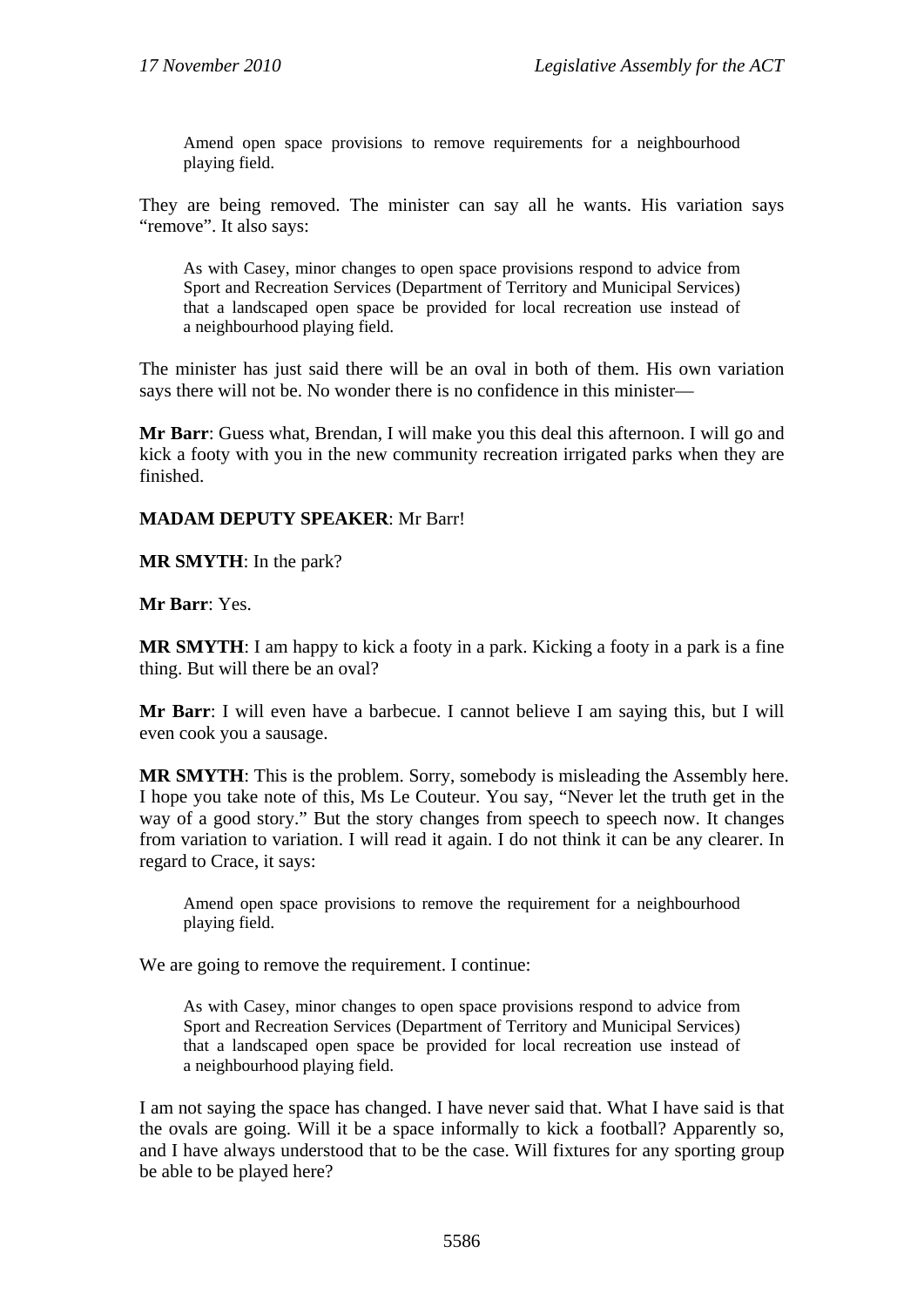**Mr Barr**: No, they are at district level. They are all at district level now.

**MR SMYTH:** There we go. We are building 4,400 new homes, two suburbs, no ovals.

**Mr Barr**: But there is no organised sport played at neighbourhood level. It is at district level now.

**MR SMYTH**: I appreciate there are ovals at the district playing level but in this case your policy is removing—

**Mr Barr**: Yes, and that is where organised sport takes place.

**MR SMYTH**: You have just confirmed that your policy is removing the oval from Crace and the oval from Casey. You have just confirmed that, that they will be gone.

**Mr Barr**: No. You read my speech.

### **MADAM DEPUTY SPEAKER**: Mr Barr!

**MR SMYTH**: They will be gone. Now you have just confirmed it. You have interjected across the chamber and you have said that all the ovals, all the places where a club might have a sporting fixture, will now be at the district playing areas. They are not in Crace and they are not in Casey. And that is all I have said right from the start. I have said they are taking away the ovals.

Ms Le Couteur says, "Never let the facts get in the way of a good story." Never let the facts get in the way of a good rebuttal, because that is what has happened here today. You should go and read it if you have not read it because that is what it says. The ovals are going. We are actually putting more people in these suburbs. *(Time expired.)*

**MR SESELJA** (Molonglo—Leader of the Opposition) (5:08): Briefly, there are a couple of things that have become clear during this debate. One is that this is what happens when you have a planning minister who is not in control. We are getting a different message from hour to hour, it seems, on the actuality of this situation.

Mr Smyth has again clarified what this technical amendment does. The minister, in his interjections, has been all over the place. But it would appear that he is now confirming that, as Mr Smyth has highlighted, there will not be a requirement for an oval. And if Mr Barr wants to get on the record that actually there will and he can point us to where there will be a requirement for an oval in these suburbs, we welcome it. But it appears that Mr Smyth is 100 per cent correct that the oval requirement is gone as a result of this technical amendment. And that is worth noting—the significant increase in density and the taking away of this formal playing field space.

The broader issue—and we saw it from the Chief Minister's contribution—is that we are getting a feeling now not just from industry but from senior planners, from people in this system and from people within government that it is a shambles. They are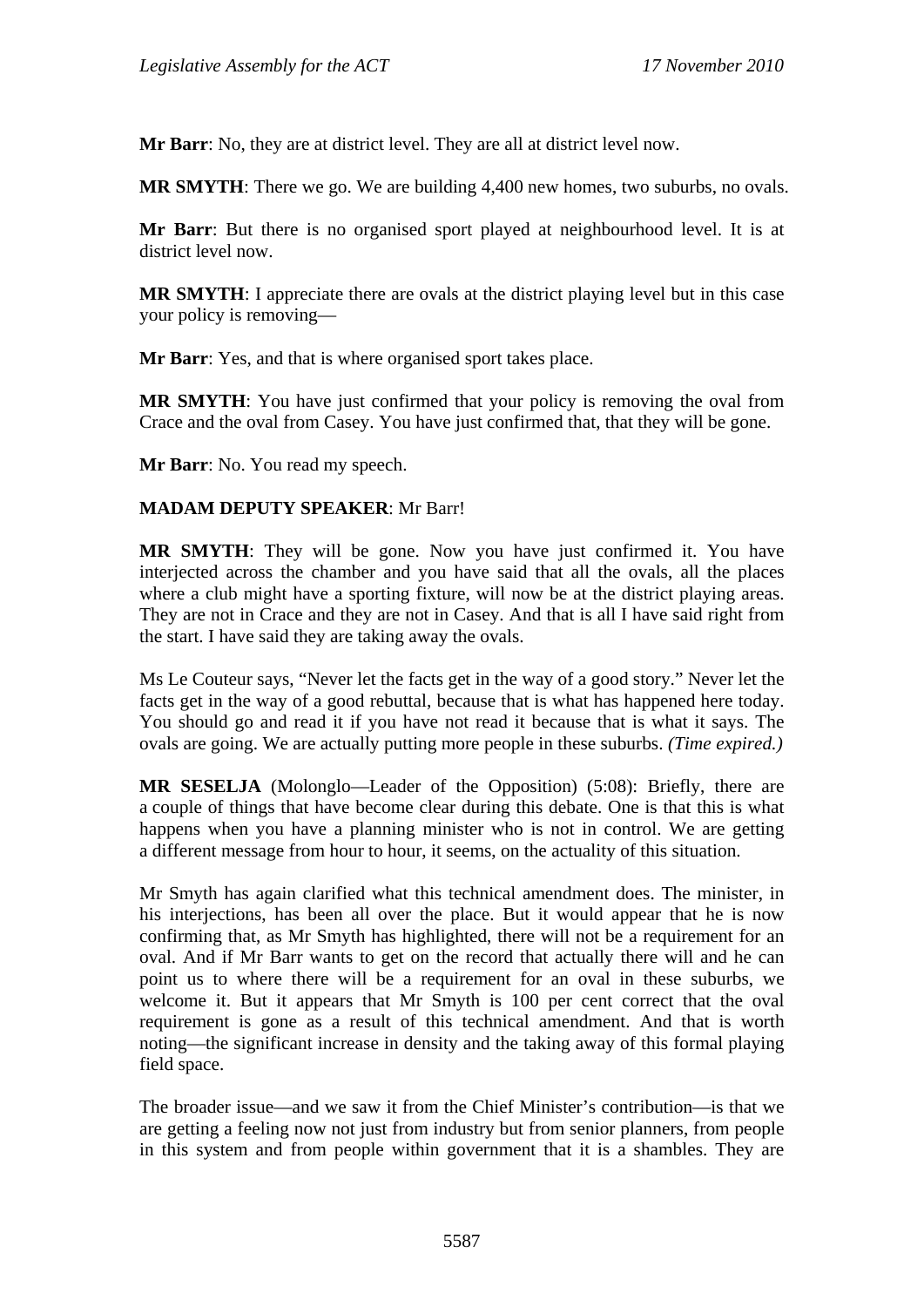telling us it is an absolute shambles—the way that we have these three agencies at cross-purposes, these two ministers at cross-purposes—and no-one can tell us who is in control. If this debate about this issue has done anything, it has highlighted that fact in a stark manner.

From the moment Mr Smyth highlighted this, from the moment it was put into the public arena and public debate, we have seen nothing but confusion from this government. We have seen confusion as to who is speaking on it. We have seen confusion as to which agency or who actually initiated this amendment. Now we have seen, even from the planning minister, confusion as to what it actually means. He does not even seem to understand the basics of the technical amendment. He does not seem to get what it actually does.

In relation to his amendments, again, I would just make the comment that we have put forward what could only be described as a fairly straightforward motion. I would challenge anyone to claim that there is a raft of emotive or political language that any other party would struggle to agree with. The fact that the Greens will again be moving an amendment, without any consultation with the opposition, demonstrates just how badly they are in the pocket of this government. It just becomes so much more apparent on a day-to-day basis.

This is a motion that states a number of principles and calls for information. I do not know what could be less contentious than that, in terms of a motion we discuss on private members' day. I do not know what could be less contentious than that. I will just flag that we will not be supporting the Greens' amendment. We will not be supporting Mr Barr's amendments.

But what is increasingly apparent is that there is no-one in charge of planning in the ACT. It is a shambles. We have agencies and ministers at cross-purposes and we are now seeing one of the results of that during this technical amendment process.

Question put:

That **Mr Barr's** amendments be agreed to.

The Assembly voted—

Ayes 9 Noes 5

| Mr Barr       | Ms Le Couteur | Mr Coe     |
|---------------|---------------|------------|
| Ms Bresnan    | Ms Porter     | Mr Doszpot |
| Mr Corbell    | Mr Rattenbury | Mrs Dunne  |
| Mr Hargreaves | Mr Stanhope   | Mr Hanson  |
| Ms Hunter     |               | Mr Seselja |

Question so resolved in the affirmative.

**MS LE COUTEUR** (Molonglo) (5:18): Due to the fact that an amendment has already been moved, I seek leave to move amendments (2) and (3) of my revised amendments together.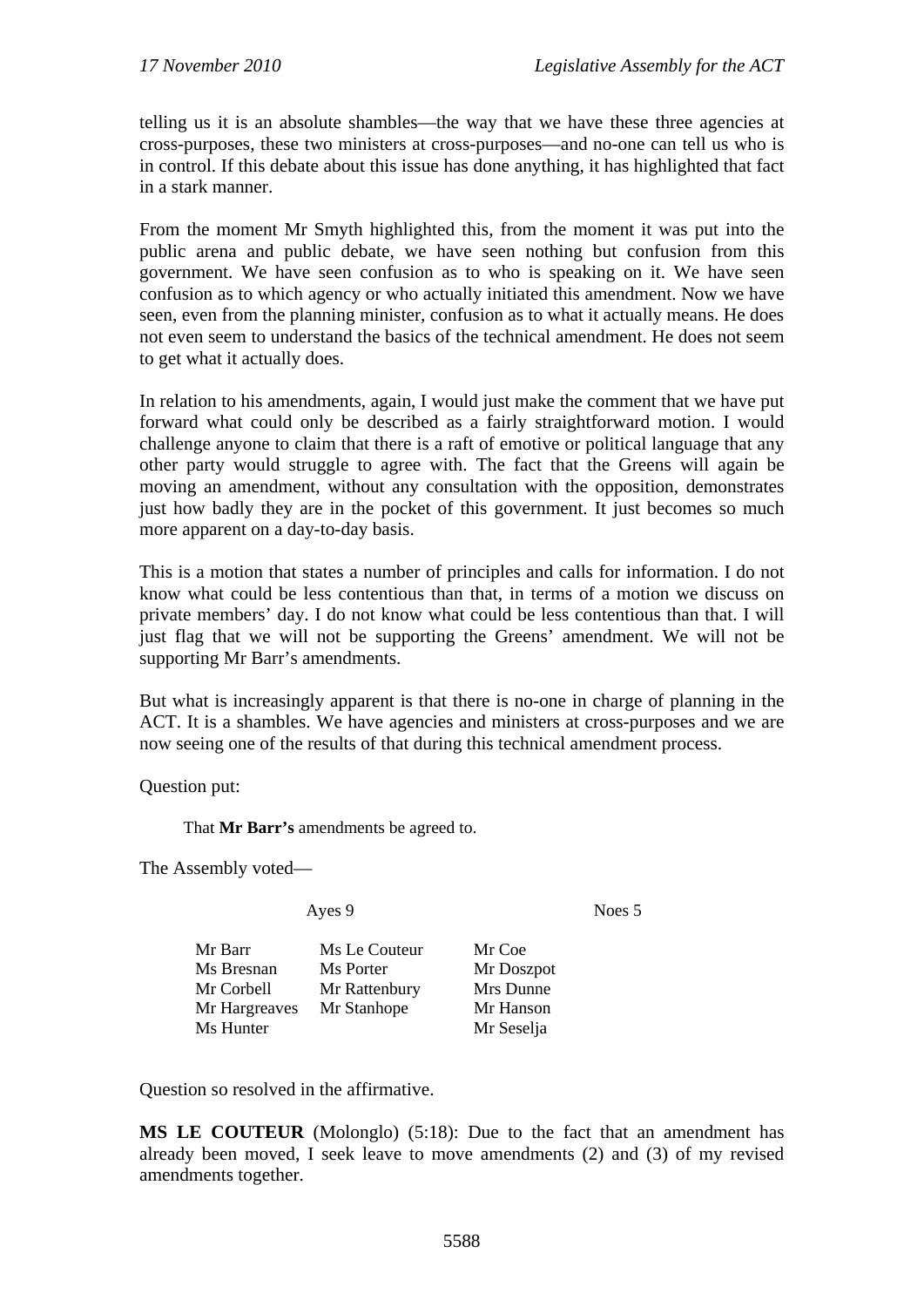Leave granted.

Omit paragraphs (2) and (3), substitute:

"(2) expresses concern that the scope of some technical amendments go beyond what the Assembly originally envisaged; and

(3) calls on the Government to:

 **(**a) provide to Members, by close of business on Thursday, 25 November 2010, a more detailed explanatory statement for classifying the amendments in TA 2010-31 as technical amendments, and on how it determines which amendments are technical and which are not; and

 (b) consider improving the legislation and processes around technical amendments, including:

(i) retaining technical amendments as notifiable instruments, while ensuring that these are actually technical and are policy neutral;

(ii) introducing a new level of variation to the Territory Plan, which allows for minor policy changes and is disallowable;

(iii) improving the public notification of the limited consultation, e.g. signage and notifying relevant community councils and groups;

(iv) a requirement for more detailed explanatory statements for proposed technical amendments;

(v) making any submissions to technical amendments publicly available on the ACTPLA website; and

(vi) reporting back to the Assembly by the last day of sitting in December 2010 with a response to these considerations.".

The first amendment seeks to omit paragraph (2) and substitute it with the words "expresses concern that the scope of some technical amendments go beyond what the Assembly originally envisaged". I propose to delete Mr Seselja's paragraph, which is similar but not the same as this, because I am fairly certain that the technical amendment system is working as intended by ACTPLA. The confusion is more about what the community thought technical amendments meant and possibly the Assembly.

Mr Seselja was part of the previous Assembly which unanimously voted for the changed Planning and Development Act. Clearly, this is not what Mr Seselja, or Mr Smyth for that matter, thought they were voting for. The confusion is around what the Assembly envisaged, what the community envisaged. That is what my amendment is reflecting. As I have said before, I put in a submission on a technical amendment which basically said the same thing and expressed my concern that technical amendments were being used to put though policy changes.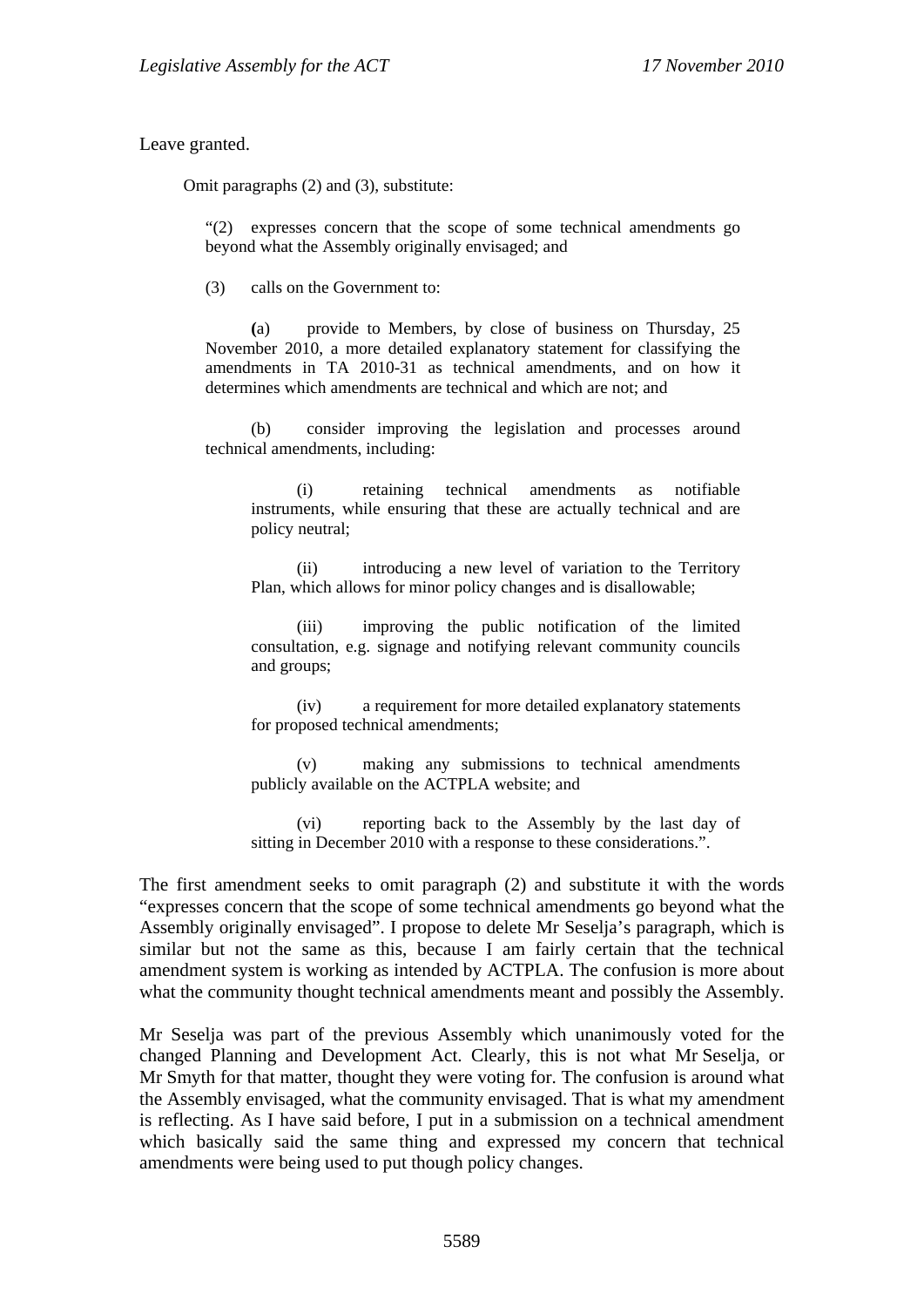Amendment (3) is quite detailed. The first part calls upon the government to provide to members, by close of business on 25 November, a more detailed explanatory statement for classifying the amendments in technical amendment 2010-31 as technical amendments, and on how it determines which amendments are technical or not.

Firstly, I have given ACTPLA an extra week to do this because I thought they probably would need it. As far as getting more information is concerned, if we want more information I think it would be useful to get it, given the huge level of confusion on this issue. I think it would be useful to find out from ACTPLA more about how they determine whether an amendment to the territory plan should be a full draft variation or a technical amendment. Unfortunately, there does not seem to be anything in between, but that I will come to in a moment. Paragraph (3)(b) reads:

consider improving the legislation and processes around technical amendments, including …

What I am proposing today is that ACTPLA improve the process around technical amendments. I can understand that it is too unwieldy to have to go through an 18-month process for all changes to the territory plan. That is what happens with a full draft variation of the territory plan. There are two rounds of consultation, including one through the Assembly planning committee, which being a member of—as you are, Madam Deputy Speaker—I am aware takes a while.

Unfortunately, our current legislation only allows for full territory plan variations either with a full variation process or through a technical amendment process such as the one we are discussing today. What we have identified today, and from the information that we have received from a variety of community and industry groups, is that there is probably room for another type of amendment to the territory plan. That why I have inserted (i):

retaining technical amendments as notifiable instruments, while ensuring that these are actually technical and are policy neutral …

and (ii):

introducing a new level of variation to the Territory Plan, which allows for minor policy changes and is disallowable …

The full draft variation process should also be retained as is, and I have not heard any proposals for anything else. I can understand that there is a need to have a process for small, fast variations, especially for error variations and for minor non-policy change-type variations. I do not propose to change this; rather just to limit the type of changes that can be done in this fashion.

I have heard calls for this technical amendment process to be a disallowable one rather than a notifiable one so that the Assembly has the opportunity to veto proposals. However, if the timing of an amendment is bad, it could be a two-month wait for an amendment to be disallowed. What we want to do is correct the fact that if someone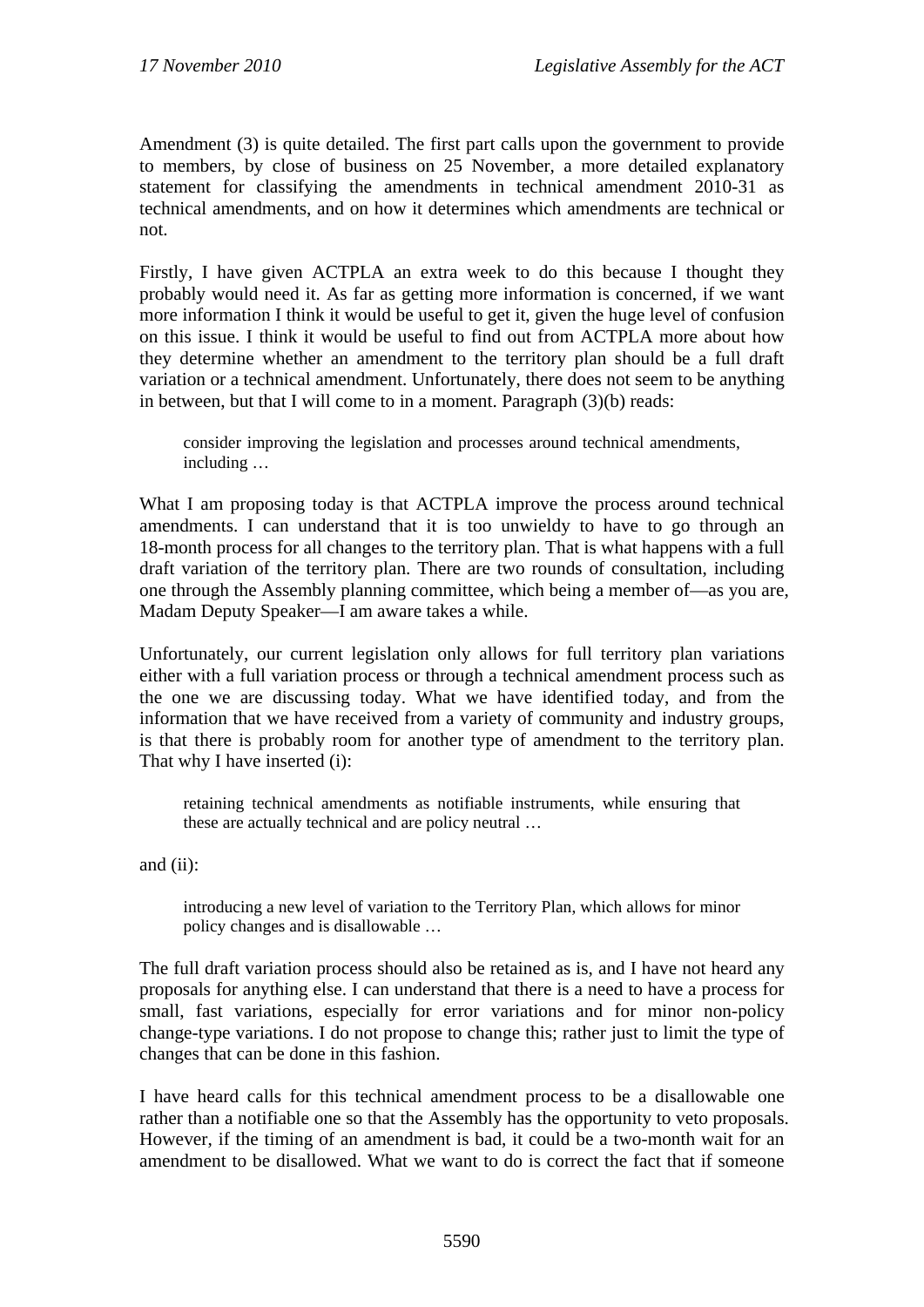thinks that a technical amendment actually contains a significant policy change at present the only way to debate it is through a judicial review. Of course, most people probably would not get standing in the courts to debate this, even if they had the resources to do it.

Possibly a solution for enhancing democracy but retaining the need for expediency in some instances would be to introduce a new level of variation to the territory plan which allows for technical policy changes but is through a disallowable process. I have put this proposal in my list of changes for ACTPLA to consider. I have also inserted (iii):

improving the public notification of the limited consultation, e.g. signage and notifying relevant community councils and groups …

Mr Seselja has rightly identified that technical amendments are only subject to limited consultation rather than full notification. Given that they are normally smaller amendments, this makes sense. But, again, it could be worth while differentiating the process for amendments with policy changes and ones without. ACPLA also often argue that there are no residents in the areas affected, but that is not always the case. Even if it is the case, that in itself is not a reason for a technical variation only.

The Assembly has recently considered a full territory plan amendment for the new suburb of Lawson. Lawson, of course, does not have residents at present and will not for some time. It would be quite disturbing if ACTPLA used the excuse of no residents to do major changes to that plan after the plan has just been approved by the Assembly. I think that there is some validity in asking that signs be erected in suburbs where changes are being proposed—in the case we are discussing today at the entrances to Casey and Crace. I think it is also worth while asking the broader community for feedback on proposals, including any relevant area-based groups or groups which use the area. I also have (iv):

a requirement for more detailed explanatory statements for proposed technical amendments …

As far as I can see, there is no legal requirement for detailed explanatory statements on technical amendments, although ACTPLA can put something in at the front end of an amendment. So this would be a part of the Planning and Development Act, if acted upon. I have also got (v):

making any submissions to technical amendments publicly available on the ACTPLA website …

It is a common part of most consultation processes nowadays that submissions are made publicly available. This is often done by publishing them on the relevant website. I think it is a useful thing to do. It lets other people see what other concerns there are. I would regard this as normal procedure. My last one is (vi):

reporting back to the Assembly by the last day of sitting in December 2010 with a response to these considerations …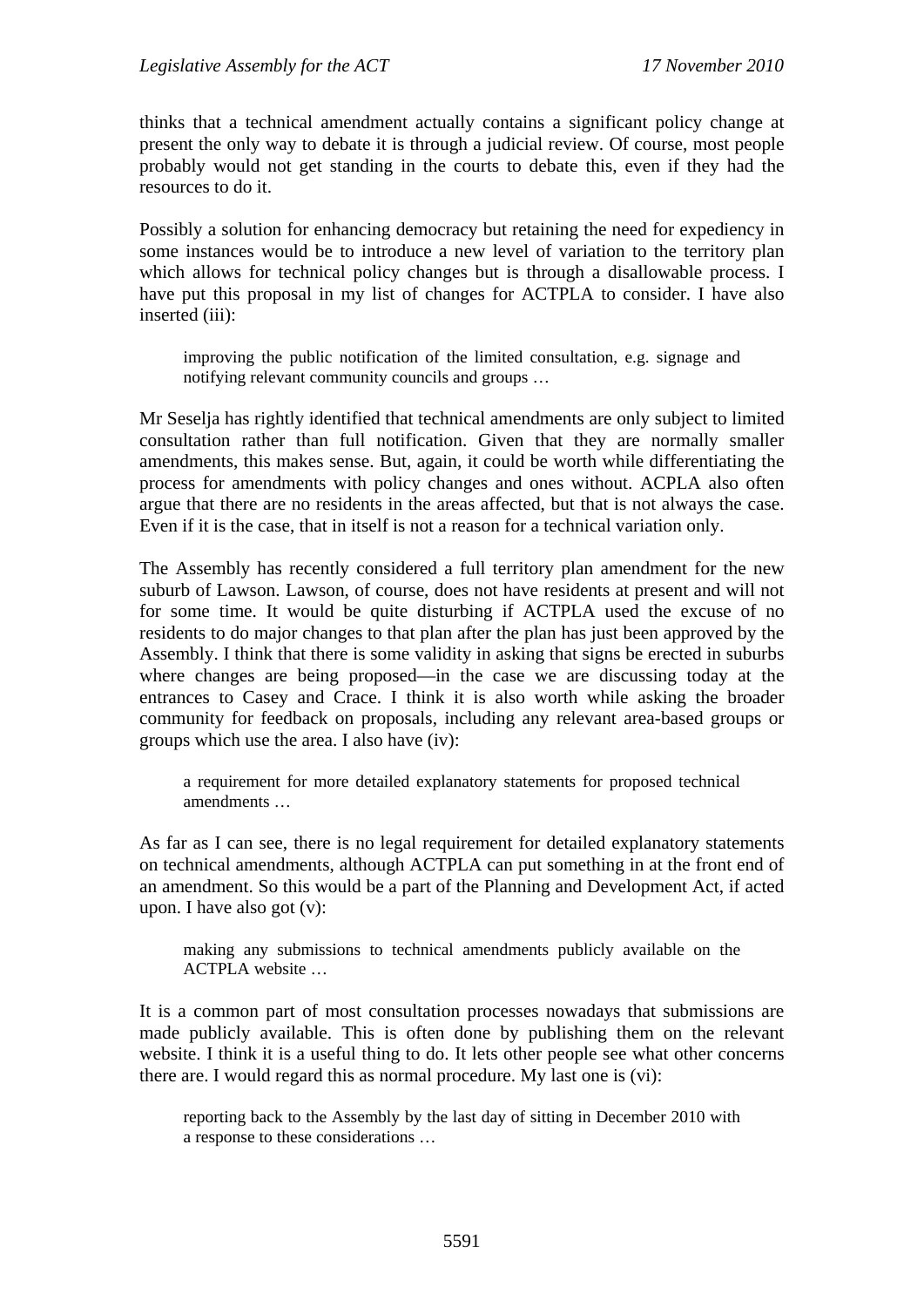I think that technical amendments are an important issue with the territory plan and the Planning and Development Act. Clearly, there is a degree of community uncertainty about this. My proposed amendment goes towards making it a more certain process and a process which has a better balance of community involvement and industry certainty.

**MR BARR** (Molonglo—Minister for Education and Training, Minister for Planning, Minister for Tourism, Sport and Recreation and Minister for Gaming and Racing) (5:27): The government will be pleased to support Ms Le Couteur's amendment. I acknowledge the issues that she has raised. I think there are some legitimate policy questions, particularly in relation to her suggestion to introduce a new level of variation to the territory plan which allows for minor policy changes and is disallowable. I think there is considerable merit in examining that further.

I note the time frames involved in reporting back to members and then to the Assembly and undertake to do that work within those time frames. I certainly acknowledge the constructive approach that has been taken to this issue by the Greens' planning spokesperson.

Question put:

That **Ms Le Couteur's** amendments be agreed to.

The Assembly voted—

Ayes 10 Noes 5

| Mr Barr       | Ms Hunter     | Mr Coe     |
|---------------|---------------|------------|
| Ms Bresnan    | Ms Le Couteur | Mr Doszpot |
| Ms Burch      | Ms Porter     | Mrs Dunne  |
| Mr Corbell    | Mr Rattenbury | Mr Hanson  |
| Mr Hargreaves | Mr Stanhope   | Mr Seselja |

Question so resolved in the affirmative.

Motion, as amended, agreed to.

## **Older persons assembly**

**MS BRESNAN** (Brindabella) (5:32): I move:

That this Assembly:

- (1) acknowledges the significant contributions older people make to the Canberra community;
- (2) wants to hear and understand the key issues that affect their lives, and encourage them to participate in policy development;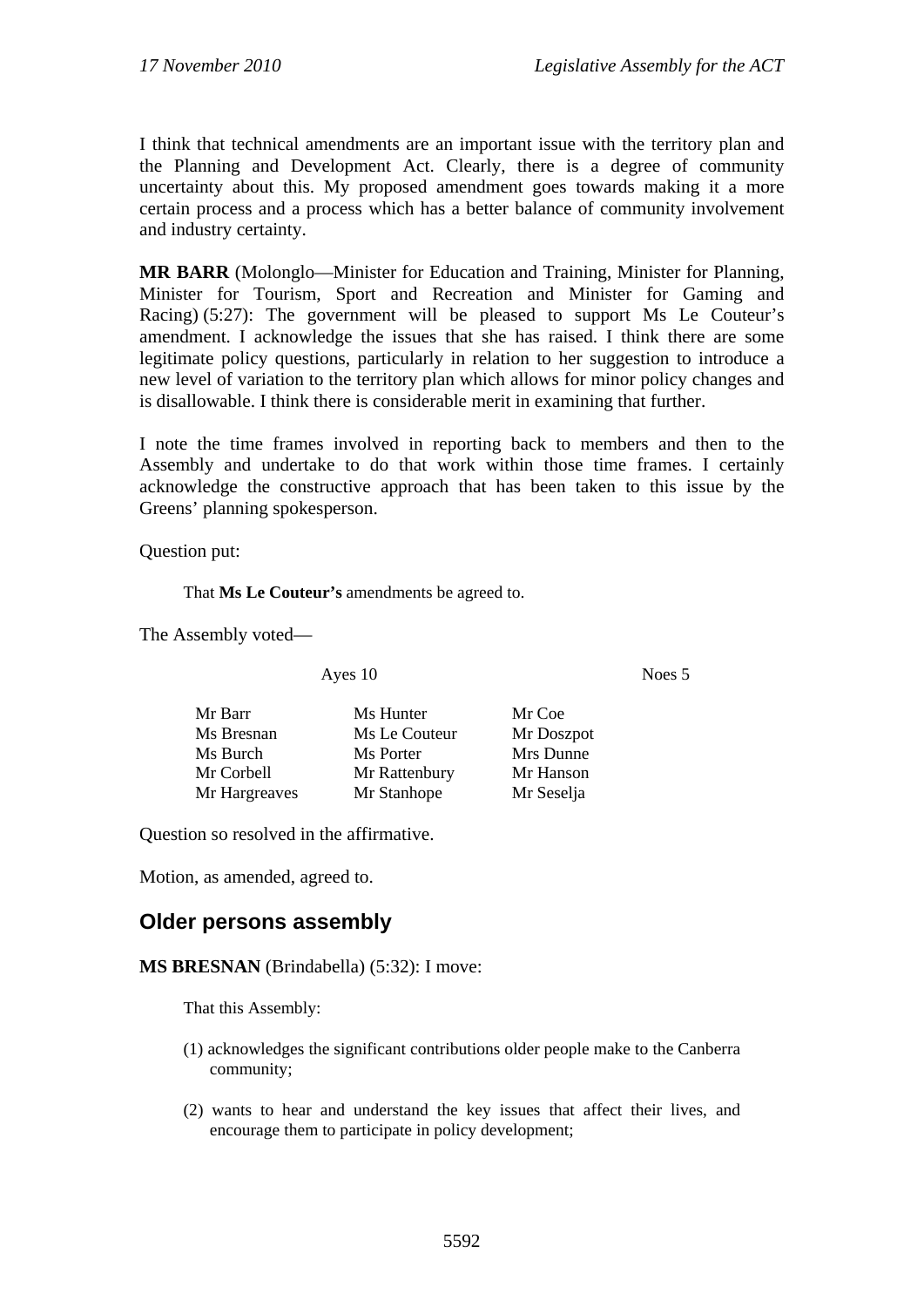(3) notes:

- (a) that the population of aged people in Canberra is anticipated to increase in coming years; and
- (b) the establishment of an Older Persons' Assembly in Scotland in 2009; and
- (4) supports the establishment of an Older Persons' Assembly to be convened for one day annually at the ACT Legislative Assembly that:
	- (a) is coordinated by the ACT Government in consultation with the Speaker and peak ageing and seniors' organisations;
	- (b) is a cross-electorate forum that involves a public nomination process for attendees, and representatives of peak ageing and seniors' organisations in the selection of representatives;
	- (c) will have Ministers and other Members appear at debates and hearings where requested; and
	- (d) will have all motions and recommendations responded to by the ACT Government within three months.

The Greens have put forward this motion today as we know that in the ACT, across the country and across the world our population is ageing. We need to address as a community the types of services we are going to provide and the way we are going to engage older people. An older people's assembly for the ACT will provide an opportunity for older people to debate the issues that are important to them and affect their lives, for members and ministers to hear these issues and for government to respond to the older people's assembly's recommendations.

It is reported that the ACT has one of the fastest growing populations of people aged 60 years and over in Australia and it is estimated that this will grow from 15.8 per cent in 2010 to 22 per cent by 2030. This fact alone will have great social, political and economic significance for the ACT. In the context of an ageing population in the ACT, it is timely that we further investigate ways to meet their needs. It is vitally important that we also look at ways to improve social contact and mental stimulation for the health of older people. Older people have a lot to contribute to our community and it is our responsibility as political leaders to listen to what they have to say.

Before exploring the dynamics of an older people's assembly, I would like to read a statement that was made by Alex Fergusson, member of the Scottish parliament on the opening of their Older People's Assembly, as I believe it captures many of the challenges we face in Australia. He stated:

The challenge, I would suggest, is not that our population is ageing but that as a society we have perhaps not given enough thought to the positive aspects an ageing population can bring. Nor have we given enough thought to its particular needs or even considered how to capitalise on the skills and experience an older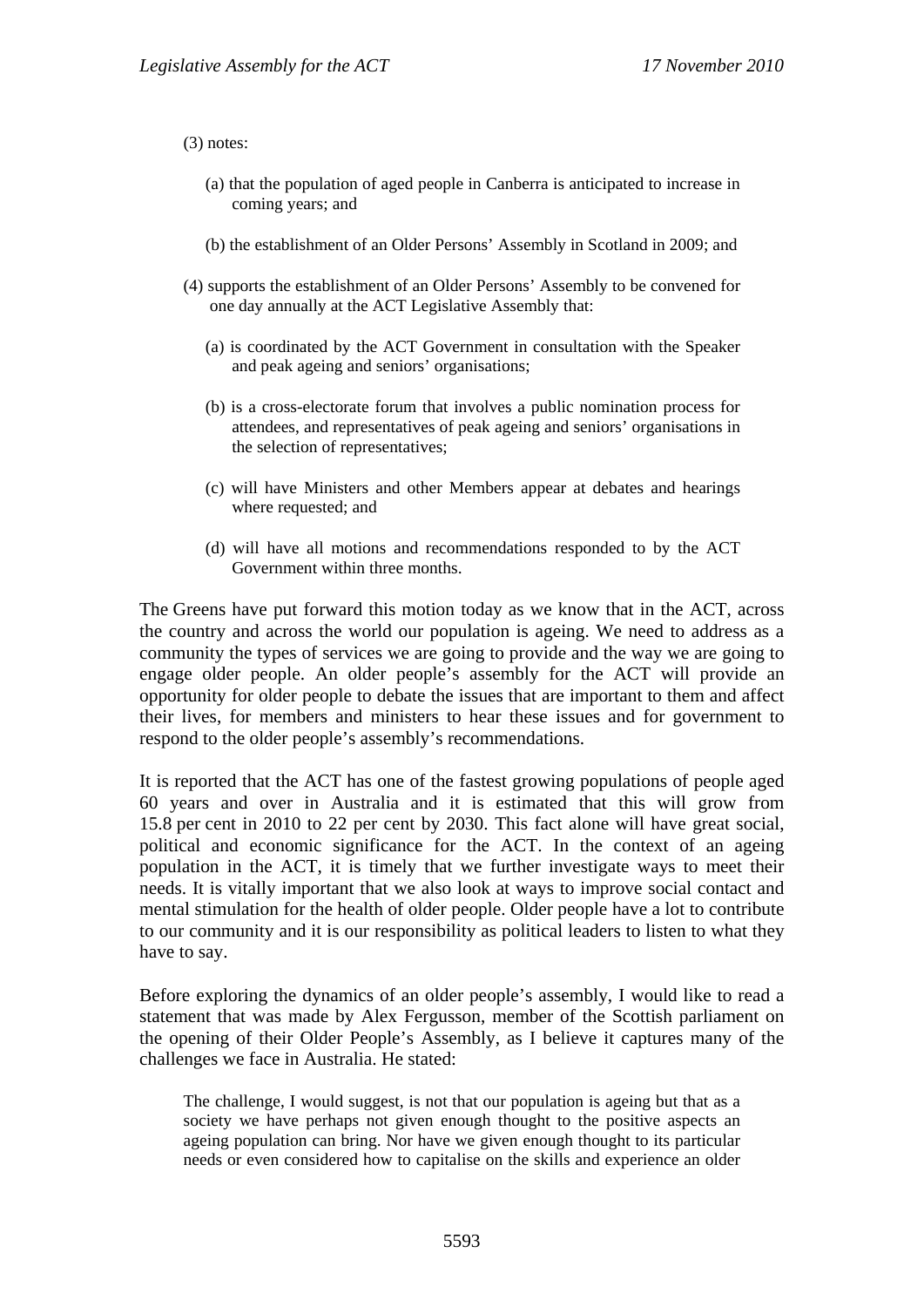society undoubtedly possesses. So I think it is absolutely critical that older people are empowered with a strong voice today in order to ensure that our services and policies of tomorrow are fit for purpose. Today's Older People's Assembly should serve as a very public statement that older people's views and their issues and ideas are important and valued in this, your Parliament.

In 2009 an Older People's Assembly was established in Scotland. The assembly was organised by the Older People's Assembly Steering Group to allow older people from across Scotland to debate key issues of concern to them. The steering group comprised a number of representatives from different peak bodies and organisations. The guiding principle of the day was to let older people listen to and participate in discussions. Another important principle of the forum was that older people had the opportunity to convey their concerns to ministers and MPs. I think this point is crucial when considering setting up an assembly here in the ACT and I would hope that all MLAs and ministers would be available at some point of the day to listen and respond to participants.

The Older People's Assembly in Scotland was divided into two parts: a morning session in the Scottish parliament's debating chamber and three afternoon break-out groups in the parliament's committee rooms. The morning session ended with a panel involving several ministers and commissioners who were able to answer questions from the floor. Each of the sessions of the day featured a debate on an issue of key relevance to older people and an expert panel. For instance, points raised in session 2 regarding the future of caring for older people addressed concerns about the care assessment process. Outcomes from session 3, speaking up or being spoken for, included points about the difficulty to get local authorities to acknowledge a problem; families and patients not being properly consulted and involved at a personal level; and how individual older people can make a difference to standards of care homes. These sessions included anecdotes from participants who were able to share their personal stories to the floor. Stories and the points raised in each session were also included in the report.

At the end of these sessions, expert panels discussed key things. For instance, panel 1 explored how to support and improve the health of older people and included examination of a range of issues including how to support unpaid carers, the needs of an ageing population and the health implications of an ageing population. Panel 2 discussed how lifelong learning offers benefits to both society as a whole and older people, as well as exploring the importance of enabling older people to pass on their skills and experience to younger generations. Experts from the panels were able to answer questions for participants.

As I have just mentioned, the key themes explored in the Scottish Older People's Assembly included health, lifelong learning, age discrimination in employment, and speaking up or being spoken for. A comprehensive report was compiled listing a number of recommendations and key points of the day and I would encourage members to look at the report and the recommendations it produced.

By exploring some possible themes that could be debated in an ACT older people's assembly, I believe it is important that we understand some of the context and more negative perceptions that older people face. In an article from the *State of the family*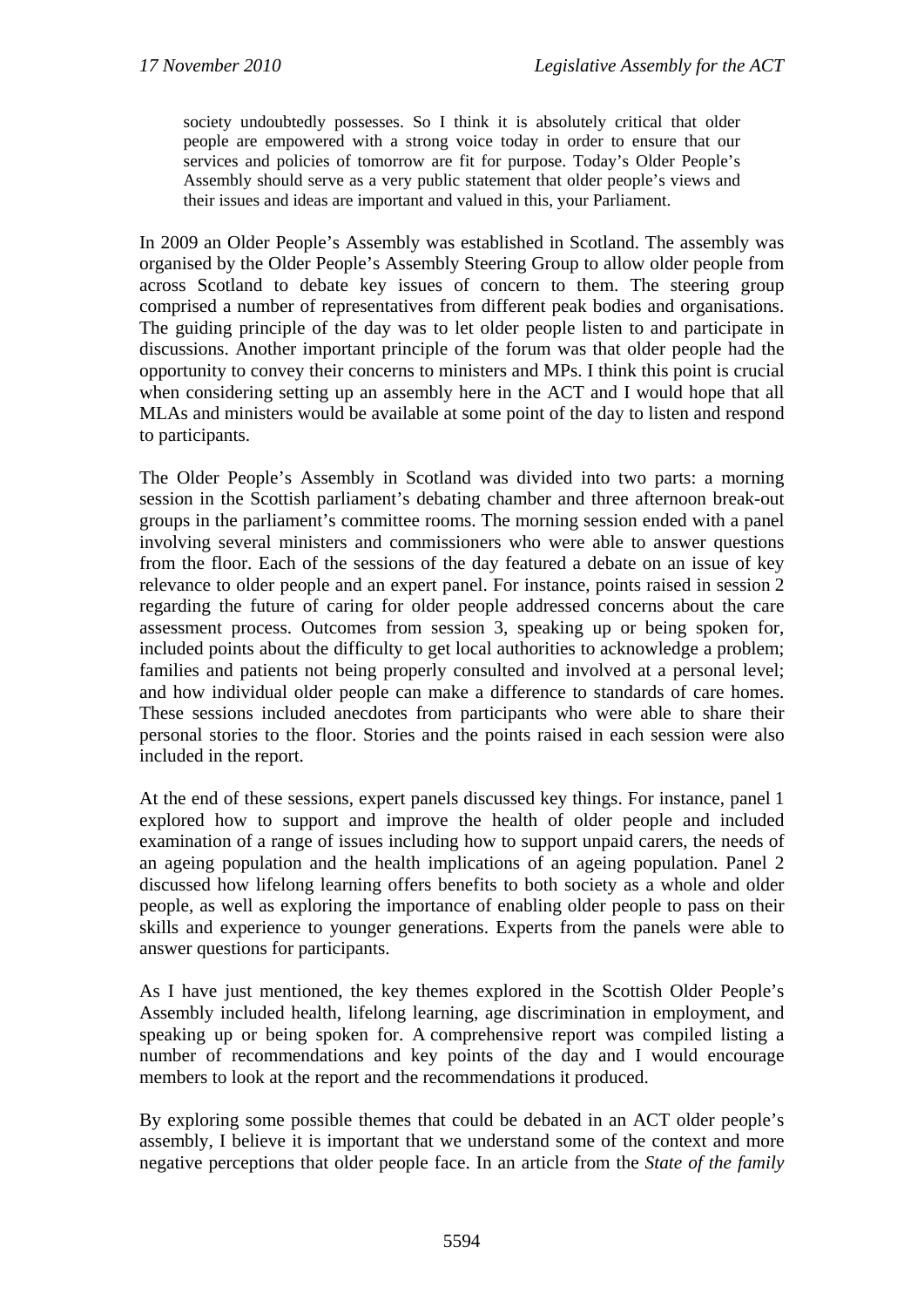*report* by Anglicare, author Alan Gruner explores how Australia's ageing future has been framed in the public discourse. He states:

We are going grey as a nation but so often policy and media discussion deliver a hand-wringing, negative message about ageing. The growth in our aged population is regarded as a problem for society; a burden on future workforces and on our publicly funded health and housing services. Too often the discussion is reduced to facilities and numbers of beds rather than how people can live and age well.

This quote only touches on some of the more negative stereotypes or perceptions. There can often be a belief that an ageing population is a burden on society, and a focus on the financial burden older people present to society rather than the positives. It is important that we counter these views and opinions and give older people a voice to talk about their lives. By providing a voice to people who can be alienated, you can shift their disempowerment to empowerment. Providing an opportunity for people to voice their concerns counters isolation that too many older people already experience.

I have met with groups such as Tuggeranong 55 Plus Club, the Brindabella Women's Group and the Tuggeranong Men's Shed. It was highly evident from these groups the importance of providing meaningful opportunities for social and intellectual engagement. This can counter health and other issues such as depression. Keeping older people engaged in public discourse is a challenging task, especially for people who feel marginalised because of their age or frailty. There is also the ongoing challenge of age-based discrimination and prejudice that create further social isolation for people.

I would like to acknowledge in debating this motion today the positive contributions made by older people; for instance, the endless hours of volunteering from older people alone keeps many community organisations afloat, the fact that older people provide much needed experience and act as mentors for younger workers, childcare duties, unpaid carers and participation at local and community interest groups. In the ACT, as I have already noted, I have met with members of the Tuggeranong Men's Shed who give their time and knowledge to help young people at risk to learn trades such as carpentry. The Brindabella Women's Group is another group of older people who come together, share their skills and use these skills to contribute to community services.

As many commentators have already noted, older people cannot be classed as one homogenous group. It is vitally important that we look at and address people's individuals needs and circumstances. Older people contribute immensely to our society and when speaking about this group we need to acknowledge that not everyone has the confidence or the skills to participate in public forums or write submissions. This is why we need to investigate new and creative ways of engaging people. Consultation can often be quite reactive about specific issues and this process will typically engage people who have a specific interest. An older people's assembly is about engaging in a much more positive and active consultation and involving people who may not normally become involved in public consultation processes.

The ACT Greens believe that older people need to be consulted and engaged in the formulation and implementation of policies that affect their wellbeing. Older people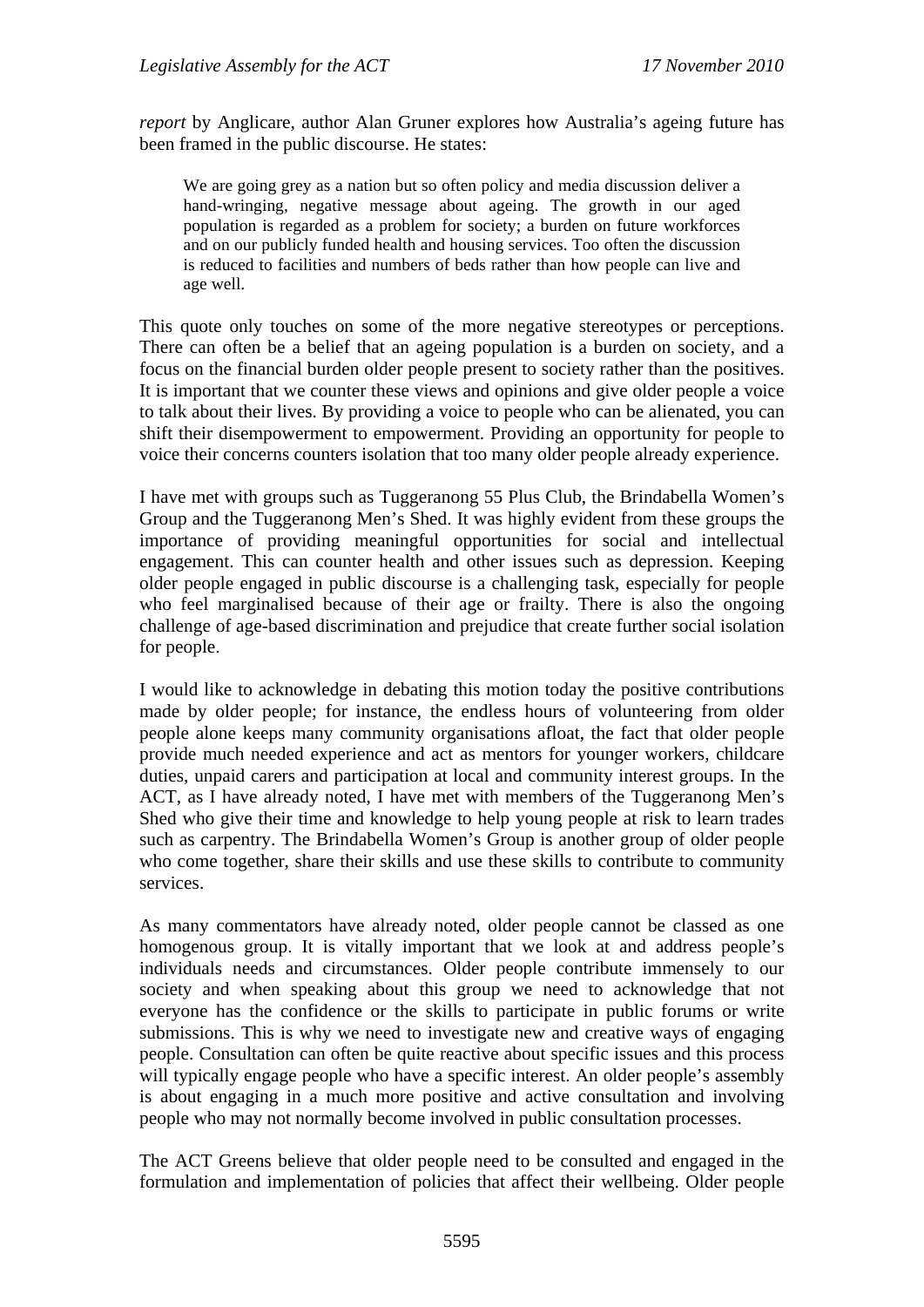have a right to social, economic and political participation and to their independence to whatever degree they feel able.

I acknowledge that the ACT government has released the positive ageing strategy 2010-14 that looks into addressing such themes as providing information about healthy living, retirement planning, community groups and clubs. However, to what degree these initiatives will be rolled out and when is unclear. Strategic indicators for government strategies need to be more refined in order to establish if and when services are delivering.

Some themes that could be explored in an older people's assembly include how we can better support creative and artistic programs for older people which also fit into the issues relating to ageing in place and preventative health. Other topics that could be explored include how to improve existing community aged care programs aimed at supporting older people in their homes, designing homes that enable people to safely age in place, ensuring that appropriate aged care services are provided for people from culturally and linguistically diverse backgrounds, and better transport options. Again, I would like to stress that the agenda needs to be developed by older people and not by politicians.

Across Australia there are a number of assemblies that provide a platform for policies to be formed. There are many highly active and representative groups in the ACT who should be involved in a steering group or another process for the older people's assembly. This would include peak groups such as the Council on the Ageing and National Seniors, plus other organisations such as Anglicare and Alzheimer's Australia. We also have the Ministerial Advisory Council on Ageing, which I imagine would play a role.

The changing age and the social profiles of Australia's population are widely acknowledged. Less evident in this public discussion are the changing expectations of that population. Crucial to this fact is that older Australians and their families need to be partners in the design and management of the types of services they receive. This is what positive ageing should be about, including providing opportunities for older people to engage in policies that affect their lives.

What I have highlighted today is why an older people's assembly would benefit the ACT. The logistics of setting up an older people's assembly in the ACT obviously need to be considered, including who or what organisations would be involved. A steering group could propose ways in which a report could be compiled, and the older people's assembly could consider if this should be an annual event.

I will conclude by restating that this is a positive opportunity for the ACT. The issues I have spoken about today affect us all, whether it be for the sheer fact that we are all ageing from the day we are born or that we have older loved ones that need our care and support. I would hope that this is a motion that receives support from all parties in the Assembly.

**MR SESELJA** (Molonglo—Leader of the Opposition) (5.43): I would like to thank Ms Bresnan for bringing forward this motion today. I think it is a very important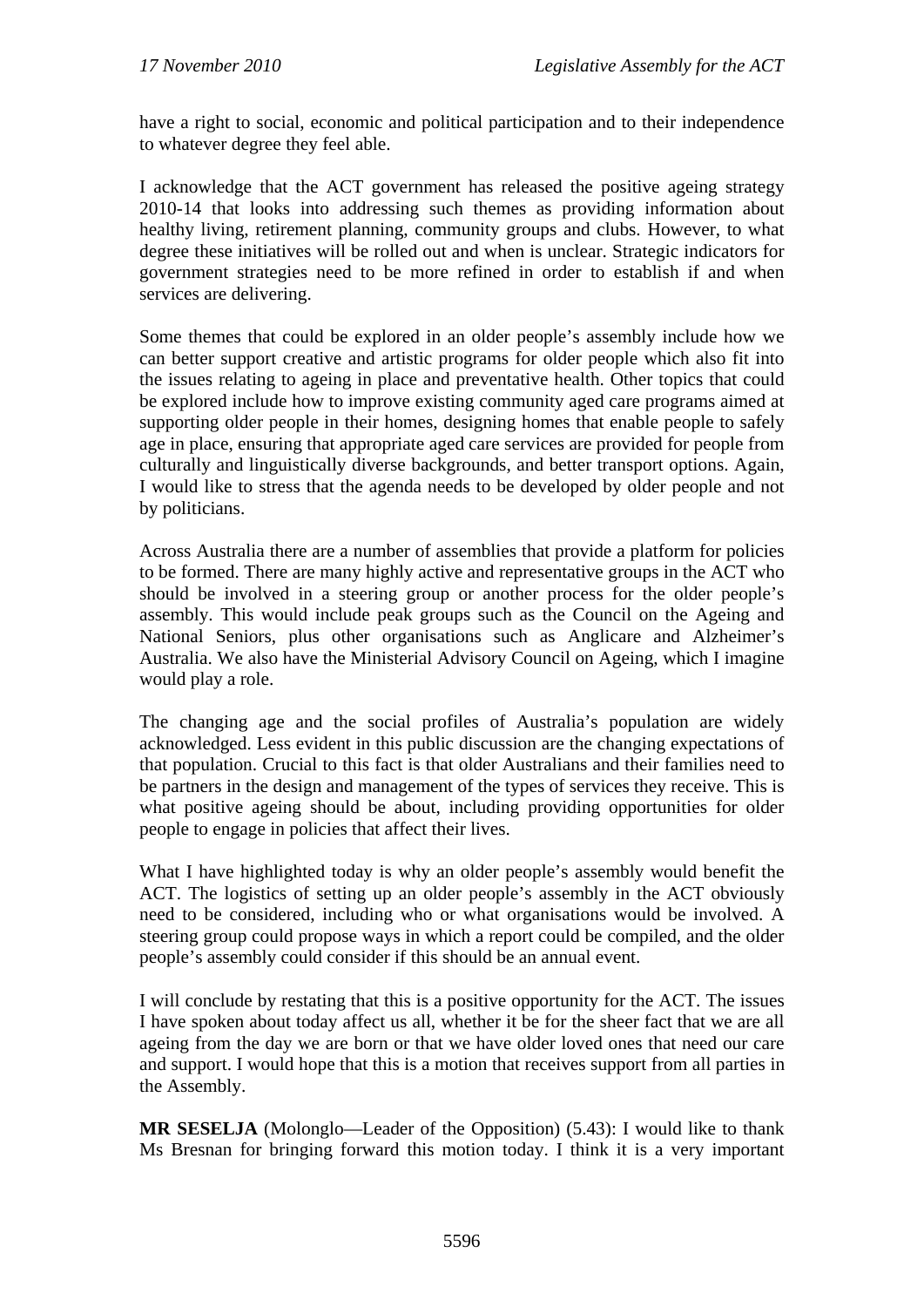motion and I would like to make a few observations. We will be supporting the motion.

The contribution that older Canberrans make to our city and our community is significant. Many in the community have older relatives who provide assistance in a number of areas, particularly looking after children, for example. It is often older Canberrans who are the volunteers that are so important to some of our community organisations. In fact, I am sure, and we know, that without the support of older Canberrans our community would not function anywhere near as well as it does now.

While we laud the efforts of these people and the contribution they make to our community, many are continuing to struggle to make ends meet, despite the recent increases in the age pension. In fact, today's earlier motion in relation to the cost of living is particularly pertinent to older members of our community.

Earlier today we saw the Labor Party and Greens voting against recognising these cost of living pressures on Canberrans as a whole. There is no doubt that the increases we highlighted—a 100 per cent increase in water, a 70 per cent increase in electricity and a 75 per cent increase in rates—have a real and serious impact on older Canberrans, amongst others.

The government suggested that in fact they had little or no role to play in many of these cost pressures. I think that, in considering these cost of living issues, we should always have in mind vulnerable Canberrans. There is no doubt that whilst not all older Canberrans are vulnerable, many find themselves in financial difficulties and many need additional support.

I think it is worth touching on a number of the particular concerns for our seniors. One of the important things about this motion is that we will actually be able to hear directly from seniors in terms of some of the things that we as an Assembly could be doing better, and particularly that the government could be doing better, to serve the needs of our older Canberrans.

Health is a particularly important issue facing older Canberrans. The Council on the Ageing published a survey of 700 older Canberrans just prior to the last election. In the survey, it was revealed that about 100 had ceased their private health insurance and about half of those who did not have health insurance had previously had coverage in a fund but had to cease their membership because of rising living costs. A third of respondents said they were buying less food, buying cheaper food or changing their diets. Over 300 have reduced their use of heating, including by going to bed early to limit their electricity bills. This is, of course, before the introduction of many of the measures which will further push up electricity prices for all Canberrans.

Currently, the health system is struggling to cope. Older Canberrans have difficulty accessing our emergency departments. Older persons in Canberra experience a worse rate of access block than average, and this is getting worse. The health department's annual report states that the consequence of longer waiting times for older persons is a higher rate of complications; therefore access block in this area is of concern. The Health annual report further reveals that the older persons in-patient mental health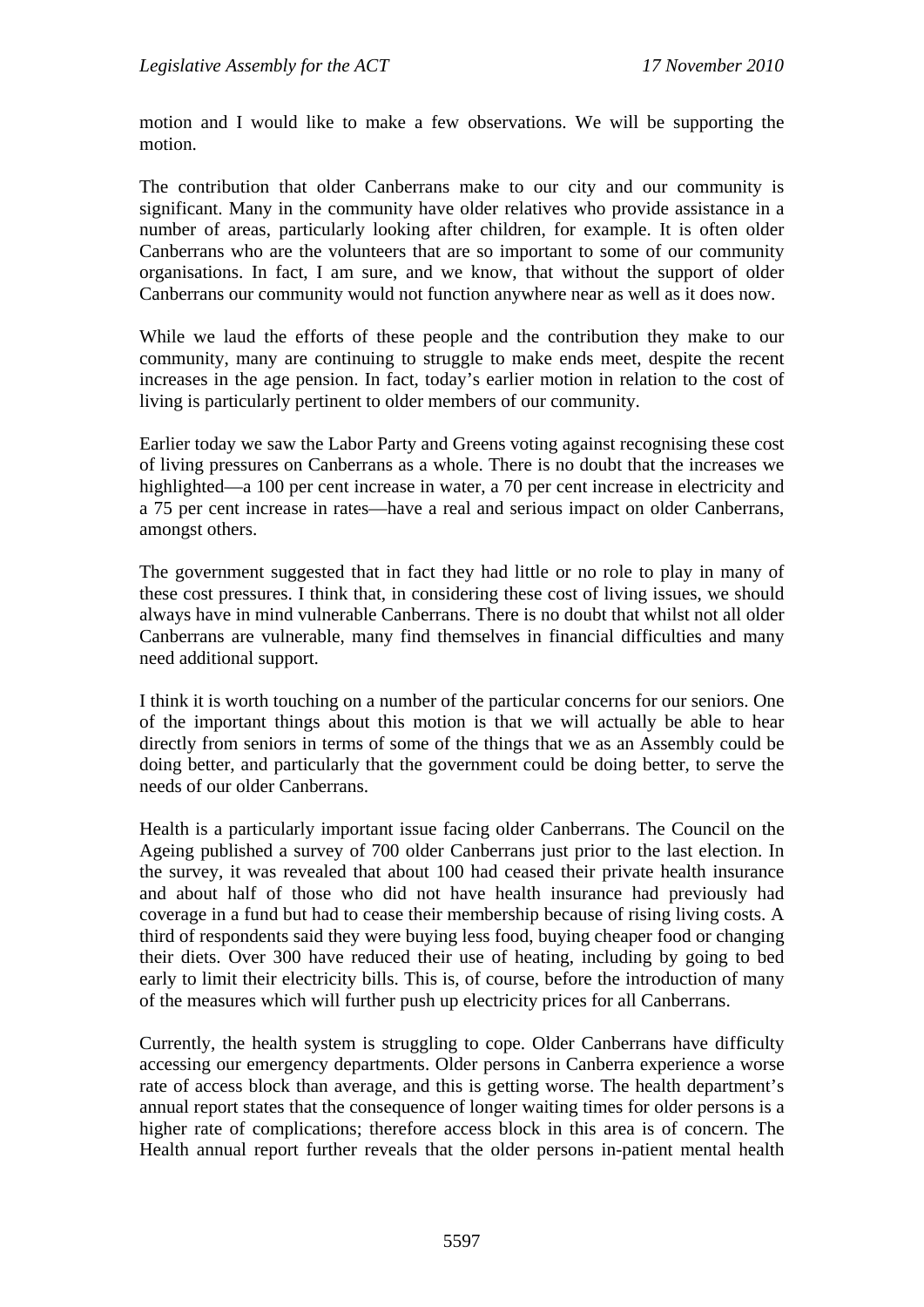unit is unable to keep up with demand. This is significant, as 9.5 per cent of older people experience one or more mental or behavioural disorders and 24 per cent take medication for their mental wellbeing.

Also of concern is a lack of access to GPs, particularly as GPs move out of local clinics and into superclinics. It is difficult for a holistic approach to an older person's health care to be taken when they are not seeing the same GP each time. There is no doubt that one of the things we do hear a lot from senior Canberrans is about access to GPs. There is no doubt that the closure of some of our suburban GP clinics has a disproportionate impact on older Canberrans. They are often less mobile. It is not as easy for them to drive to a major centre in order to access a GP and access these larger clinics. Sometimes the waiting times in these larger clinics can be significant. Also, losing that personal connection particularly impacts on older Canberrans.

I think it is fair to say that, whilst there are some particular issues that affect senior Canberrans more than other Canberrans, there is no doubt that the range of government services that are provided are important to older people, as they are to younger families and to youth. You can look at issues around cost of living, which we discussed, and at issues around health. Perhaps education is not as high on the priority list in terms of service delivery for older Canberrans, although we know that many senior Canberrans do engage in further education. Many want to see it for their kids and their grandkids. So the concerns are often there, even if it is not directly impacting on them.

Public transport and transport options generally are even more important for senior Canberrans, although they are important right across the age ranges. So when we look at these issues, it is important to say that there will be some particular issues that will be more keenly felt by older Canberrans. There are many others that older Canberrans share in common with people from right across the age ranges.

What is really important, though, is that we recognise the contribution of older Canberrans, of our ageing population, and that we recognise both the challenges and the opportunities that exist with an ageing population. We can see that in so many ways. We know that the challenges are often in the areas of health, the challenges can be around housing and the challenges can be in terms of other support.

The opportunities, of course, are in the volunteering field. We often see people in their retirement, moving into their 60s and 70s, particularly those who are in very good health, being able to volunteer, being able often to put in many hours of unpaid work, many hours of volunteer work, sometimes in formal capacities, with charities, sporting organisations and other community groups. Often, and I think consistently, it is in informal capacities or in personal family relationships, where the grandparents are providing support to their children and their grandchildren, where they are providing support to their extended families.

We do recognise the significant contribution. We look forward to this process. We therefore support the motion. I look forward to seeing how this plays out.

What is also really important is that, whatever feedback does come through this process, we have a government that actually listens to it. We should not have a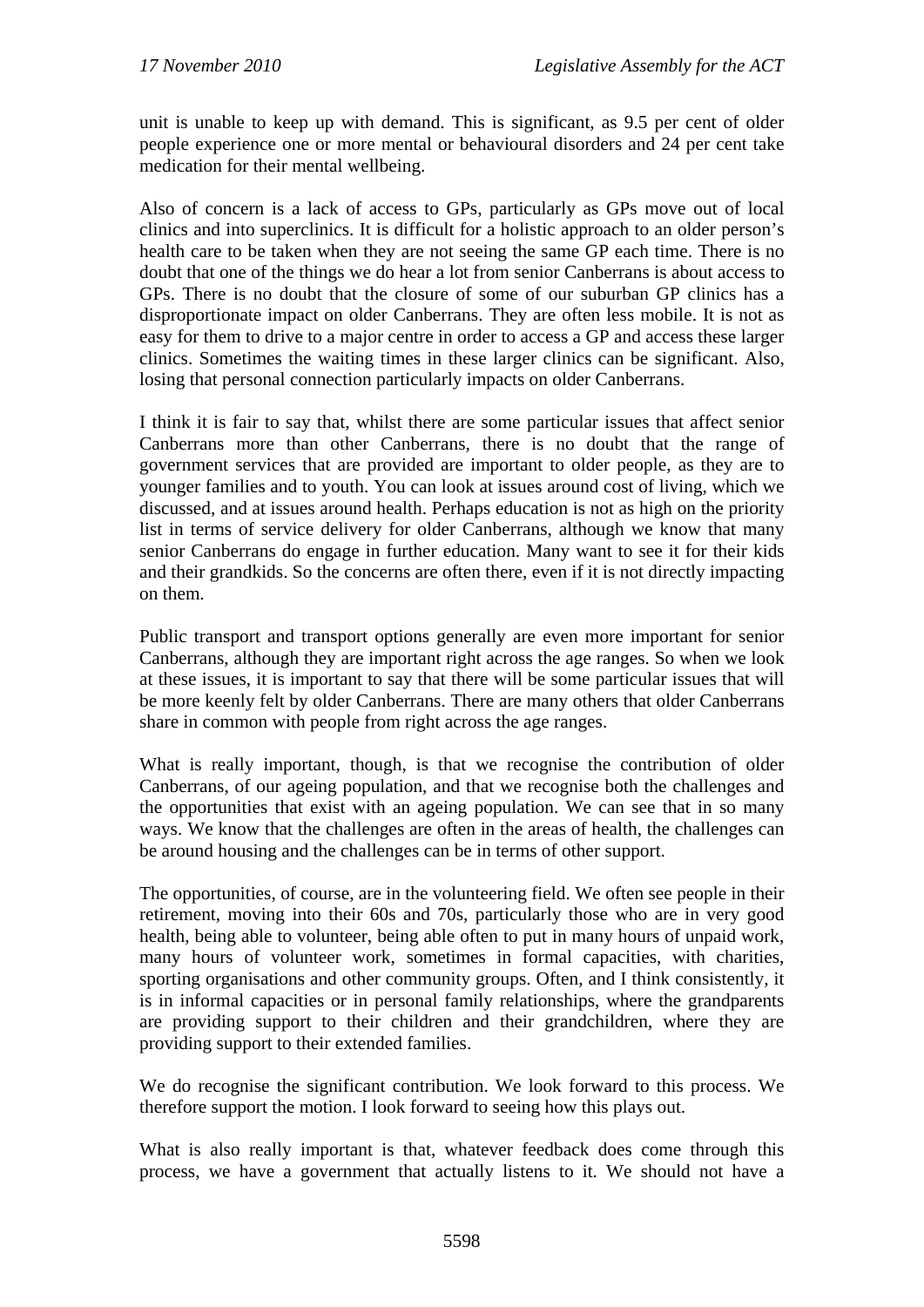government that is aloof to these concerns or that simply pays lip-service to these concerns. It is important that the concerns put forward in these forums are taken seriously by government and by all members of the Assembly so that we can better understand the needs of our ageing population and better understand what are some of the policy responses and some of the actions that we need to take as a community to better serve those who have served us for so many years of their lives.

**MS BURCH** (Brindabella) (5.51): I would also like to thank Ms Bresnan for bringing this motion on today, which seeks to give a greater voice to older Canberrans in informing government policy and strategic direction.

As Ms Bresnan will know, the ACT government has done a lot of work around this very objective, and we have made significant progress in recent years—most notably with the release in December 2009 of the ACT strategic plan for positive ageing 2010-14, *Towards an age-friendly city*, which will inform government policy to fulfil the goals outlined in that strategic plan.

From the outset, I will say that the ACT government supports the establishment of an older persons assembly. Last month, the ACT Ministerial Advisory Council on Ageing resolved to explore options for conducting an older persons assembly in the ACT, and agreed to discuss this concept further at its next meeting on 30 November.

In talking about giving our senior citizens a voice, it is necessary to first recognise the valuable role that the ACT Ministerial Advisory Council on Ageing plays in informing government. Through their regular meetings, they are a very useful resource for government, and I hope that Assembly members acknowledge and recognise the council's hard work in this respect.

The government also works closely in partnership with the seniors peak bodies, seniors organisations and a diverse range of individuals to address ageing issues, improve services and formulate effective ageing policies. These partnerships and dialogues have already informed a number of noteworthy policies and outcomes, and I would like to touch on a couple of them.

The Office for Ageing is involved in developing a range of innovative and diverse initiatives, programs and priorities that support positive or active ageing in our community. In June this year, Canberra was named a member of the World Heath Organisation's global network of age-friendly cities, joining over 50 other cities, including New York, Manchester and Brussels, as one of the founding members of the newly formed global network of age-friendly cities. Canberra is the only Australian capital city included in this network, and our inclusion reinforces this government's commitment to taking active steps to support our older residents.

In October this year, the seniors information online was launched as part of a response to concerns from seniors that they could not find the information they wanted. The ACT seniors grants program continues to support programs that encourage social inclusion and participation of older people in our community.

In October, we announced 13 projects to be supported in 2010, including a program to connect school-children with seniors in residential aged-care homes. The Life's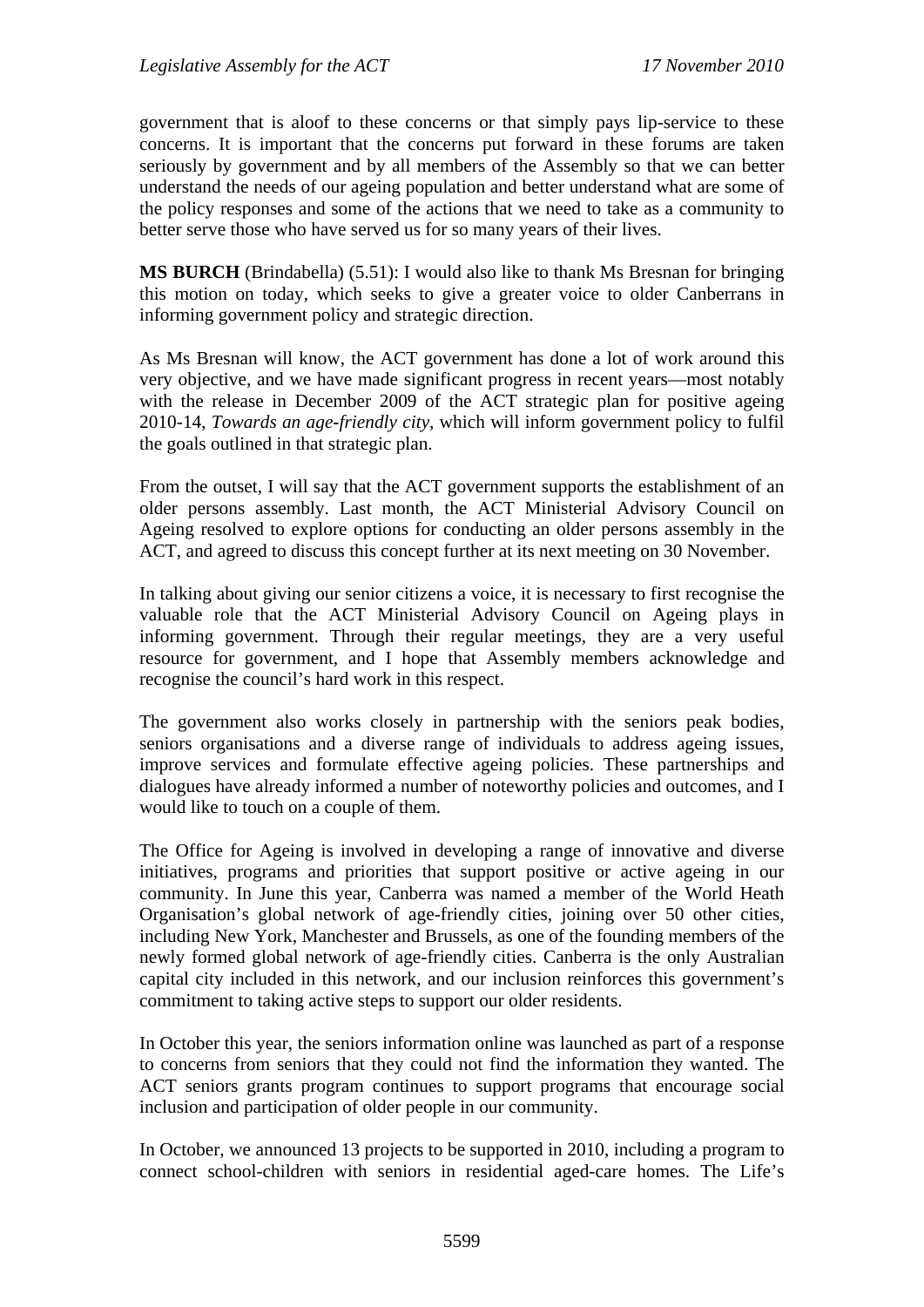Reflections photographic competition goes from strength to strength, with positive images of seniors displayed annually in the Canberra Centre.

The ACT government recently called for tenders to run the ACT Older Persons Abuse Prevention, Referral and Information Line, a new helpline which will provide information and referral for callers with concerns about elder abuse. The tender closed on 16 November, yesterday, and I am looking forward to making an announcement of the successful tender.

In the area of public housing, over 300 new older persons units will be built this year with the assistance of funding from the commonwealth government's nation building and jobs plan.

In support of ACT seniors clubs, a new Tuggeranong seniors club will be built in 2011, at a cost of \$1.5 million. This is an excellent asset for the Tuggeranong community.

In support of volunteering opportunities for seniors, Southside Community Services, with the assistance of a seniors grant, has recently launched the "shine a light" program that aims to link senior members of the community who want to volunteer their time and skills with community groups across Canberra.

The ACT strategic plan for positive ageing 2010-14, *Towards an age-friendly city,*  identifies seven priority areas: information and communication; health and wellbeing; respect, valuing and safety; housing and accommodation; support services, transport and mobility; and work and retirement. These may well form the foundation for discussion points for the ACT older persons assembly. I commend the document as a basis for commentary for the assembly once it is convened.

Of course, this is a whole-of-government exercise, and I want to highlight some other agencies' work. ACT Health has been active in promoting its "how do you measure up?" campaign and "get healthy information and coaching service" to encourage people to stay physically active as they age.

The Chief Minister's Department worked with the Canberra Museum and Gallery to hold an exhibition earlier this year which celebrated the lifelong contribution of a selection of Canberra Gold Award recipients. Of course, "Time to talk—Canberra 2030" is an opportunity for older Canberrans to have their say.

TAMS continues to improve the accessibility of public transport, and its library services report that approximately 40 per cent of public library computer users are older Canberrans.

The Department of Land and Property Services has been working with Communities@Work on the "50 plus network"*,* a project in Weston Creek to determine what services people aged 50 and over need to live comfortably in their own homes and what activities they would like to enhance their quality of life. LAPS also has developed universal design guidelines to facilitate the better design of housing to meet our changing needs for people so that they can age in place.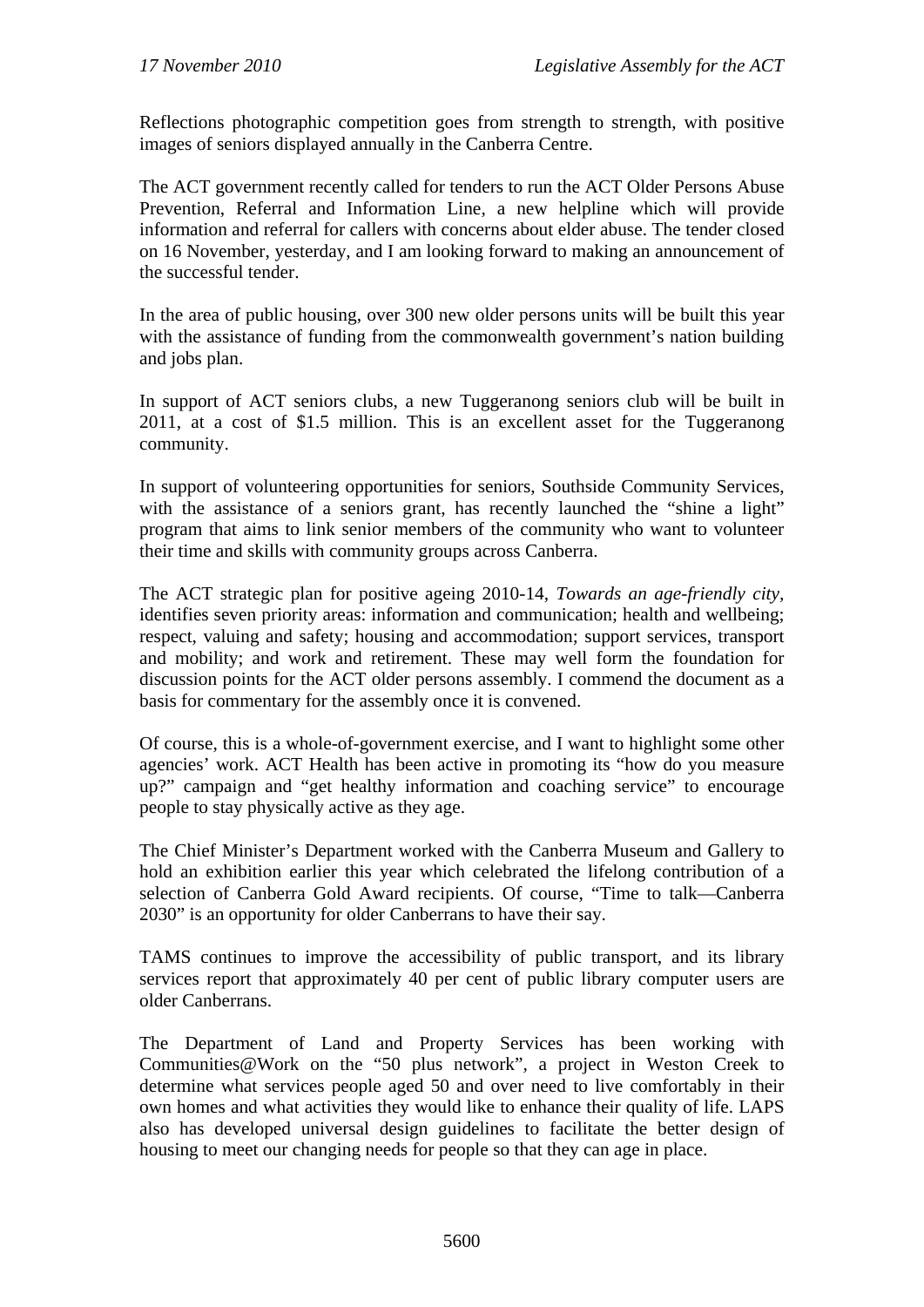To conclude, I affirm this government's commitment to giving older Canberrans a greater voice. Ageing is something that affects us all, and it is essential that we treat our senior citizens with dignity, respect and compassion. However, additional work needs to be done on reducing social isolation amongst seniors and reducing ageism in the workforce.

This government supports this motion, and we are happy to work towards convening an ACT older persons assembly in 2011. Mr Speaker, I seek leave to move my amendments together.

Leave granted.

#### **MS BURCH**: I move:

(1) Omit paragraph (3)(a), substitute:

"(a) that the ACT has one of the fastest growing populations of people aged 60 years and over in Australia and that this is expected to grow from 15.8% in 2010 to 19.6% by 2020; and".

(2) Omit paragraph (4), substitute:

"(4) supports the establishment of an Older Persons' Assembly to be convened for one day at the ACT Legislative Assembly that:

(a) is co-ordinated by the ACT Government in consultation with the Speaker and peak ageing and seniors' organisations;

(b) is a cross-electorate forum that involves a public nomination process for attendees and a selection process involving older people;

(c) encourages Ministers and other Members to appear at debates and hearings; and

(d) will have all motions and recommendations responded to by the ACT Government within three months.".

The amendments are fairly straightforward, and I understand they are supported by Ms Bresnan. The first just tidies up the demographic information there in the first instance. There will be about four per cent growth over the coming decade. And whilst we support the older person's assembly. I think it is a bit pre-emptive to commit to an annual event before the first one takes place and we see how that works out. I certainly do encourage ministers and members to appear at the hearings and in the debates and to be active participants in this assembly.

With those amendments on the table. I want to thank Ms Bresnan for bringing forward this motion today and I look forward to being part of the first older person's assembly next year.

*At 6 pm, in accordance with standing order 34, the debate was interrupted. The motion for the adjournment of the Assembly having been put and negatived, the debate was resumed.*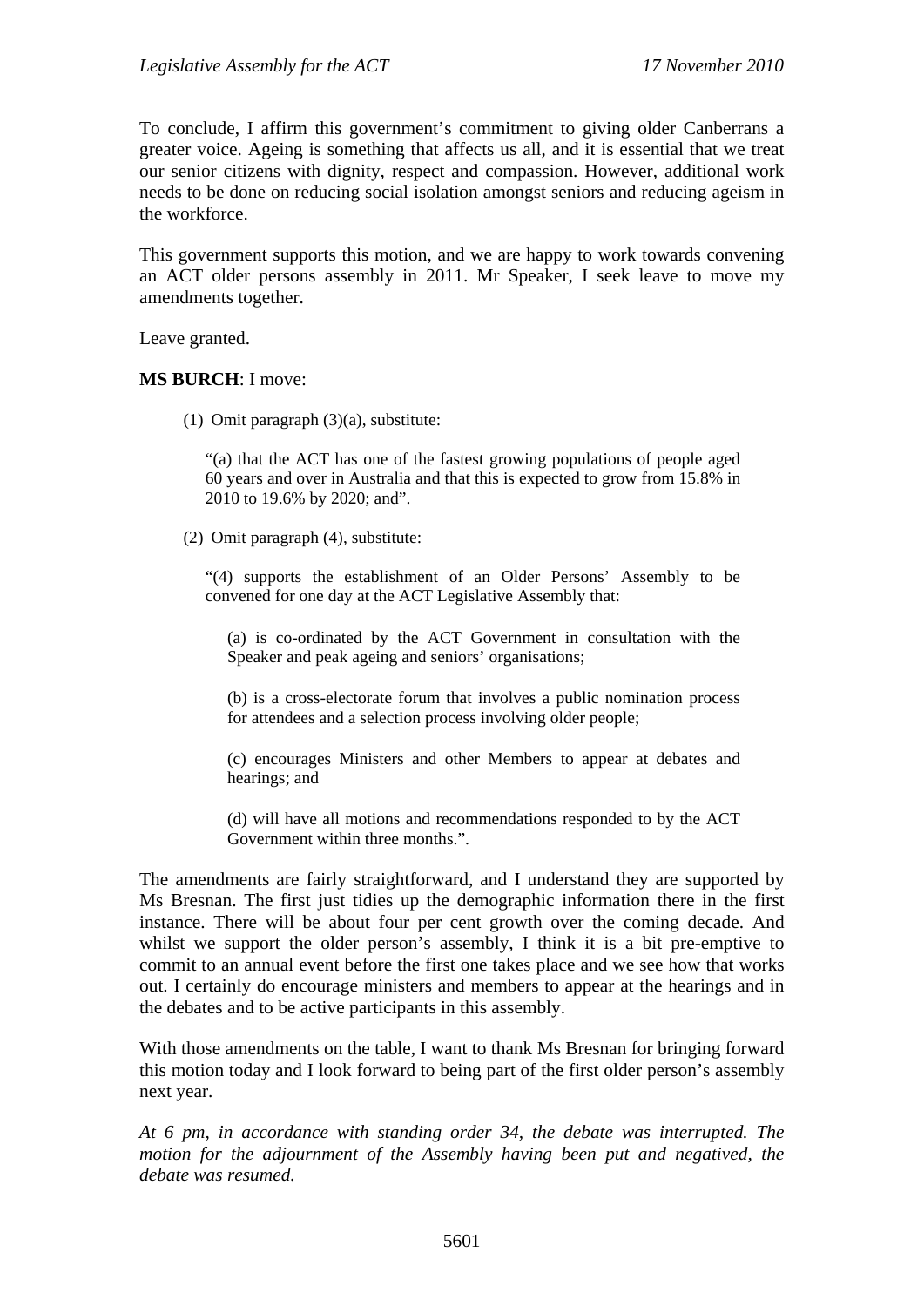## **Sitting suspended from 6 to 7.30 pm.**

**MS PORTER** (Ginninderra) (7.30): I would like to make a brief contribution to this issue and speak a little about how I have been engaging with older members of our community. Obviously, older Canberrans, like all other people in our community, like to have a say on what is happening in their community. It is evident that they have a critical contribution to make, based on their experience. The government understands how important it is that we have a dialogue with different sections of our community, including older people.

There are several ways in which older people can participate in community decision making processes in a robust way. This government has taken a considered approach and has formulated a structure through which older Canberrans are engaging in the policy process. As the minister noted earlier, the government regularly speaks with the ACT Ministerial Advisory Council on Ageing. I join her in recognising their important work in speaking with seniors peak bodies, seniors organisations and a range of individuals and addressing issues of interest to older Canberrans.

The minister has outlined in detail other ways in which the government engages with older people. Of course, this is consistent with our engagement with various people in our community, including a number of bodies that represent the diverse groups of people that exist in Canberra. There are a number of different forums, such as the Youth Coalition of the ACT, the multicultural forum, the Council on the Ageing and ACTCOSS—to name just a few. All of these organisations engage with a range of people in our community, including older people—but not all, of course, when you talk about the Youth Coalition. When you talk about the Youth Coalition, many of these young people have older family members and they can represent their views, as older people represent the views of younger people.

The high level of engagement in this city and amongst its people is very evident. One only has to go to the recently launched and updated contact publication of the Citizens Advice Bureau to see how engaged people are in this community. It is one of the features of Canberra that people appreciate—that they have the opportunity to have their voice heard and have their government so accessible to them. Where else could you find your Chief Minister and your Deputy Chief Minister holding a regular talkback session on your local radio station?

As we know, older Canberrans also choose to engage, of their own volition, on separate or on other objective issues that are particularly relevant to their lives. We see this time and time again when groups coalesce around an issue. I saw this generic process unfold when retirement village residents worked together to form the ACT Retirement Village Residents Association, largely as a means of establishing a collective voice on issues of interest to retirement villages, not least of which is the exposure draft of the Retirement Villages Bill that I tabled in the Legislative Assembly earlier this year.

All other states and the Northern Territory have retirement village residents associations. The New South Wales residents association has attempted to represent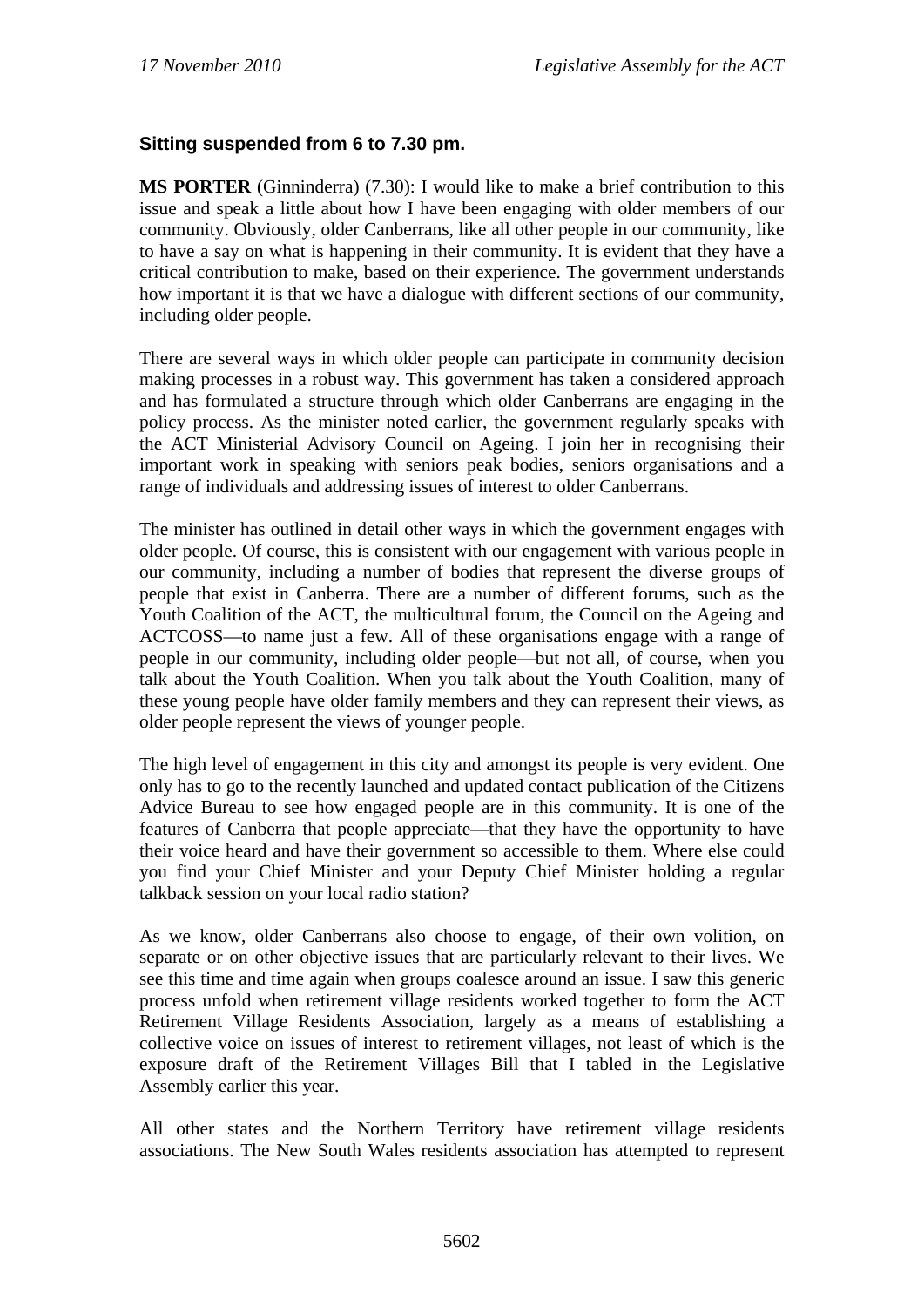the ACT as well. With a growing number of retirement villages with diverse living arrangements, residents in the ACT decided to form their own association. I was privileged to be able to address the historic first meeting of the association at the Hellenic Club in Woden last Thursday. I completely support this endeavour and their desire to develop a collective voice.

This is a prime example of older Canberrans taking the decision to engage in the policy process. To this point, however, I have done everything in my power to engage older Canberrans on this issue. As part of my work to develop the exposure draft of the Retirement Villages Bill, I have sought to engage older Canberrans to ensure that the exposure draft bill is informed by their opinion, their wisdom and their experience.

Engaging with older Canberrans is similar to engaging with any other group. However, different approaches may be needed to reach different individuals within the group. Understanding this, I have utilised a range of methods to ensure that all those older Canberrans who want to have their say, can have their say. My consultation process on the exposure draft took me out of this building and into the community, making myself available at public forums to listen to the views and issues of older Canberrans.

I have visited the homes of older Canberrans to better understand their viewpoints and note their concerns. I have hosted them in my office on numerous occasions. I frequently have detailed and lengthy discussions with older Canberrans over the phone to better understand their viewpoints. Of course, this is the way members work in their day-to-day dealings with their constituents and in ensuring that we all listen and take account of the views of those we serve.

We, as a government, are determined to continue to engage with older Canberrans in the decision making process, as we indeed do with all Canberrans. I think the recent 2030 discussions are a good example of the way the government has provided, again, an opportunity for all Canberrans to have a say on what they envisage their city will be like in future. This discussion is important as, while we all belong to a certain age bracket and we may all belong to various interest groups, our community and members of it do not present a homogenous group—far from it. We revel in our diversity.

We are living longer and we are healthier. We are still in the paid workforce or we are studying or we are travelling. We continue to manage organisations or we are on the boards of those organisations or we are volunteers in a hands-on way. We are doing many things as older Canberrans. The stereotyping mentioned by Ms Bresnan is unfortunate, and to dismiss any part of our community by stereotyping is to discount the important role different people play in our community. I note that other groups suffer from this. For instance, we see young people being stereotyped. We see people with disabilities and people with mental illness suffering from the same experience. To do this is to dismiss their experience and to dismiss them as important members of our community who contribute much.

When Mr Seselja was talking about his various perceptions of what older people were like or what they might do, I was reminded of a radio interview that I had many years when I was working as a director in community work at the then Tuggeranong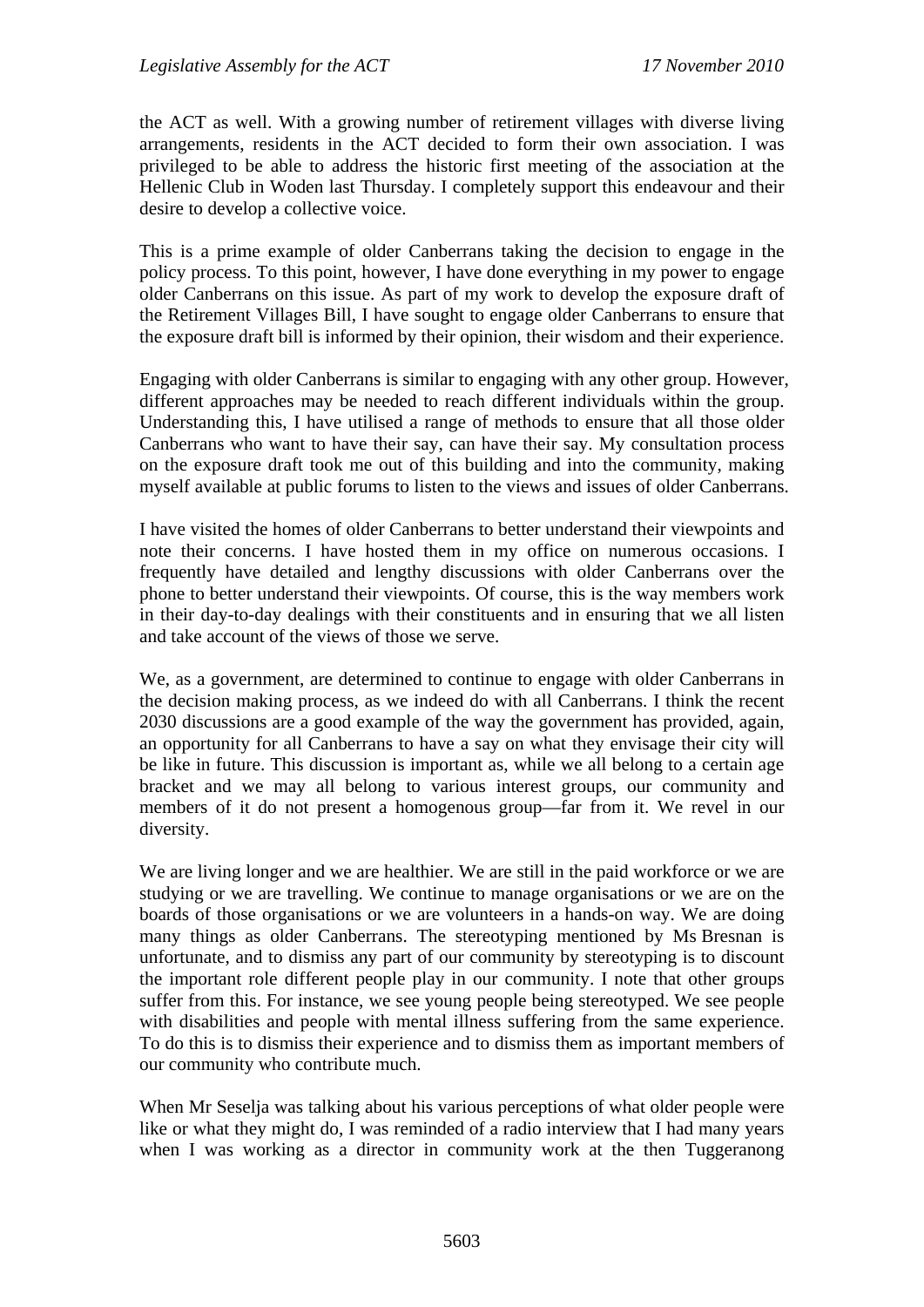community service. When I was asked by the interviewer to describe a day in the life of an older person, I said, "Well, I think the day in the life of an older person is probably as various as a day in the life of any Canberran or anyone that lives in Australia." Maybe there are some needs that older persons have that might be different from those of a young person, but basically they all do various things on various days and I do not think you can group all older people together in one homogonous group and say we all have the same kind of lifestyle.

This older persons Assembly being discussed today is one that Canberrans may choose to engage with. However, it is certainly not the only way they will choose to engage. Let us never imagine that older people are a distinct group and that their opinions and aspirations are any different to any other cross-section of Canberra— Canberrans and the people we serve in this Assembly.

I thank Ms Bresnan for bringing this motion forward. I think it is important that we engage with older people in this way, but I would encourage older people in Canberra to become as engaged as they can with all aspects of our life here in Canberra.

**MS BRESNAN** (Brindabella) (7.39): I will speak briefly to Ms Burch's amendments. I thank all members for their contributions tonight. It is good that we have got all parties supporting this motion because I think it is an important way in which we can engage with older people and have a debate about the issues that impact on their lives. We will be supporting Ms Burch's amendments. I think the first point, point (a), actually improves on the motion because it provides the detail. This was actually a factor referred to in my speech, so I think it is useful to have that there.

In terms of the other points, we originally had "annually", but I take Ms Burch's point that it is important to look at how it works. I also think it is important for the older persons assembly itself to decide whether or not it wants to have this as an annual event or if it is something it wants to have every two years.

I make the point around point (c) that we would probably prefer it that ministers and members would attend rather than be encouraged to attend. But, as both Ms Burch and I have said, I would strongly encourage all members and ministers to attend, because this is an opportunity to hear people debate important issues that are going, at some point in their life, to impact on them as well because, as I said, we are all ageing. I thank members again for their contributions and I look forward to being at the first older persons Assembly.

Amendments agreed to

Motion, as amended, agreed to.

## **Planning—Weston Group Centre**

**MR HANSON** (Molonglo) (7:41): I move:

That this Assembly:

(1) notes: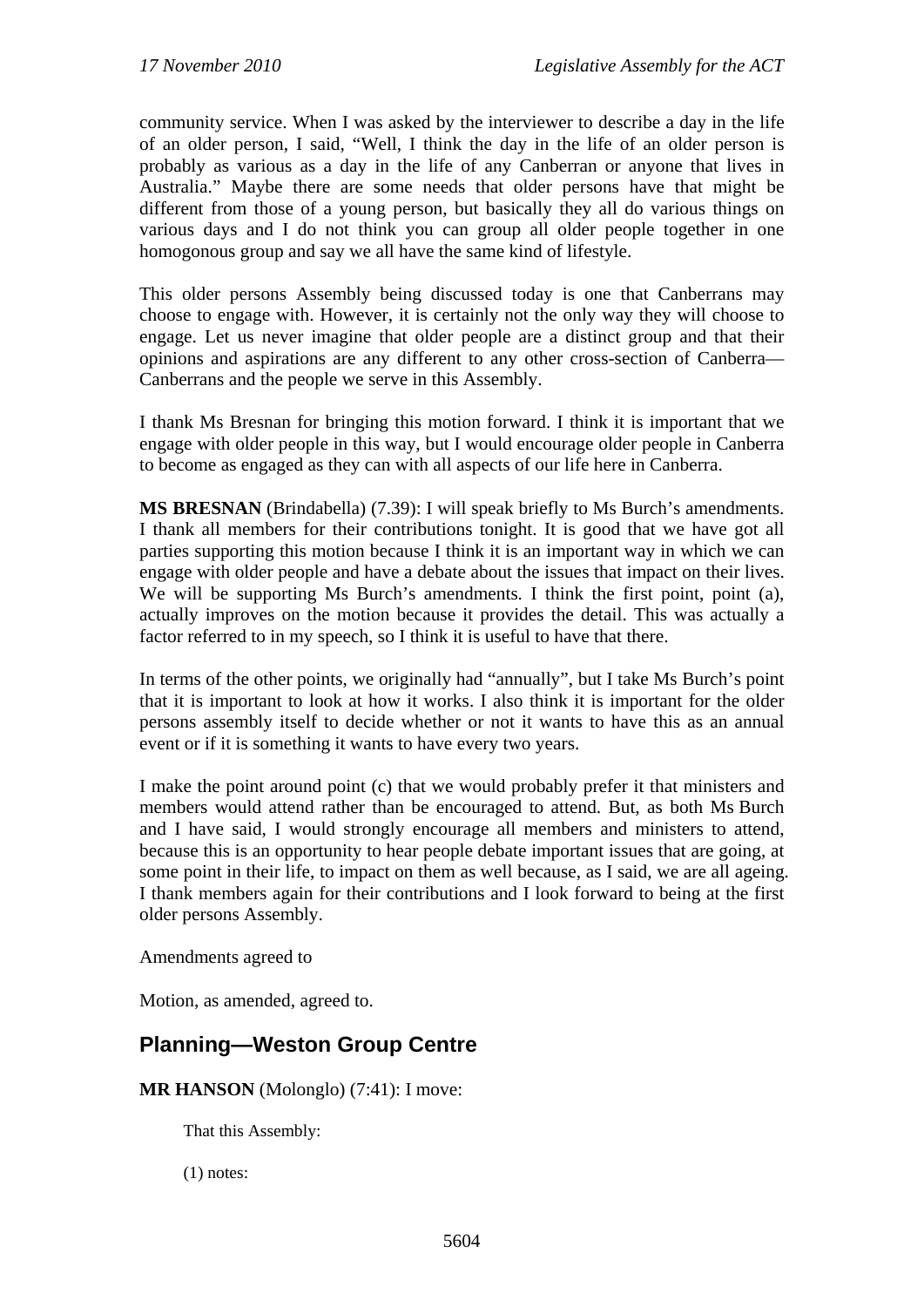- (a) the current pressure on the infrastructure at the Weston Group Centre (Cooleman Court Precinct), specifically the demand on general car parking, parking for people with disabilities, public transport and community infrastructure;
- (b) the release of land for residential development in the adjacent Molonglo Valley;
- (c) the additional 10 000 residents that these land releases will bring to the area by 2019; and
- (d) the need for appropriate planning for this area to take account of the increased population and the increased demand that this will place on:
	- (i) existing infrastructure;
	- (ii) community and recreational facilities;
	- (iii) local businesses;
	- (iv) public transport; and
	- (v) parking; and
- (2) calls on the ACT Government to:
	- (a) commission a master plan of the Weston Group Centre and surrounding environment, including the area bordered by Namatjira Drive, Hindmarsh Drive and Streeton Drive, and incorporating Dillon Close;
	- (b) take into account relevant economic, environment and social objectives;
	- (c) consult with local businesses, residents, community and sporting organisations and other people with appropriate expertise in preparing this master plan;
	- (d) take into account in preparing this master plan the:
		- (i) potential for the redevelopment of existing businesses;
		- (ii) opportunities for new infrastructure developments, including the parking, recreation and community facilities; and
		- (iii) existing road structure; and
	- (e) report to the Legislative Assembly with a completed Weston Group Centre master plan by the first sitting week in November 2011.

I raise this issue in the Assembly today as a local resident of Weston Creek and as someone who on a daily basis sees the current pressures on the area commonly known as Cooleman Court and its adjacent surrounds. As a local resident and the member for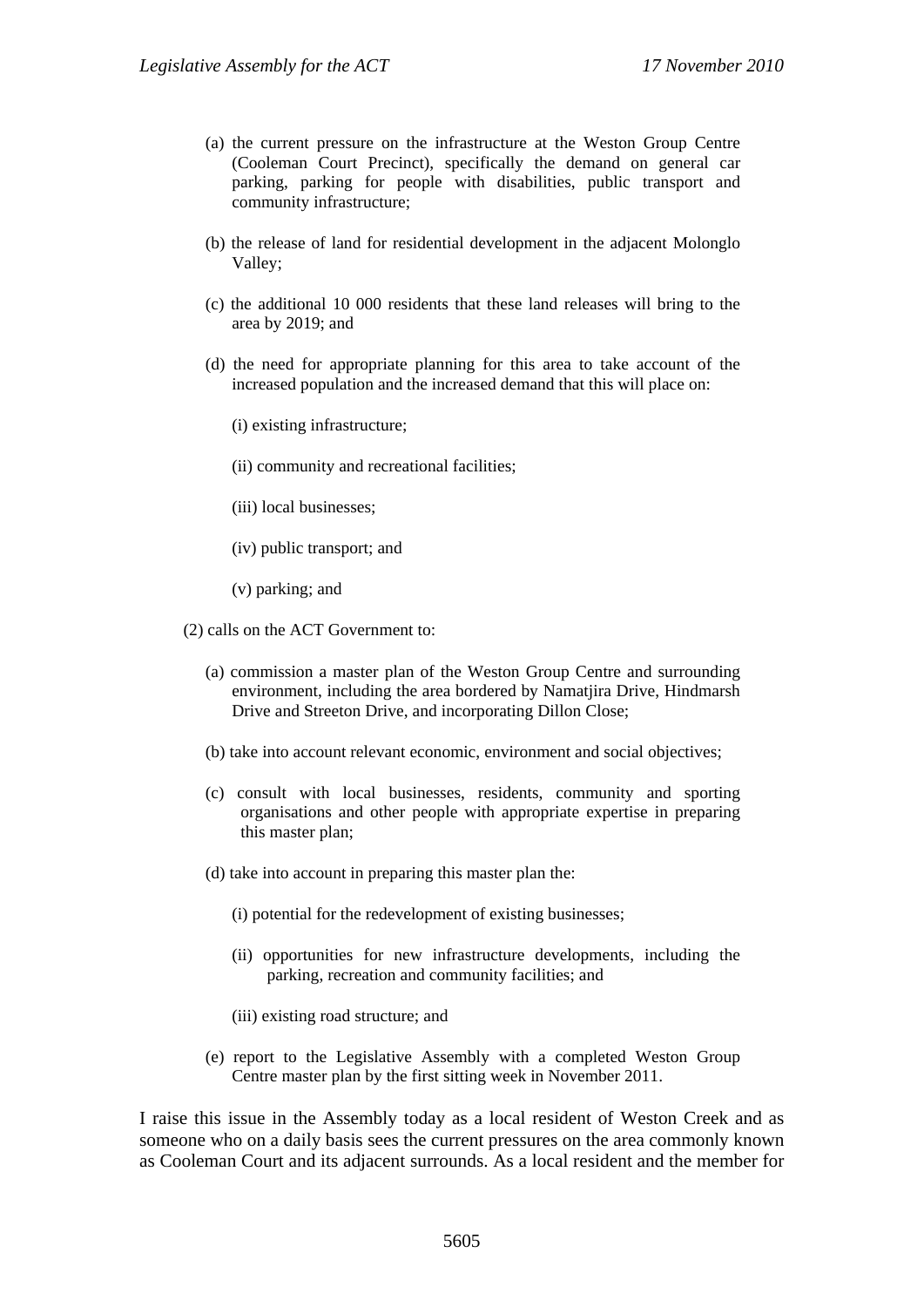Molonglo I speak to many people in the area who are concerned that not only is the current infrastructure in place not adequate to serve the local community but the problem is only going to get worse.

I have spent many an hour speaking with business owners in the area and with community groups accessing the area and spent many hours standing outside Cooleman Court before I became a member and now as a local member. There is no better way to find out the issues of the area than by speaking to the people, and this is what I have done. And their message is clear: they want action to be taken and they know that it needs to be done now.

The question is going to be asked by Mr Barr no doubt as to why we are requesting this master plan when a motion was passed in August by my Liberal colleagues and it was amended so that it called for a list of group and town centres to be addressed. The August motion was part of the answer to address a number of infrastructure problems we have around the city of ours. However, it is clear that this government simply cannot be trusted to make sound planning decisions.

I note that we would not have had a Kambah master plan if it had not been raised by Mr Smyth. We are not going to stop holding the government to account on their planning problems just because they promised to produce a list of priorities. We and the residents of Weston Creek cannot wait until 2011 to find out that this Labor Government have placed Cooleman Court halfway down the list when much more urgent action is needed.

I am not arguing that there are not other areas of the ACT that are in need of master plans; of course there are. But this government has been in office for three terms and many services and community facilities and commercial areas have fallen apart. However, we have done our own research—we have talked to the people and we have listened to the people—and this is an area that must be a priority. The Weston Group Centre is not only under pressure now but is going to bear the full brunt of the new Molonglo and North Weston developments.

Calling for a plan like this is about ensuring that Weston Creek and its surrounding areas are sustainable in the short and long term. Already we see strain placed on the services currently available. Parking is at capacity, community facilities are run down and the services available to community members are inadequate. A plan is about creating a big picture idea of what is currently there, what needs to be there and how we are going to get it there. Buildings are permanent. It is dangerous to let ad hoc development without a central idea, as it is difficult and costly to rectify. Planning like this not only provides the community with what it needs but also saves money for the government in the long term.

I think it is appropriate to provide a short history of the Weston Creek area to highlight just how important the community there is to the history and culture of the ACT. Named after George Edward Weston, a former officer of the East India Company who arrived in Australia in 1825, Weston Creek has grown to be a reflection of the development of Australia. All the suburbs in Weston Creek are named after notable Australians and all the streets follow a theme of Australian rivers,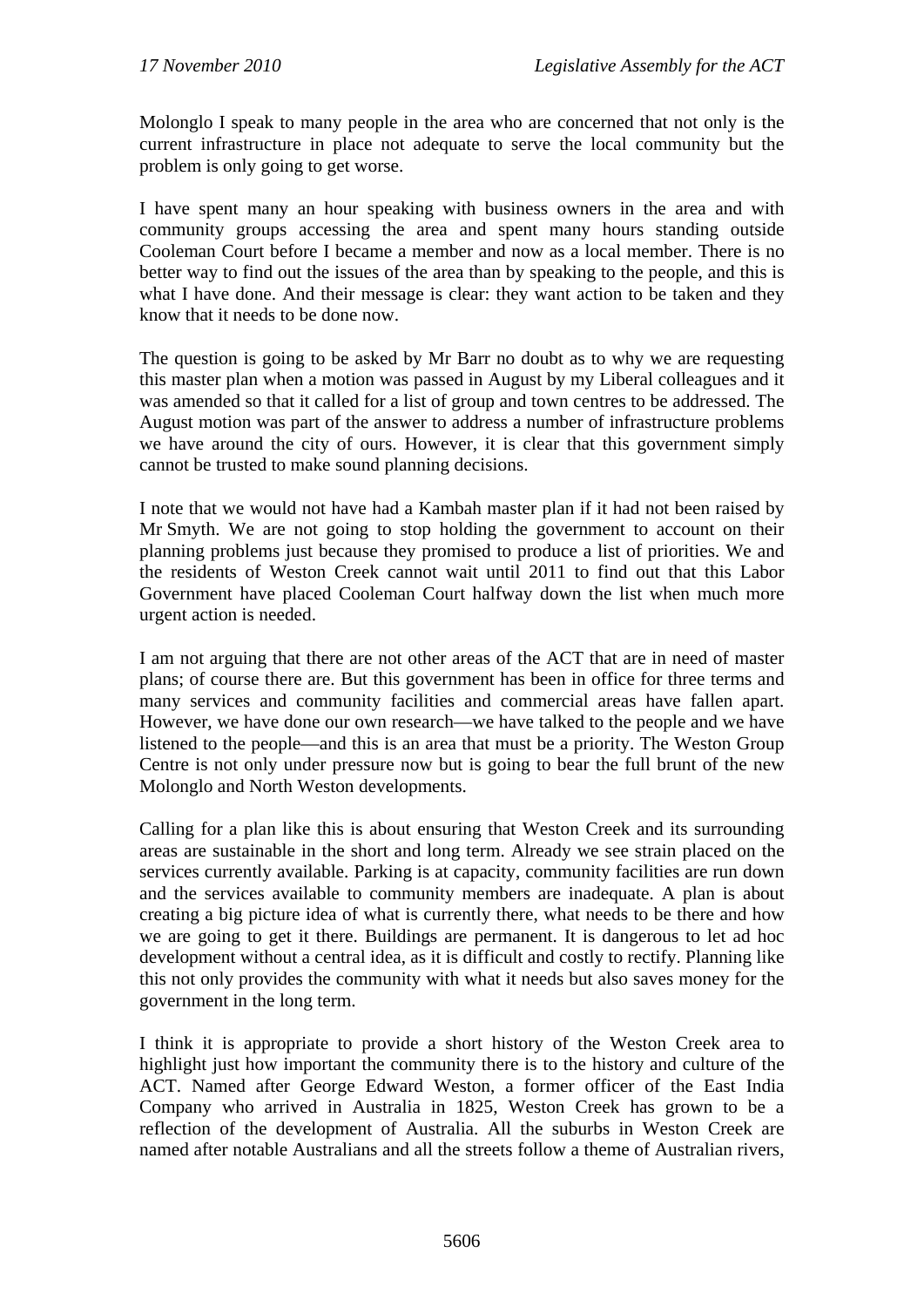native flowers or names of surveyors. Weston Creek as we know it now has been primarily occupied as residential area since the late 1960s.

The first suburbs established in Weston were Waramanga and Fisher, followed closely by many others. Weston Creek has always been a popular place for young families to settle. There are many families now who can claim to have been there since the original inception of the area. It is not hard to see why as a local resident. The area is a beautiful place to live and raise a family. In fact, in 2006 the National Capital Development Commission stated that Weston Creek was "one of the most picturesque parts of the national capital".

With many of these original families now ageing, there is a changing demographic in Weston. Currently there are almost 23,000 people living in the area. At the last census 27 per cent of the population were over 55 compared to a national average of 24 per cent. The ACT population projections for suburbs and districts 2007-19 predict that Weston will become the district with the oldest population, with a median age of 41 years in 2019. This median age will be driven by a high proportion of persons aged over 85. There will be a 62 per cent increase in persons aged 70 to 80 years by 2019. An ageing population across Canberra, in particular in Weston, will provide a changing dynamic to cater for. Increased health and public services are going to be needed, as is increased access to public transport and community facilities.

In contrast, the new development in North Weston and the planned developments in what is known as Molonglo Valley will bring an increase in the number of young families in the area. The population projection study highlighted above states that new suburbs tend to have high fertility rates as they are attractive to those starting families. That is why when they focus on population projections in Molonglo they project with the high level of construction planned from 2011 that this district will experience very steep growth.

This study states that Molonglo will see a large proportion of the ACT's growth across the next two years, increasing by around 10,200 out of the ACT's total projected 50,350-person increase. This means that over one-fifth of the total population growth for the ACT will be centred in this area. When faced with facts such as this, it is difficult for the government to deny that this is an area of utmost importance. The Molonglo Valley development has begun and is set to accelerate in 2011 with construction commencing in the new suburbs of Coombs and Wright. Coombs alone is projected to have a population of 5,500 by 2019, followed by Wright with a population of 2,500. Future developments are projected to bring an additional 2,600 people to the area. Given the anticipated prominence of the young families in this district, the median age for all Molonglo suburbs is projected to be quite low, between 29 and 31 years.

The increased population growth in Molonglo represents 36 per cent of the Weston Creek population. Without development in the Molonglo itself, it is without doubt that this will have a huge impact on Weston Creek facilities, in particular the Cooleman Court facilities. The community facility needs assessment report for stage 2 of the Molonglo development states: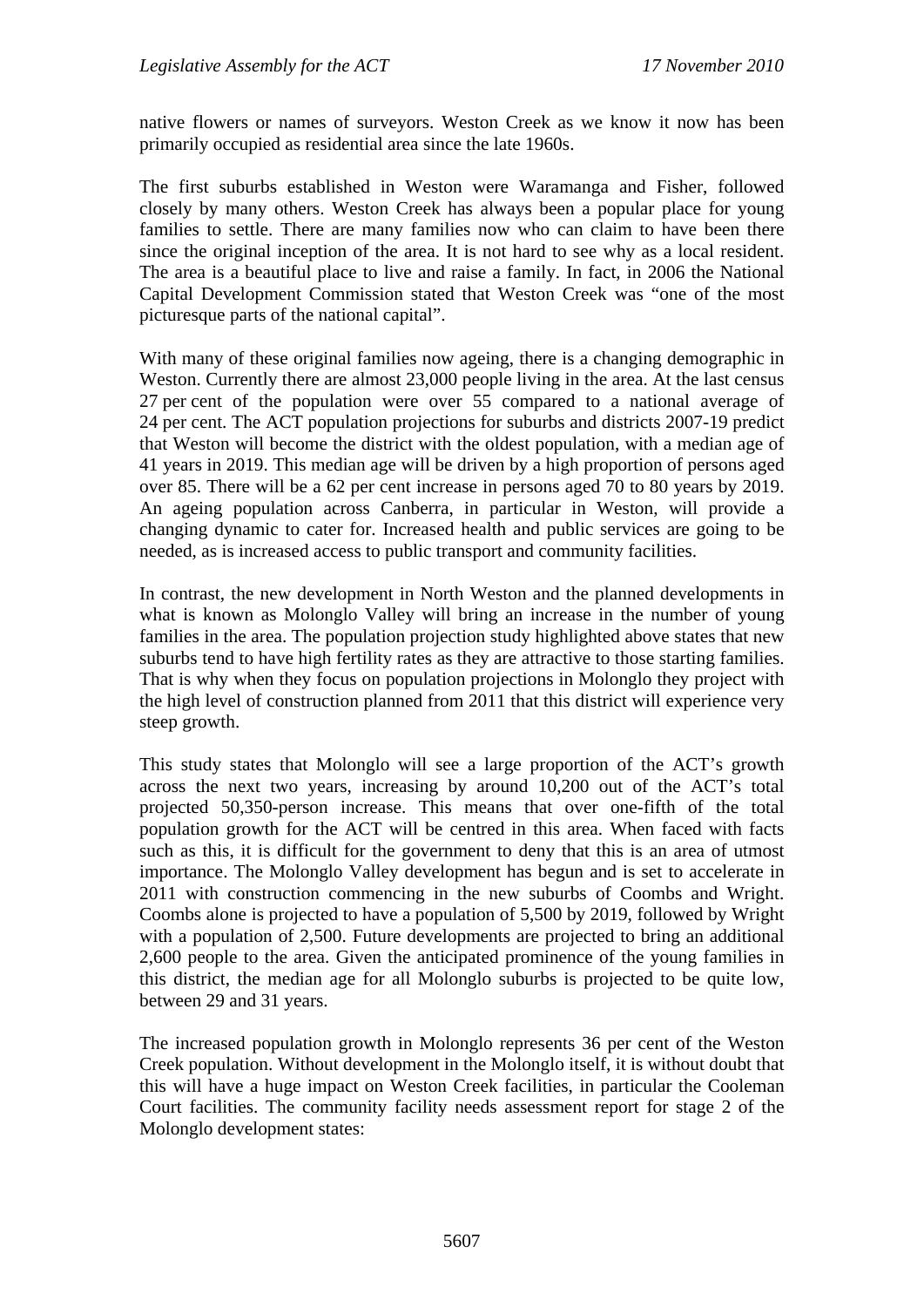It is likely that many existing facilities in Weston Creek will be utilized by future Molonglo Valley residents.

I think that is particularly true in the early stages until facilities are adequately delivered in the Molonglo Valley. And I think our experience of Gungahlin has shown that this government crams as many people into new suburbs as it can before public amenity is delivered.

Cooleman Court is the community centre for Weston Creek and many adjacent suburbs and it needs to be treated as such. The government must be aware that there are a number of issues regarding the provision of facilities to meet the growing population; otherwise they would not have chosen to undertake a parking survey of the area in 2009. They must be aware, but they are just choosing to ignore the problem, hoping it will go away.

In December 2009 TAMS chose to address the issue of parking in the area by commissioning a study into parking issues at Cooleman Court. Roads ACT conducted a parking survey over three days and it showed that the parking lots near the shopping centre were operating at full capacity during peak demand. The survey also showed that parking facilities for people with disabilities were insufficient. I know, as a regular user of that facility, that you do not need a survey to tell you that.

In an attempt to make the parking statistics look better than they were, TAMS chose to include the car parking at the Irish Club, the Canberra Church of Christ, the Uniting Church and the Weston Creek Children's Centre. However, these are all private venues with their own customers and car parking requirements. This is not parking available for general use. The survey also counted car spaces at the tennis courts on Namatjira Drive and other car parks some distance from the centre. It is commonsense that these car parks are not serving the shopping centre.

Parking issues are only going to get worse with an ageing population accessing the centre that require parking close to entrances. Parents of students currently attending the Islamic School will also begin to shop at Cooleman Court, along with workers brought into the area by the development work in the Molonglo Valley. Common sense tells us that facilities without adequate parking nearby will make it difficult for people with young children, the elderly and those with disabilities to access them. The majority of parking in the area also currently has a two-hour limit. It is important to acknowledge that this may not be the best option for access to community facilities.

Parking facilities are an essential part of infrastructure, and without adequate parking people will choose not to shop at Cooleman Court nor use the community facilities available, and this will have a flow-on effect for commercial premises in the area with people not able to pop into the shops on their way home from work as they simply will not be able to find a park. People of the area will also be forced to travel further afield to such areas as Kambah or Woden to access essential services. A lack of potential for growth will then mean that businesses are less likely to invest in the area.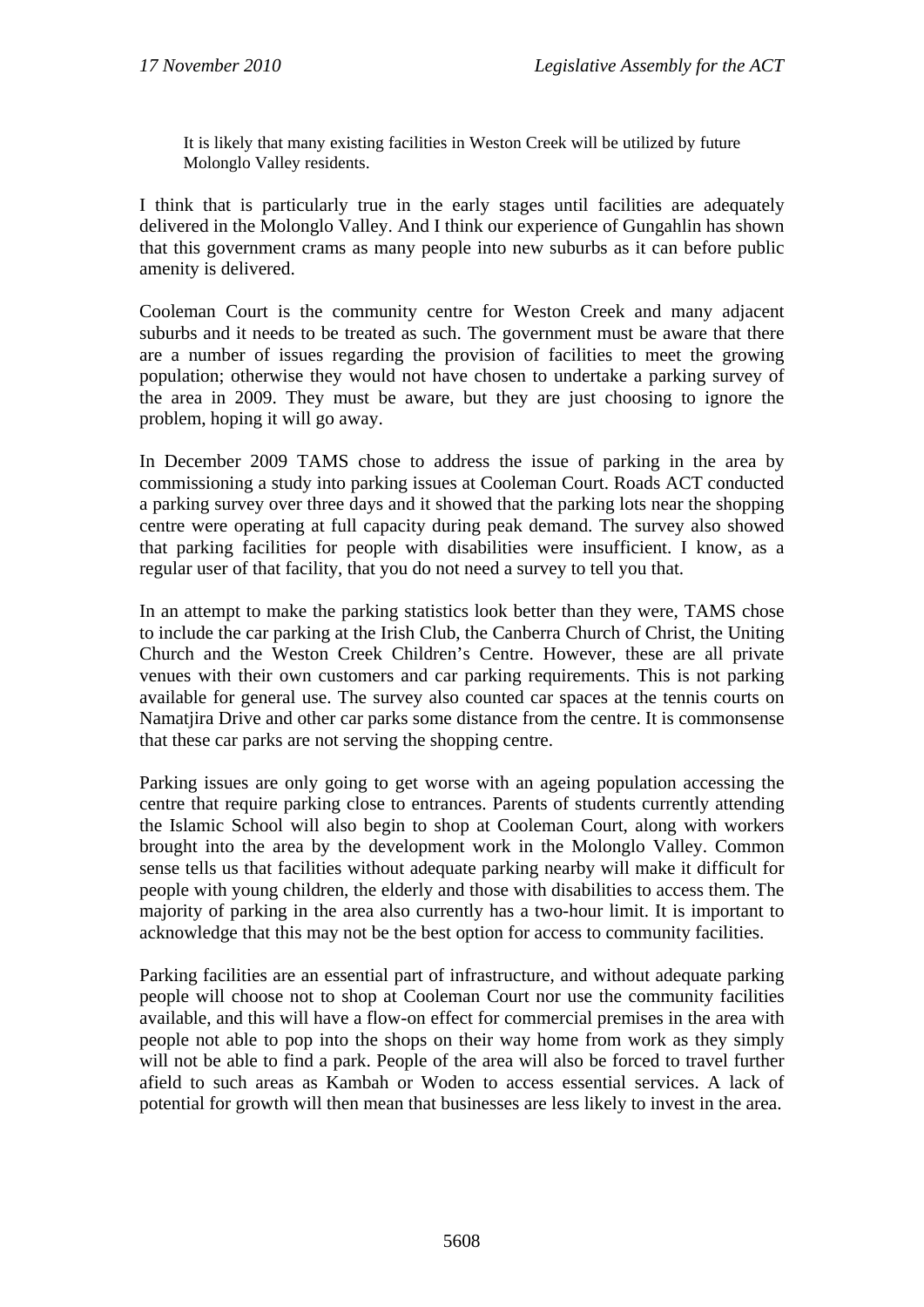Parking at Cooleman Court is already operating at capacity and this is one of the reasons why it is difficult for the government to ignore that this is going to become a huge problem in the future.

The community facility needs assessment for stage 2 of the Molonglo development outlines the availability of community facilities in the Weston Creek district and this report highlights that approximately one-third of the community facilities available to the local community are provided in other districts. The closest library for the Weston Creek community is the Woden public library. This library has limited space available for community group meetings. As reported in the community facility needs assessment report, participants suggested that with the population ageing and limited public transport options the facility at Woden may not best serve the Weston Creek community, regardless of the fact of whether Woden library is sufficient to deal with the demand of the local area. A local mobile library service is currently provided but only visits the area once a fortnight for two hours. Similarly, there is currently no government shopfront in the area, which makes it difficult for residents to access central services.

Sporting and recreational facilities to service the local community are also lacking. A number of facilities currently provided in the area were built some time ago and issues of access are present. There is no swimming pool in the area and residents of the area have told me that this is something they would greatly appreciate. They believe that this service would be good for the health of an ageing population. In light of the number of drownings this past year, a facility to teach children how to swim is very important. Having to leave the area to allow for swimming lessons is demanding on the time of parents and provides a disincentive for ensuring that children receive swimming lessons.

Access to facilities is difficult for people with disabilities and we need to ensure that all existing and new capital works have adequate ramps, bathroom facilities and so on. It needs to be acknowledged that many of the facilities in Weston Creek are older and it needs to be seen with the big picture in mind whether they are adequately serving people with disabilities.

Access to health services is very important with an ageing population and at the other end with the growth in the number of young families. We need to ensure not only that there are sufficient general practice and other primary health facilities in the area but also that they are easily accessible by an ageing population.

The steep growth in the number of young families coming into the area due to the Molonglo Valley development means that this is an important time to investigate whether educational facilities in the area are adequate and sufficient. It is without a doubt that there will also be considerable demand placed on existing school facilities by the growth.

Public transport is an important element of ensuring access to facilities and mobility for the residents of Weston Creek. In previous comments to the Assembly, the Minister for Planning has outlined how the government plan to build a number of bus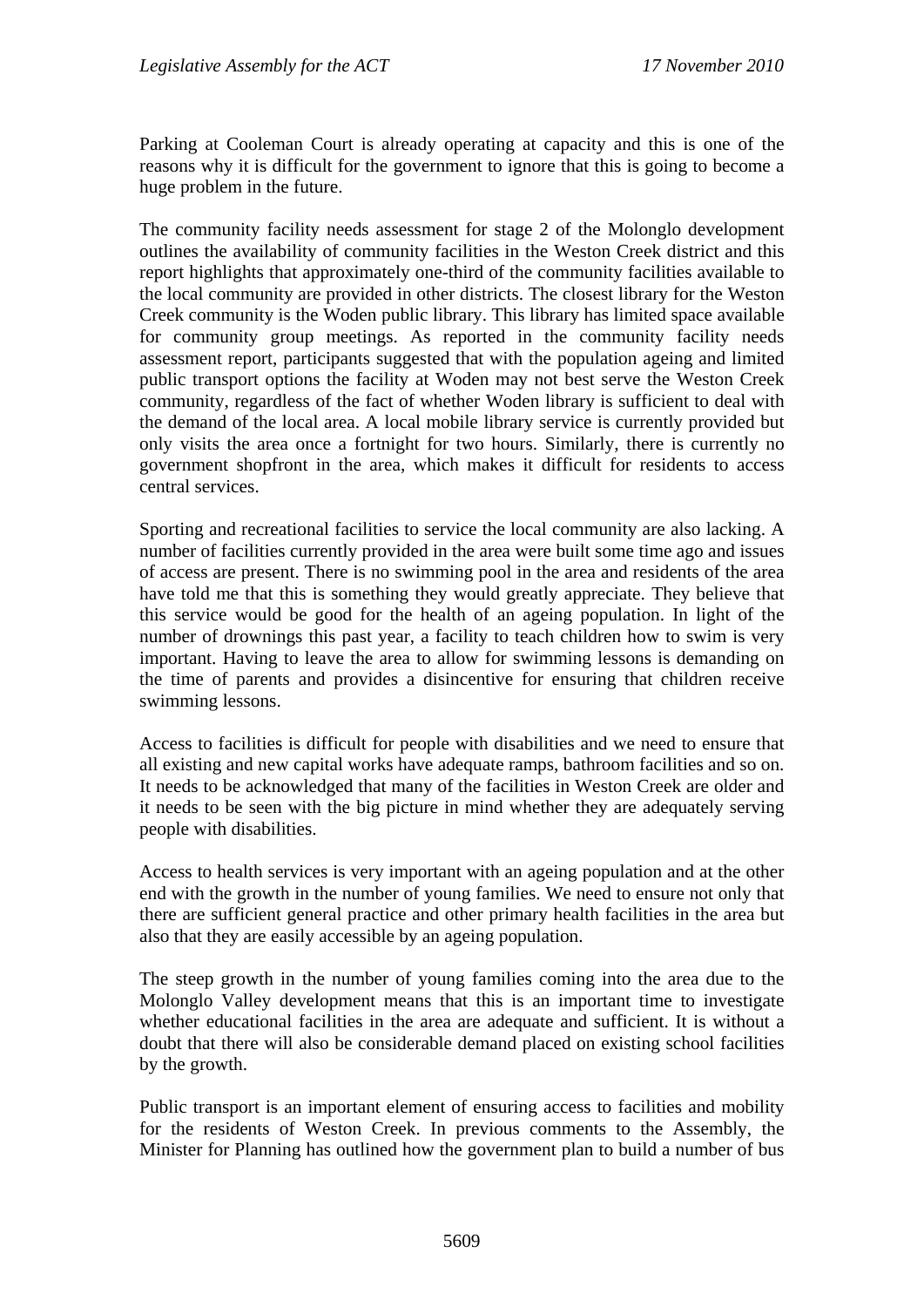stops in the Molonglo Valley. Whilst I acknowledge that this is important, these bus stops will be redundant unless we have adequate bus routes to service these shops. As I have discussed with local residents, Weston Creek is like a saucer, with Cooleman Court at its lowest point, so walking or cycling in the area can be difficult purely due to the geography. Having to walk uphill to or from Cooleman Court with shopping can be difficult, particularly for the elderly or people with young families. It must be acknowledged when looking at transport options for the area that the geography of the area is considerably different from that of north Canberra, for example.

Traffic developments will need to be monitored and planned for. A main arterial route into the Cooleman Court area is Streeton Drive and controversial changes were made to this road late last year when a bike lane was modified and the road was reduced to one lane in parts. Developments in Molonglo and North Weston will only bring more people along this route, increasing traffic congestion.

Commercial development in Cooleman Court was recently completed and it is not surprising when you see the level of demand currently levied on the area and the increased demand that is projected. The centre itself was recently upgraded by its owners, Mirvac. The centre now boasts both a Woolies and an Aldi supermarket, an attractive prospect for people from outside the area.

There are a number of very good reasons why we need a master plan established for the Weston Group Centre. It has been articulated to me passionately by members of the community and I have outlined those reasons. The Weston Creek Community Council is one organisation that has been advocating for such a facility to receive a master plan for some time. I would like to acknowledge the work of the deputy chairman, Tom Anderson, who is also acting as chairman, who has provided me with some invaluable information and insight into the current developments and needs of the Weston Creek community in general; also the hard work of the members of the committee, including Simon Hearder, Heather Hughes, Mal Ferguson, Maisie Griffiths and Pat McGinn.

I understand that the government is producing a list and I understand that that will be tabled in the Assembly in June next year. But it is very important to make the point that the case for the Weston Group Centre needs to made, it needs to be at the top of the list and we need that master plan in this Assembly next year.

**MR BARR** (Molonglo—Minister for Education and Training, Minister for Planning, Minister for Tourism, Sport and Recreation and Minister for Gaming and Racing) (7:56): I thank Mr Hanson for raising this matter and for the opportunity to talk about master plans, facilities and means of nurturing renewal in out city. I would also like to take the opportunity to advise the Assembly of the approach that the government is taking to the preparation of master plans in our important community hubs, most particularly group centres and town centres.

The government has committed considerable resources to an ongoing program of preparing and implementing master plans. In each case the government engages with local communities, local businesses and others who use the centres as part of their daily lives. In addition, we ensure that master plans deliver on the shared vision carefully crafted in close collaboration with local communities.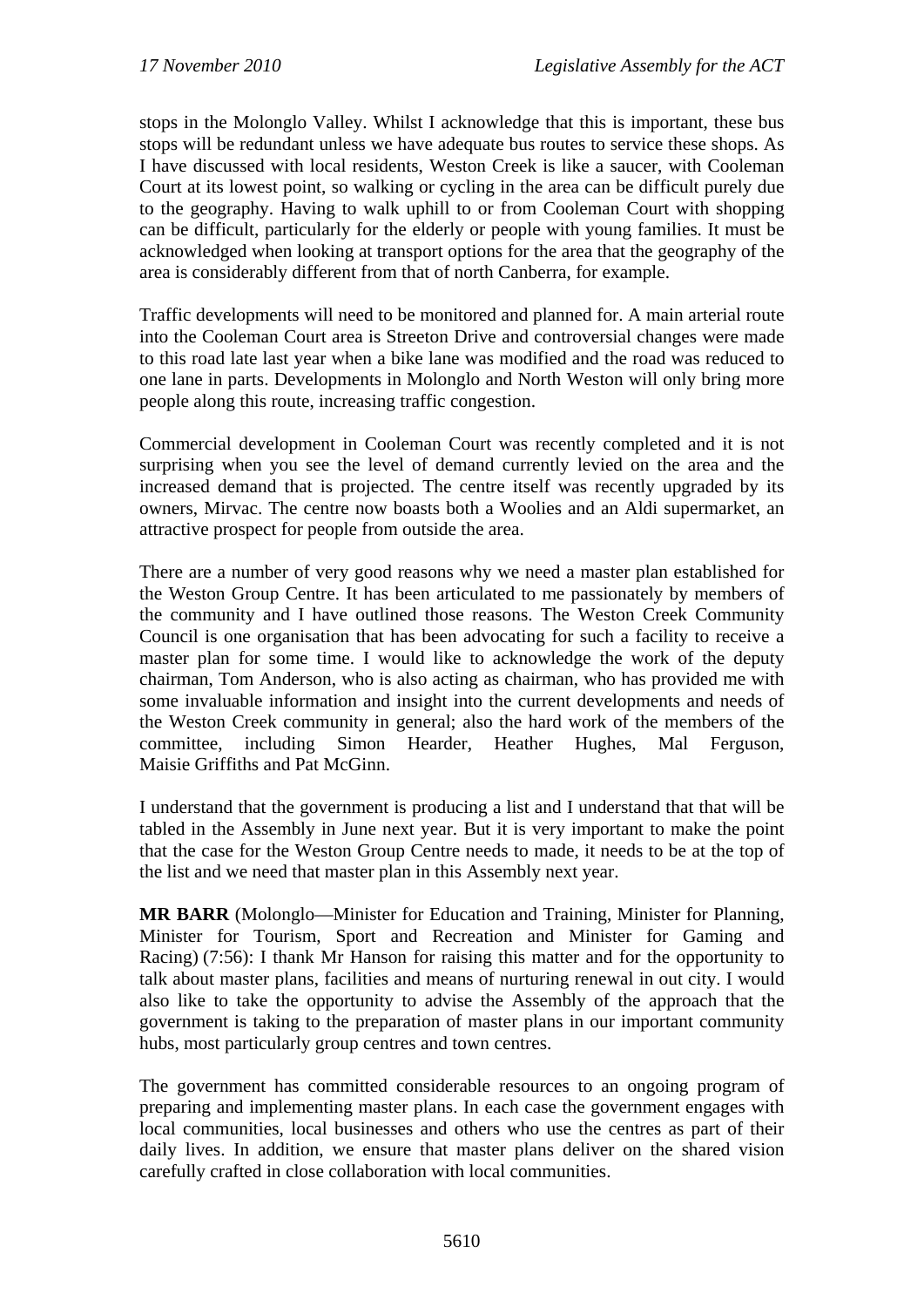This is not to say that unanimity is always reached on what planning rules apply. And as everyone in this place knows, there are very strong views on planning policies in the ACT and many people take a close interest in planning. The job of the planning minister is to incorporate and accommodate these views, where possible, whilst also seeking to meet a range of competing and sometimes conflicting priorities. These, in turn, are based on what the ACT community demands of a representative government.

It is a difficult task at times but one I do not shy away from. Since 2008-09, the government, through the Planning and Land Authority, has worked closely with communities in Gungahlin, Dickson and Kingston to prepare master plans for these town and group centres. In each case open and clear dialogue has enabled the preparation of high-quality, robust master plans.

Only recently the Planning and Land Authority completed the final stages of community consultation on the draft Dickson and Kingston master plans. This final round of consultation will inform final consideration by government and ensure that we have captured the hopes and aspirations of these communities. They will also assist us in framing the best way to deliver the outcomes in coming years.

Similarly, the draft Gungahlin master plan and an associated draft territory plan variation will be released by government in coming months. The government continues to show leadership in conducting a robust and manageable approach to the review and master planning of centres in Canberra. And in each case the government and the ACT Planning and Land Authority are responding to a diverse range of issues and challenges associated with each particular centre. Members will recall that the government has continued this commitment through the budget in this financial year.

As we laid out in the budget, community workshops on the master plans for the Tuggeranong town centre and the Erindale group centre will be conducted this financial year. Ms Burch opened the first of these community workshops this weekend just past. To promote this workshop, ACTPLA advised the local area by distributing 10,000 newsletters and advertising in both newspapers and on the radio. I understand that the workshop was well attended.

The government has also committed to the preparation of a master plan for Pialligo and work will commence on this in the new year. ACTPLA is carefully scoping this work to ensure that proper and just consideration is given to the complex range of issues that the master plan will need to consider. The issues being examined will include the capacity of local infrastructure, the character of this hamlet and in particular heritage elements that need to be enhanced. I can assure colleagues that the master planning process being undertaken by ACTPLA will continue the commitment to develop a shared vision through open dialogue with the local community.

In 2011-12, the government will also undertake master plans for the outlying townships of Hall, Tharwa and Oaks Estate. I look forward to the community discussion on those master plans when the time comes. I encourage colleagues, of course, to be involved as well.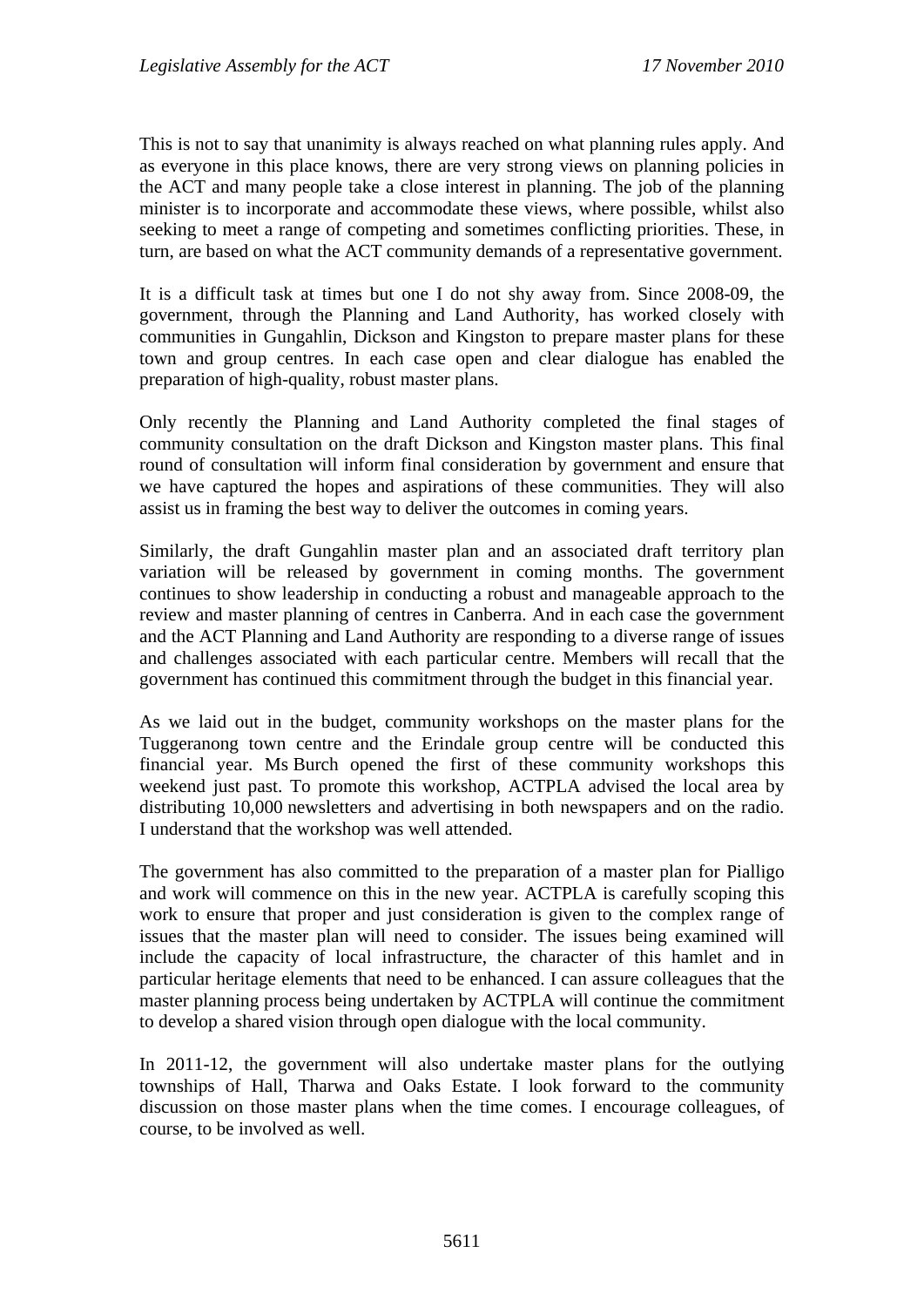Turning to the specific motion that Mr Hanson has moved this evening, it does appear to be at odds with what Mr Smyth put before us earlier this year. Mr Speaker, you would recall that at that time we agreed to Mr Smyth's motion and an amendment moved by Ms Le Couteur that called on the government to prepare a priority list of centres to be master-planned over coming years. The motion also called on the government to report back to the Assembly by the end of June 2011.

I can assure Mr Hanson that the priority list will be premised on where growth pressures are the greatest and, after town centres, group centres and transport corridors will be the priority. We are working to prepare this priority list to ensure that we take a robust and evidence-based approach to the preparation of master plans.

I should note at this point that each master plan comes with a cost. We need to budget for them. They are not things that this Assembly can just pass motions on every couple of months and think that the Planning and Land Authority has the resources to do so. We must appropriate funds to enable the authority to do this and there are clearly only a certain number of plans that can be completed effectively in any given time period.

We did pass a motion in August calling for the preparation of a master plan for Kambah Village by the first sitting week in September 2011. This will of course have to be done in addition to the existing program. So there is simply no capacity within the existing budget and within existing human resources to undertake any more master plans in this time period. We are, of course, working towards the delivery of this plan and all of the others that I have jut outlined. It must be stressed in this context that the Planning and Land Authority does not have endless resources.

In closing, we would like to advise members that clearly there are many issues that group and local centres have in common, regardless of where they are in the territory. I am indicating to members and the general public that the government will put forward a series of discussion papers and raise a series of questions that are common across all group centres in the territory, recognising that there are many things that group centres have in common and that they face similar issues as we move into our second century as a city. But I also recognise that there are specific local needs from group centre to group centre. That is why it is appropriate to have a master plan in process and, I think, a detailed process for each centre to respond to the unique aspects of each group centre within the city.

As I say, there are also many things they share in common and those common threads, those common elements, are something that I intend to have a further debate with the community about, particularly in relation to urban renewal density and the capacity for group and local centres to accommodate mixed use redevelopment that would enhance the residential populations within group and local centres. And this is something that I will obviously have more to say about in the near future.

In summing, up the government will not be supporting Mr Hanson's motion today. However, I do not think it is necessary to defeat the motion, simply to defer it, to adjourn it, and acknowledge that the government will, according to the resolution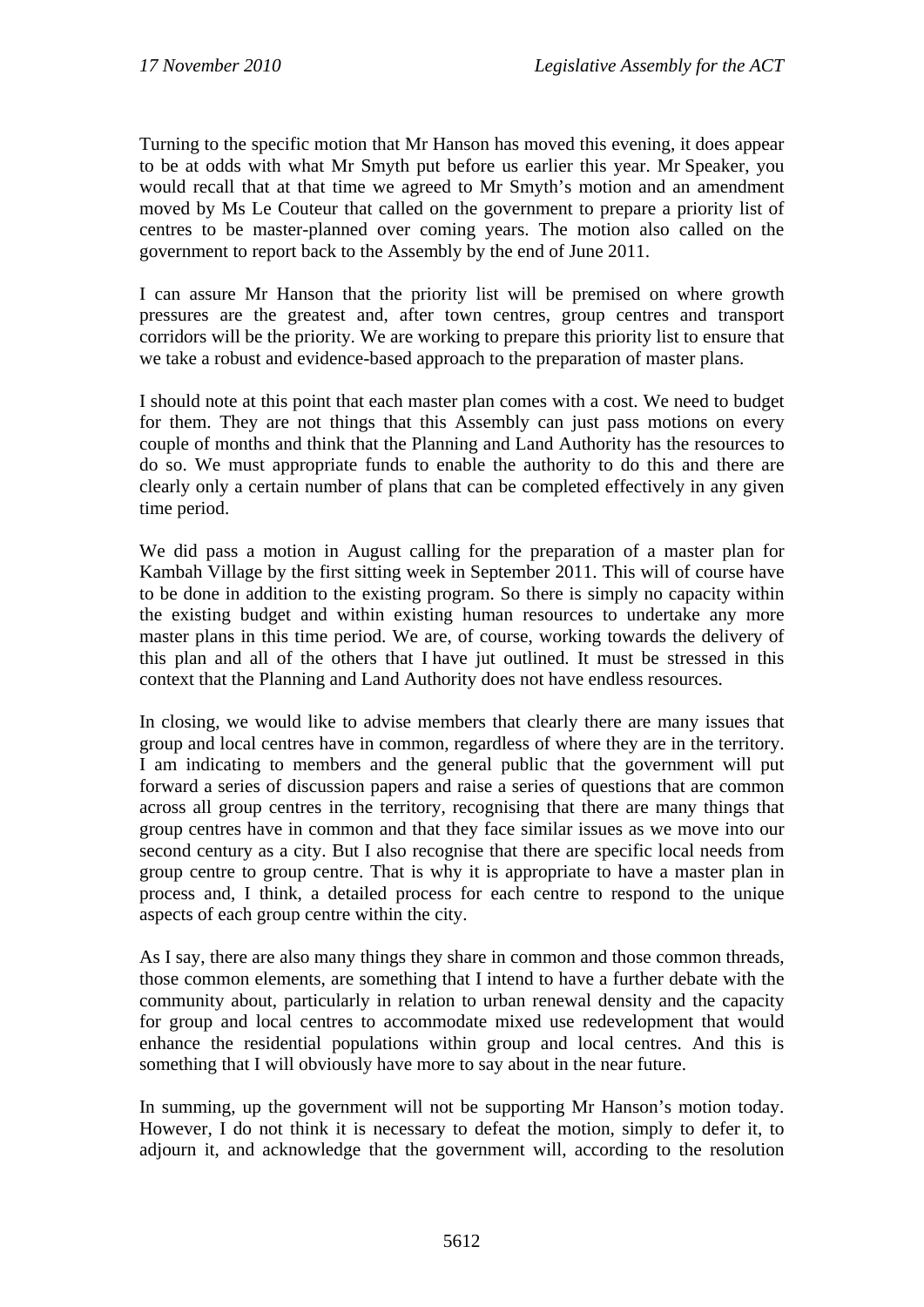passed by the Assembly in August, provide a full list and a full schedule of master planning work for group centres, town centres and transport corridors according to the timetable of that motion.

**MR SESELJA** (Molonglo—Leader of the Opposition) (8.05): I commend Mr Hanson for bringing this motion forward tonight because this is part of a series of motions which we have seen in the Assembly, particularly driven by the Canberra Liberals, which are about focusing on local issues, which are about focusing on local centres. And there is no doubt that, when we look at core business for the ACT Assembly, core business for us as members of the ACT Assembly, our focus on our local centres, our focus on group centres, is a critical part of that. The master planning process is a critical part of that. I commend Mr Hanson for bringing this forward.

I commend also, in the discussion, Mr Smyth for his efforts in getting up a master plan for Kambah. As Mr Hanson said in his speech, if we were to look strategically around the ACT—and there is no doubt there is a case in a number of areas for master planning and better planning for local and group centres—and if we look at the last couple of debates that have been instigated by the Canberra Liberals in this place on these issues, these are two that very much stand out, and for a number of strategic reasons.

Kambah clearly stands out as an important centre. It is, I think, underutilised. It is a massive suburb which is not served by shops in the way that many other areas of Canberra are. That was one of the reasons why Mr Smyth was so forthright and so active in working for the people of Kambah in order to get that master plan up.

Likewise, Weston Creek has a particular strategic significance at the moment. As Mr Hanson has outlined, Weston Creek has a particular strategic significance because of the Molonglo development. The Molonglo development, being the only growth area, the only greenfield site, in the south of Canberra, has changed and will change the nature of Weston Creek. It will change the pressures. It will significantly add to the pressures on Weston Creek and particularly on the Weston Creek group centre.

As we know, in the early years of Molonglo—and blocks are now being released, blocks are being purchased—it is unlikely that we will see the kinds of facilities that people would desire and expect in their suburbs. That has been the case, as we have seen in developments in Gungahlin, and I think that is unlikely to change here. Whilst there may be some retail facilities, it is unlikely that they will give the kind of service that people would expect. Obviously Woden will be part of that answer but Weston Creek will be the most obvious answer to some of those concerns.

That is why it is particularly important that we look at a master planning process for Weston Creek. The Molonglo Valley has the potential to rapidly grow. And the first parts of the Molonglo Valley that we are talking about are really just extensions of Weston Creek. They are just adding to the size of Weston Creek.

Look at some of the numbers in terms of what we are looking at for Coombs and Wright. Coombs is projected to a have a population of 5,500 by 2019, and Wright, a population of 2,500. They are effectively part of Weston Creek. We can call them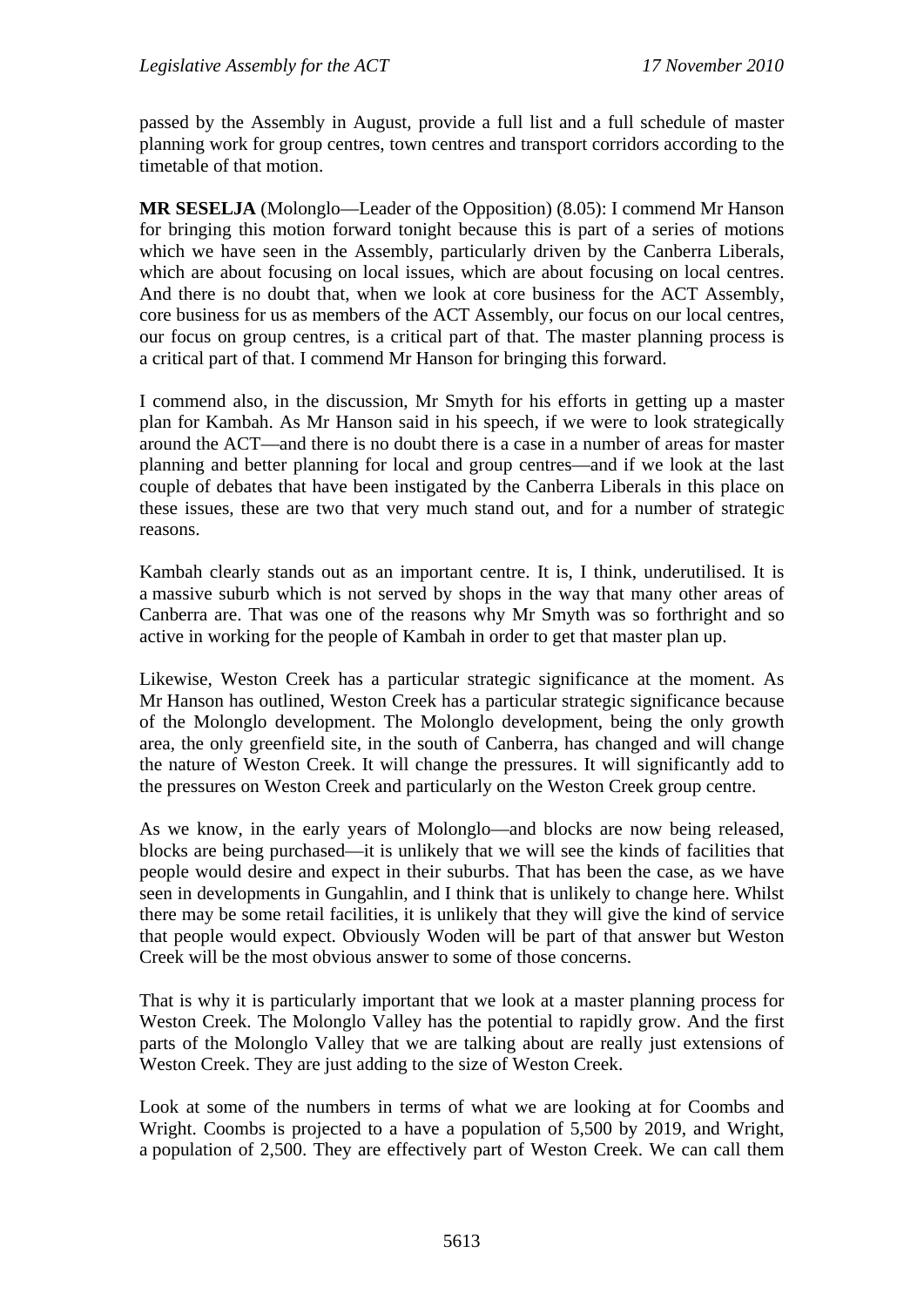the Molonglo Valley but they will in effect be part of Weston Creek. They will be very close to the Weston Creek group centre.

Whilst it is clear that the shopping centre owners at Cooleman Court have responded to this partly through their refurbishment, the car parking and other aspects have certainly not kept up with what the projected demand would be for the use of this shopping centre. I have not lived in Weston Creek for many years. It is not since the early 1980s that I have lived in Weston Creek, in Stirling. It is fair to say that the shops have changed significantly since then, although it is also fair to say that in that almost 30 years there are aspects of that centre which have barely changed at all. I think for that reason alone it is in need of a significant refurbishment.

I think this has been touched on: Weston Creek has no library. We can look at that as an issue.

Weston Creek has one of the oldest populations in the city. In fact, at the last census, with 23,000 people living in the area, 27 per cent of the population were over the age of 55. The ACT population projection for suburbs and districts 2007 to 2019 predicts that Weston will become the district with the oldest population, with a median age of 41 years, in 2019. The median age will be driven by a high proportion of persons aged over 85 years. There will be a two per cent increase in people aged 70 to 80 years by 2019.

Given those demographics pressures, it is reasonable that we actually take a good look now at the future needs of Weston Creek. There is no doubt that the Weston Creek group centre is at the heart of that. There are some local shops in the Weston Creek area but they are at the smaller end of local shops, I think it is fair to say. If you look at, for instance, Holder as an example of the local shops, it is a relatively basic local centre. For a population of 23,000 people, which is now going to grow significantly, certainly in real terms due to the development of Molonglo, it is now time that we had a look at that.

Just on the general point, and where I started from, the reason that Mr Hanson is bringing this forward and the reason Mr Smyth brought forward the motion on the Kambah master plan are that these things matter to our community. The state of your local shops matters. Whether you can get a car park when you go down to your local shops matters. Whether you have basic facilities at your local shops matters. It makes a big difference to people's quality of life. There are a number of reasons why people move to certain areas—the quality of the group centres or the town centres that are nearby.

It is fair to say that in the ACT, as a general rule because we are a well-planned city, we have been well served by shops. But they have come under increasing pressure over recent years. So we do believe that Weston Creek should have a master plan. That is not to say that other centres are not worthy of consideration. But if you look at all those factors, if you look at the ageing of the population, the changing demographics, if you look at the lack of some of the basic facilities and the lack of some of the upgrades, if you look at some of the car parking pressures there and then if you look at the projected growth in the suburbs of Molonglo and of the Molonglo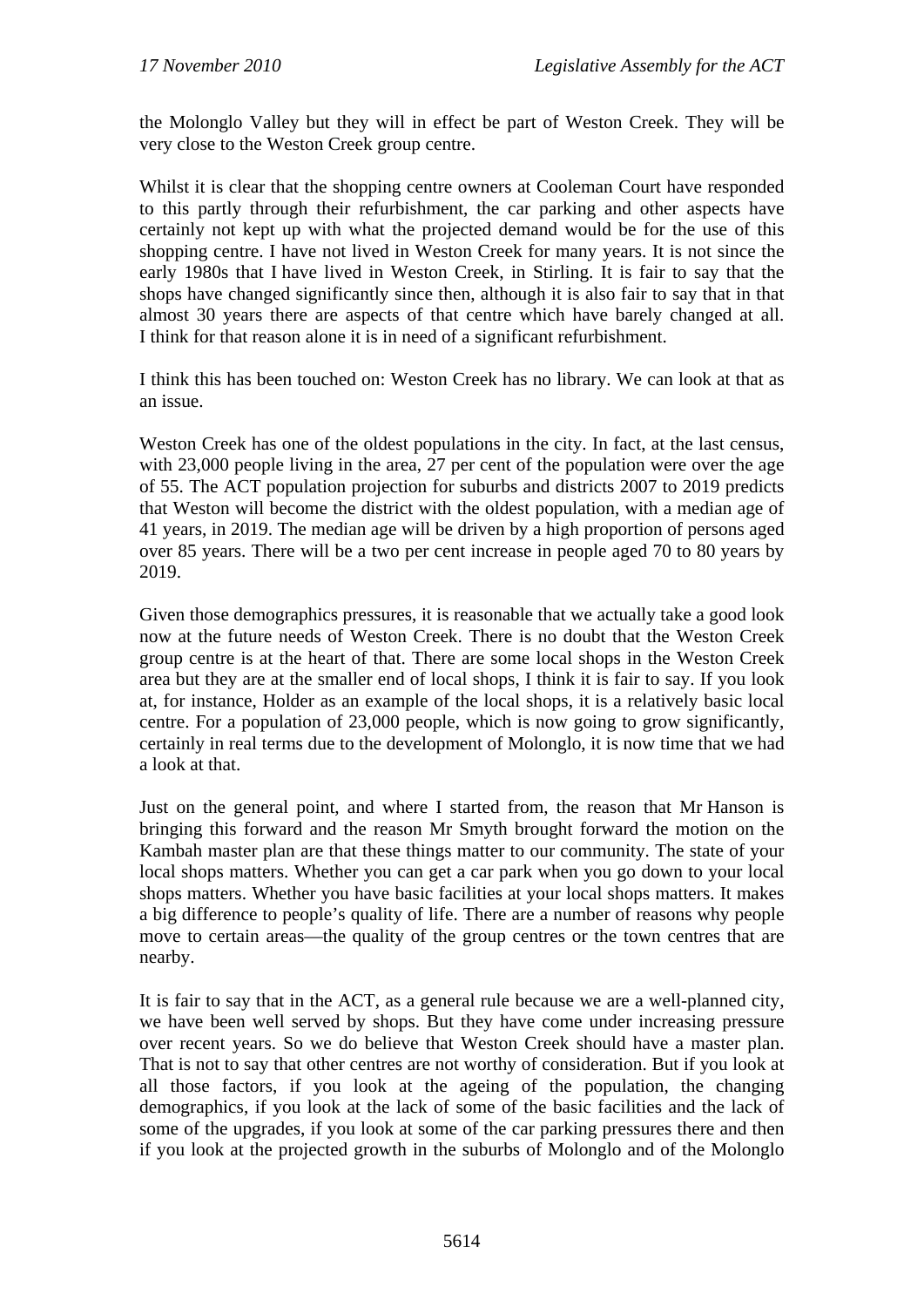Valley, which are sure to be using the Weston Creek group centre, I think for all of these reasons it is reasonable that we have a master plan for this area.

I would say to the government again that this is about priorities. We highlight time and again the amount of money that this government wastes. Every week we see stories of wasteful expenditure by this government. The people of Weston Creek, I am sure, would prefer to see their centre well planned. They would prefer to see the car parking situation at their centre resolved. They would prefer to see a situation where some money is spent on their local centre and on a master planning process so that they are ready for the growth that is coming and they are ready for the demographic changes rather than, I think, what we have seen.

We point to all sorts of expenditure. We point to the arboretum. We point to the overemphasis on public art. We point to the waste and mismanagement with individual agencies. We point to the cost blow-outs in projects. We point to all of these things where money is wasted. Where people want to see expenditure is in these core services. That is the feedback we get.

Jeremy Hanson is one of the most active local members in the Assembly. He is well known to the Weston Creek community, well known at Cooleman Court. If you go to any of the shops and you do a visit and a walk through Cooleman Court, most of them will tell you that they recently had Jeremy Hanson in their shops. Jeremy is doing an excellent job.

I commend this motion because I think it is about the core issues that the people of Weston Creek care about. It is about taking those issues to the Assembly and I therefore commend the motion to all members of the Assembly.

**MS LE COUTEUR** (Molonglo) (8.15): Firstly, let me say that I agree with the basic sentiment of Mr Hanson's motion. There are, in fact, many improvements that need to be made at the Weston Group Centre for the benefit of the residents living in this area. As Mr Hanson is a local resident, I appreciate that he has a particular interest in the area. I also understand his point that the establishment of Molonglo will increase the number of people using Cooleman Court and increase the pressures on the infrastructure of the group centre.

As an example, I held a public forum earlier in the year about active transport. The area around Cooleman Court was actually used as a case study during the forum by one of the speakers. The options for people visiting Cooleman Court to use footpaths, cycle paths and public transport are not good. There are paths that go nowhere, areas without paths at all and paths that are broken and dangerous. This makes it pretty hard for the ageing people in the area and for young mothers pushing prams to get about by foot. This, of course, contributes to the parking problems that Mr Hanson mentions in his motion and talked about at length in his speech.

As we have been saying, a crucial element of improving Weston Creek is delivering a public transport system that works for the people of Weston Creek. Currently Weston Creek bus services need to improve frequency and rapid connections to the major employment zone of the parliamentary triangle. It is heartening that the 2031 strategic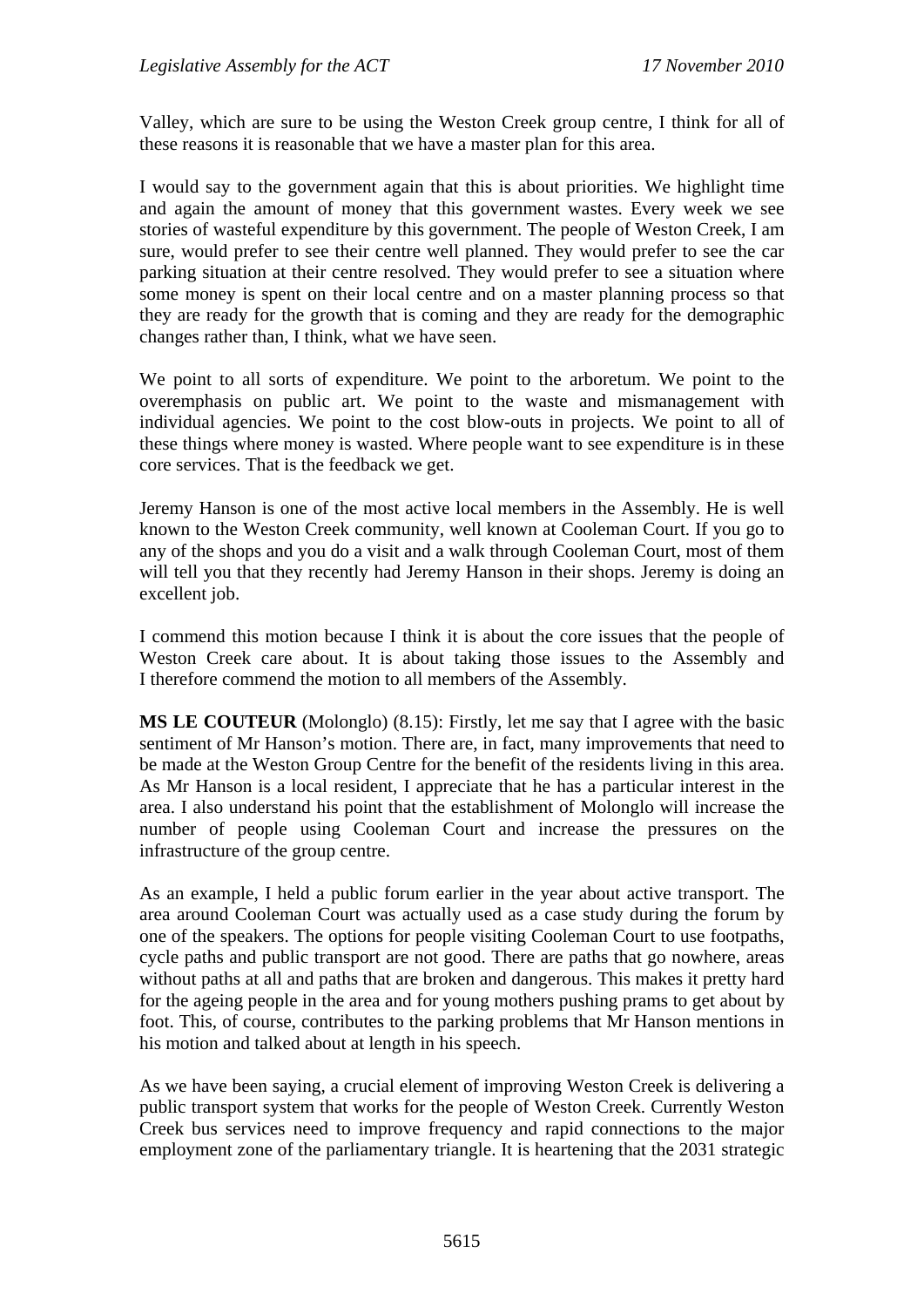transport network plan identifies the need for a Weston Creek interchange and a rapid line travelling from Belconnen through Molonglo, Weston and to Woden. However, 2031 is a long time away and we need action before that. I would hope that everyone in this Assembly would agree about that. In particular, I know that one person would.

The ACT Greens, and in particular my colleague Ms Bresnan, have been consistently calling for the implementation of Redex-style services for the south of Canberra, in particular for Weston Creek and Molonglo, as soon as there are people there, as well as for Tuggeranong. The people of Weston Creek, as with other people, are vulnerable to oil price shocks as much as other Canberrans, and in an environment of volatile petrol prices and limited supply of fossil fuels, it is the responsibility of the government to ensure that a frequent, rapid and reliable public transport alternative is in place as soon as possible. In doing this it needs to look at contingency plans in case the demand for public transport increases considerably due to quite likely rapidly increasing petrol costs.

As I said, I do agree with Mr Hanson there are many issues facing Weston Creek and the planned growth of Molonglo will stress Weston Creek, as well as other existing areas of Canberra. I do have a difficulty, though, with Mr Hanson's motion. It calls on the government to commission a master plan of the Weston Group Centre. While I do understand why Mr Hanson is making this call, the motion would usurp a process of master planning which we all agreed on just three months ago. On 25 August, the Assembly passed a motion which called on the government to develop a process for consultation by:

(ii) developing a priority list of areas on the basis of need, reflected through community consultation, to be master planned and subject to further localised planning;

(iii) undertaking localised planning and consultation in suburban areas and town, group and local centres where significant changes are anticipated;

(iv) incorporating these master plans and precinct plans into the Territory Plan; and

(v) reporting back to the Assembly by end June 2011 with the results of the priority list.".

This motion resulted from a motion introduced by Mr Smyth which called for a master plan for Kambah shops. It was amended by me to call for the master plan prioritisation process and this was then passed by the Assembly, the entire Assembly. The reason I introduced the amendment was to recognise that many people in our community are concerned about changes to their local environment and that they want a say. It was also to recognise that the current policy of piecemeal, one by one, DA by DA changes is not always giving the best results. Sometimes we need to be bold and look at the big picture. Master plans or precinct plans or neighbourhood plans whatever you may call them—could be the vehicle for positive change in Canberra.

So for Mr Hanson to now call for a master plan for a specific area of Canberra disregards the clear intention of the Assembly of only three months ago. It does take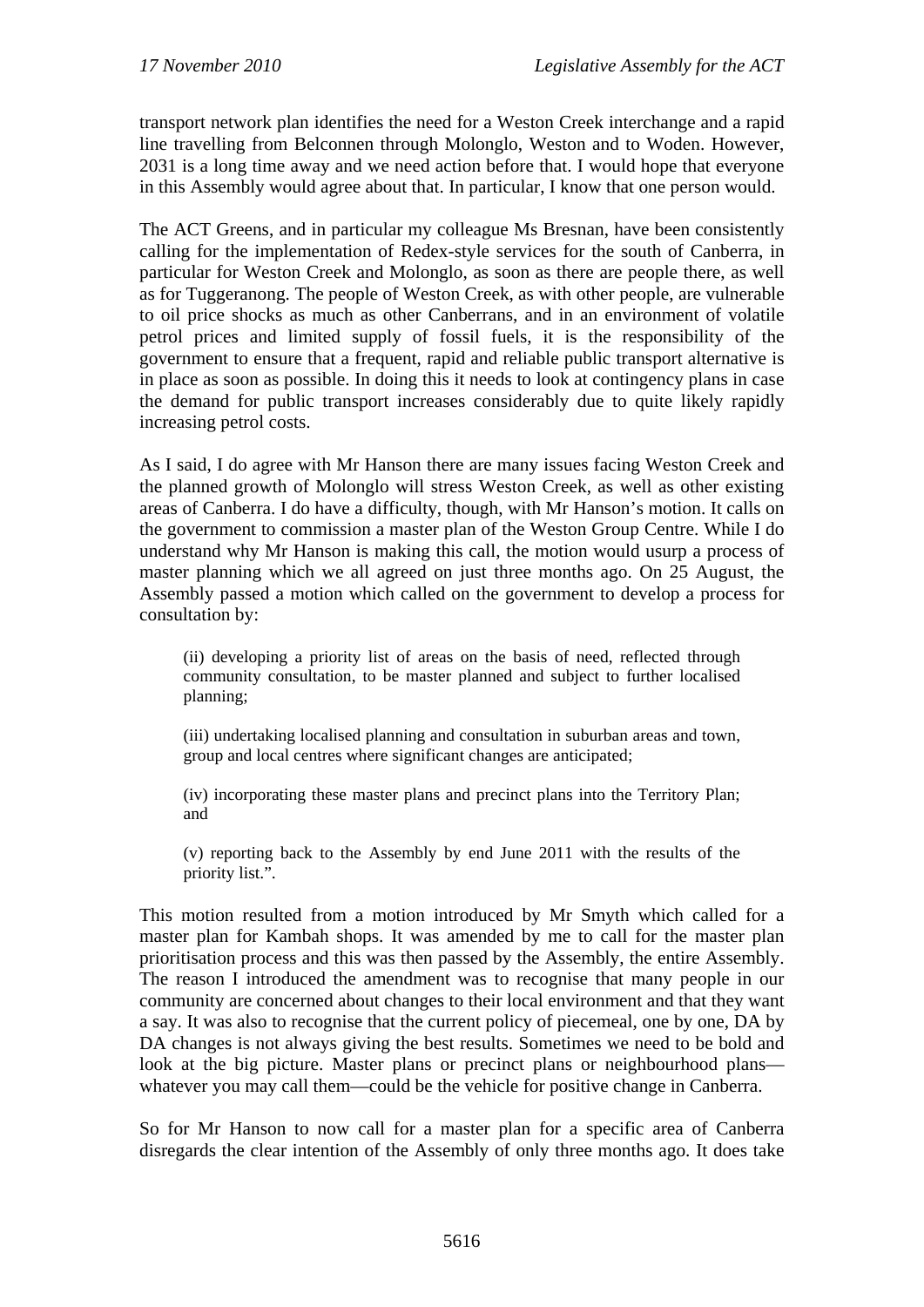some time and government resources to conduct good consultation and technical planning resources if we are to create good master plans which will guide development in the future. We need to look at which areas of the ACT need master planning first. We need to look at the problems and the opportunities. That is why we have called upon the government to make a priority list.

While I believe that long-term planning is fundamentally a political process insofar as our plans reflect our objectives, our priorities and even our dreams, I do not think having debates about which area of Canberra is most in need of a master plan advances the debate. It just politicises it. It seems that in the Liberals' view of planning the way to get planning action is by getting your local member to move individual motions on the floor of the Assembly. This is not how we should run a planning system.

We cannot take the politics out of planning, but we should put our political effort, our political pressure, towards higher aims. We should not be using politics to potentially pit one suburb against another in a political race to get a master plan. The politics that we should be discussing in planning are issues like housing affordability, the impact of peak oil, climate change, the ACT's ecological footprint, which is four times the world's average, our ageing population, how to engage and to bring all the people of Canberra along with the planning system in the inevitable changes to Canberra over the next 10, 20, 30 years.

The government, after community consultation, is due to report back to the Assembly with this priority list for master plans in June 2011. I think we should go through the process which we have as an Assembly already agreed to. That process of consultation and prioritisation is already generating discussion. Community councils and residents' groups from different parts of Canberra have contacted me and pointed out the various needs of their own areas.

We have people from all over Canberra—Dickson, Chifley, Griffith, Woden, Wanniassa, Hawker and even my own suburb of Downer—all raising concerns about changes in their suburbs. I will not attempt to list all the suburbs where I have had representations about the need for more planning in this because, quite frankly, it is most suburbs of Canberra, especially those in the older suburbs of the inner north and the inner south.

Now that Mr Hanson has raised the real issues of Weston Creek I hope that he will be happy to see the government and the Assembly go through the process which was decided on in August. I look forward very much to seeing the list in June next year.

#### Motion (by **Ms Burch**) put:

That debate be adjourned.

The Assembly voted—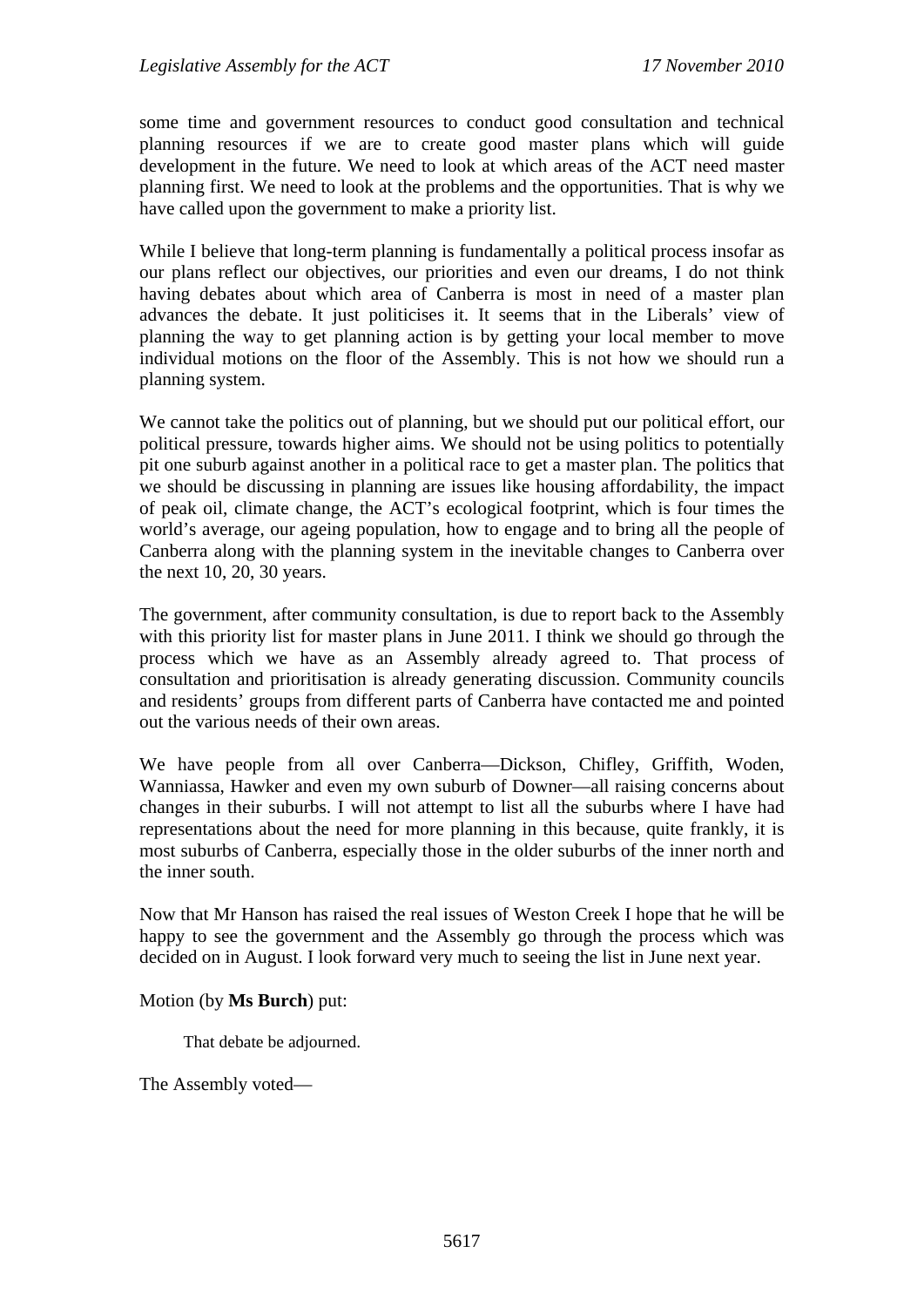| Ayes 10       |               | Noes 5     |  |
|---------------|---------------|------------|--|
| Mr Barr       | Ms Hunter     | Mr Coe     |  |
| Ms Bresnan    | Ms Le Couteur | Mr Doszpot |  |
| Ms Burch      | Ms Porter     | Mr Hanson  |  |
| Mr Corbell    | Mr Rattenbury | Mr Seselja |  |
| Mr Hargreaves | Mr Stanhope   | Mr Smyth   |  |

Question resolved in the affirmative.

# **Australian Capital Territory (Self-Government) Act 1988 proposed review**

**MS PORTER** (Ginninderra) (8.27): I move:

That this Assembly supports:

- (1) the notion that the people and the parliament of the ACT should have the same rights as Australians living in the States to legislate on their own behalf upon matters within their legislative jurisdiction; and
- (2) a comprehensive review of the Australian Capital Territory (Self-Government) Act 1988, with a view to:
	- (a) allowing the ACT Legislative Assembly to determine its own size;
	- (b) removing provisions that allow the Commonwealth to overturn any ACT law through the exercise of Executive fiat; and
	- (c) making other such amendments necessary to deliver genuine self-government to the people of the ACT, consistent with the democratic rights enjoyed by Australians living in the States.

Today is an opportune time to again discuss the issue of self-government as our federal colleagues are also debating this important matter in the federal parliament. Unfortunately, our colleagues on the hill have got the matter embroiled in the morally sensitive issue of euthanasia. However, this issue is not about personal morals; it is about the nature of our democratic system.

Members will recall that on 17 June last year the Assembly passed a tripartisan motion asserting that it was timely, in the context of 20 years of self-government in the territory, that the ACT and the commonwealth undertake a joint review of the self-government act. It has long been the position of this government and this Assembly that a review of the self-government act is necessary to determine whether the ACT continues to provide the best model of effective, democratic governance in the ACT.

For over 20 years in this place, we have been charged with making laws for peace, order and good governance of the territory—the same kind of legislative power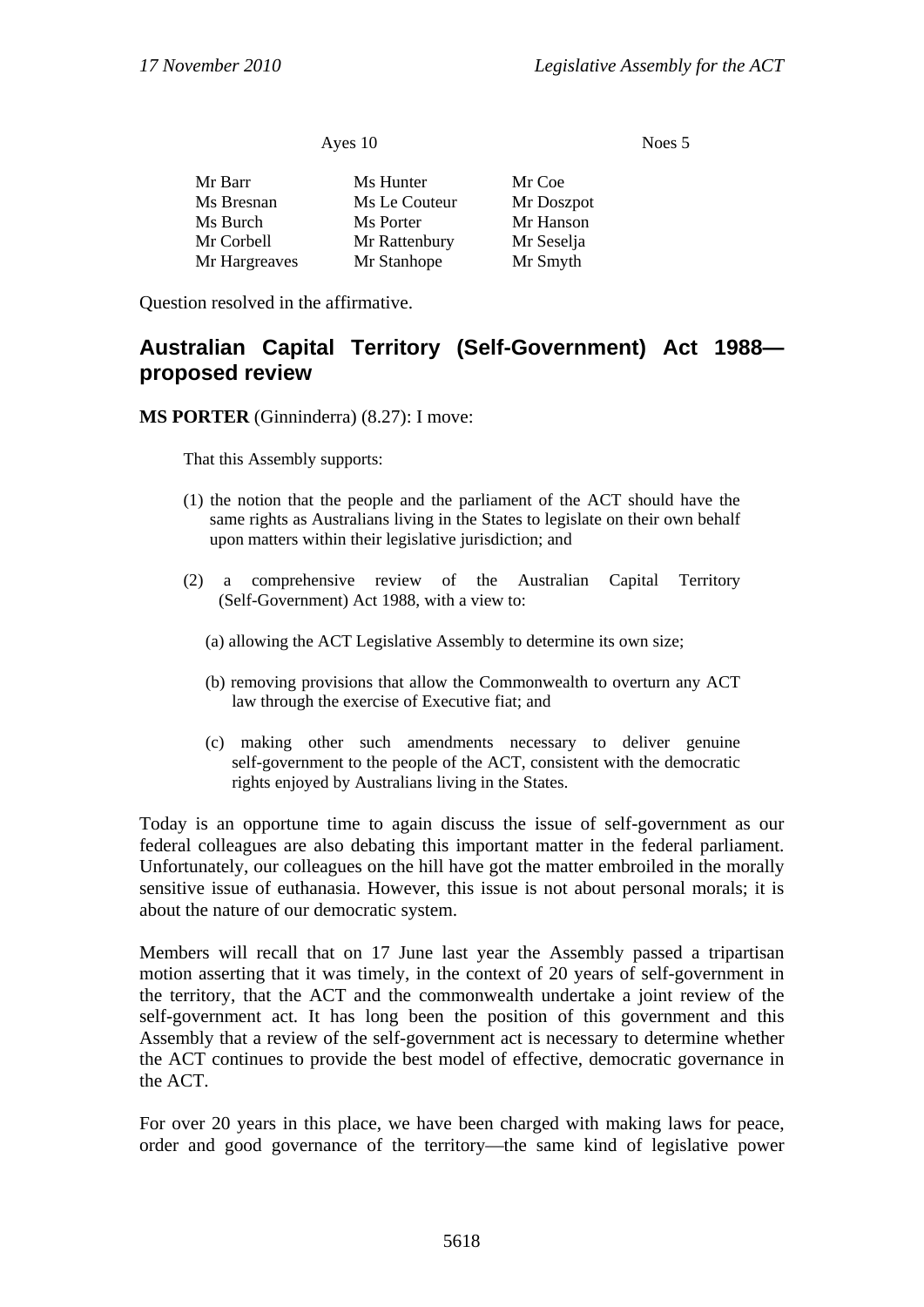granted to the states. Since 1989, the ACT Legislative Assembly has matured, as have the governments it has produced. This Assembly has made significant contributions to public policy and legislative history, notwithstanding the size and youth of our parliament. We have contributed to, and often led, the nation in social and environmental reforms.

We are now a community of over 350,000 people, servicing a growing region exceeding half a million people. The ACT's citizens are, on average, healthier, better educated and more prosperous than anywhere else in Australia. Today, self-government, in practice and in principle, is firmly embedded in the consciousness of our community.

Only the elected members of this Assembly can claim a legitimate mandate to represent the views of the people of the territory. I have been an elected member of the ACT for six years now, and this responsibility is something that I believe is a privilege. Yet it is an ongoing source of frustration to me that the constituents I represent, indeed all citizens of the ACT, do not enjoy democratic rights comparable with those in other jurisdictions. I am sure the citizens of the ACT, who have their democracy treated in such a dismissive way, are similarly unhappy about the situation.

The self-government act constrains the members of this place in their duties to legislate to reflect the needs, desires, values and aspirations of our constituents. I find it ironic that something entitled the "self-government act" actually works against the self-government of the territory. I can imagine that my colleagues from the states find this situation somewhat humorous. It is truly the Clayton's self-government act—the self-government act you are having when you do not have self-government.

Subsection 35(2) of the act allows the Governor-General, on advice from the commonwealth executive, to administratively disallow or amend enactments of this Assembly without prior scrutiny or debate in the Australian parliament. It is a direct attack on the democratic principle that others, with no claim to a mandate, may substitute their own views for the views of those elected to represent the people of the ACT.

Members would be aware that Senator Bob Brown has introduced a bill to repeal section 35 of the Australian Capital Territory (Self-Government) Act 1988, removing the power of the Governor-General, on advice of the commonwealth executive, to disallow or amend enactments of the ACT Legislative Assembly. The power of the commonwealth executive to disallow or amend enactments of the ACT Legislative Assembly is an unwarranted restriction on the democratic rights of ACT citizens and should be removed. I say this as an elected member who wants only that her constituents enjoy the same democratic rights as Australians residing outside the ACT. After all, the federal parliament may legislate to override ACT legislation under section 122 of the Australian constitution. This additional administrative power of the executive is unnecessary.

I support Senator Brown and commend him for his courage and leadership on this issue which is championing the democratic rights of the citizens of not only the ACT but also the Northern Territory and Norfolk Island. I also acknowledge the significant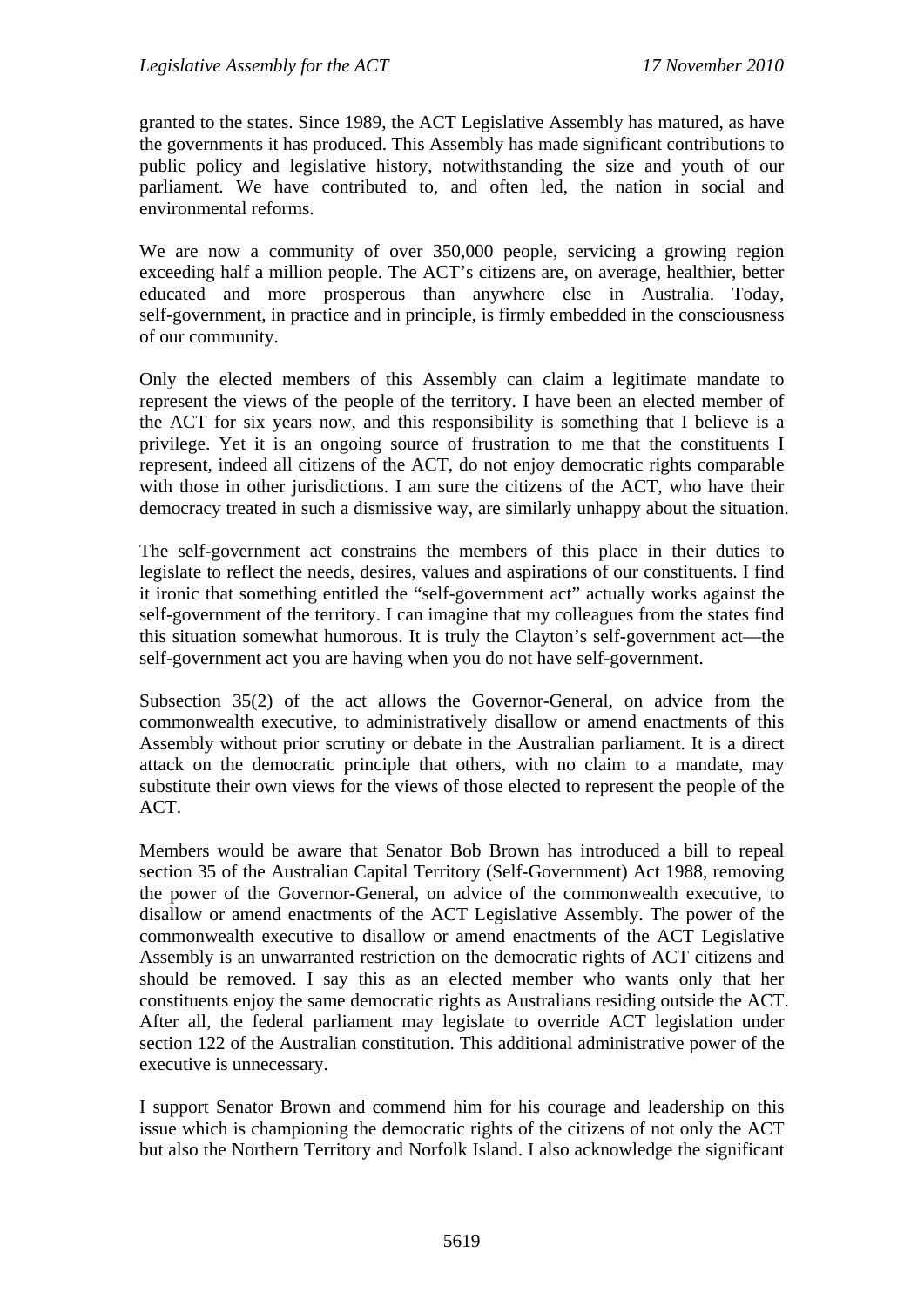advocacy the Chief Minister has undertaken over the past seven years to raise awareness of how the self-government act impacts on the democratic rights of our citizens and the need for a joint review of the act.

Senator Brown has also moved the Restoring Territory Rights (Voluntary Euthanasia Legislation) Bill 2010, which, if successful, will restore the rights of territory assemblies to legislate in the area of euthanasia. The bill, if passed, would not legalise euthanasia, either here or in the Northern Territory. I think that is a very important point to make, because the debate about this has become somewhat confused of late. It would simply allow the citizens of the ACT to have this issue debated and their views represented in this place. The bill in question is one of democracy and genuine self-determination. The bill is not about euthanasia, and one should not view it in this vein. Unfortunately, the discussion so far in the media has tended to indicate that it is, and therefore to cloud the real issue.

This Assembly may not necessarily support voluntary euthanasia legislation, but it should have the right, on behalf of the people of the ACT, to do so if it so chooses. What justice is there in the current situation where the New South Wales parliament or the Tasmanian parliament may debate and legislate for euthanasia but not a territory parliament? Our citizens should have the same rights as other Australians to debate the issue of voluntary euthanasia. Our citizens of the ACT should have the same right to debate and legislate on any issues, for that matter. The commonwealth law is preventing us from exercising our democratic mandate and this is a legislative blunt instrument that should be removed.

The motion also mentions the issue of the size of the Assembly. This has been debated in previous assemblies and discussed openly with the community. Members would all know the breadth of concerns that we have to deal with each and every day. As a member for Ginninderra, the residents of Belconnen, I believe, should have access to their local member. This is a role I take very seriously. Through my regular mobile offices, I seek to ensure that I am accessible to my constituents. And whilst my door is always open, I am also determined to come to them. I visit people in their own homes, I talk with the community at the Belconnen markets and other shopping centres and I attend many community forums. We have an expanding population and an increasing complexity of issues, yet we as a parliament are powerless to determine the size of the Assembly to deal with such issues. *(Quorum formed.)* 

**Mr Stanhope**: No Liberals responded to the call.

**MR SPEAKER**: Order, thank you. Ms Porter has the floor.

**Mr Smyth**: The bells did not ring for four minutes, Chief Minister.

**Mr Stanhope**: No Liberals responded to the call.

**MR SPEAKER**: Order, members!

**Mr Smyth**: Don't you know your standing orders? There are four minutes.

**Mr Stanhope**: No Liberals responded to the call.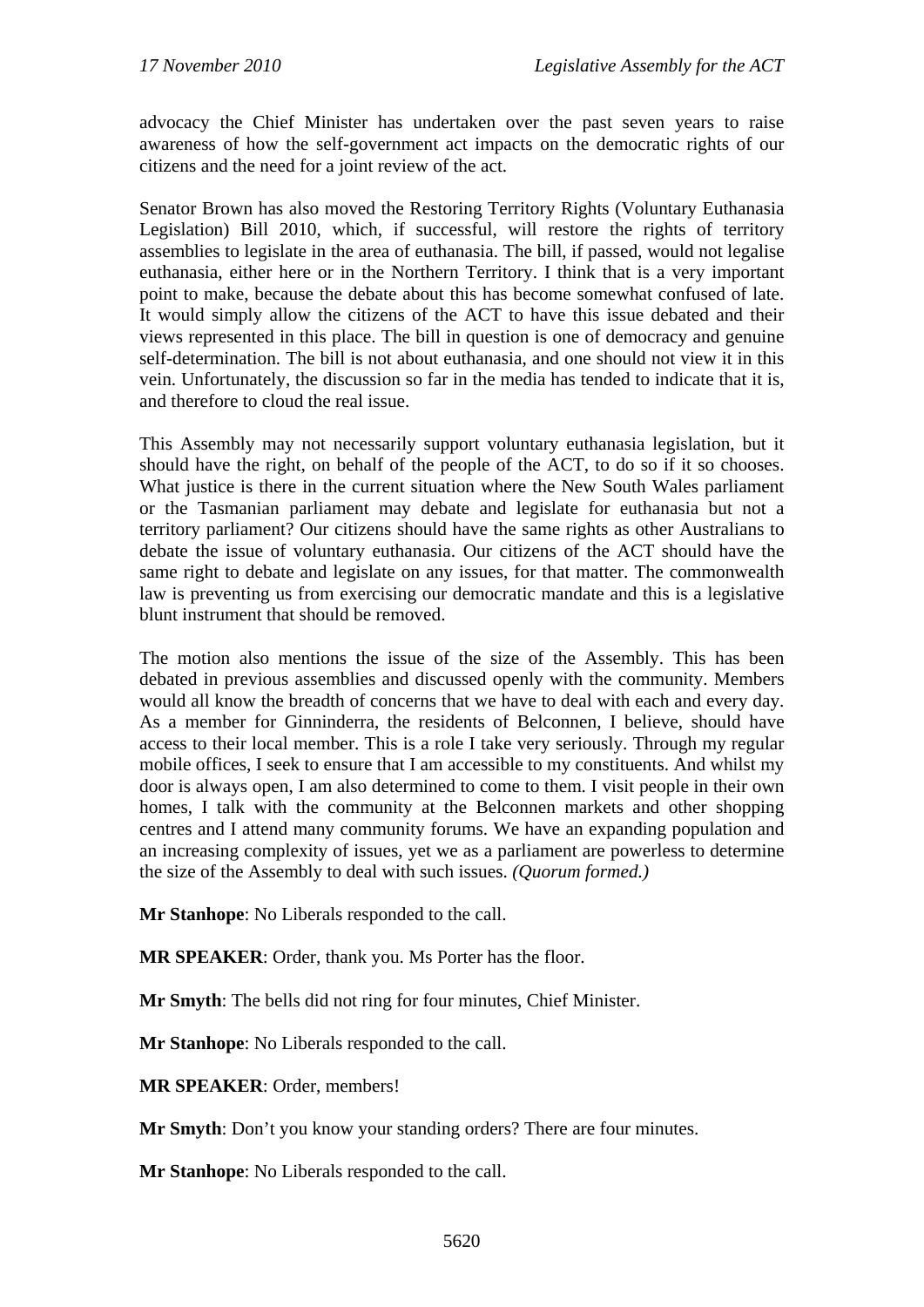**MR SPEAKER**: Order! Mr Stanhope, thank you.

**Mr Smyth**: Four minutes, Chief Minister.

**MR SPEAKER**: Order! Ms Porter.

**MS PORTER**: Shall I continue? Thank you. We have an expanding population and increasing complexity of issues, yet we as a parliament are powerless to determine the size of our Assembly to deal with such issues. Perhaps the people of Canberra would be better served with an Assembly of 21 or 25.

Importantly, we need the power to make decisions as an Assembly based on our experience and knowledge of our community and the feedback we receive on these issues as part of our day-to-day work. The inquiries have been held, the committees have reported. Now is the time to act on the issue.

Mr Speaker, this motion supporting reform of the self-government act is one issue that I am sure the whole Assembly will agree to. We have delivered tripartisan support for it in the past. I bring forward the motion today to continue that momentum and to signal to those in another place of this heartfelt desire for change. It is a situation that continues to deny the Assembly and, of course, the people of the ACT, the ability to have democracy and certainly denies us an opportunity to truly represent the community. This cannot continue. I commend the motion to the Assembly.

**MS HUNTER** (Ginninderra—Parliamentary Convenor, ACT Greens) (8.38): This is indeed a very important motion and one that captures the very essence of the notion of self-government in the territory, and I thank Ms Porter for moving this motion today. I also thank Mr Stanhope for his strong advocacy on the issue and his support for Senator Brown's bill, currently being debated in the Senate. I think it reflects just what a mature and developed democracy we are that so much attention has been given to the issue in this place and that members are prepared to put aside their political differences and address the issue of our rights as residents of the ACT to elect representatives to make decisions on our behalf, decisions on the same range of issues as occur in every other state parliament in the country. The Greens wholeheartedly support the motion today and we are very proud that we have been the ones driving the push in the commonwealth parliament for proper self-government.

As we all know, Senator Brown has tabled two bills that would address two of the concerns set out in this motion. About 18 months ago, for the 20th anniversary of the Assembly, I moved a motion and remonstrance on this issue. As amended, that motion called for a joint review of the self-government act and, despite the Chief Minister's approaches to Prime Minister Rudd and taking up the issue with Prime Minister Gillard, it is very unfortunate that this has not yet occurred. In light of the ongoing debate in the Senate this week, it is timely to revisit this issue and reconfirm our commitment to proper self-government for the people of the ACT.

It was disappointing that the Liberal Party did not support my motion last year and I am hoping that today they have decided to support Ms Porter's motion as it sends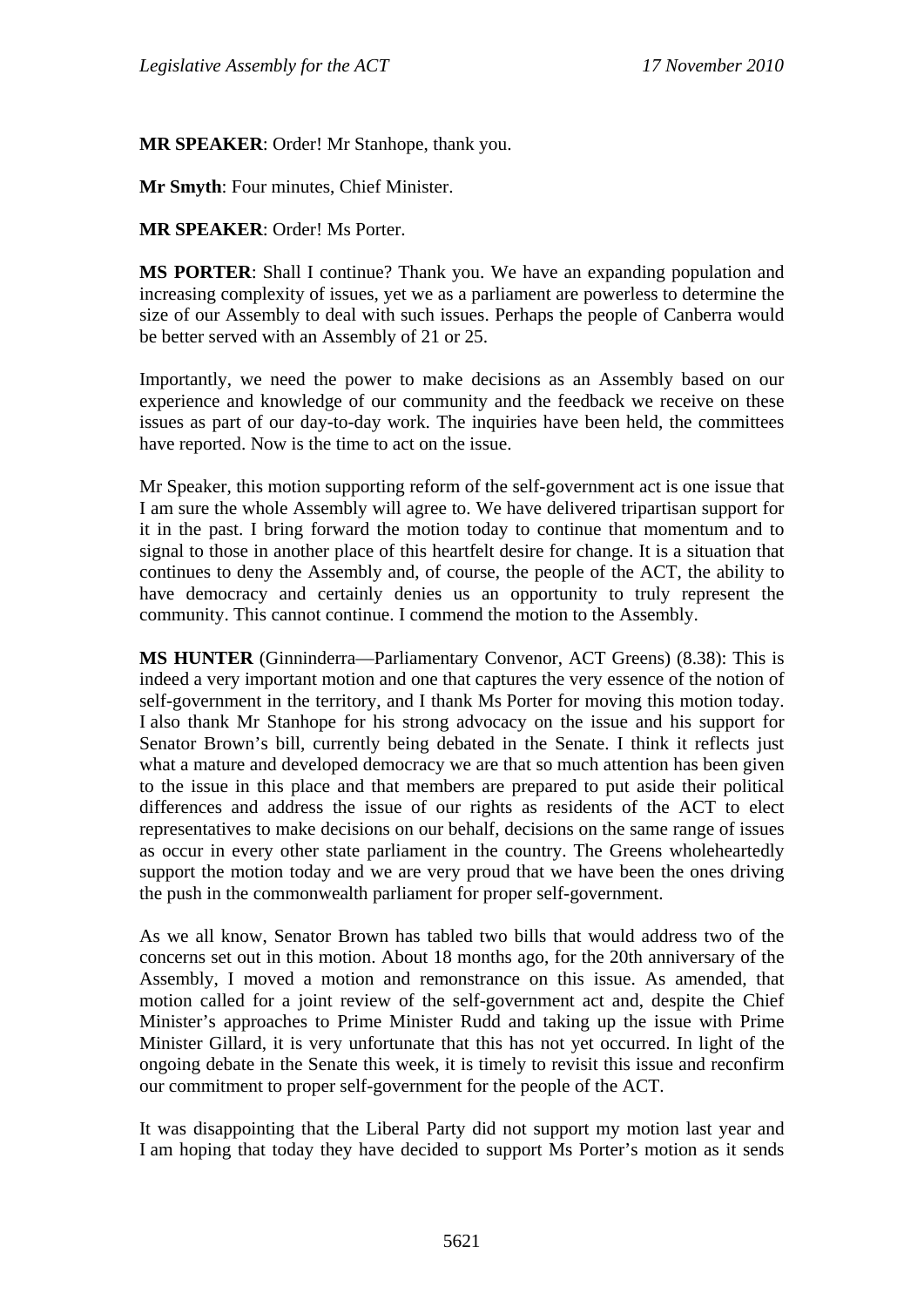a very important message that needs to be sent to the commonwealth parliament that all parties in this place support change. But I am unaware where the Canberra Liberals stand at this point.

It is wrong that the commonwealth executive, not even the parliament of the commonwealth but the executive alone, can overturn a validly made law of this Assembly. It is wrong that people who have no interest in and who are not affected by what happens in the territory have a say in the validity of laws passed by this Assembly.

I think it is worth considering the constitutional framework that we exist in. We are a federal system and central to that system is the delineation of powers between the levels of government. Professor Michael Crommelin from the University of Melbourne, in the book, *Essays on Law and Government*, edited by Paul Finn, put it very well. He wrote:

The values inherent in Australian Federalism are regional diversity, local participation and decentralisation. The framers of the Constitution sought to realise these values through the establishment of two levels of government with limited powers distributed by the Constitution.

Our federal system is predicated on regional parliaments exercising significant legislative authority over their respective jurisdictions. Indeed, the scope of their powers is unlimited and extends to everything not otherwise assigned to the commonwealth. Sections 51 and 52 of the constitution articulate and limit the legislative powers of the commonwealth parliament.

There has been some controversy in the High Court about whether these limitations apply to the plenary power given to the commonwealth by section 122. And this question was largely resolved only last year in the case Wurridjal v the Commonwealth of Australia. The High Court found that the constitutional limitations of section 51 of the constitution do apply to the territories. In effect, the residents of the Northern Territory and the ACT have the same rights as those in the states. We are not second-class citizens and it follows logically that we should have the same rights to legislate in our own interests as those in the states do. Our legislative jurisdiction should be the same as state parliaments.

I have not heard one argument why it is that this Assembly is not capable of legislating on the full gamut of responsibilities not allocated to the commonwealth by the constitution, as in the case of the states. This applies equally to the additional limitations created by section 23 of the self-government act and the offensive disallowance provision created by section 35. The time has certainly come for a comprehensive review of the self-government act. More than 20 years on, I think it is well and truly time that such a review was undertaken.

The Greens also support the issues identified for consideration in paragraph (2) of Ms Porter's motion and share the predisposition for change implied in the motion. Consistent with all other parliaments, we should be able to set the size of the parliament and we should not be subject to the disallowance provisions or any other unreasonable limitations on our democratic rights.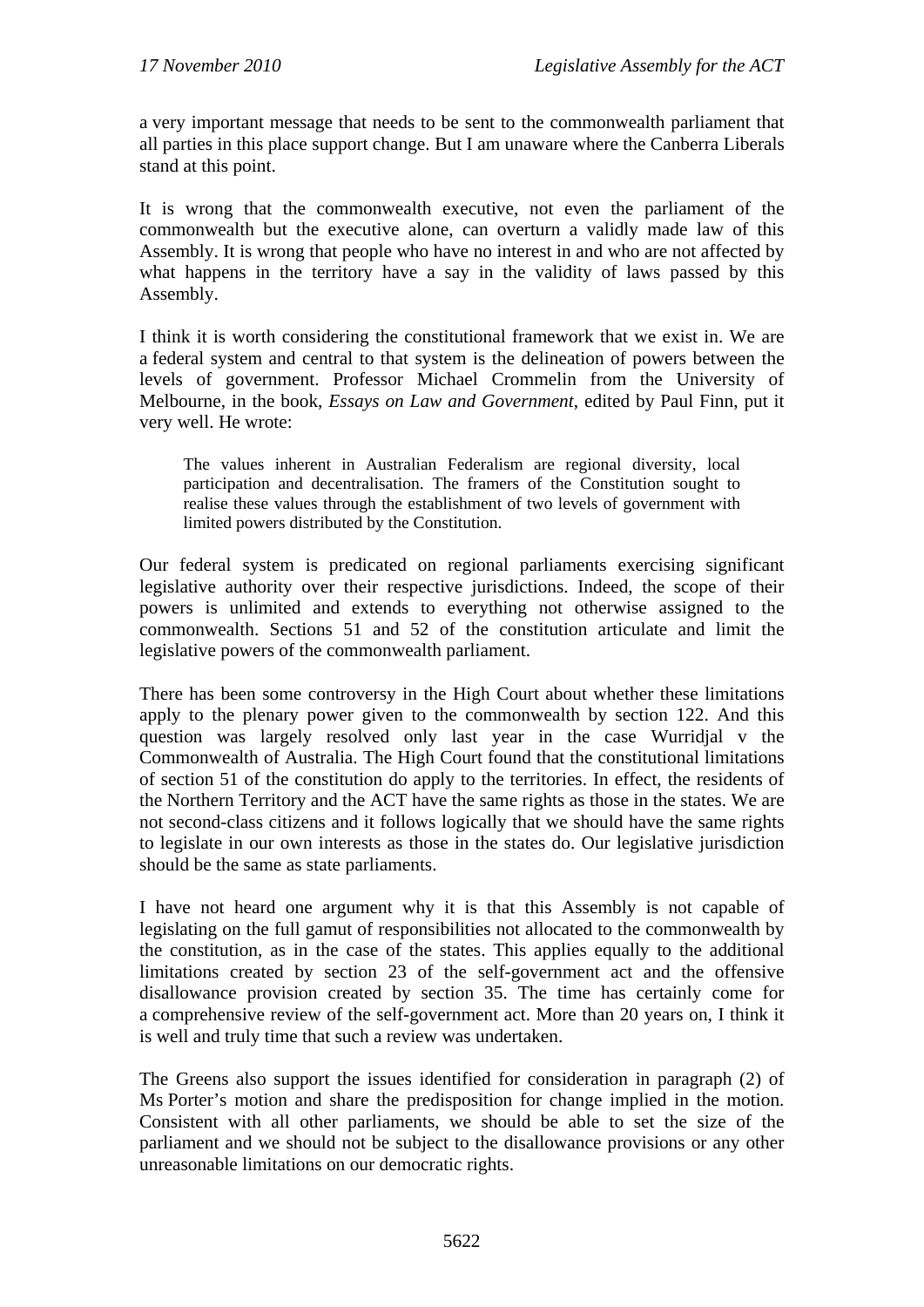We are not an immature legislature that needs the supervision or oversight of the commonwealth executive. On the contrary, we can proudly say that we are a modern and representative democracy. Former Chief Justice of the High Court Sir Anthony Mason once said that modern democracy extends beyond simple majoritarianism to the protection of fundamental rights and the respect for the dignity of the individual. As the first jurisdiction to formally recognise human rights and establish a statutory mechanism for ensuring our human rights are protected, I think we can confidently say that we meet that additional requirement of a modern democracy. We have robust accountability mechanisms and a modern administrative system with accountability mechanisms that would overall be equal to any other state parliament.

I think in this evening's debate it is appropriate to consider the most recent example of the abuse of power given to the executive by section 35 of the self-government act, and I am of course talking about civil unions and the appalling disrespect shown by the commonwealth government not only to every gay, lesbian or transgender Australian but to every resident of the ACT and every member of this place.

The second reading speech on the self-government bill made by the Minister for Territories underscored in plain language the intention of the bill:

It will allow 270,000 people the same democratic rights and social responsibility as their fellow Australians … In proposing self-government for the Territory, the Government has once again demonstrated its commitment to democracy for all.

Unfortunately we know now that that was not true, that in fact there is only democracy for some.

I would like to take the opportunity on behalf of the Greens to formally thank the Chief Minister for being so proactive on the issue, for writing to all members and senators of the commonwealth parliament, urging them to address the real issue at hand and to recognise the rights of the people of the ACT to conduct their own affairs. I would echo that call and ask both members and senators of the commonwealth parliament to reflect on whether or not they think it would be acceptable for the elected representatives of the ACT to be able to invalidate a law of their state parliaments, irrespective of the level of community support for that law. I suspect none would think that that was acceptable.

So once again I thank Ms Porter for bringing on this motion tonight, and the Greens fully support this motion.

**MRS DUNNE** (Ginninderra) (8.46): I move:

Omit all words after "That this Assembly", substitute:

"(1) supports the rights of people of the ACT to legislate on their own behalf upon matters within their legislative jurisdiction under the Constitution of Australia;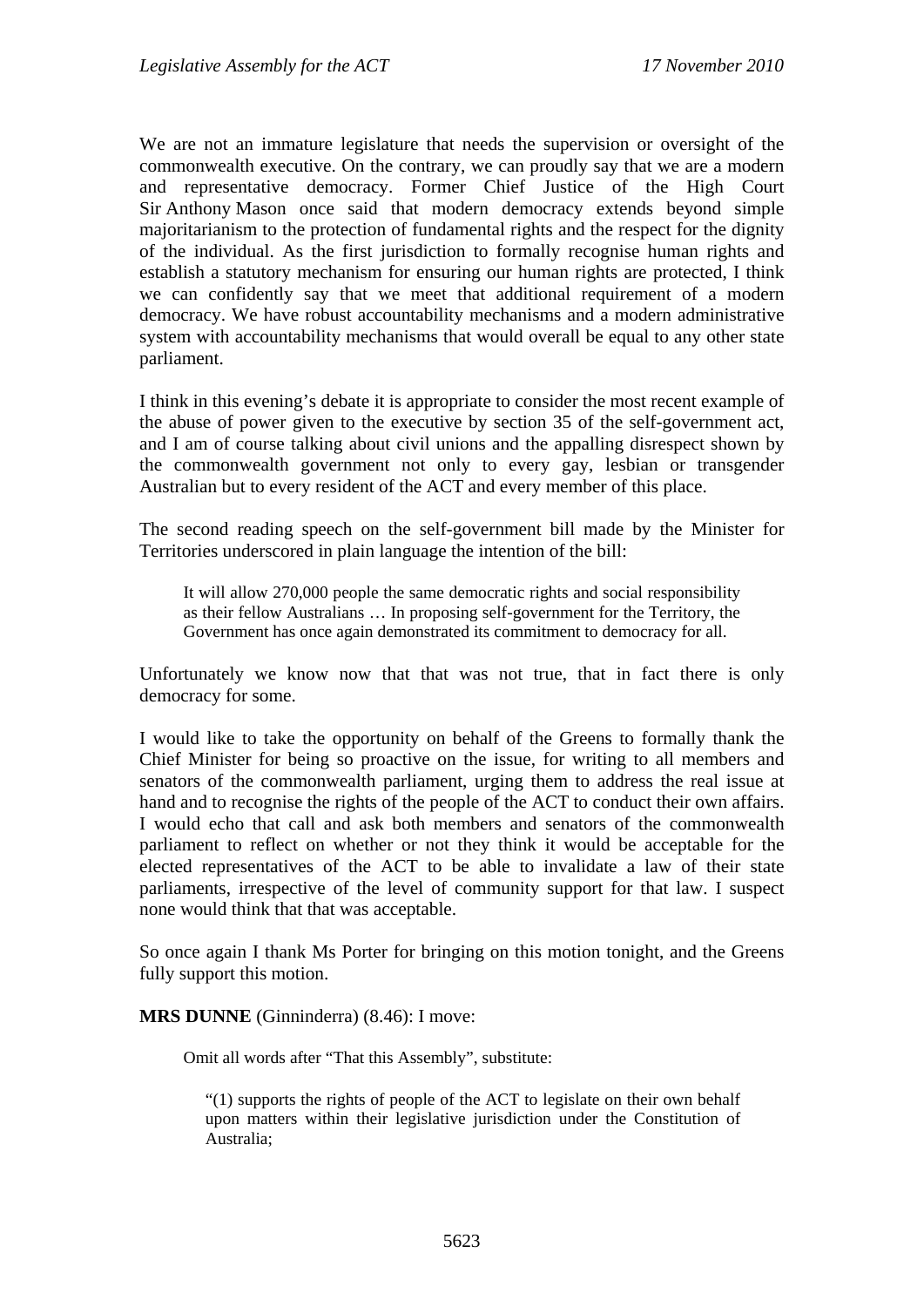(2) supports the formation of a broad public consultation forum to discuss and debate changes requested to the Australian Capital Territory (Self*-*Government) Act 1988 as raised by the Assembly, the community and other stakeholders and develop a formalised agreed position to present to the Federal Parliament; and

(3) calls on the Government to investigate the timing and provision of a public forum on these reforms and report to the Assembly with options.".

This is not the first time a motion of this sort has come before the Assembly and this is not the first time that there has been some level of agreement between all parties that the time is right to consider these questions. This is also not the first time that the discussion has exposed differences in approach to the details of those changes, and those details must be explored and reconciled before we commit to the momentous changes in our system of governance.

In June last year, the Canberra Liberals made comments on a very similar matter in a motion brought forward by Ms Hunter. Some of the issues that we raised then were the ability of the Governor-General to step in and dismiss the Assembly when the Governor-General deemed, in his or her opinion, that the Assembly was either incapable of effectively performing its functions or was conducting its affairs in a grossly improper manner, the override powers of legislation that can be dismissed on ministerial direction and the need to review issues around the ability of the Assembly to determine its size.

However, at that time we also talked about how, in any move to allow the Assembly this freedom and to remove any of these provisions in the self-government act, we needed to make sure that we got the checks and balances right. We must remember all the questions that arise when we remove one provision of our constitution.

Being a unicameral parliament, who keeps a majority government in check? If the Assembly can change its numbers and make-up, what stops majority government doing it to its own advantage? If we do not have a Governor-General, who can dismiss an unworkable parliament? Who does? Does Senator Brown want to substitute himself for our Governor-General? What would happen if the elected body in the ACT decided to build a large dam? I am not sure Bob Brown would be quite so keen to demand territory rights in that case. He was pretty keen to curtail states' rights in Tasmania when they wanted to build a dam.

If we remove these particular sections, do we need an administrator in the ACT, as exists in the Northern Territory? Even these simple examples show that changing these systems raises other important issues which we must discuss before we proceed. We have struggled with motions such as this one because they are too limited in scope, too isolated in consideration and too lacking in detail. They propose solutions when the problems have not been isolated or even properly defined.

The last time we looked at this issue, the debate was focused on section 53, as does the current bill before the federal Senate. Obviously, the Canberra Liberals believe that this is too limited. This time the scope has been broadened but has only picked up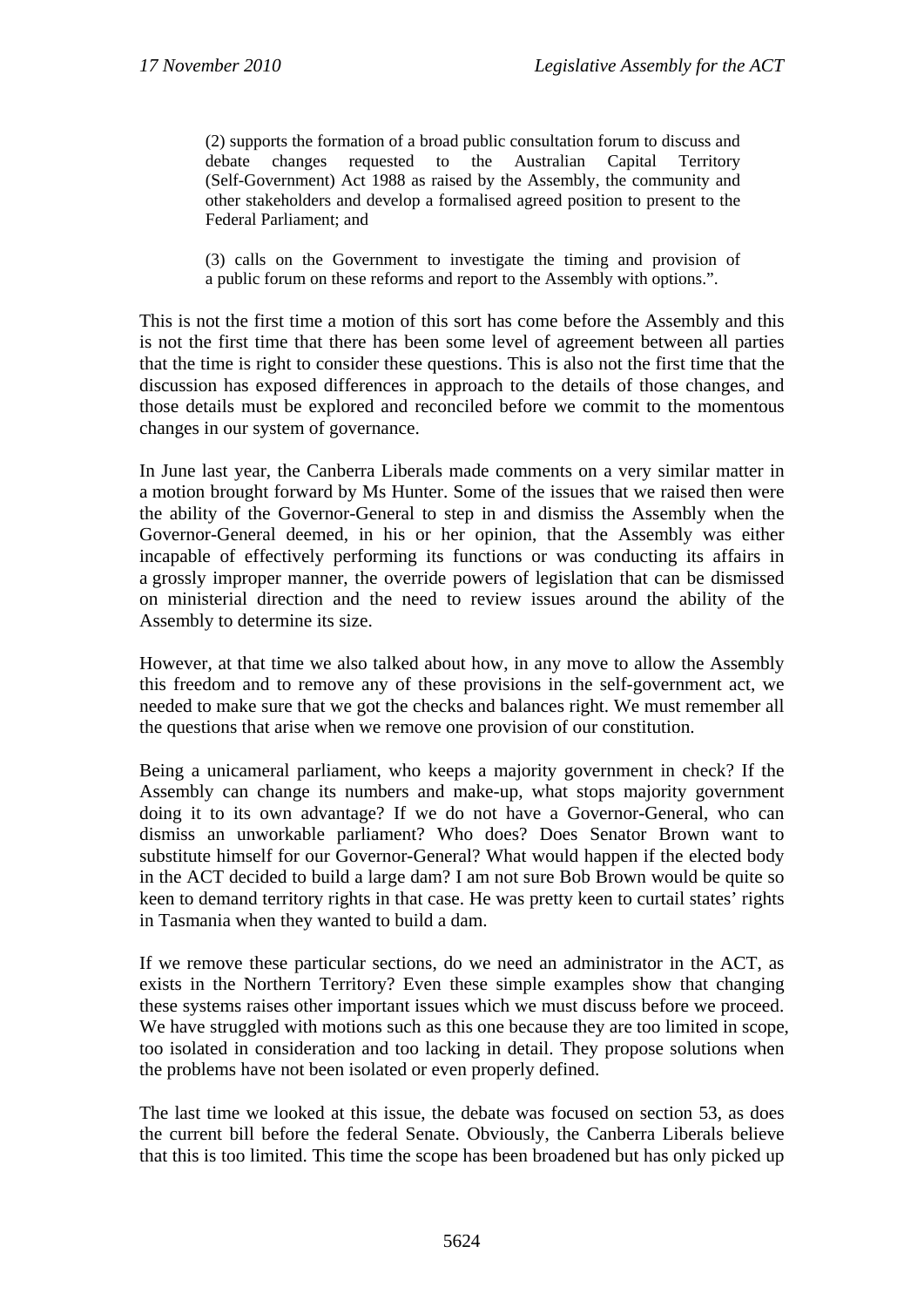a couple more sections without offering any alternative arrangements. The last time we had this debate, we proposed an alternative and our position has not changed. The essence of our amendment then was that the Assembly:

(2) notes that the Australian Capital Territory (Self-Government) Act 1988 carries a number of provisions that now may be redundant or restrictive in terms of their impact on the government for and governance of the Territory;

(3) resolves that the Assembly's Standing Committee on Justice and Community Safety undertake a review of the Australian Capital Territory (Self-Government) Act 1988 and related matters to:

(a) determine whether it continues to provide the best model for effective and democratic self-government for the ACT;

(b) consider what recommendations might be made and presented to the Commonwealth as a way forward for amendments to the Act; and

(c) report back to the Assembly …

(4) calls upon the Chief Minister to inform the Prime Minister of Australia and the Minister for Home Affairs of the resolution.

Tonight we are proposing a similar move but importantly an expanded version on the same theme and this is the gravamen of the amendment which I have moved.

What we are proposing is a way forward that involves all the people of the ACT, not just an Assembly committee as was previously suggested but a public forum essentially moving towards what could possibly be called a constitutional convention with input from the public, the Assembly, experts and stakeholders in all community sectors. It could discuss the way we could agree to go about the details of this issue, the way we could get past the consensus we have seen several times and move to a detailed solution that we as a territory, all of us, can actually take to the federal parliament and recommend that they adopt.

What would be a better anniversary present for the centenary of the ACT than our actually achieving some improvement to our constitution? I submit on behalf of the Canberra Liberals that this is the way forward; that we need to take the community with us. We need to be able to assure the community in the ACT that we have sufficient checks and balances before we can go to the federal parliament and ask for them to legislate in this area. We need to go with a highly agreed upon, high-level consensus on a way forward for a new self-government act for the people of the ACT.

It is interesting, in reflecting on the issues that Ms Porter has raised in this motion, that in the term of this Assembly, just this year, the ethics adviser, after being asked to advise on a particular issue, has pointed out the problems in the self-government act in terms of the conflict of interest provisions in the self-government act. It is a live issue before us at the moment. It is an issue that the Administration and Procedure Committee is taking advice on but it is not an issue which is discussed or even alluded to here. It is a problematic issue that has been highlighted by our ethics adviser but it is unfortunate that that issue has not been alluded to here.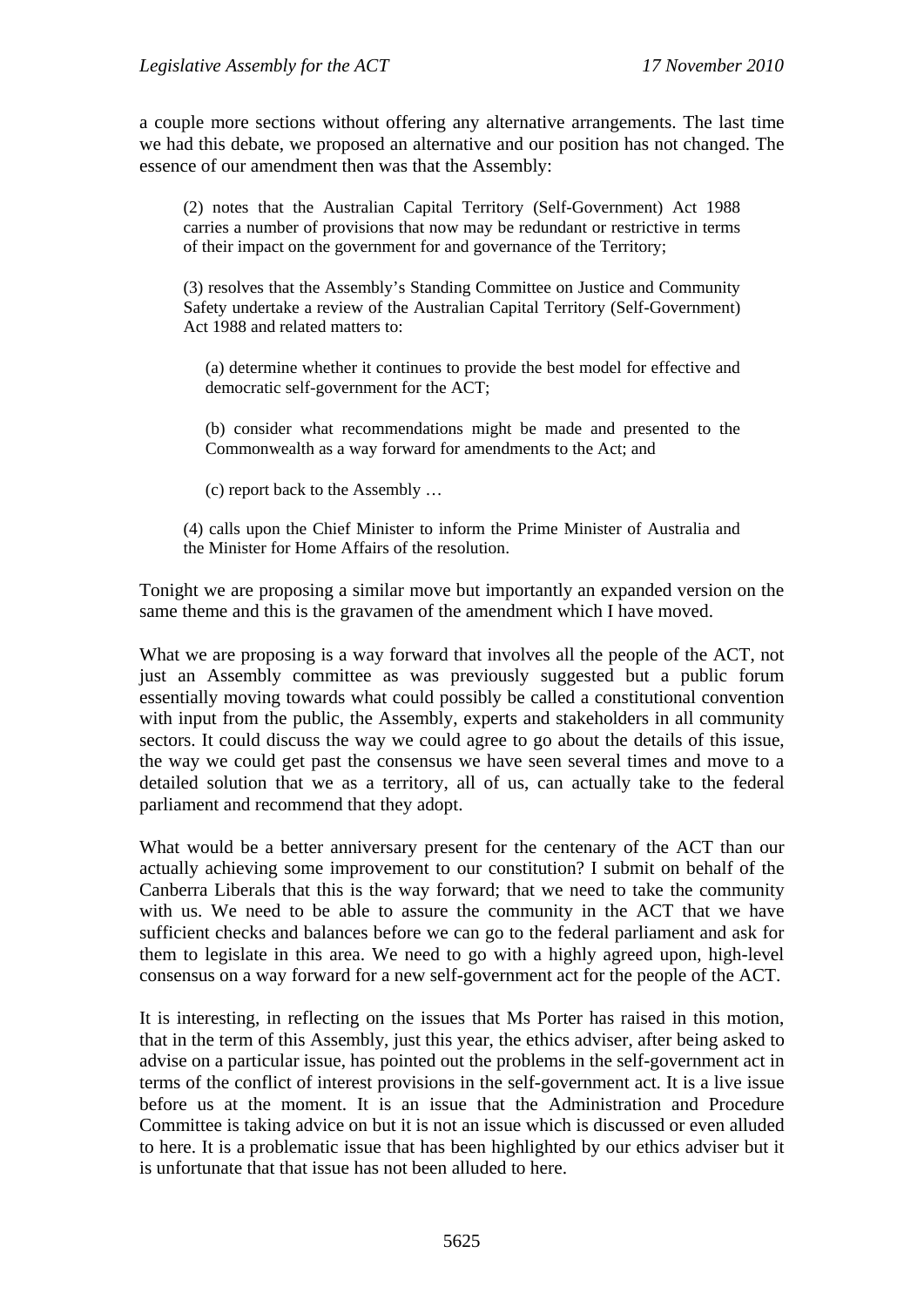The other problem is that Ms Porter's motion, whilst laudable in its generality, is so general that we are not quite sure of the mechanism by which any of this might be done. We are saying that we support a comprehensive review but there is no mechanism in this motion to bring about that comprehensive review. The Canberra Liberals' amendment which I have moved brings forward a mechanism to start that comprehensive review process.

It would be a true test of what the core of this motion suggests to see whether the members of this Assembly are really ready to take a step forward. That we can think through our issues and come to a mature, considered and agreed position would be a true test of this Assembly. That we can act in concert for the benefit and the future of the parliament of the people would be a true test of our position.

Before we agree to one-off, knee-jerk reactions, we urge, once again, that this Assembly show true leadership by taking the community with us instead of imposing ourselves upon them. In saying that, I commend our amendment to the Legislative Assembly.

**MR STANHOPE** (Ginninderra—Chief Minister, Minister for Transport, Minister for Territory and Municipal Services, Minister for Business and Economic Development, Minister for Land and Property Services, Minister for Aboriginal and Torres Strait Islander Affairs and Minister for the Arts and Heritage) (8.54): Mr Speaker, I do wish to contribute to the debate but having regard to the time I wonder whether or not it might be appropriate to adjourn now so that I might have my full time when we next debate this matter in a couple of weeks time, at 10 in the morning.

**Mrs Dunne**: Could I put on the record, before the Chief Minister moves the adjournment, that the Canberra Liberals will guarantee leave for the Chief Minister to speak again in this debate when it comes back.

Debate (on motion by **Mr Stanhope**) adjourned to the next sitting.

## **Adjournment**

Motion (by **Mr Stanhope**) proposed:

That the Assembly do now adjourn.

## **Cricket championships—over 60s**

**MR BARR** (Molonglo—Minister for Education and Training, Minister for Planning, Minister for Tourism, Sport and Recreation and Minister for Gaming and Racing) (8:55): I would like to take this opportunity in the adjournment debate to draw attention to a significant sporting event that occurred in the city between 7 and 11 November. The Australian Over 60s Cricket Championships were held in Canberra. The championships are held annually and hosted by each state and territory on a rotation basis. In 2010 it was Canberra's turn. The first championships were held in 2006, when six teams competed. Since then, over 60s cricket has taken off and there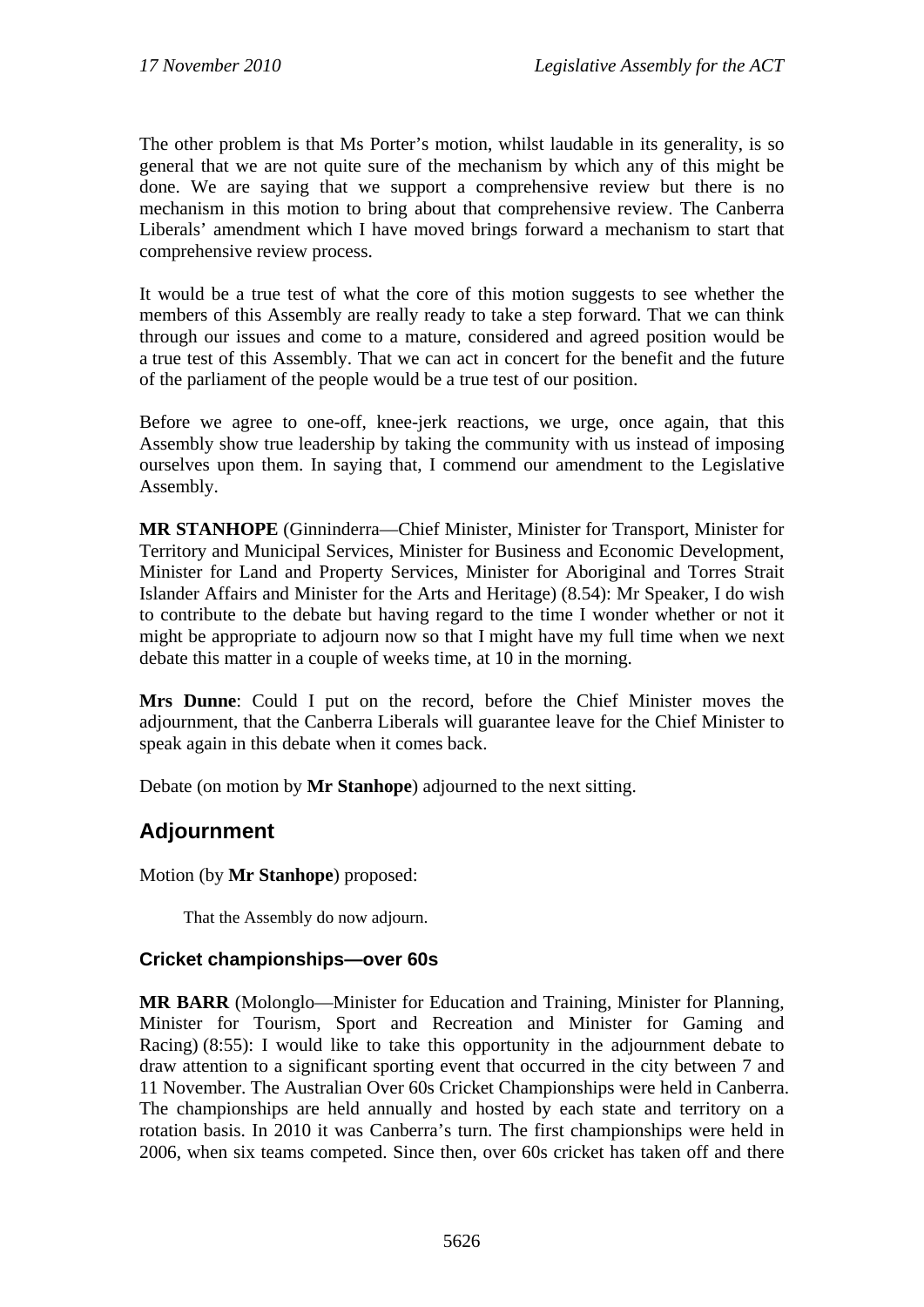are now 18 teams representing the ACT, New South Wales, Victoria, South Australia, Tasmania, Queensland and New Zealand who contested this year's championships. An estimated 350 to 400 participants, family members and supporters converged on Canberra for the four-day event.

The event was played in two divisions and the ACT had teams in both. The ACT's division 1 team played against Queensland, Tasmania, South Australia and New South Wales and performed exceptionally well, finishing equal second on the ladder—its best performance at the championships to date. They beat Queensland, who took out the division 1 title by two runs in what I am told was a very closely fought game, and they also overcame Tasmania. Had the games against New South Wales and South Australia not been affected by the rain, they may well have won the championships. The ACT's performance was all the more meritorious, particularly given that most of the opposition teams contained former international and Sheffield Shield players such as Jeff Dymock and Queensland leg spinner Dennis Lillie.

The division 2 team unfortunately lost several key players to injury over the course of the championships, which affected their overall performance. However, although they did not record a win, they were competitive and performed very well in all of their games.

The ACT teams received generous support and assistance from a range of organisations. I was very pleased that the ACT department of sport and recreation was able to support the championships, together with the CWA, Cricket Australia, Cricket ACT and major sponsors including the Australian Seniors Insurance Agency, Helen King Hearing Centres and the Dickson tradesmen's club. Without these organisations' help, it would not have been possible to organise and successfully run an event of this magnitude.

Feedback from the participating states and our visitors from New Zealand has been very positive, with many saying it was the best-run championships yet, in spite of Canberra's inclement weather.

I was very pleased to officially open the championships at a function hosted at the Dickson tradesmen's club. I understand there was a final dinner and presentation night held at the Woden Southern Cross Club. Those who attended the dinner were entertained by cricketing legend and commentator Keith Stackpole, former international umpire Max O'Connell, and former Australian and Queensland left-arm quick bowler Geoff Dymock. I am advised that a great night was had by all.

At the conclusion of the championships, a fully representative Australian over 60s team was selected to play in a three-test series against England and Wales, plus games in Singapore and Malta, between 10 and 29 August 2011. I am very pleased to advise the Assembly that there were two ACT players named in the team. One of those ACT players is with us in the chamber this evening, Mr Denis Axelby. Congratulations, Denis, on your selection, and also to your brother, Ron, who is the other ACT representative. I can advise the Assembly that Ron was appointed captain of the touring team and that ACT wicket-keeper Peter Howes was also named as a reserve.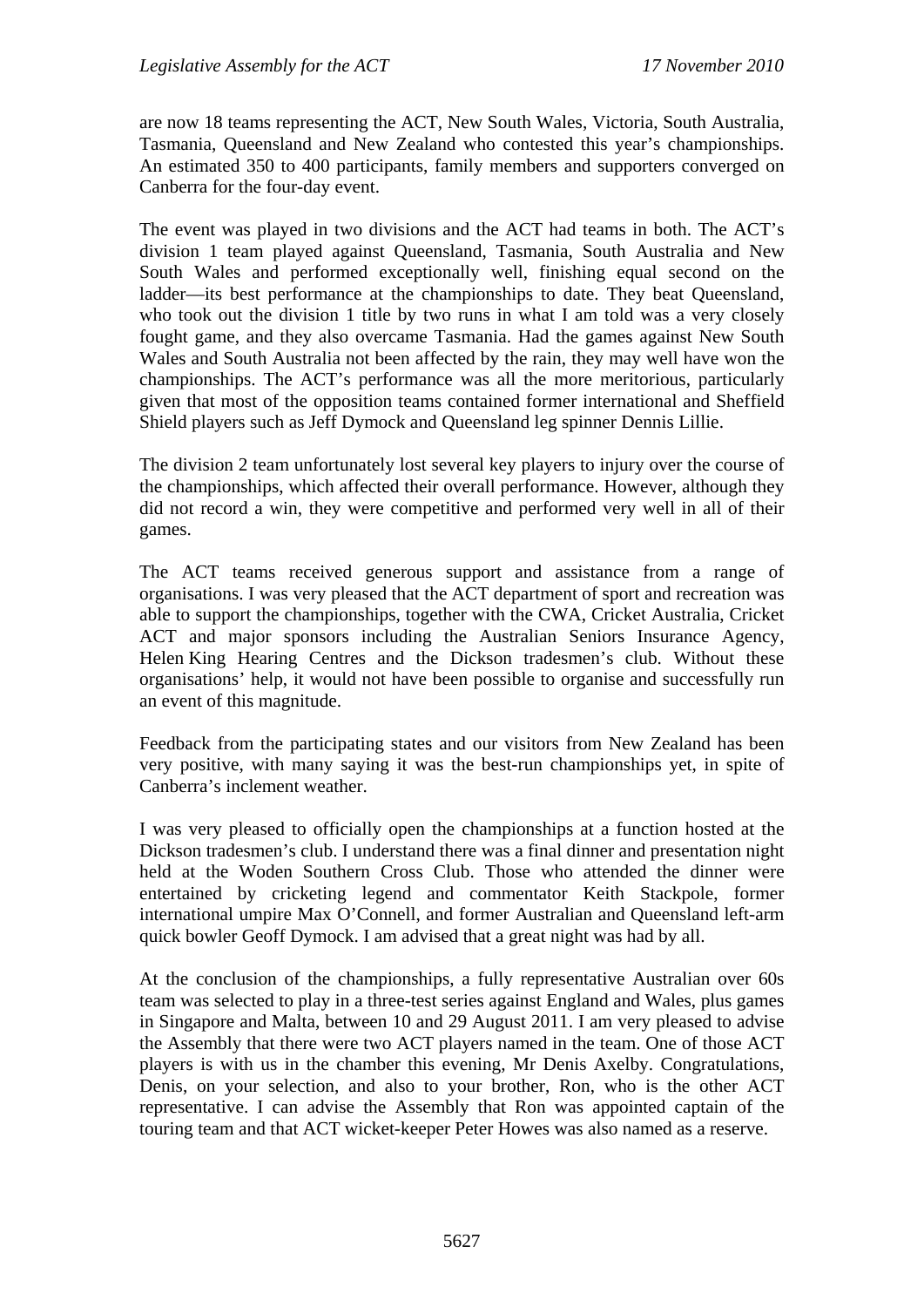In closing, I would like to congratulate the organising committee for the Over 60s Cricket Championships for putting on a fantastic event for all of the players. I know they did Canberra proud in hosting a fantastic cricket competition. It certainly appears, from all of the reports and my attendance at the opening night, that people had a fantastic time. Again, my congratulations, and I am sure those of all Assembly members, go to Denis and Ron Axelby on their selection in the Australian over 60s team. We wish them all the best for the tour.

## **ACT Students—community service**

**MR COE** (Ginninderra) (9.00): I rise this evening to put on the record the tremendous work undertaken by school students in the ACT as recognised by the Order of Australia Association ACT branch. A few weeks ago, on 27 October, I spoke in this place about the association and the great work they do. I saw further evidence of this great work earlier today, when I had the pleasure of attending the presentation of the ACT Student Awards for Citizenship and Community Service at University House, ANU.

At today's event, we were welcomed by Ray Newcombe OAM and Trish Keller OAM, while Derek Robson AM led us through the proceedings. Before presenting the awards, the patron of the ACT branch, General Peter Gration AC OBE, spoke about the significance of good citizenship and community service, including the notions of a fair go and mateship, in addition to the moral obligation to help out those that are less fortunate.

The awards of the association are designed to recognise worthy examples in schools and colleges that will promote these values. I am sure, in the instance of each award recipient, such potential acknowledgement was by no means a motivator for undertaking the service they have done. However, the association's recognition will help provoke thoughts in others about what they might be able to do and how they might be able to contribute more greatly to our community.

The following recipients were acknowledged today. Phoebe Davies: this week, Phoebe completed year 12 at St Francis Xavier college in Florey. She was presented with an individual award in recognition of her commitment to social justice and ending poverty and the leadership she has demonstrated through leading a house at school, in addition to her work with the school's Young Christians group.

Radford college, Merici college and Black Mountain school: students at Radford and Merici are playing a significant role in the lives of the students, families, friends and staff at the Black Mountain school. Radford and Merici were presented with the award for meritorious group activity and Black Mountain received a certificate of commendation. Radford students regularly visited the Black Mountain school and contributed to team support in the classes, helping out with sporting, social, individual and team activities. Merici students went to the Black Mountain school each Monday to assist with hydrotherapy, meals, gardening, hospitality and other social activities.

What is particularly special about the relationship between the schools is that everyone involved from each school was able to develop and take encouragement